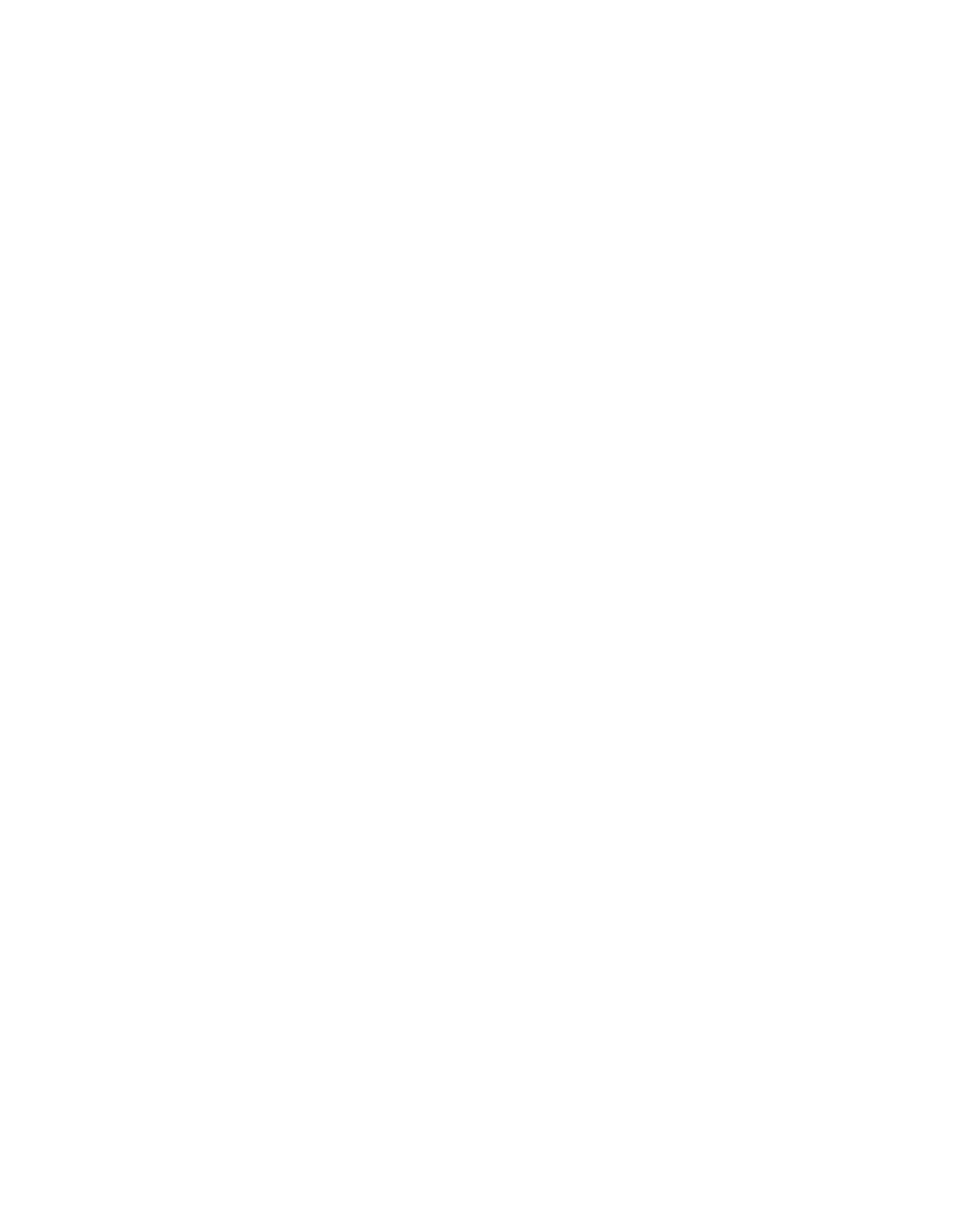## **THE 2002 NLSY79 CHILD ASSESSMENTS – Selected Tables**

 This document contains cross-tabulations that describe the assessments administered to the children of the National Longitudinal Survey of Youth 1979 female respondents who were interviewed in 2002. Starting in 1994, these assessments are now administered only to children who have not attained their  $15<sup>th</sup>$  birthday by the end of the survey calendar year.

#### **Changes in the Child Assessments**

**Sample Changes.** The random sample of about 38 percent of the children from the black and Hispanic oversamples that were excluded from data collection in R19-2000 were back in the field sample in R20-2002.

**CAPI Administration**. The mother-report assessment items for children under age 4 that were moved from the Mother Supplement to the Child CAPI Supplement in R19-2000 were moved back into the Mother Supplement in 2002. In 2002 the Mother Supplement also became a CAPI questionnaire, administered to mothers on laptop. Thus, in 2002 the HOME, How My Child Usually Acts (Temperament), Motor and Social Development, and the Behavior Problems Index appear in the Mother (CAPI) Supplement for all children. This conversion to computerized administration resulted in higher completion rates for the MS assessments in R20-2002.

**Age Eligibility**. In R20-2002, the age eligibility criteria for administration of the Temperament (How My Child Acts) assessment was more restricted than in previous survey rounds. To be eligible for this assessment in 2002, children had to:

- be between 0 and 83 months at the date of the Mother Supplement interview, and
- have a date of birth occur before the mother's R19-2000 interview date.

If the mother was not interviewed in R19, then the child DOB had to occur before 1/1/2000.

For example, if a child was born July 1, 2000, and the R20-2002 MS was administered on July 10, 2002, and Mother was not interviewed in R19 (say R18, 1998) the child would be 24 months of age at DOI, but not eligible to be administered Temperament or MSD due to the Child DOB occurring after 1/1/2000.

**Scores in R20-2002**. A number of scores for the Temperament assessment, previously included in prior rounds, were not computed in R20-2002. Children who were younger than age 2 years are nearly all excluded from the Temperament assessment. This document, then, does not include tables for the following Temperament scales: Activity, Fearfulness, and Positive Affect. No children were age eligible for the Activity scale in R20-2002. A very small number of children (n=5) received valid scores for the Fearfulness and Positive Affect scales because they were born in 2002 prior to the date of their mothers' interview. While their scores are included in the Child database, tables for these two scores are not included in this document. Children under age 2 years with valid Temperament scores  $(n=7)$  have also been excluded from the tables in this document for the Compliance and Insecure Attachment subscales.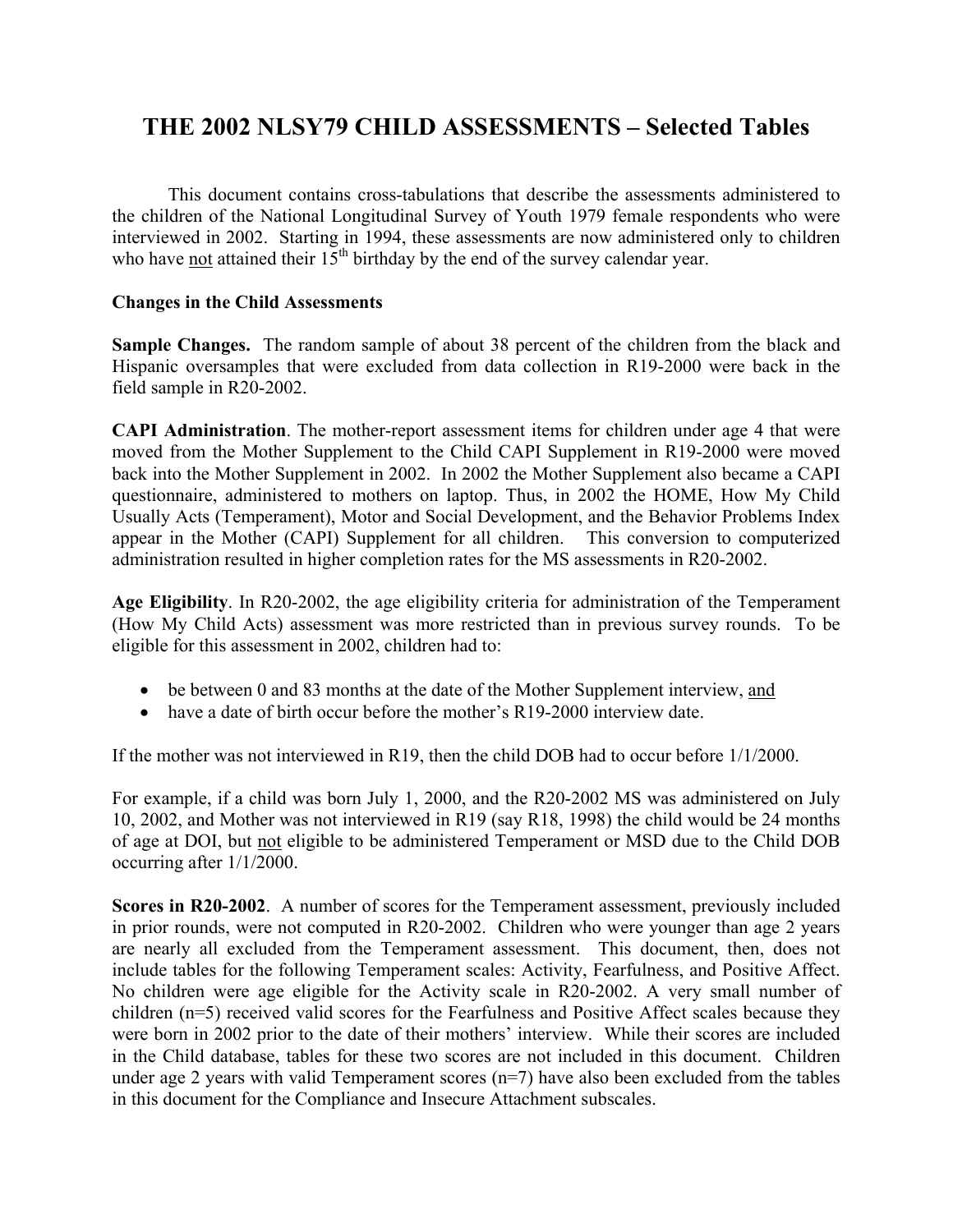Users are encouraged to access *The NLSY79 Child & Young Adult Data Users Guide*, that accompanies the current release of the NLSY79 Child & Young Adult Data, for a detailed description of the NLSY79 Child assessment data. Additional materials are available that describe the strengths and limitations of the various Child data releases. These documents include: *The NLSY Child Handbook 1986-1990 – Revised Edition*, and *The NLSY Children 1992*. To obtain copies of these reports or other related data and documentation, please contact the Center for Human Resource Research at the address below or access the BLS-NLS website at: <http://www.bls.gov/nls/nlsy79ch.htm>.

> NLS User Services **Center for Human Resource Research**  The Ohio State University 921 Chatham Lane, Suite 100 Columbus, OH 43221-2418

> > Phone: (614) 442-7366 FAX: (614) 442-7329

[usersvc@postoffice.chrr.ohio-state.edu](mailto:usersvc@postoffice.chrr.ohio-state.edu)

This report was prepared under a contract with the Bureau of Labor Statistics, U.S. Department of Labor, with fund provided by an intergovernmental transfer from the National Institutes of Child Health and Human Development (NICHD). Interpretations or viewpoints contained in this document do not necessarily represent the official position or policy of the Department of Labor or the NICHD.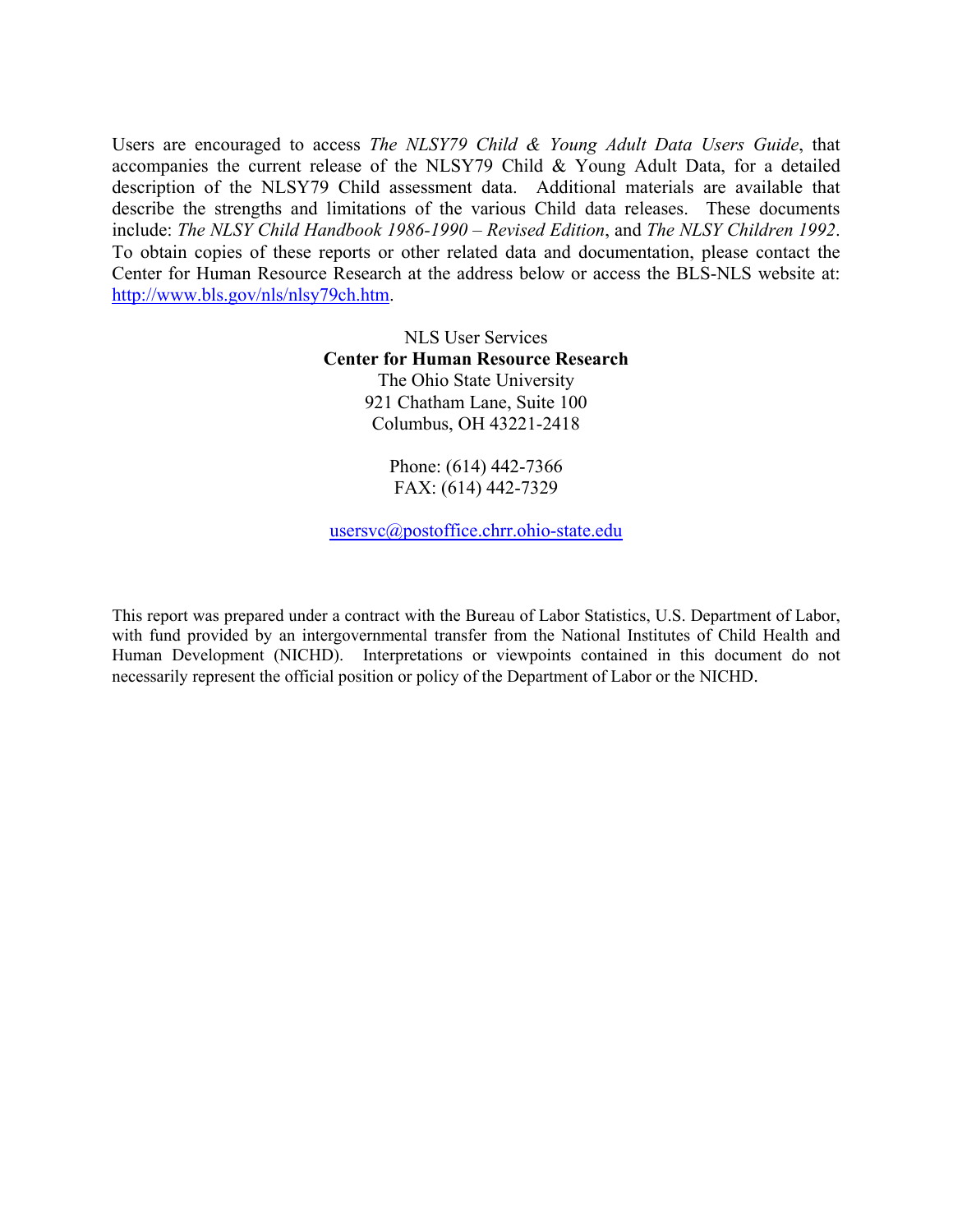#### **Table of Contents**

| Table 1.1 The Home: Total Raw Scores by Child Age and Race/Ethnicity (2002 Sample Cases) 1       |    |
|--------------------------------------------------------------------------------------------------|----|
| Table 1.2 The Home: Percentile Scores by Child Age And Race/Ethnicity (2002 Sample Cases)2       |    |
| Table 1.3 The Home: Total Percentile Scores by Child Age and Race/Ethnicity                      |    |
|                                                                                                  |    |
| Table 1.4 The Home: Standard Scores By Child Age and Race/Ethnicity                              |    |
|                                                                                                  |    |
| Table 1.5 The Home: Cognitive Stimulation Percentile Scores by Child Age and Race/Ethnicity      |    |
|                                                                                                  |    |
| Table 1.6 The Home: Cognitive Stimulation Standard Scores by Child Age and Race/Ethnicity        |    |
|                                                                                                  |    |
| Table 1.7 The Home: Emotional Support Percentile Scores by Child Age and Race/Ethnicity          |    |
|                                                                                                  |    |
| Table 1.8 The Home: Emotional Support Standard Scores by Child Age and Race/Ethnicity            |    |
|                                                                                                  |    |
| Table 2.1 Temperament-Insecure Attachment: Raw Scores by Child Age and Race/Ethnicity            |    |
|                                                                                                  |    |
| Table 2.2 Temperament-Insecure Attachment: Raw Scores by Child Age and Race/Ethnicity            |    |
|                                                                                                  |    |
| Table 2.3 Temperament-Compliance: Raw Scores by Child Age and Race/Ethnicity                     |    |
|                                                                                                  |    |
| Table 2.4 Temperament-Compliance: Raw Scores by Child Age and Race/Ethnicity                     |    |
|                                                                                                  |    |
| Table 2.5 Temperament-Sociability: Raw Scores by Child Age and Race/Ethnicity                    |    |
|                                                                                                  |    |
| Table 2.6 Temperament-Sociability: Raw Scores by Child Age and Race/Ethnicity                    |    |
|                                                                                                  |    |
| Table 3.1 Motor and Social Development: Percentile Scores by Child Age and Race/Ethnicity        |    |
|                                                                                                  |    |
| Table 3.2 Motor and Social Development: Percentile Scores by Child Age and Race/Ethnicity        |    |
|                                                                                                  |    |
| Table 3.3 Motor and Social Development: Standard Scores by Child Age and Race/Ethnicity          |    |
|                                                                                                  |    |
| Table 3.4 Motor and Social Development: Percentile Scores For Female Children by Child Age       |    |
|                                                                                                  |    |
| Table 3.5 Motor and Social Development: Percentile Scores For Male Children by Child Age         |    |
|                                                                                                  | 19 |
| Table 3.6 Motor and Social Development: "All" Percentile Scores For Female Children by Child Age |    |
|                                                                                                  |    |
| Table 3.7 Motor and Social Development: "All" Percentile Scores For Male Children by Child Age   |    |
|                                                                                                  |    |
| Table 4.1 Behavior Problems Index: Total Raw Scores by Child Age and Race/Ethnicity              |    |
|                                                                                                  |    |
| Table 4.2 Behavior Problems Index: Percentile Scores by Child Age and Race/Ethnicity             |    |
|                                                                                                  |    |
| Table 4.3 Behavior Problems Index: Standard Scores by Child Age and Race/Ethnicity               |    |
|                                                                                                  |    |
| Table 4.4 Behavior Problems Index: External Percentile Scores (trichotomous items) by Child Age  |    |
|                                                                                                  |    |
|                                                                                                  |    |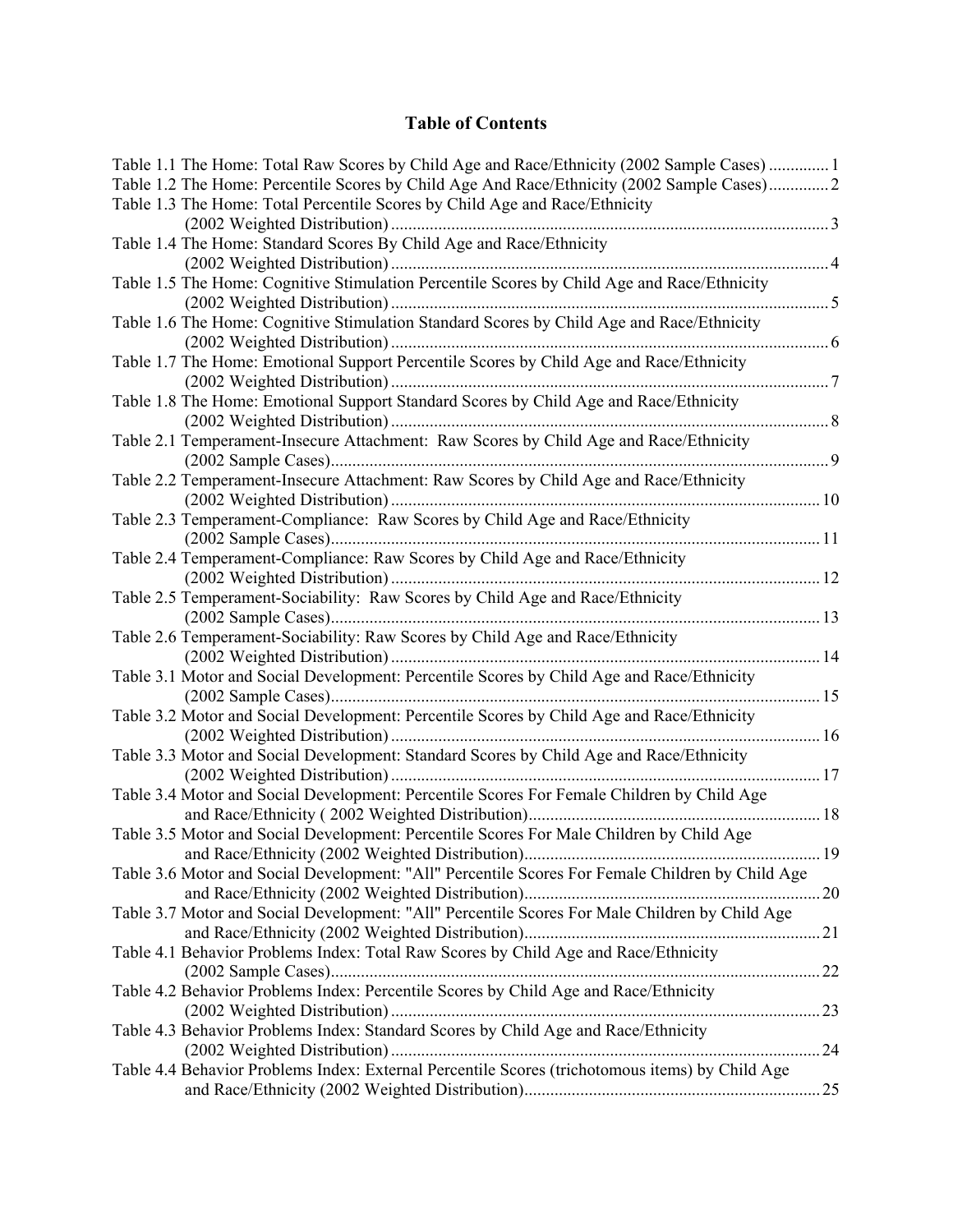| Table 4.5 Behavior Problems Index: Internal Percentile Scores (trichotomous items) by Child Age                                                                        |     |
|------------------------------------------------------------------------------------------------------------------------------------------------------------------------|-----|
|                                                                                                                                                                        |     |
| Table 4.6 Behavior Problems Index: Peer Conflicts Percentile Scores by Child Age and Race/Ethnicity                                                                    | .27 |
| Table 4.7 Behavior Problems Index: Peer Conflicts Standard Scores by Child Age and Race/Ethnicity                                                                      |     |
| Table 4.8 Behavior Problems Index: Hyperactive Percentile Scores by Child Age and Race/Ethnicity                                                                       |     |
| Table 4.9 Behavior Problems Index: Hyperactive Standard Scores by Child Age and Race/Ethnicity                                                                         |     |
| Table 4.10 Behavior Problems Index: Headstrong Percentile Scores by Child Age and Race/Ethnicity                                                                       |     |
| Table 4.11 Behavior Problems Index: Headstrong Standard Scores by Child Age and Race/Ethnicity                                                                         |     |
| Table 4.12 Behavior Problems Index: Dependent Percentile Scores by Child Age and Race/Ethnicity                                                                        |     |
| Table 4.13 Behavior Problems Index: Dependent Standard Scores by Child Age and Race/Ethnicity                                                                          |     |
| Table 4.14 Behavior Problems Index: Anxious/Depressed Percentile Scores by Child Age and                                                                               |     |
| Table 4.15 Behavior Problems Index: Anxious/Depressed Standard Scores by Child Age and                                                                                 |     |
| Table 4.16 Behavior Problems Index: Antisocial Percentile Scores by Child Age and Race/Ethnicity                                                                       |     |
|                                                                                                                                                                        |     |
| Table 4.17 Behavior Problems Index: Antisocial Standard Scores by Child Age and Race/Ethnicity                                                                         |     |
| Table 5.1 SPPC Scholastic Competence: Raw Scores by Child Age and Race/Ethnicity                                                                                       |     |
| Table 5.2 SPPC Scholastic Competence: Raw Scores by Child Age and Race/Ethnicity                                                                                       | 40  |
| Table 5.3 SPPC Global Self-Worth: Raw Scores by Child Age and Race/Ethnicity                                                                                           |     |
| Table 5.4 SPPC Global Self-Worth: Raw Scores by Child Age and Race/Ethnicity<br>. 42                                                                                   |     |
| Table 6.1 Digit Span: Total Raw Scores by Child Age and Race/Ethnicity (2002 Sample Cases) 43                                                                          |     |
| Table 6.2 Digit Span: Total - Standard Scores by Child Age and Race/Ethnicity                                                                                          |     |
| Table 6.3 Digit Span: Forward - Raw Scores by Child Age and Race/Ethnicity                                                                                             |     |
| Table 6.4 Digit Span: Backward - Raw Scores by Child Age and Race/Ethnicity                                                                                            |     |
| Table 7.1 PIAT Math: Raw Scores by Child Age and Race/Ethnicity (2002 Sample Cases)  47                                                                                |     |
| Table 7.2 PIAT Math: Percentile Scores by Child Age and Race/Ethnicity (2002 Sample Cases) 48                                                                          |     |
| Table 7.3 PIAT Math: Standard Scores by Child Age and Race/Ethnicity (2002 Sample Cases)  49<br>Table 7.4 PIAT Math: Percentile Scores by Child Age and Race/Ethnicity |     |
| Table 7.5 PIAT Math: Standard Scores by Child Age and Race/Ethnicity                                                                                                   |     |
| Table 8.1 PIAT Reading Recognition: Raw Scores by Child Age and Race/Ethnicity                                                                                         |     |
|                                                                                                                                                                        |     |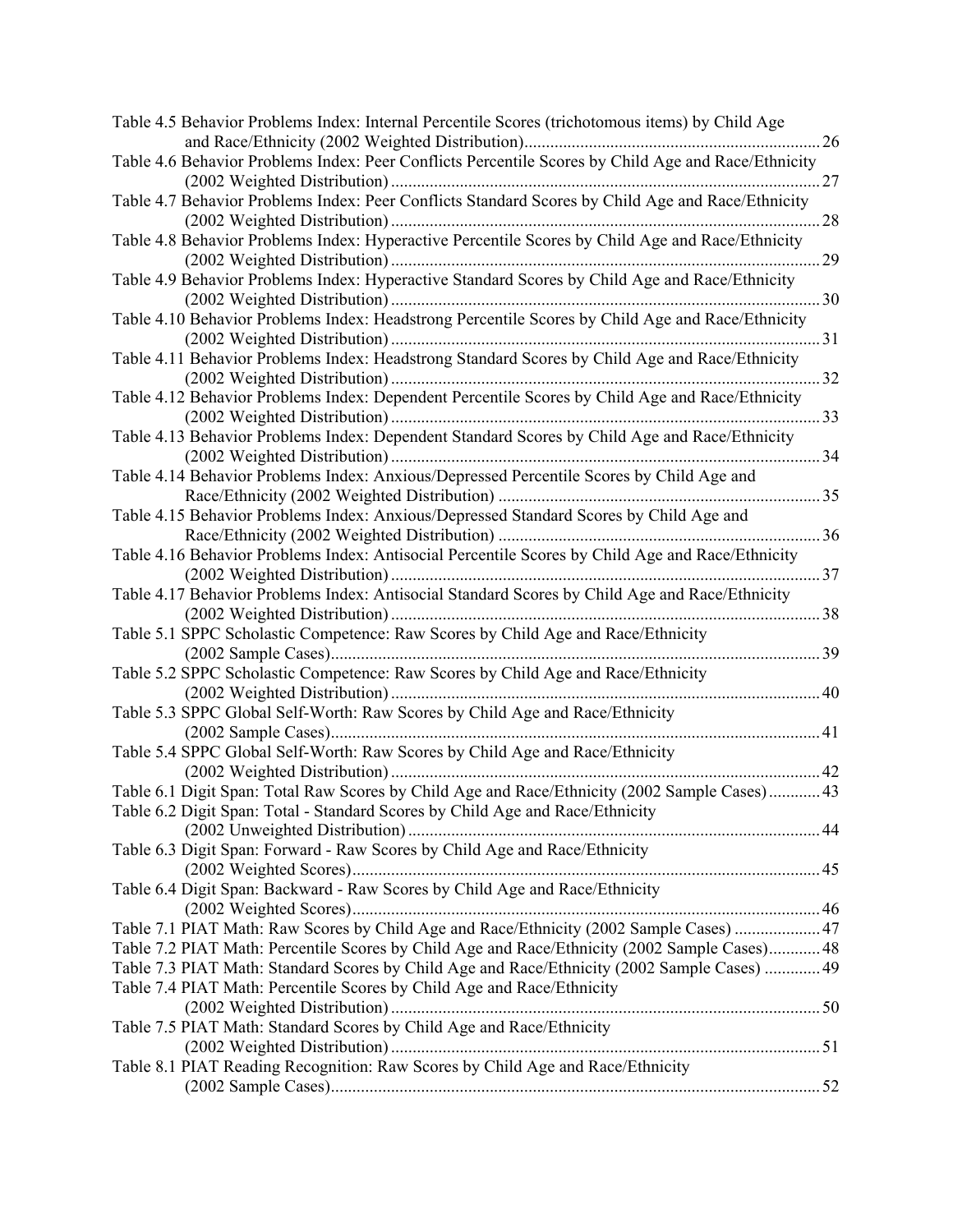| Table 8.2 PIAT Reading Recognition: Percentile Scores by Child Age and Race/Ethnicity      |     |
|--------------------------------------------------------------------------------------------|-----|
| (2002 Sample Cases)                                                                        | 53  |
| Table 8.3 PIAT Reading Recognition: Standard Scores by Child Age and Race/Ethnicity        |     |
| (2002 Sample Cases)                                                                        | 54  |
| Table 8.4 PIAT Reading Recognition: Percentile Scores by Child Age and Race/Ethnicity      |     |
| (2002 Weighted Distribution)                                                               | 55  |
| Table 8.5 PIAT Reading Recognition: Standard Scores by Child Age and Race/Ethnicity        |     |
| (2002 Weighted Distribution)                                                               | 56  |
| Table 9.1 PIAT Reading Comprehension: Raw Scores by Child Age and Race/Ethnicity           |     |
| (2002 Sample Cases)                                                                        | 57  |
| Table 9.2 PIAT Reading Comprehension: Percentile Scores by Child Age and Race/Ethnicity    |     |
| $(2002 \text{ Sample Cases})$                                                              | 58  |
| Table 9.3 PIAT Reading Comprehension: Standard Scores by Child Age and Race/Ethnicity      |     |
|                                                                                            | 59  |
| Table 9.4 PIAT Reading Comprehension: Percentile Scores by Child Age and Race/Ethnicity    |     |
|                                                                                            | -60 |
| Table 9.5 PIAT Reading Comprehension: Standard Scores by Child Age and Race/Ethnicity      |     |
|                                                                                            | -61 |
| Table 10.1 PPVT: Raw Scores by Child Age and Race/Ethnicity (2002 Sample Cases) 62         |     |
| Table 10.2 PPVT: Percentile Scores by Child Age and Race/Ethnicity (2002 Sample Cases)  63 |     |
| Table 10.3 PPVT: Percentile Scores By Child Age and Race/Ethnicity                         |     |
| (2002 Weighted Distribution)                                                               | 64  |
| Table 10.4 PPVT: Standard Scores By Child Age And Race/Ethnicity                           |     |
|                                                                                            | 65  |
|                                                                                            |     |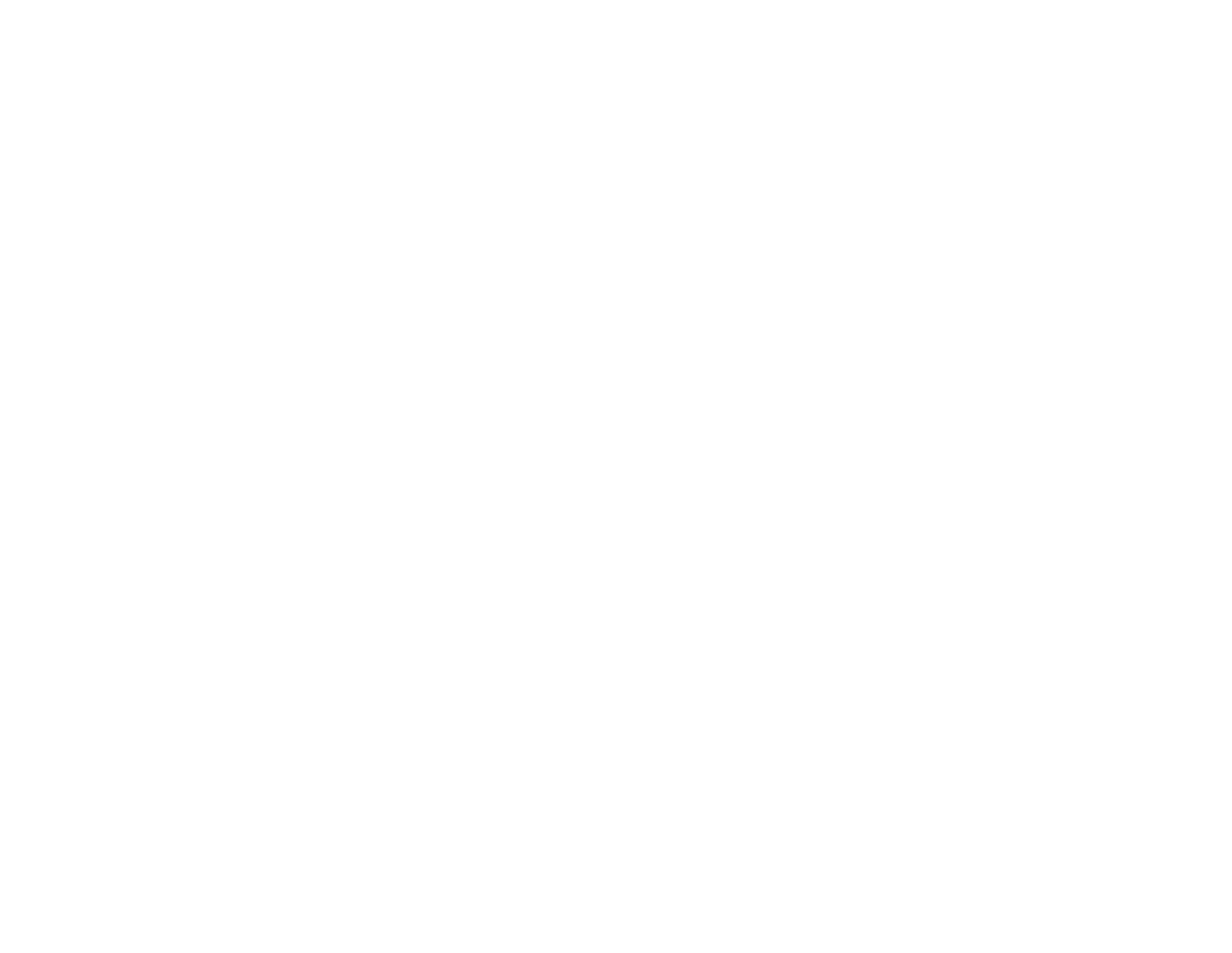## <span id="page-8-0"></span>**Table 1.1 The Home: Total Raw Scores by Child Age and Race/Ethnicity (2002 Sample Cases)**

|               |              |                |               | $0-12.9$ 13-15.9 16-18.9 19-22.9 |      | $23 - 28$ | Invalid | Valid | Total | % Valid |
|---------------|--------------|----------------|---------------|----------------------------------|------|-----------|---------|-------|-------|---------|
| AGE OF CHILD  |              |                |               |                                  |      |           |         |       |       |         |
| < 3 Years     |              | 21             | 57            | 70                               |      |           | 73      | 148   | 221   | 67.0    |
| 3-5 Years     |              | 5              | 13            | 47                               | 200  | 176       | 17      | 441   | 458   | 96.3    |
| 6-9 Years     |              | 33             | 59            | 160                              | 395  | 277       | 14      | 924   | 938   | 98.5    |
| 10 Years +    |              | 49             | 122           | 327                              | 623  | 444       | 47      | 1565  | 1612  | 97.1    |
| Total         |              | 108            | 251           | 604                              | 1218 | 897       | 151     | 3078  | 3229  | 95.3    |
| RACE OF CHILD | AGE OF CHILD |                |               |                                  |      |           |         |       |       |         |
|               |              |                |               |                                  |      |           |         |       |       |         |
| Hispanic      | $<$ 3 Years  | 3              | 19            | 20                               |      |           | 19      | 42    | 61    | 68.9    |
|               | 3-5 Years    | $\mathbf 1$    | $\mathbf{1}$  | 11                               | 48   | 22        | 4       | 83    | 87    | 95.4    |
|               | 6-9 Years    | $\mathsf 9$    | 22            | 38                               | 85   | 27        | 2       | 181   | 183   | 98.9    |
|               | $10$ Years + | 13             | 28            | 76                               | 134  | 70        | 10      | 321   | 331   | 97.0    |
|               | Total        | 26             | 70            | 145                              | 267  | 119       | 35      | 627   | 662   | 94.7    |
| Black         | < 3 Years    | $11\,$         | 15            | 6                                |      |           | 14      | 32    | 46    | 69.6    |
|               | 3-5 Years    | $\overline{2}$ | $\mathsf 9$   | 19                               | 41   | 18        | 7       | 89    | 96    | 92.7    |
|               | 6-9 Years    | 21             | 23            | 61                               | 88   | 29        | 3       | 222   | 225   | 98.7    |
|               | 10 Years +   | 29             | 62            | 136                              | 159  | 55        | 14      | 441   | 455   | 96.9    |
|               | Total        | 63             | 109           | 222                              | 288  | 102       | 38      | 784   | 822   | 95.4    |
| White         | $<$ 3 Years  | 7              | 23            | 44                               |      |           | 40      | 74    | 114   | 64.9    |
|               | 3-5 Years    | $\overline{c}$ | $\mathcal{S}$ | 17                               | 111  | 136       | 6       | 269   | 275   | 97.8    |
|               | 6-9 Years    | 3              | 14            | 61                               | 222  | 221       | 9       | 521   | 530   | 98.3    |
|               | $10$ Years + | 7              | 32            | 115                              | 330  | 319       | 23      | 803   | 826   | 97.2    |
|               | Total        | 19             | 72            | 237                              | 663  | 676       | 78      | 1667  | 1745  | 95.5    |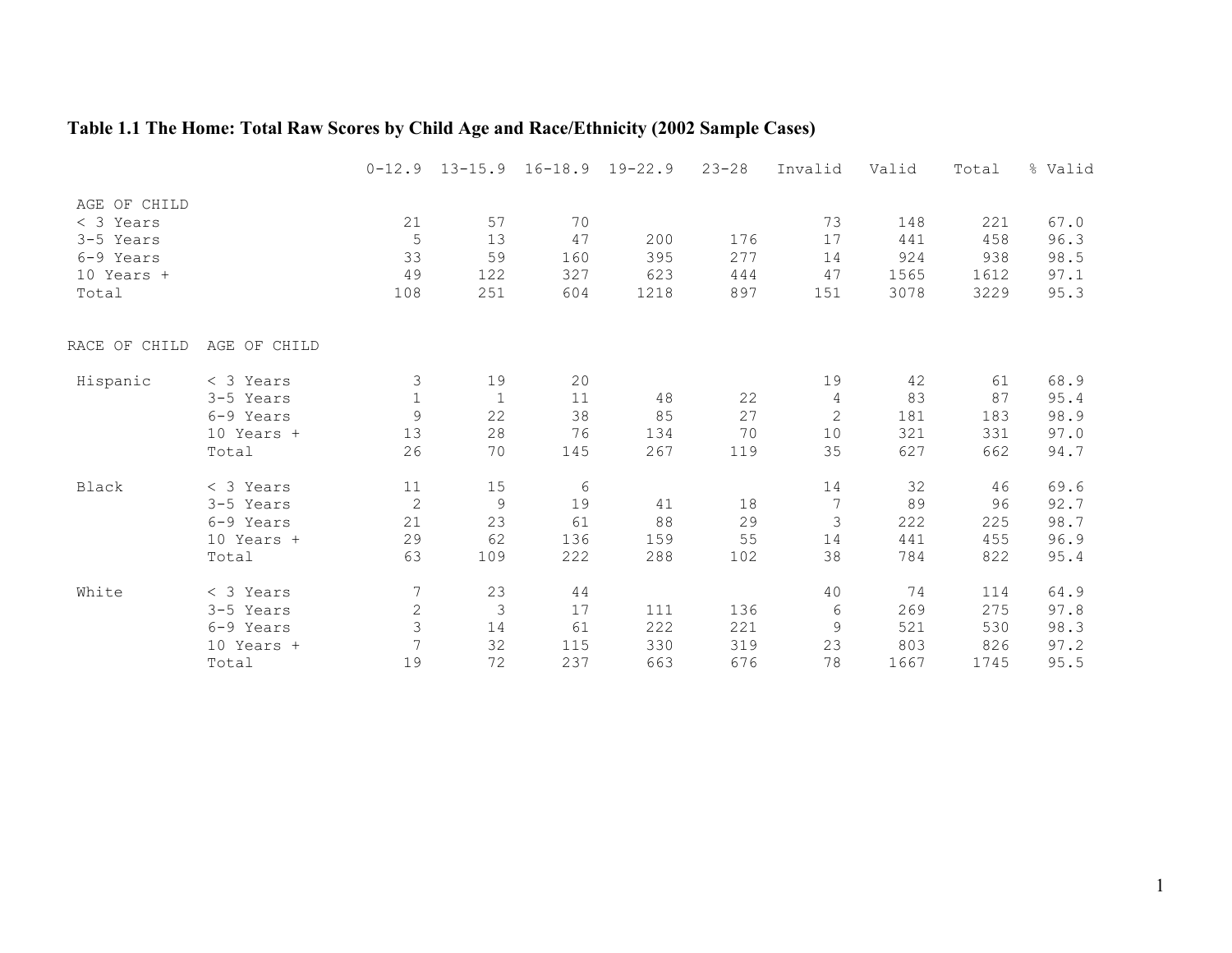## <span id="page-9-0"></span>**Table 1.2 The Home: Percentile Scores by Child Age And Race/Ethnicity (2002 Sample Cases)**

|              |                            | $0 - 19$ | $20 - 39$  | $40 - 59$ | $60 - 79$    | $80 - 89$      | $90 - 99$      | Invalid        | Valid | Total | % Valid |
|--------------|----------------------------|----------|------------|-----------|--------------|----------------|----------------|----------------|-------|-------|---------|
| AGE OF CHILD |                            |          |            |           |              |                |                |                |       |       |         |
| $<$ 3 Years  |                            | 48       | 9          | 37        | 31           | 8              | 15             | 73             | 148   | 221   | 67.0    |
| 3-5 Years    |                            | 93       | 87         | 76        | 109          | 66             | 10             | 17             | 441   | 458   | 96.3    |
| 6-9 Years    |                            | 245      | 174        | 150       | 208          | 88             | 59             | 14             | 924   | 938   | 98.5    |
| 10 Years +   |                            | 454      | 299        | 179       | 344          | 221            | 68             | 47             | 1565  | 1612  | 97.1    |
| Total        |                            | 840      | 569        | 442       | 692          | 383            | 152            | 151            | 3078  | 3229  | 95.3    |
|              | RACE OF CHILD AGE OF CHILD |          |            |           |              |                |                |                |       |       |         |
| Hispanic     | $<$ 3 Years                | 12       | 3          | 12        | 7            | 3              | 5              | 19             | 42    | 61    | 68.9    |
|              | 3-5 Years                  | 22       | 20         | 18        | 17           | $\overline{4}$ | $\overline{c}$ | 4              | 83    | 87    | 95.4    |
|              | 6-9 Years                  | 65       | 40         | 31        | 32           | 8              | 5              | $\overline{c}$ | 181   | 183   | 98.9    |
|              | 10 Years +                 | 107      | 73         | 42        | 50           | 35             | 14             | 10             | 321   | 331   | 97.0    |
|              | Total                      | 206      | 136        | 103       | 106          | 50             | 26             | 35             | 627   | 662   | 94.7    |
| Black        | < 3 Years                  | 19       | $\sqrt{2}$ | 9         | $\mathbf{2}$ |                |                | 14             | 32    | 46    | 69.6    |
|              | 3-5 Years                  | 39       | 19         | 11        | 11           | $\mathsf 9$    |                | 7              | 89    | 96    | 92.7    |
|              | 6-9 Years                  | 104      | 45         | 30        | 30           | 9              | 4              | 3              | 222   | 225   | 98.7    |
|              | 10 Years +                 | 214      | 95         | 40        | 58           | 31             | 3              | 14             | 441   | 455   | 96.9    |
|              | Total                      | 376      | 161        | 90        | 101          | 49             | $\overline{7}$ | 38             | 784   | 822   | 95.4    |
| White        | $<$ 3 Years                | 17       | 4          | 16        | 22           | 5              | 10             | 40             | 74    | 114   | 64.9    |
|              | 3-5 Years                  | 32       | 48         | 47        | 81           | 53             | $\,8\,$        | 6              | 269   | 275   | 97.8    |
|              | 6-9 Years                  | 76       | 89         | 89        | 146          | 71             | 50             | 9              | 521   | 530   | 98.3    |
|              | 10 Years +                 | 133      | 131        | 97        | 236          | 155            | 51             | 23             | 803   | 826   | 97.2    |
|              | Total                      | 258      | 272        | 249       | 485          | 284            | 119            | 78             | 1667  | 1745  | 95.5    |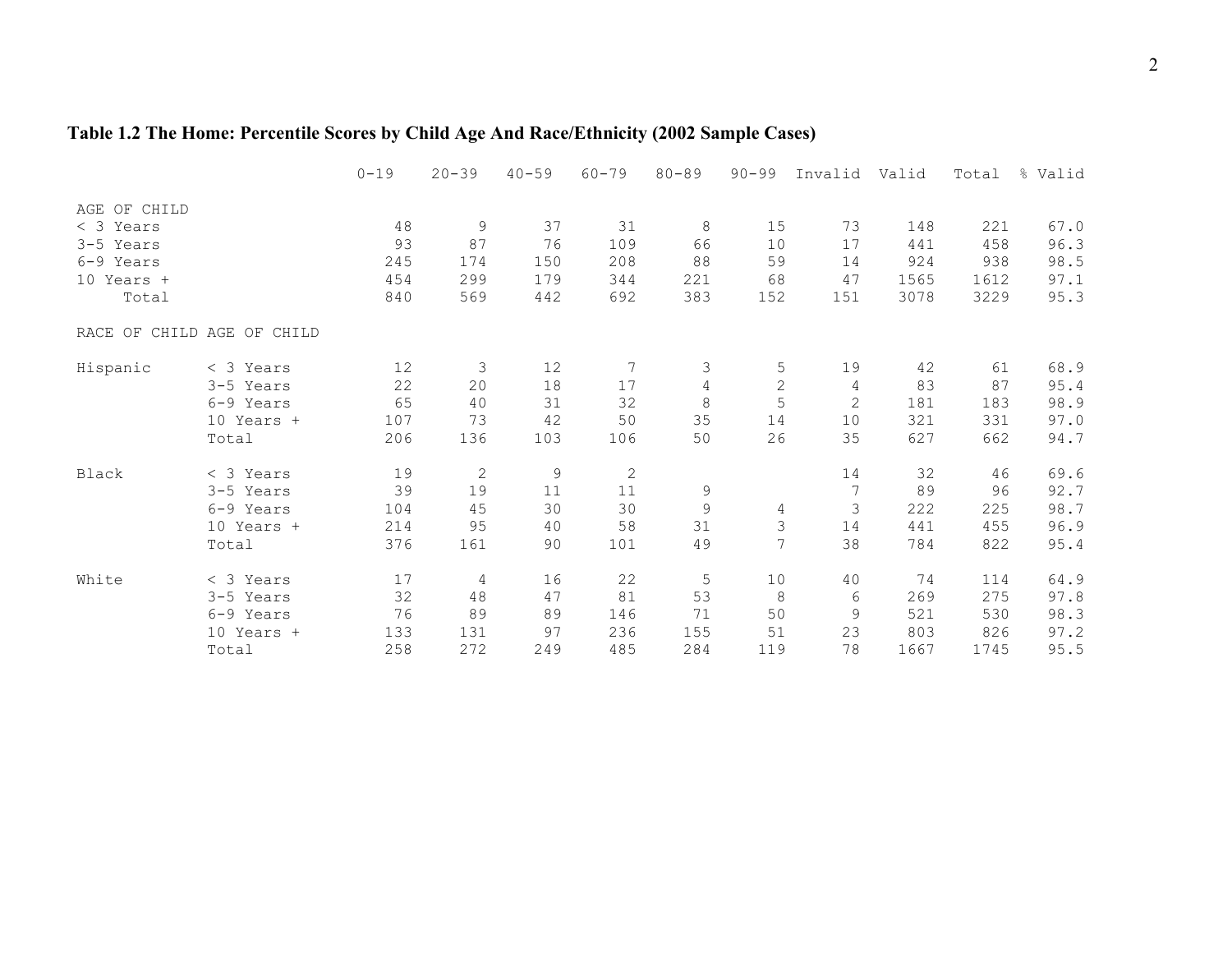|               |              | $0 - 19$ | $20 - 39$ | $40 - 59$ | $60 - 79$ | $80 - 89$ | $90 - 99$ | Total | Mean | Std Dev |
|---------------|--------------|----------|-----------|-----------|-----------|-----------|-----------|-------|------|---------|
| AGE OF CHILD  |              |          |           |           |           |           |           |       |      |         |
| $<$ 3 Years   |              | 27.3     | 5.7       | 22.0      | 27.7      | 6.2       | 11.0      | 100.0 | 51.6 | 29.2    |
| 3-5 Years     |              | 16.5     | 18.3      | 16.8      | 27.5      | 18.4      | 2.5       | 100.0 | 52.7 | 28.0    |
| 6-9 Years     |              | 19.5     | 17.6      | 16.5      | 25.8      | 12.2      | 8.5       | 100.0 | 51.8 | 28.6    |
| $10$ Years +  |              | 21.7     | 17.4      | 11.8      | 26.1      | 16.9      | 6.1       | 100.0 | 51.7 | 28.8    |
| Total         |              | 20.5     | 17.1      | 14.4      | 26.3      | 15.2      | 6.5       | 100.0 | 51.9 | 28.7    |
| RACE OF CHILD | AGE OF CHILD |          |           |           |           |           |           |       |      |         |
|               |              |          |           |           |           |           |           |       |      |         |
| Hispanic      | $<$ 3 Years  | 26.4     | 7.7       | 26.8      | 19.9      | 7.3       | 11.9      | 100.0 | 49.8 | 29.7    |
|               | 3-5 Years    | 24.1     | 26.5      | 24.0      | 17.6      | 5.1       | 2.9       | 100.0 | 40.5 | 25.9    |
|               | 6-9 Years    | 36.9     | 22.0      | 16.0      | 17.5      | 4.6       | 3.1       | 100.0 | 35.0 | 27.1    |
|               | 10 Years +   | 34.5     | 22.6      | 12.9      | 14.6      | 10.2      | 5.2       | 100.0 | 40.7 | 29.2    |
|               | Total        | 33.6     | 22.0      | 15.9      | 16.1      | 7.7       | 4.7       | 100.0 | 39.5 | 28.5    |
| Black         | $<$ 3 Years  | 55.4     | 8.3       | 30.0      | 6.2       |           |           | 100.0 | 28.1 | 22.0    |
|               | 3-5 Years    | 47.5     | 19.5      | 10.9      | 10.1      | 11.9      |           | 100.0 | 30.8 | 28.9    |
|               | 6-9 Years    | 46.7     | 19.9      | 13.6      | 14.7      | 3.4       | 1.6       | 100.0 | 30.7 | 26.6    |
|               | 10 Years +   | 48.9     | 21.3      | 9.2       | 12.9      | 7.1       | 0.6       | 100.0 | 30.8 | 26.6    |
|               | Total        | 48.4     | 20.2      | 11.5      | 12.8      | 6.4       | 0.8       | 100.0 | 30.7 | 26.7    |
| White         | $<$ 3 Years  | 23.7     | 5.2       | 20.5      | 31.3      | 6.9       | 12.4      | 100.0 | 54.9 | 28.6    |
|               | 3-5 Years    | 12.2     | 17.7      | 17.1      | 30.3      | 20.0      | 2.8       | 100.0 | 56.2 | 26.5    |
|               | 6-9 Years    | 14.6     | 17.0      | 16.9      | 27.9      | 13.9      | 9.8       | 100.0 | 55.9 | 27.2    |
|               | 10 Years +   | 16.3     | 16.4      | 12.1      | 29.2      | 19.0      | 7.0       | 100.0 | 55.9 | 27.5    |
|               | Total        | 15.5     | 16.3      | 14.7      | 29.0      | 17.0      | 7.5       | 100.0 | 55.9 | 27.3    |

## <span id="page-10-0"></span>**Table 1.3 The Home: Total Percentile Scores by Child Age and Race/Ethnicity (2002 Weighted Distribution)**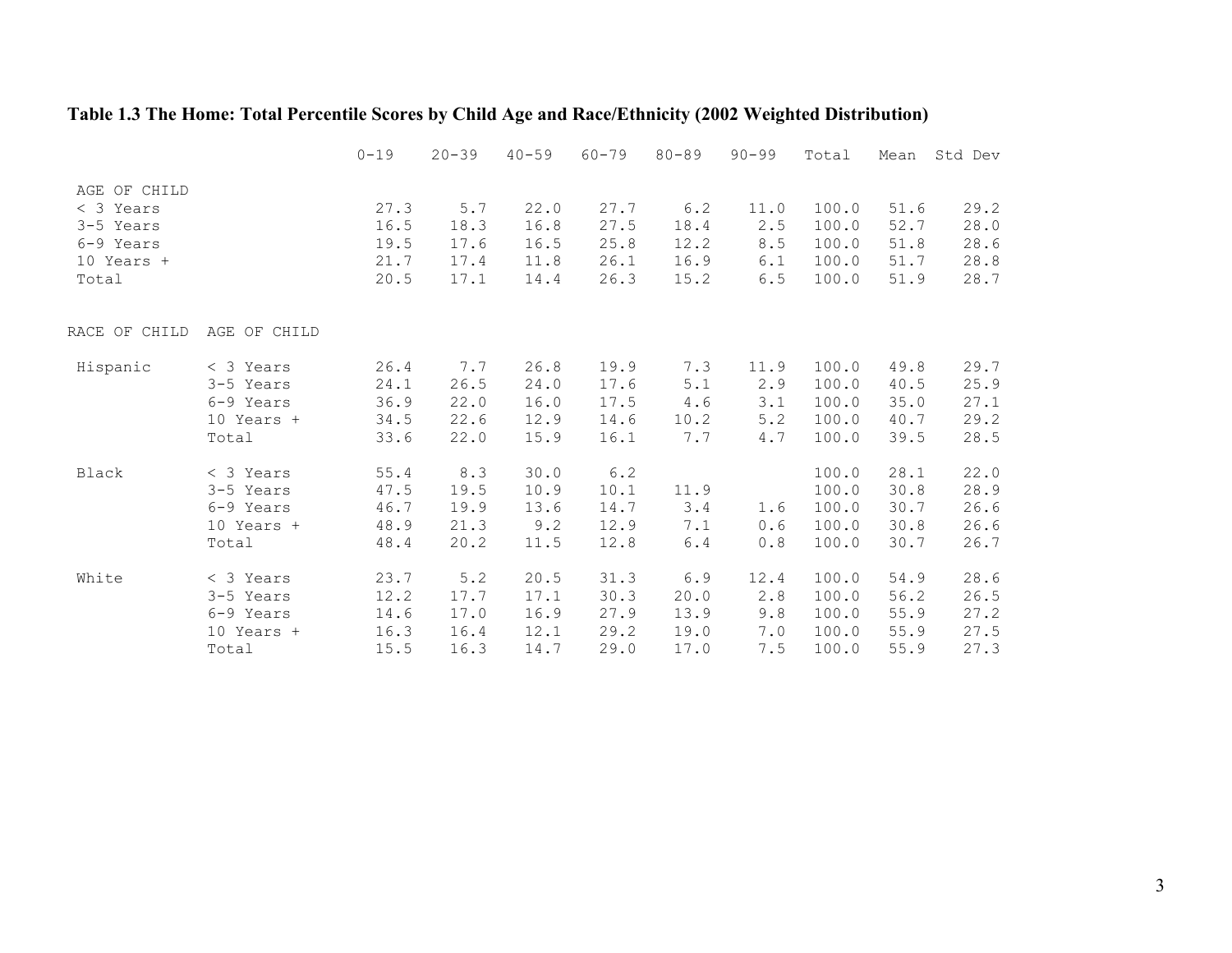## <span id="page-11-0"></span>**Table 1.4 The Home: Standard Scores By Child Age and Race/Ethnicity (2002 Weighted Distribution)**

|               |                | $0 - 84$ |      | 85-99 100-114 | $115+$ | Total | Mean  | Std Dev |
|---------------|----------------|----------|------|---------------|--------|-------|-------|---------|
| AGE OF CHILD  |                |          |      |               |        |       |       |         |
| $<$ 3 Years   |                | 15.4     | 29.7 | 38.7          | 16.2   | 100.0 | 100.0 | 15.0    |
| 3-5 Years     |                | 15.8     | 27.1 | 44.9          | 12.2   | 100.0 | 100.0 | 15.0    |
| 6-9 Years     |                | 15.9     | 25.5 | 41.2          | 17.3   | 100.0 | 100.0 | 15.0    |
| 10 Years +    |                | 16.4     | 23.1 | 47.7          | 12.9   | 100.0 | 100.0 | 15.0    |
| Total         |                | 16.1     | 24.7 | 44.9          | 14.3   | 100.0 | 100.0 | 15.0    |
| RACE OF CHILD | AGE OF CHILD   |          |      |               |        |       |       |         |
|               |                |          |      |               |        |       |       |         |
| Hispanic      | $<$ 3 Years    | 17.7     | 33.2 | 29.8          | 19.2   | 100.0 | 98.9  | 16.1    |
|               | 3-5 Years      | 23.1     | 42.3 | 28.8          | 5.8    | 100.0 | 94.6  | 13.9    |
|               | 6-9 Years      | 31.7     | 34.4 | 28.2          | 5.7    | 100.0 | 90.9  | 16.4    |
|               | $10$ Years $+$ | 25.2     | 32.4 | 32.2          | 10.1   | 100.0 | 94.4  | 16.3    |
|               | Total          | 26.5     | 34.2 | 30.5          | 8.8    | 100.0 | 93.6  | 16.2    |
| Black         | $<$ 3 Years    | 31.6     | 45.7 | 22.7          |        | 100.0 | 86.8  | 16.4    |
|               | 3-5 Years      | 47.5     | 26.7 | 21.3          | 4.5    | 100.0 | 88.0  | 17.6    |
|               | 6-9 Years      | 39.8     | 30.3 | 26.0          | 3.8    | 100.0 | 87.6  | 17.8    |
|               | 10 Years +     | 39.4     | 31.2 | 27.1          | 2.4    | 100.0 | 88.7  | 16.2    |
|               | Total          | 40.2     | 30.9 | 25.9          | 3.0    | 100.0 | 88.2  | 16.8    |
| White         | $<$ 3 Years    | 13.1     | 27.3 | 41.7          | 18.0   | 100.0 | 101.9 | 13.8    |
|               | 3-5 Years      | 11.4     | 26.3 | 48.7          | 13.5   | 100.0 | 101.8 | 13.9    |
|               | 6-9 Years      | 11.6     | 24.2 | 44.2          | 20.0   | 100.0 | 102.3 | 13.3    |
|               | 10 Years +     | 12.0     | 21.0 | 52.3          | 14.8   | 100.0 | 102.3 | 13.7    |
|               | Total          | 11.8     | 23.0 | 48.8          | 16.4   | 100.0 | 102.2 | 13.6    |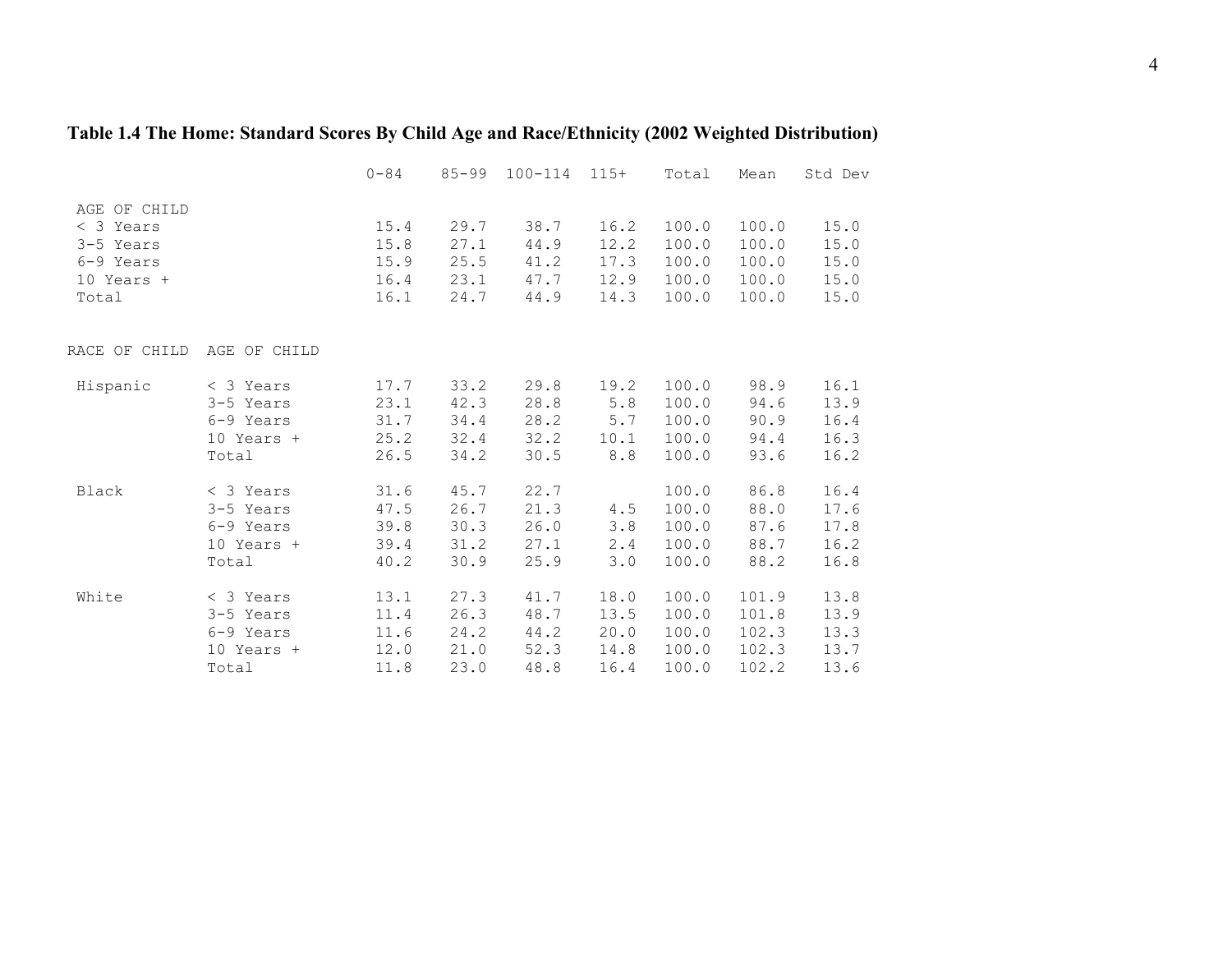### <span id="page-12-0"></span>**Table 1.5 The Home: Cognitive Stimulation Percentile Scores by Child Age and Race/Ethnicity (2002 Weighted Distribution)**

|              |                            | $0 - 19$ | $20 - 39$ | $40 - 59$ | $60 - 79$ | $80 - 89$ | $90 - 99$ | Total | Mean | Std  |
|--------------|----------------------------|----------|-----------|-----------|-----------|-----------|-----------|-------|------|------|
|              |                            |          |           |           |           |           |           |       |      | Dev  |
| AGE OF CHILD |                            |          |           |           |           |           |           |       |      |      |
| $<$ 3 Years  |                            | 20.8     | 7.3       | 32.4      | 10.7      | 22.1      | 6.6       | 100.0 | 51.7 | 29.6 |
| 3-5 Years    |                            | 19.1     | 13.2      | 16.6      | 13.1      | 38.0      |           | 100.0 | 53.9 | 28.0 |
| 6-9 Years    |                            | 21.0     | 12.2      | 18.7      | 31.4      | 7.8       | 8.8       | 100.0 | 51.9 | 28.7 |
| 10 Years +   |                            | 16.8     | 22.4      | 17.5      | 19.2      | 16.0      | 8.1       | 100.0 | 51.5 | 28.9 |
| Total        |                            | 18.6     | 17.3      | 18.4      | 21.8      | 16.8      | 7.1       | 100.0 | 52.0 | 28.8 |
|              | RACE OF CHILD AGE OF CHILD |          |           |           |           |           |           |       |      |      |
| Hispanic     | < 3 Years                  | 18.3     | 6.9       | 41.1      | 10.7      | 14.1      | 8.8       | 100.0 | 50.1 | 28.7 |
|              | 3-5 Years                  | 31.5     | 21.2      | 9.4       | 13.8      | 24.1      |           | 100.0 | 42.1 | 29.6 |
|              | 6-9 Years                  | 45.5     | 16.8      | 13.3      | 20.3      | 1.1       | 3.0       | 100.0 | 33.2 | 27.9 |
|              | $10$ Years $+$             | 29.4     | 28.4      | 15.4      | 16.0      | $6.4$     | 4.5       | 100.0 | 39.0 | 28.5 |
|              | Total                      | 33.8     | 22.8      | 15.8      | 16.7      | 6.9       | 3.9       | 100.0 | 38.3 | 28.8 |
| Black        | $<$ 3 Years                | 19.1     | 16.6      | 35.3      | 20.2      | 5.3       | 3.5       | 100.0 | 45.5 | 25.8 |
|              | 3-5 Years                  | 47.8     | 8.9       | 13.6      | 6.9       | 22.8      |           | 100.0 | 36.5 | 31.6 |
|              | 6-9 Years                  | 42.8     | 20.8      | 9.9       | 20.4      | 2.9       | 3.2       | 100.0 | 33.1 | 28.3 |
|              | 10 Years +                 | 35.9     | 28.4      | 15.6      | 11.6      | 7.3       | 1.1       | 100.0 | 33.7 | 27.5 |
|              | Total                      | 38.6     | 23.4      | 14.6      | 13.9      | 7.8       | 1.7       | 100.0 | 34.4 | 28.3 |
| White        | $<$ 3 Years                | 21.3     | 6.1       | 31.1      | 9.4       | 25.2      | 6.8       | 100.0 | 52.7 | 30.1 |
|              | 3-5 Years                  | 15.2     | 13.2      | 17.3      | 13.8      | 40.5      |           | 100.0 | 56.5 | 26.5 |
|              | 6-9 Years                  | 16.4     | 10.8      | 20.2      | 33.7      | 8.9       | 10.0      | 100.0 | 55.8 | 27.3 |
|              | 10 Years +                 | 12.6     | 21.0      | 17.9      | 20.7      | 18.3      | 9.5       | 100.0 | 55.5 | 27.8 |
|              | Total                      | 14.6     | 16.0      | 19.2      | 23.3      | 18.8      | 8.1       | 100.0 | 55.6 | 27.6 |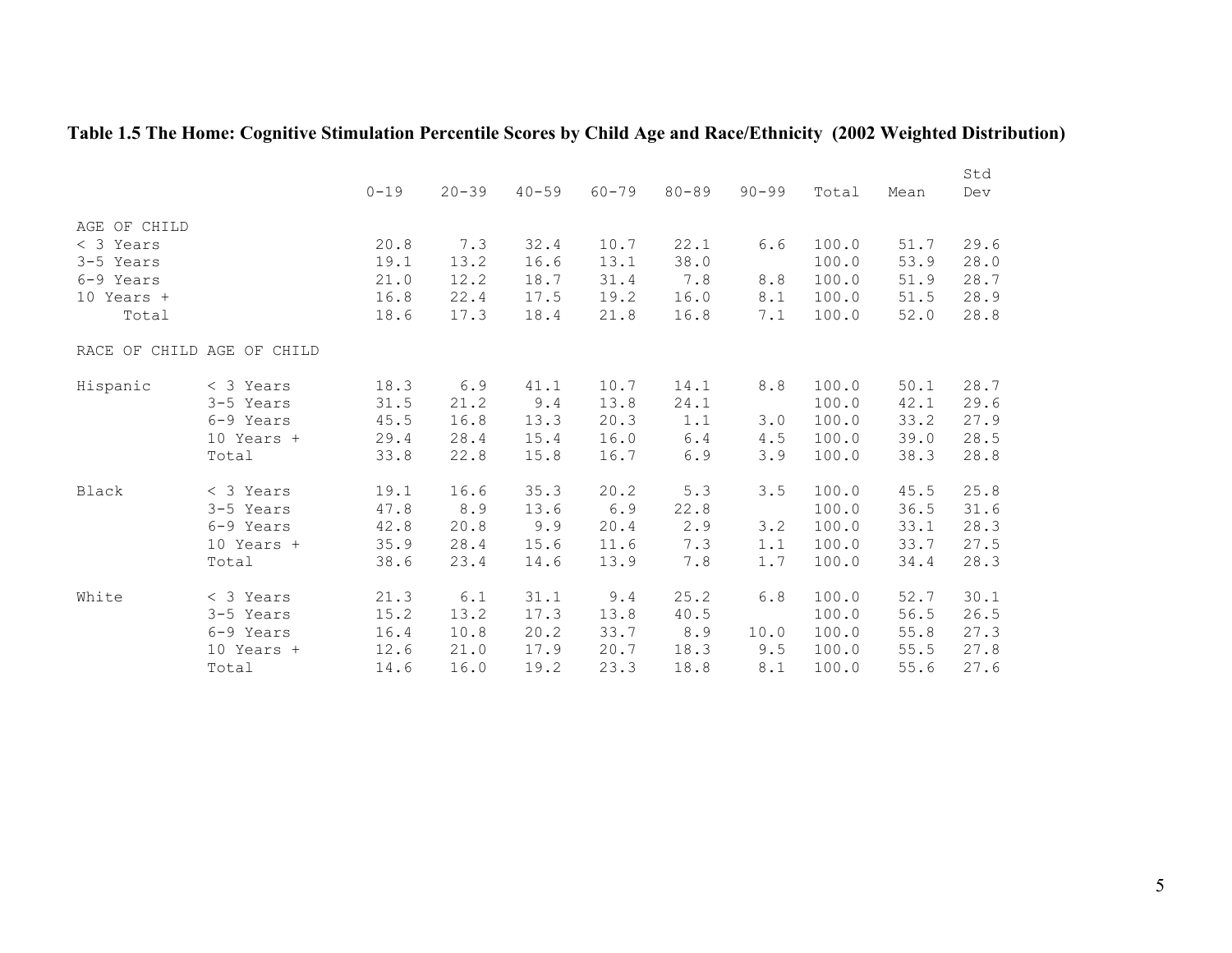### <span id="page-13-0"></span>**Table 1.6 The Home: Cognitive Stimulation Standard Scores by Child Age and Race/Ethnicity (2002 Weighted Distribution)**

|               |              | $0 - 84$ |      | 85-99 100-114 115+ |      | Total | Mean  | Std Dev |
|---------------|--------------|----------|------|--------------------|------|-------|-------|---------|
| AGE OF CHILD  |              |          |      |                    |      |       |       |         |
| $<$ 3 Years   |              | 20.8     | 39.7 | 13.1               | 26.4 | 100.0 | 100.0 | 15.0    |
| 3-5 Years     |              | 16.7     | 19.4 | 63.9               |      | 100.0 | 100.0 | 15.0    |
| 6-9 Years     |              | 16.8     | 25.6 | 41.0               | 16.6 | 100.0 | 100.0 | 15.0    |
| $10$ Years +  |              | 16.6     | 22.6 | 36.9               | 23.9 | 100.0 | 100.0 | 15.0    |
| Total         |              | 16.9     | 23.9 | 40.8               | 18.4 | 100.0 | 100.0 | 15.0    |
| RACE OF CHILD | AGE OF CHILD |          |      |                    |      |       |       |         |
|               |              |          |      |                    |      |       |       |         |
| Hispanic      | < 3 Years    | 18.3     | 48.1 | 12.7               | 21.0 | 100.0 | 98.6  | 16.1    |
|               | 3-5 Years    | 30.2     | 24.8 | 45.0               |      | 100.0 | 93.9  | 16.7    |
|               | 6-9 Years    | 39.2     | 31.9 | 24.8               | 4.1  | 100.0 | 90.1  | 15.9    |
|               | 10 Years +   | 29.4     | 28.4 | 31.3               | 10.8 | 100.0 | 93.7  | 15.4    |
|               | Total        | 31.8     | 30.4 | 29.5               | 8.4  | 100.0 | 92.9  | 15.8    |
| Black         | $<$ 3 Years  | 19.1     | 51.9 | 20.2               | 8.8  | 100.0 | 97.1  | 14.4    |
|               | 3-5 Years    | 41.2     | 19.4 | 39.4               |      | 100.0 | 90.6  | 17.8    |
|               | 6-9 Years    | 38.2     | 30.9 | 24.7               | 6.1  | 100.0 | 88.9  | 18.1    |
|               | $10$ Years + | 35.4     | 29.0 | 27.2               | 8.5  | 100.0 | 90.3  | 16.0    |
|               | Total        | 36.2     | 29.4 | 27.6               | 6.8  | 100.0 | 90.3  | 16.8    |
| White         | $<$ 3 Years  | 21.3     | 37.2 | 12.2               | 29.3 | 100.0 | 100.5 | 14.9    |
|               | 3-5 Years    | 13.2     | 19.1 | 67.7               |      | 100.0 | 101.4 | 14.1    |
|               | 6-9 Years    | 12.4     | 24.4 | 44.3               | 18.9 | 100.0 | 102.2 | 13.5    |
|               | $10$ Years + | 12.5     | 21.1 | 38.9               | 27.5 | 100.0 | 102.1 | 14.0    |
|               | Total        | 13.0     | 22.6 | 43.6               | 20.9 | 100.0 | 101.9 | 13.9    |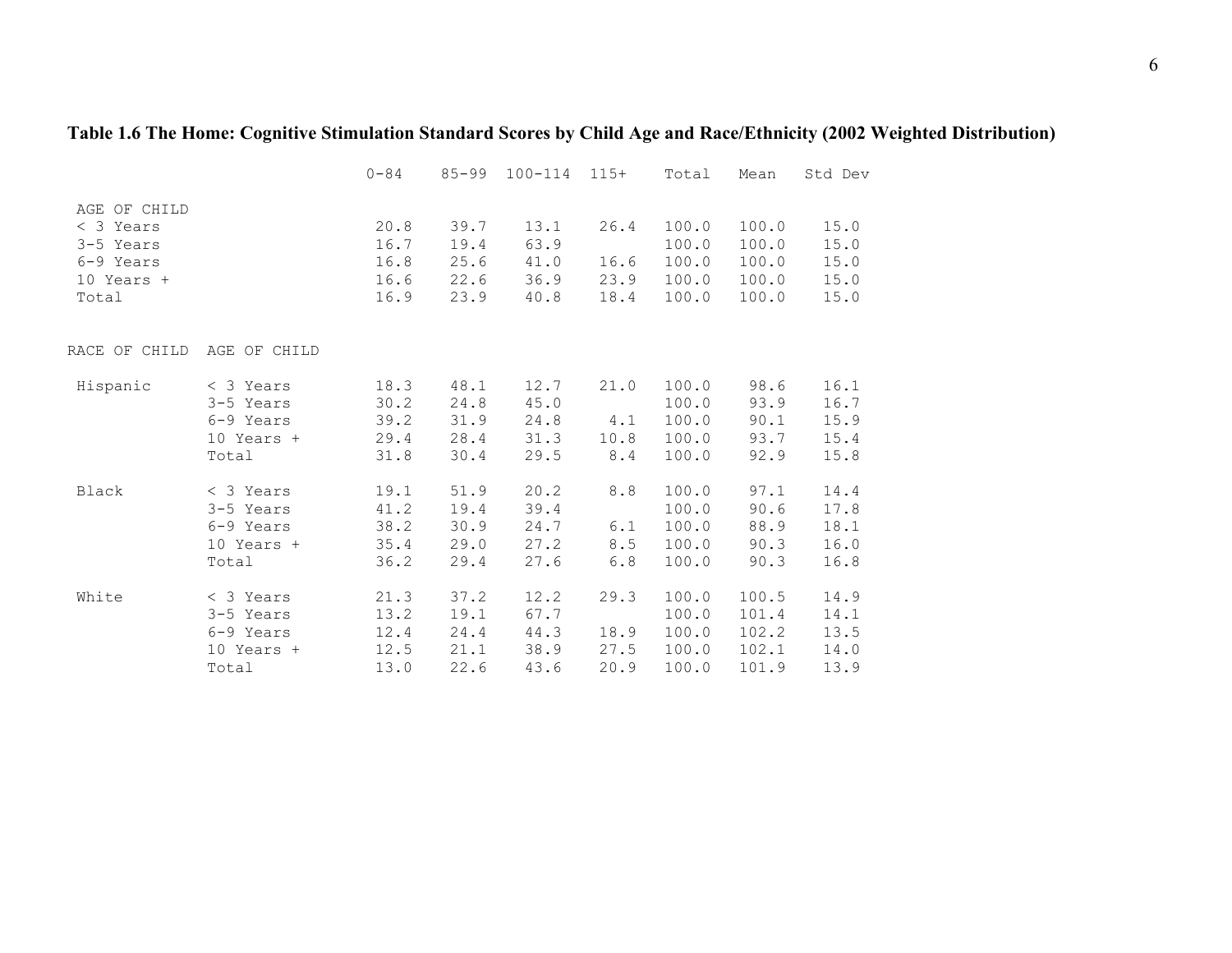<span id="page-14-0"></span>

|  |  | Table 1.7 The Home: Emotional Support Percentile Scores by Child Age and Race/Ethnicity (2002 Weighted Distribution) |  |
|--|--|----------------------------------------------------------------------------------------------------------------------|--|
|  |  |                                                                                                                      |  |

|              |                            | $0 - 19$ | $20 - 39$ | $40 - 59$ | $60 - 79$ | $80 - 89$ | $90 - 99$ | Total | Mean | Std Dev |
|--------------|----------------------------|----------|-----------|-----------|-----------|-----------|-----------|-------|------|---------|
| AGE OF CHILD |                            |          |           |           |           |           |           |       |      |         |
| $<$ 3 Years  |                            | 21.8     | 4.8       | 35.5      |           | 37.9      |           | 100.0 | 52.4 | 28.4    |
| 3-5 Years    |                            | 21.4     | 6.1       | 22.2      | 29.0      | 9.6       | 11.7      | 100.0 | 52.3 | 29.1    |
| 6-9 Years    |                            | 21.3     | 19.7      | 16.4      | 29.1      | 3.7       | 9.9       | 100.0 | 52.0 | 28.8    |
| 10 Years +   |                            | 16.4     | 14.1      | 19.4      | 23.8      | 18.1      | 8.1       | 100.0 | 51.7 | 29.0    |
| Total        |                            | 18.9     | 14.3      | 19.6      | 25.0      | 13.3      | 8.8       | 100.0 | 51.9 | 28.9    |
|              | RACE OF CHILD AGE OF CHILD |          |           |           |           |           |           |       |      |         |
| Hispanic     | $<$ 3 Years                | 23.8     | 3.8       | 33.3      |           | 39.1      |           | 100.0 | 53.1 | 28.7    |
|              | 3-5 Years                  | 31.4     | 7.7       | 18.0      | 32.0      | 2.0       | 9.0       | 100.0 | 45.0 | 29.3    |
|              | 6-9 Years                  | 30.6     | 17.2      | 17.7      | 24.6      | 1.0       | 8.8       | 100.0 | 45.7 | 29.5    |
|              | $10$ Years $+$             | 19.6     | 16.2      | 20.0      | 17.0      | 20.1      | 7.1       | 100.0 | 48.8 | 30.3    |
|              | Total                      | 24.5     | 14.9      | 19.8      | 19.9      | 13.4      | 7.4       | 100.0 | 47.7 | 29.9    |
| Black        | $<$ 3 Years                | 56.8     | 12.9      | 25.4      |           | 4.9       |           | 100.0 | 23.6 | 23.9    |
|              | 3-5 Years                  | 51.8     | 6.6       | 21.1      | 12.8      | 2.5       | 5.2       | 100.0 | 30.1 | 28.9    |
|              | 6-9 Years                  | 42.5     | 20.8      | 13.4      | 17.6      | 0.6       | 5.2       | 100.0 | 36.0 | 29.5    |
|              | $10$ Years +               | 34.2     | 19.9      | 19.2      | 14.8      | 9.0       | 2.9       | 100.0 | 35.2 | 28.4    |
|              | Total                      | 39.7     | 18.2      | 18.1      | 14.7      | 5.6       | 3.7       | 100.0 | 34.3 | 28.7    |
| White        | $<$ 3 Years                | 16.9     | 3.8       | 37.0      |           | 42.3      |           | 100.0 | 56.2 | 26.6    |
|              | 3-5 Years                  | 17.5     | 6.0       | 22.5      | 30.6      | 10.8      | 12.6      | 100.0 | 55.2 | 27.9    |
|              | 6-9 Years                  | 17.9     | 19.7      | 16.7      | 30.8      | 4.3       | 10.6      | 100.0 | 54.5 | 28.0    |
|              | 10 Years +                 | 13.4     | 13.1      | 19.4      | 25.7      | 19.3      | 9.0       | 100.0 | 54.4 | 28.1    |
|              | Total                      | 15.6     | 13.7      | 19.8      | 26.9      | 14.4      | 9.6       | 100.0 | 54.6 | 28.0    |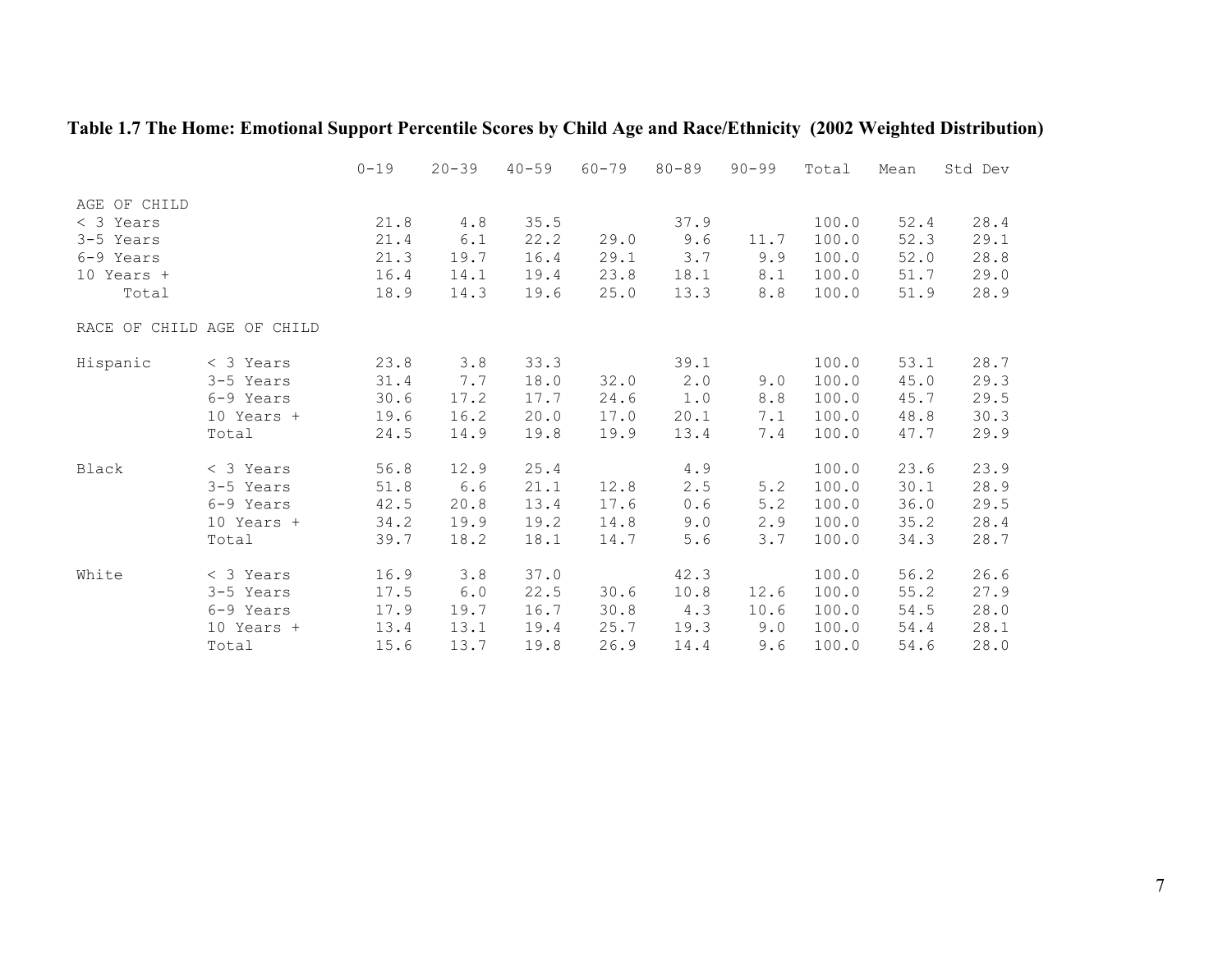### <span id="page-15-0"></span>**Table 1.8 The Home: Emotional Support Standard Scores by Child Age and Race/Ethnicity (2002 Weighted Distribution)**

|                                                                                  |              | $0 - 84$                             | $85 - 99$                            | 100-114 115+                         |                                     | Total                                     | Mean                                      | Std Dev                              |
|----------------------------------------------------------------------------------|--------------|--------------------------------------|--------------------------------------|--------------------------------------|-------------------------------------|-------------------------------------------|-------------------------------------------|--------------------------------------|
| AGE OF CHILD<br>$<$ 3 Years<br>3-5 Years<br>6-9 Years<br>$10$ Years $+$<br>Total |              | 21.8<br>13.1<br>15.0<br>16.1<br>15.6 | 30.6<br>36.7<br>26.0<br>33.9<br>31.7 | 32.2<br>29.0<br>45.5<br>41.9<br>40.7 | 15.4<br>21.3<br>13.6<br>8.1<br>12.0 | 100.0<br>100.0<br>100.0<br>100.0<br>100.0 | 100.0<br>100.0<br>100.0<br>100.0<br>100.0 | 15.0<br>15.0<br>15.0<br>15.0<br>15.0 |
| RACE OF CHILD                                                                    | AGE OF CHILD |                                      |                                      |                                      |                                     |                                           |                                           |                                      |
| Hispanic                                                                         | $<$ 3 Years  | 23.8                                 | 27.0                                 | 20.0                                 | 29.2                                | 100.0                                     | 100.8                                     | 13.8                                 |
|                                                                                  | 3-5 Years    | 17.8                                 | 39.2                                 | 32.0                                 | 11.0                                | 100.0                                     | 96.4                                      | 15.2                                 |
|                                                                                  | 6-9 Years    | 24.2                                 | 23.6                                 | 42.3                                 | 9.9                                 | 100.0                                     | 96.6                                      | 16.1                                 |
|                                                                                  | 10 Years +   | 18.8                                 | 36.9                                 | 37.1                                 | 7.1                                 | 100.0                                     | 98.2                                      | 16.5                                 |
|                                                                                  | Total        | 20.7                                 | 32.4                                 | 37.2                                 | 9.7                                 | 100.0                                     | 97.6                                      | 16.1                                 |
| Black                                                                            | $<$ 3 Years  | 56.8                                 | 28.7                                 | 11.9                                 | 2.5                                 | 100.0                                     | 81.7                                      | 18.9                                 |
|                                                                                  | 3-5 Years    | 38.3                                 | 41.2                                 | 12.8                                 | 7.7                                 | 100.0                                     | 86.3                                      | 19.4                                 |
|                                                                                  | 6-9 Years    | 33.6                                 | 29.7                                 | 31.0                                 | 5.7                                 | 100.0                                     | 90.8                                      | 17.7                                 |
|                                                                                  | $10$ Years + | 33.8                                 | 39.6                                 | 23.8                                 | 2.9                                 | 100.0                                     | 91.0                                      | 16.6                                 |
|                                                                                  | Total        | 35.3                                 | 36.4                                 | 24.0                                 | 4.3                                 | 100.0                                     | 90.0                                      | 17.5                                 |
| White                                                                            | $<$ 3 Years  | 16.9                                 | 31.1                                 | 36.1                                 | 15.9                                | 100.0                                     | 102.4                                     | 12.6                                 |
|                                                                                  | 3-5 Years    | 10.0                                 | 36.0                                 | 30.6                                 | 23.4                                | 100.0                                     | 101.7                                     | 13.5                                 |
|                                                                                  | 6-9 Years    | 11.9                                 | 25.7                                 | 47.5                                 | 14.9                                | 100.0                                     | 101.4                                     | 14.1                                 |
|                                                                                  | 10 Years +   | 13.1                                 | 32.8                                 | 45.0                                 | 9.0                                 | 100.0                                     | 101.5                                     | 14.1                                 |
|                                                                                  | Total        | 12.5                                 | 30.9                                 | 43.3                                 | 13.3                                | 100.0                                     | 101.6                                     | 13.9                                 |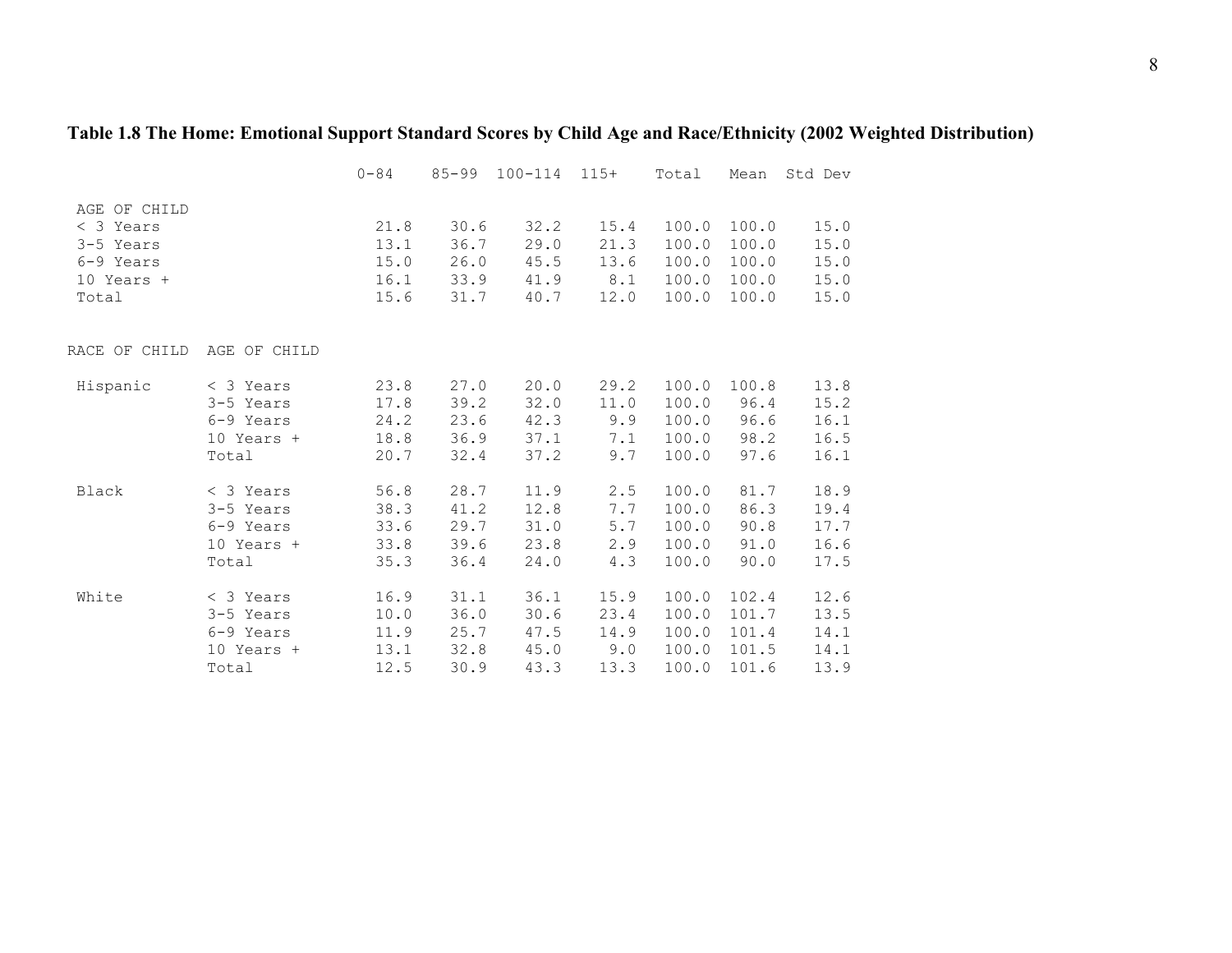<span id="page-16-0"></span>

|  | Table 2.1 Temperament-Insecure Attachment: Raw Scores by Child Age and Race/Ethnicity (2002 Sample Cases) |  |  |  |  |
|--|-----------------------------------------------------------------------------------------------------------|--|--|--|--|
|  |                                                                                                           |  |  |  |  |

|                          |            |                | $6 - 10$       | $11 - 15$    | $16 - 20$  | $21 - 25$        | $26 - 30$      | $31 - 35$      | Invalid Valid  |     | Total | ိဝ<br>Valid |
|--------------------------|------------|----------------|----------------|--------------|------------|------------------|----------------|----------------|----------------|-----|-------|-------------|
|                          |            |                |                |              |            |                  |                |                |                |     |       |             |
| OF CHILD<br>AGE<br>Years |            |                |                | $\mathsf 9$  | 43         | 35               | 15             | $\mathbf{1}$   | $\mathbf 1$    | 103 | 104   | 99.0        |
| 2<br>3<br>Years          |            |                | $\sqrt{2}$     | 9            | 46         | 35               | 14             | $\overline{4}$ | $\mathbf{1}$   | 110 | 111   | 99.1        |
| Years<br>4               |            |                | 3              | 31           | 65         | 54               | 10             |                | 6              | 163 | 169   | 96.4        |
| 5<br>Years               |            |                | 3              | 30           | 75         | 52               | 16             | $\mathbf{1}$   | $\mathbf{1}$   | 177 | 178   | 99.4        |
| 6<br>Years               |            |                | $\overline{7}$ | 45           | 76         | 36               | $\mathsf S$    | $\overline{c}$ | $\overline{2}$ | 171 | 173   | 98.8        |
| Total                    |            |                | 15             | 124          | 305        | 212              | 60             | 8              | 11             | 724 | 735   | 98.5        |
|                          |            |                |                |              |            |                  |                |                |                |     |       |             |
| RACE OF                  |            | AGE of         |                |              |            |                  |                |                |                |     |       |             |
| CHILD                    | CHILD      |                |                |              |            |                  |                |                |                |     |       |             |
| Hispanic                 | 2          | Years          |                | 4            | 16         | $\sqrt{6}$       | $\sqrt{4}$     |                |                | 30  | 30    | 100.0       |
|                          | 3          | Years          |                |              | $\sqrt{6}$ | $\boldsymbol{7}$ | $\,8\,$        |                |                | 21  | 21    | 100.0       |
|                          | 4          | Years          |                | $\mathbf{2}$ | 11         | 15               | $\overline{c}$ |                | $\mathbf{2}$   | 30  | 32    | 93.8        |
|                          | 5          | Years          | $\mathbf 1$    | 5            | 16         | $\mathsf{S}$     | $\overline{c}$ | 1              |                | 34  | 34    | 100.0       |
|                          | 6          | Years          |                | $10$         | 11         | 14               | $\mathbf{2}$   | $\mathbf 1$    |                | 38  | 38    | 100.0       |
|                          | Total      |                | $\mathbf{1}$   | 21           | 60         | 51               | $18\,$         | $\overline{c}$ | $\overline{2}$ | 153 | 155   | 98.7        |
| Black                    |            |                |                |              | $\sqrt{4}$ | $\mathsf 9$      | $\overline{4}$ | $\mathbf 1$    |                | 18  | 18    | 100.0       |
|                          | 2<br>3     | Years<br>Years |                | 4            | 12         | $\mathsf{S}$     | $\mathbf 1$    | $\mathbf{1}$   |                | 27  | 27    | 100.0       |
|                          | 4          | Years          |                | $\mathbf{2}$ | 11         | 12               | $\epsilon$     |                | $\mathbf{2}$   | 31  | 33    | 93.9        |
|                          | 5          | Years          |                | 5            | 14         | 14               | 3              |                |                | 36  | 36    | 100.0       |
|                          | $\epsilon$ | Years          | $\mathbf{2}$   | 13           | 15         | $\,8\,$          | $\mathbf{2}$   | 1              | $1\,$          | 41  | 42    | 97.6        |
|                          | Total      |                | $\overline{2}$ | 24           | 56         | 52               | 16             | 3              | 3              | 153 | 156   | 98.1        |
|                          |            |                |                |              |            |                  |                |                |                |     |       |             |
| White                    | 2          | Years          |                | $\mathsf S$  | 23         | 20               | 7              |                | 1              | 55  | 56    | 98.2        |
|                          | 3          | Years          | $\sqrt{2}$     | 5            | 28         | 19               | 5              | $\mathsf 3$    | $\,1\,$        | 62  | 63    | 98.4        |
|                          | 4          | Years          | 3              | 27           | 43         | 27               | $\mathbf{2}$   |                | $\overline{c}$ | 102 | 104   | 98.1        |
|                          | 5          | Years          | $\overline{2}$ | 20           | 45         | 29               | 11             |                | $\mathbf{1}$   | 107 | 108   | 99.1        |
|                          | 6          | Years          | 5              | 22           | 50         | 14               | $1\,$          |                | 1              | 92  | 93    | 98.9        |
|                          | Total      |                | 12             | 79           | 189        | 109              | 26             | 3              | 6              | 418 | 424   | 98.6        |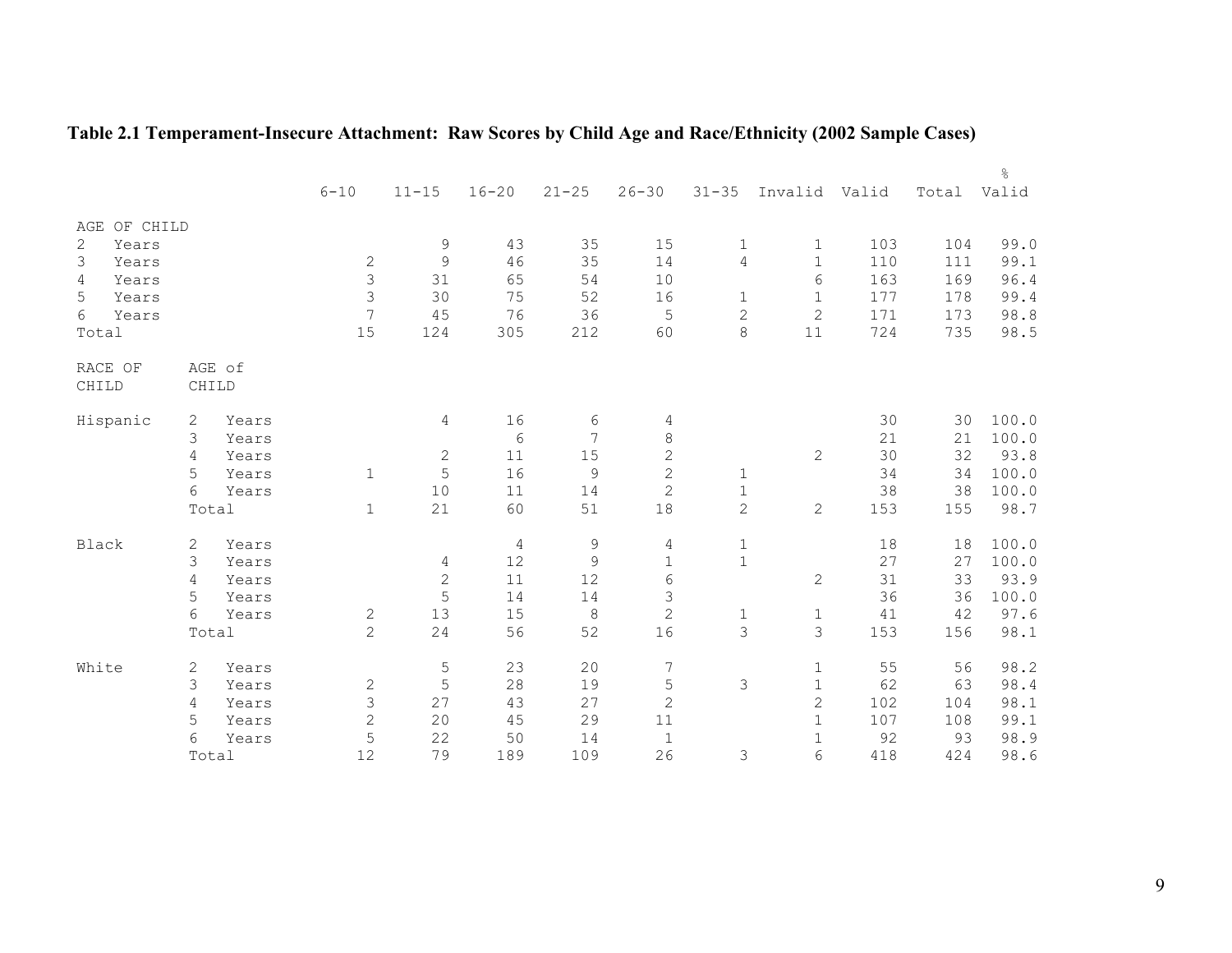|                       |                |        | $6 - 10$ | $11 - 15$ | $16 - 20$ | $21 - 25$ | $26 - 30$ | $31 - 35$ | Total | Mean | Std Dev |
|-----------------------|----------------|--------|----------|-----------|-----------|-----------|-----------|-----------|-------|------|---------|
| AGE OF CHILD          |                |        |          |           |           |           |           |           |       |      |         |
| $\mathbf{2}$<br>Years |                |        |          | 8.8       | 40.7      | 36.9      | 12.8      | 0.8       | 100.0 | 20.6 | 4.2     |
| 3<br>Years            |                |        | 2.7      | 8.5       | 44.4      | 31.6      | $8.4$     | 4.4       | 100.0 | 20.7 | 4.5     |
| 4<br>Years            |                |        | 2.4      | 22.8      | 40.2      | 30.7      | 3.8       |           | 100.0 | 18.5 | 4.3     |
| 5<br>Years            |                |        | 1.6      | 17.2      | 43.5      | 28.4      | 9.3       | 0.1       | 100.0 | 19.5 | 4.3     |
| 6<br>Years            |                |        | 4.9      | 24.8      | 50.3      | 16.9      | 2.6       | 0.5       | 100.0 | 17.5 | 4.1     |
| Total                 |                |        | 2.5      | 18.0      | 44.1      | 27.8      | $6.7\,$   | 0.9       | 100.0 | 19.1 | 4.4     |
|                       |                |        |          |           |           |           |           |           |       |      |         |
| RACE of               |                | AGE of |          |           |           |           |           |           |       |      |         |
| CHILD                 | CHILD          |        |          |           |           |           |           |           |       |      |         |
| Hispanic              | 2              | Years  |          | 14.9      | 47.9      | 22.9      | 14.3      |           | 100.0 | 19.9 | $4.6$   |
|                       | 3              | Years  |          |           | 28.1      | 35.4      | 36.5      |           | 100.0 | 22.8 | 4.0     |
|                       | $\overline{4}$ | Years  |          | 5.4       | 38.7      | 48.2      | 7.6       |           | 100.0 | 20.7 | 3.3     |
|                       | 5              | Years  | 3.2      | 13.0      | 50.6      | 25.9      | 5.4       | 1.9       | 100.0 | 19.4 | 4.3     |
|                       | 6              | Years  |          | 25.3      | 24.7      | 38.9      | 9.6       | 1.5       | 100.0 | 19.8 | 4.9     |
|                       |                | Total  | 0.7      | 13.6      | 37.7      | 34.7      | 12.6      | 0.8       | 100.0 | 20.3 | 4.4     |
|                       |                |        |          |           |           |           |           |           |       |      |         |
| Black                 | 2              | Years  |          |           | 22.2      | 47.9      | 20.3      | 9.6       | 100.0 | 23.6 | 4.6     |
|                       | 3              | Years  |          | 13.6      | 45.1      | 33.5      | 4.2       | 3.6       | 100.0 | 20.2 | 4.1     |
|                       | 4              | Years  |          | 4.9       | 30.3      | 48.4      | 16.4      |           | 100.0 | 21.8 | 4.1     |
|                       | 5              | Years  |          | 15.4      | 39.8      | 36.9      | 7.9       |           | 100.0 | 19.5 | 4.3     |
|                       | 6              | Years  | 5.1      | 33.3      | 34.7      | 18.1      | 5.2       | 3.7       | 100.0 | 17.9 | $5.4$   |
|                       |                | Total  | 1.2      | 15.0      | 35.2      | 36.1      | 10.1      | 2.5       | 100.0 | 20.3 | 4.9     |
| White                 | 2              | Years  |          | 9.0       | 41.7      | 37.3      | 11.9      |           | 100.0 | 20.3 | 4.0     |
|                       | 3              | Years  | 3.3      | 8.3       | 45.4      | 31.1      | 7.2       | 4.7       | 100.0 | 20.6 | 4.5     |
|                       | 4              | Years  | 2.9      | 26.3      | 41.7      | 27.2      | 1.9       |           | 100.0 | 18.0 | $4.1\,$ |
|                       | 5              | Years  | 1.7      | 17.6      | 43.5      | 27.5      | 9.6       |           | 100.0 | 19.5 | 4.3     |
|                       | 6              | Years  | 5.3      | 23.8      | 54.3      | 14.9      | 1.7       |           | 100.0 | 17.2 | 3.8     |
|                       |                | Total  | 2.9      | 18.7      | 45.6      | 26.3      | 5.9       | 0.7       | 100.0 | 18.9 | 4.3     |

### <span id="page-17-0"></span>**Table 2.2 Temperament-Insecure Attachment: Raw Scores by Child Age and Race/Ethnicity (2002 Weighted Distribution)**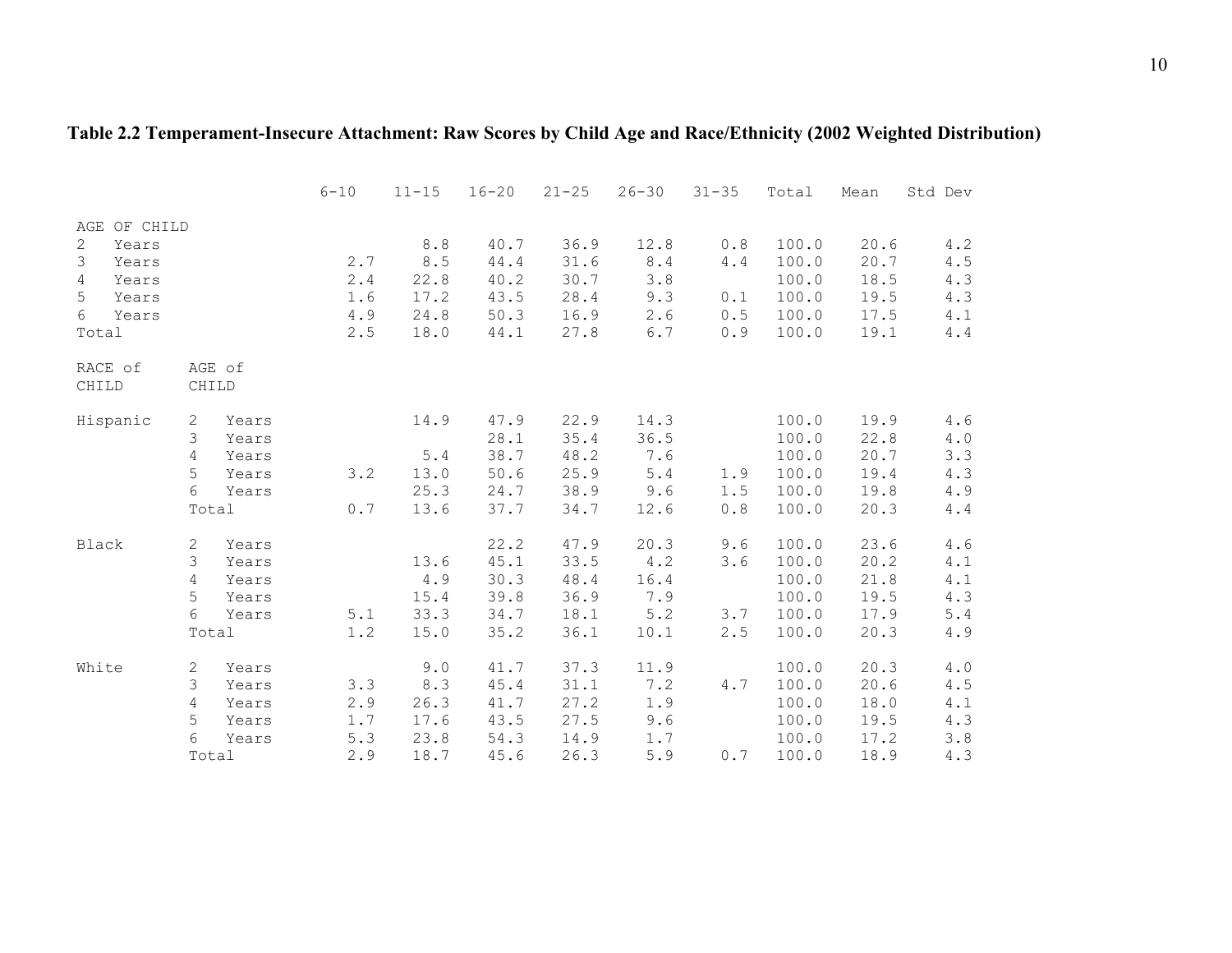<span id="page-18-0"></span>

| Table 2.3 Temperament-Compliance: Raw Scores by Child Age and Race/Ethnicity (2002 Sample Cases) |  |
|--------------------------------------------------------------------------------------------------|--|
|                                                                                                  |  |

|              |        |                | $6 - 10$     | $11 - 15$                   | $16 - 20$ | $21 - 25$ | $26 - 30$           | Invalid Valid |          | Total    | % Valid       |
|--------------|--------|----------------|--------------|-----------------------------|-----------|-----------|---------------------|---------------|----------|----------|---------------|
| AGE OF CHILD |        |                |              |                             |           |           |                     |               |          |          |               |
| 2<br>Years   |        |                | $\mathsf 3$  | 12                          | 19        | 42        | 26                  | 2             | 102      | 104      | 98.1          |
| 3<br>Years   |        |                | $\mathbf{1}$ | 10                          | 28        | 41        | 27                  | 4             | 107      | 111      | 96.4          |
| 4<br>Years   |        |                | $\mathbf{2}$ | 8                           | 42        | 63        | 51                  | 3             | 166      | 169      | 98.2          |
| 5<br>Years   |        |                | $\mathbf{1}$ | 10                          | 37        | 65        | 62                  | 3             | 175      | 178      | 98.3          |
| 6<br>Years   |        |                | $\mathbf{1}$ | 10                          | 28        | 58        | 71                  | 5             | 168      | 173      | 97.1          |
| Total        |        |                | 8            | 50                          | 154       | 269       | 237                 | 17            | 718      | 735      | 97.7          |
|              |        |                |              |                             |           |           |                     |               |          |          |               |
| RACE of      |        | AGE of         |              |                             |           |           |                     |               |          |          |               |
| CHILD        |        | CHILD          |              |                             |           |           |                     |               |          |          |               |
| Hispanic     | 2      | Years          | $\mathbf{1}$ | 4                           | 9         | 10        | 5                   | $\mathbf{1}$  | 29       | 30       | 96.7          |
|              | 3      | Years          |              | 4                           | 4         | 7         | 4                   | 2             | 19       | 21       | 90.5          |
|              | 4      | Years          |              | $\mathbf{2}$                | 11        | 8         | 11                  |               | 32       | 32       | 100.0         |
|              | 5      | Years          | 1            | $\mathbf{2}$                | 7         | 15        | 9                   |               | 34       | 34       | 100.0         |
|              | 6      | Years          | $1\,$        | $\overline{4}$              | 6         | 10        | 16                  | $\mathbf{1}$  | 37       | 38       | 97.4          |
|              |        | Total          | 3            | 16                          | 37        | 50        | 45                  | 4             | 151      | 155      | 97.4          |
|              |        |                |              |                             |           |           |                     |               |          |          |               |
| Black        | 2      | Years          |              | 3                           | 4         | 7         | 4                   |               | 18       | 18<br>27 | 100.0         |
|              | 3      | Years          | $\mathbf 1$  | $\mathbf{2}$<br>$\mathbf 1$ | 8<br>4    | 12<br>17  | $\overline{4}$<br>9 | $\mathbf{2}$  | 27<br>31 | 33       | 100.0<br>93.9 |
|              | 4<br>5 | Years<br>Years |              | $\overline{c}$              | 11        | 11        | 12                  |               | 36       | 36       | 100.0         |
|              | 6      | Years          |              |                             | 12        | 13        | 15                  | $\mathbf{2}$  | 40       | 42       | 95.2          |
|              |        | Total          | $\mathbf{1}$ | 8                           | 39        | 60        | 44                  | 4             | 152      | 156      | 97.4          |
|              |        |                |              |                             |           |           |                     |               |          |          |               |
| White        | 2      | Years          | $\mathbf{2}$ | 5                           | 6         | 25        | 17                  | $\mathbf{1}$  | 55       | 56       | 98.2          |
|              | 3      | Years          |              | 4                           | 16        | 22        | 19                  | $\mathbf{2}$  | 61       | 63       | 96.8          |
|              | 4      | Years          | $\mathbf{2}$ | 5                           | 27        | 38        | 31                  | $\mathbf{1}$  | 103      | 104      | 99.0          |
|              | 5      | Years          |              | 6                           | 19        | 39        | 41                  | 3             | 105      | 108      | 97.2          |
|              | 6      | Years          |              | 6                           | 10        | 35        | 40                  | 2             | 91       | 93       | 97.8          |
|              |        | Total          | 4            | 26                          | 78        | 159       | 148                 | 9             | 415      | 424      | 97.9          |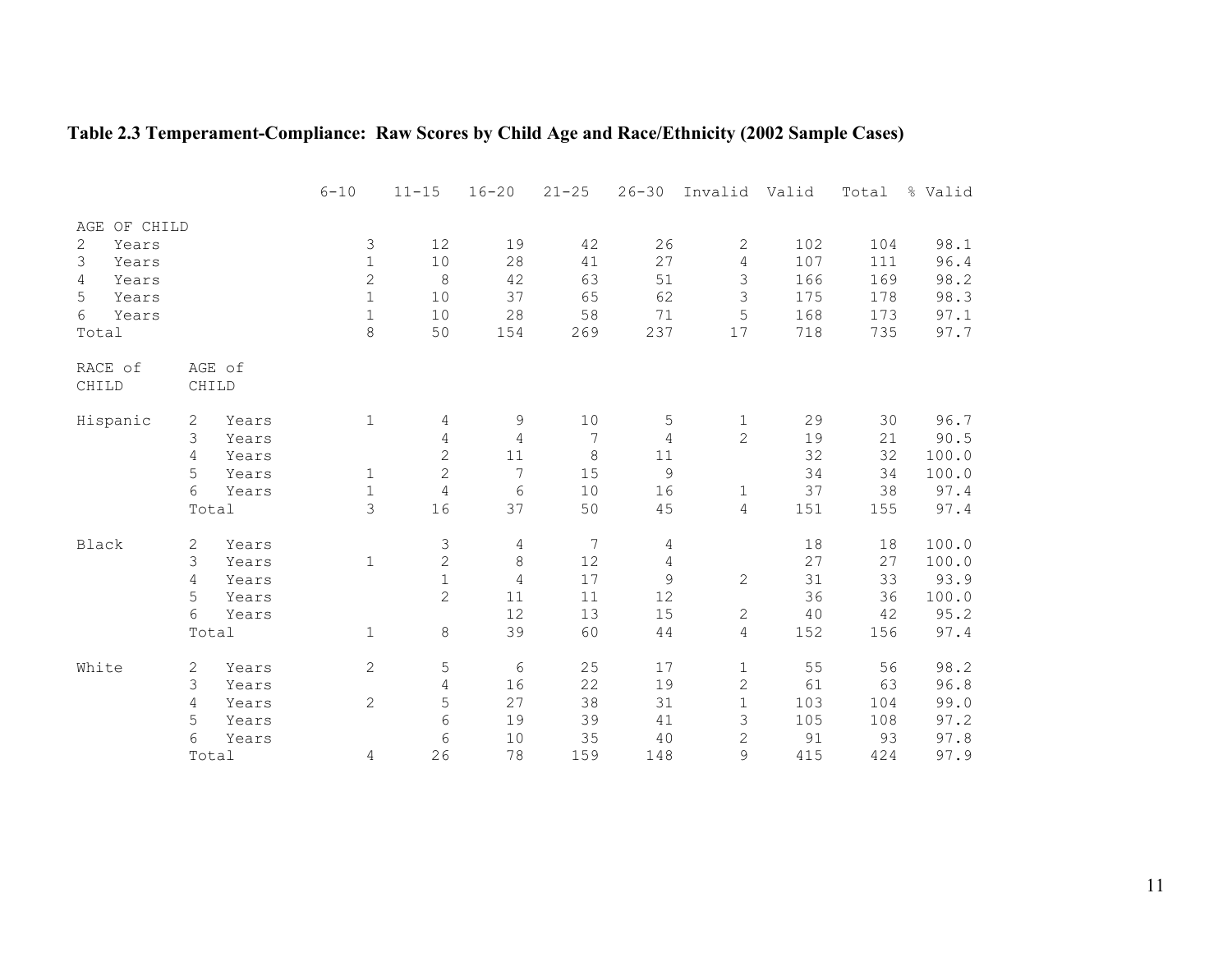### <span id="page-19-0"></span>**Table 2.4 Temperament-Compliance: Raw Scores by Child Age and Race/Ethnicity (2002 Weighted Distribution)**

|                       |                |        | $6 - 10$ | $11 - 15$ | $16 - 20$ | $21 - 25$ | $26 - 30$ | Total | Mean | Std Dev      |
|-----------------------|----------------|--------|----------|-----------|-----------|-----------|-----------|-------|------|--------------|
| AGE OF CHILD          |                |        |          |           |           |           |           |       |      |              |
| $\mathbf{2}$<br>Years |                |        | 3.3      | 9.6       | 12.7      | 43.0      | 31.4      | 100.0 | 22.6 | 5.1          |
| 3<br>Years            |                |        | $0.5\,$  | 7.1       | 28.0      | 34.9      | 29.5      | 100.0 | 22.1 | $4\,\ldotp4$ |
| 4<br>Years            |                |        | 1.6      | 4.3       | 25.6      | 38.1      | 30.3      | 100.0 | 22.8 | 4.7          |
| 5<br>Years            |                |        | 0.1      | 5.6       | 20.2      | 36.4      | 37.7      | 100.0 | 23.6 | 4.4          |
| 6<br>Years            |                |        | 0.1      | 6.6       | 12.2      | 38.2      | 42.9      | 100.0 | 24.0 | 4.3          |
| Total                 |                |        | 0.9      | 6.3       | 19.7      | 37.9      | 35.2      | 100.0 | 23.1 | 4.6          |
| RACE of               |                | AGE of |          |           |           |           |           |       |      |              |
| CHILD                 | CHILD          |        |          |           |           |           |           |       |      |              |
| Hispanic              | 2              | Years  | 3.5      | 16.4      | 26.4      | 34.9      | 18.7      | 100.0 | 20.3 | 4.7          |
|                       | 3              | Years  |          | 16.6      | 20.6      | 39.6      | 23.2      | 100.0 | 21.4 | $4.8$        |
|                       | $\overline{4}$ | Years  |          | 5.6       | 30.5      | 28.9      | 35.0      | 100.0 | 22.5 | $4.8$        |
|                       | 5              | Years  | 1.9      | 5.6       | 22.7      | 43.2      | 26.6      | 100.0 | 22.5 | 4.7          |
|                       | 6              | Years  | 1.8      | 11.5      | 13.4      | 29.1      | 44.2      | 100.0 | 23.1 | 5.4          |
|                       | Total          |        | 1.5      | 10.5      | 22.4      | 34.3      | 31.3      | 100.0 | 22.1 | $5.0$        |
| Black                 | 2              | Years  |          | 18.7      | 29.1      | 32.0      | 20.3      | 100.0 | 19.9 | 4.9          |
|                       | 3              | Years  | 4.2      | 9.0       | 30.4      | 41.7      | 14.7      | 100.0 | 20.8 | $5.0$        |
|                       | $\overline{4}$ | Years  |          | 3.0       | 12.5      | 48.4      | 36.1      | 100.0 | 24.1 | 3.5          |
|                       | 5              | Years  |          | 4.4       | 32.2      | 30.1      | 33.3      | 100.0 | 22.8 | 4.1          |
|                       | 6              | Years  |          |           | 30.4      | 31.1      | 38.5      | 100.0 | 23.9 | 4.2          |
|                       |                | Total  | 0.7      | 5.3       | 26.1      | 37.1      | 30.8      | 100.0 | 22.8 | $4\,.5$      |
| White                 | 2              | Years  | 3.7      | 8.0       | 9.7       | 44.8      | 33.7      | 100.0 | 23.0 | 5.0          |
|                       | 3              | Years  |          | 6.3       | 28.0      | 33.7      | 32.0      | 100.0 | 22.3 | 4.2          |
|                       | $\overline{4}$ | Years  | 1.9      | 4.4       | 27.0      | 37.4      | 29.3      | 100.0 | 22.6 | $4.8$        |
|                       | 5              | Years  |          | 5.7       | 18.6      | 36.8      | 38.9      | 100.0 | 23.7 | $4\,\ldotp4$ |
|                       | 6              | Years  |          | 7.0       | 9.9       | 39.8      | 43.3      | 100.0 | 24.0 | 4.2          |
|                       | Total          |        | 0.9      | 6.1       | 18.7      | 38.3      | 36.0      | 100.0 | 23.2 | $4.6$        |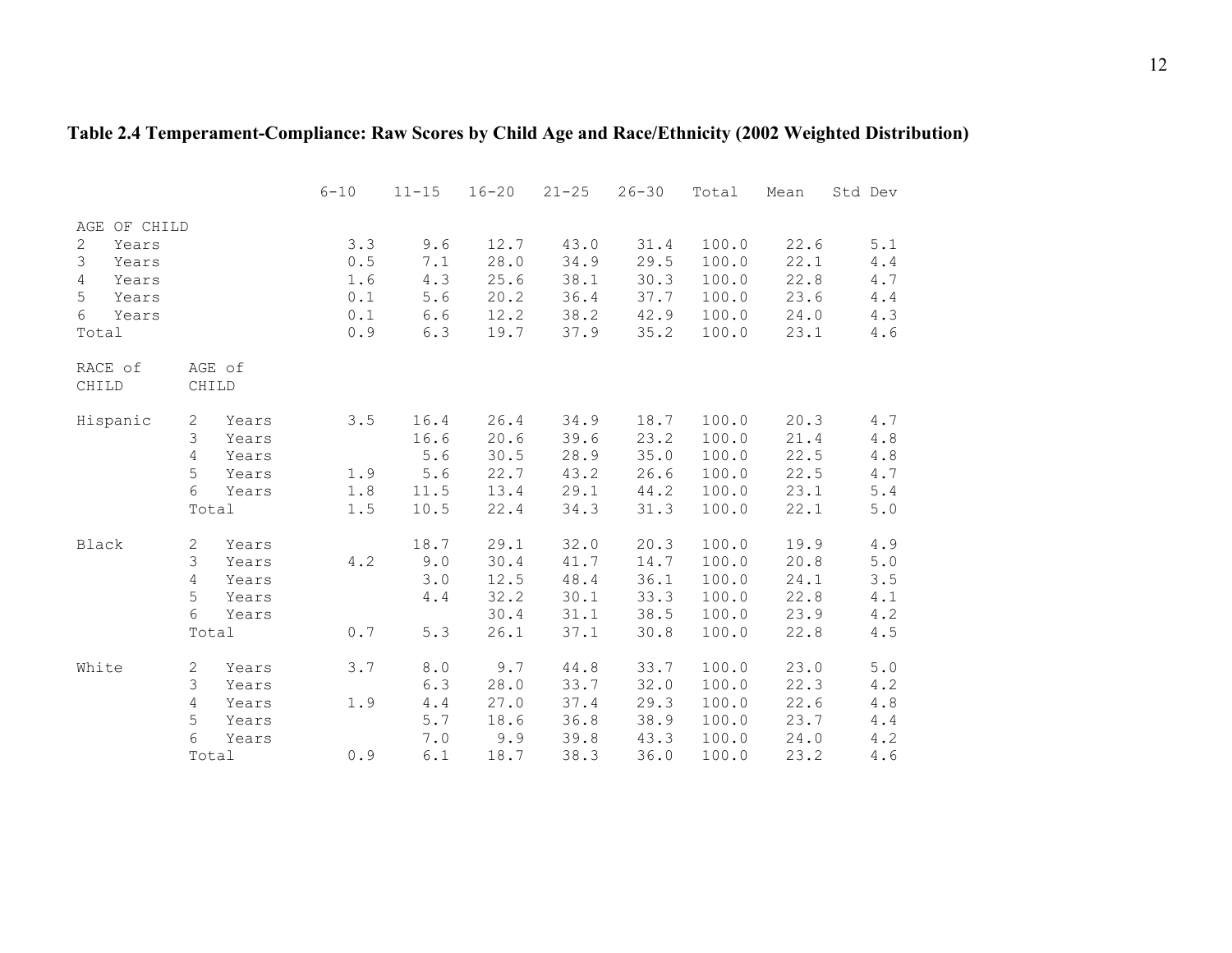### <span id="page-20-0"></span>**Table 2.5 Temperament-Sociability: Raw Scores by Child Age and Race/Ethnicity (2002 Sample Cases)**

|                                                                 |                      |                         | $1 - 5$                                     | $6 - 10$              | $11 - 15$               | Invalid              | Valid                    | Total                    | % Valid                      |
|-----------------------------------------------------------------|----------------------|-------------------------|---------------------------------------------|-----------------------|-------------------------|----------------------|--------------------------|--------------------------|------------------------------|
| AGE OF CHILD<br>4<br>Years<br>5<br>Years<br>6<br>Years<br>Total |                      |                         | 1<br>$\mathbf 1$<br>$\mathbf{2}$            | 50<br>58<br>54<br>162 | 104<br>94<br>103<br>301 | 14<br>25<br>16<br>55 | 155<br>153<br>157<br>465 | 169<br>178<br>173<br>520 | 91.7<br>86.0<br>90.8<br>89.4 |
| RACE OF<br>CHILD                                                | CHILD                | AGE OF                  |                                             |                       |                         |                      |                          |                          |                              |
| Hispanic                                                        | 4<br>5<br>6<br>Total | Years<br>Years<br>Years |                                             | 8<br>11<br>13<br>32   | 18<br>15<br>18<br>51    | 6<br>8<br>7<br>21    | 26<br>26<br>31<br>83     | 32<br>34<br>38<br>104    | 81.3<br>76.5<br>81.6<br>79.8 |
| Black                                                           | 4<br>5<br>6<br>Total | Years<br>Years<br>Years |                                             | 7<br>12<br>16<br>35   | 23<br>18<br>23<br>64    | 3<br>6<br>3<br>12    | 30<br>30<br>39<br>99     | 33<br>36<br>42<br>111    | 90.9<br>83.3<br>92.9<br>89.2 |
| White                                                           | 4<br>5<br>6<br>Total | Years<br>Years<br>Years | $\mathbf 1$<br>$\mathbf{1}$<br>$\mathbf{2}$ | 35<br>35<br>25<br>95  | 63<br>61<br>62<br>186   | 5<br>11<br>6<br>22   | 99<br>97<br>87<br>283    | 104<br>108<br>93<br>305  | 95.2<br>89.8<br>93.5<br>92.8 |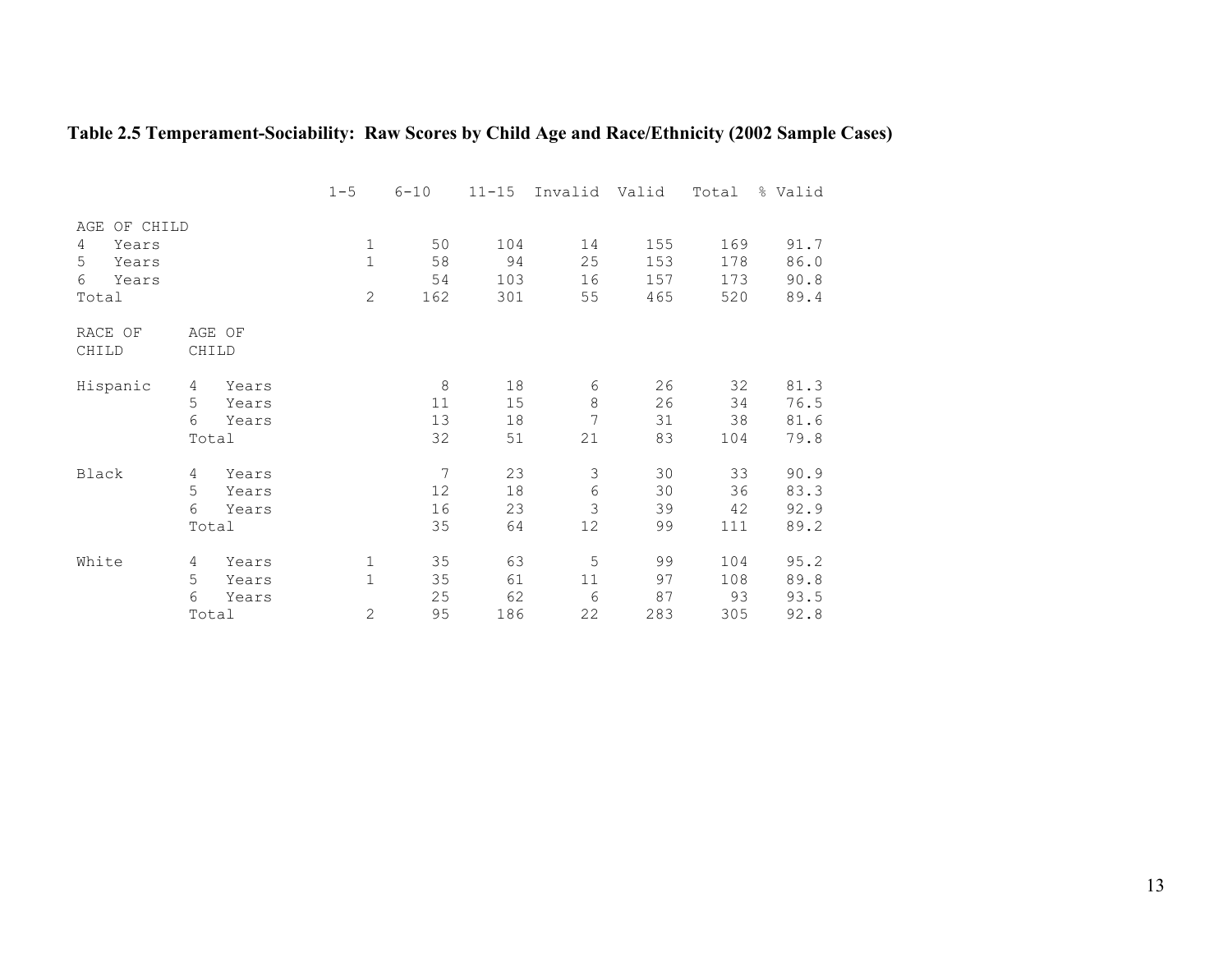### <span id="page-21-0"></span>**Table 2.6 Temperament-Sociability: Raw Scores by Child Age and Race/Ethnicity (2002 Weighted Distribution)**

|                                                                 |                      |                         | $1 - 5$           | $6 - 10$                     | $11 - 15$                    | Total                            | Mean                         | Std Dev                          |
|-----------------------------------------------------------------|----------------------|-------------------------|-------------------|------------------------------|------------------------------|----------------------------------|------------------------------|----------------------------------|
| AGE OF CHILD<br>4<br>Years<br>5<br>Years<br>6<br>Years<br>Total |                      |                         | 0.8<br>0.9<br>0.6 | 35.3<br>36.8<br>30.6<br>34.2 | 63.9<br>62.3<br>69.4<br>65.2 | 100.0<br>100.0<br>100.0<br>100.0 | 11.9<br>11.5<br>12.2<br>11.8 | 2.7<br>2.4<br>2.6<br>2.5         |
| RACE OF<br>CHILD                                                | AGE OF<br>CHILD      |                         |                   |                              |                              |                                  |                              |                                  |
| Hispanic                                                        | 4<br>5<br>6<br>Total | Years<br>Years<br>Years |                   | 28.6<br>44.6<br>42.3<br>38.8 | 71.4<br>55.4<br>57.7<br>61.2 | 100.0<br>100.0<br>100.0<br>100.0 | 12.2<br>11.6<br>11.6<br>11.8 | 2.3<br>2.6<br>2.6<br>2.5         |
| Black                                                           | 4<br>5<br>6<br>Total | Years<br>Years<br>Years |                   | 30.1<br>39.4<br>42.7<br>37.1 | 69.9<br>60.6<br>57.3<br>62.9 | 100.0<br>100.0<br>100.0<br>100.0 | 12.2<br>11.5<br>11.4<br>11.7 | 2.2<br>2.6<br>$2 \cdot 2$<br>2.3 |
| White                                                           | 4<br>5<br>6<br>Total | Years<br>Years<br>Years | 0.9<br>1.0<br>0.6 | 36.4<br>36.2<br>28.3<br>33.6 | 62.7<br>62.8<br>71.7<br>65.7 | 100.0<br>100.0<br>100.0<br>100.0 | 11.8<br>11.5<br>12.3<br>11.9 | 2.7<br>2.3<br>2.6<br>2.6         |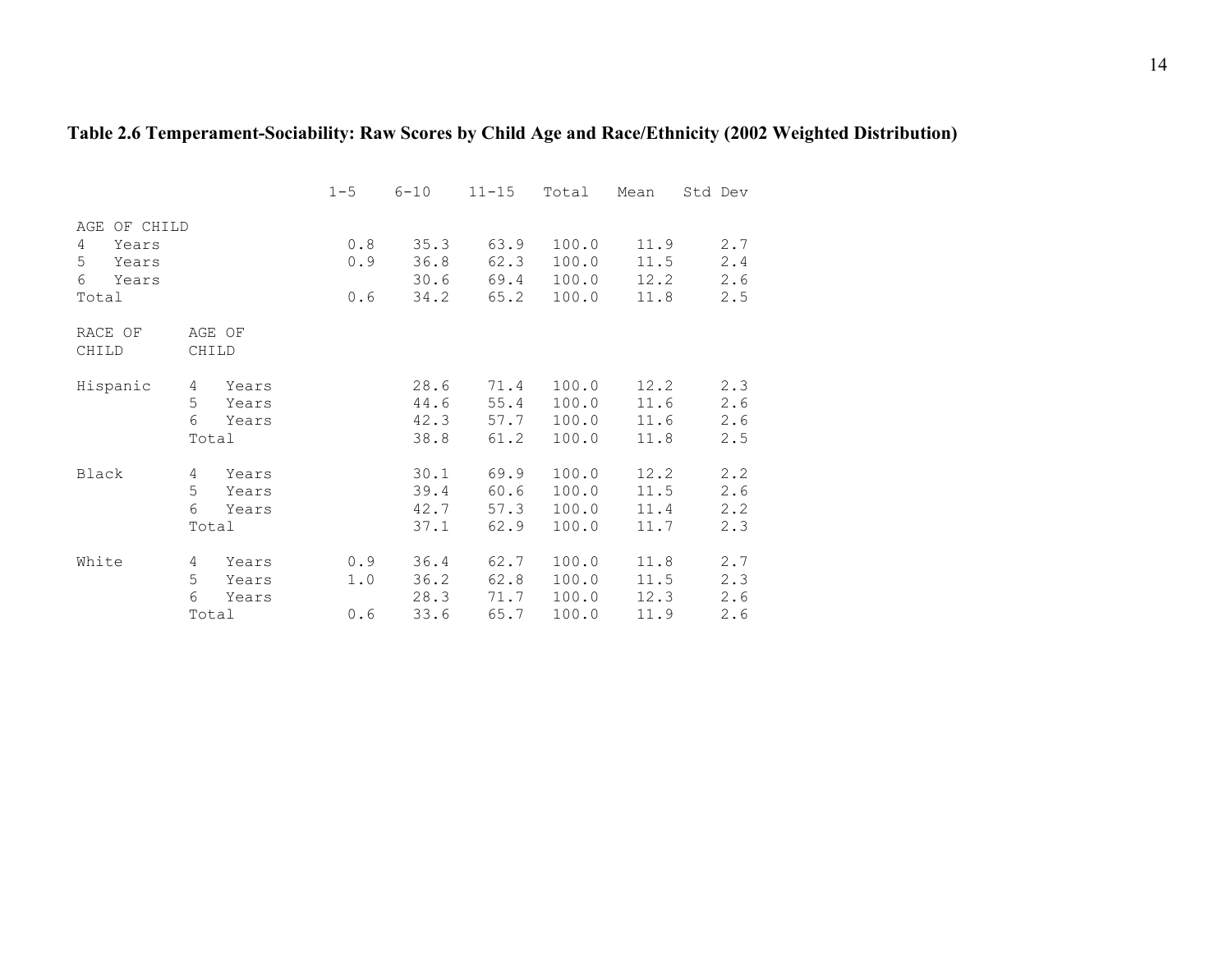### <span id="page-22-0"></span>**Table 3.1 Motor and Social Development: Percentile Scores by Child Age and Race/Ethnicity (2002 Sample Cases)**

|                                                                                           |                                   |                        | $0 - 19$                | $20 - 39$                                         | $40 - 59$                                  | $60 - 79$                                          | $80 - 89$                        | $90 - 99$                       | Invalid                         | Valid                          | Total             | ိဝ<br>Valid                     |
|-------------------------------------------------------------------------------------------|-----------------------------------|------------------------|-------------------------|---------------------------------------------------|--------------------------------------------|----------------------------------------------------|----------------------------------|---------------------------------|---------------------------------|--------------------------------|-------------------|---------------------------------|
| OF CHILD<br>AGE<br>Year<br>$\mathbf{1}$<br>$\overline{2}$<br>Years<br>3<br>Years<br>Total |                                   |                        | 18<br>24<br>42          | 2<br>19<br>27<br>48                               | $\mathbf{2}$<br>21<br>22<br>45             | $\mathbf 1$<br>25<br>12<br>38                      | 10<br>19<br>29                   | 8<br>$\mathbf 1$<br>$\mathsf 9$ | 3<br>6<br>$\mathsf 9$           | 5<br>101<br>105<br>211         | 104<br>111<br>220 | 5100.0<br>97.1<br>94.6<br>95.9  |
| RACE OF CHILD AGE OF CHILD                                                                |                                   |                        |                         |                                                   |                                            |                                                    |                                  |                                 |                                 |                                |                   |                                 |
| Hispanic                                                                                  | 1<br>$\overline{2}$<br>3<br>Total | Year<br>Years<br>Years | $\mathsf 9$<br>11<br>20 | $\mathbf{1}$<br>$\sqrt{6}$<br>$\overline{c}$<br>9 | $1\,$<br>$\epsilon$<br>$\mathcal{S}$<br>10 | 6<br>3<br>9                                        | $\mathbf{2}$<br>$\mathbf 1$<br>3 |                                 | $\mathbf 1$<br>$\mathbf 1$<br>2 | $\mathbf 2$<br>29<br>20<br>51  | 30<br>21<br>53    | 2100.0<br>96.7<br>95.2<br>96.2  |
| Black                                                                                     | $\mathbf{1}$<br>2<br>3<br>Total   | Year<br>Years<br>Years | 4<br>5<br>$\mathsf 9$   | $\mathbf{2}$<br>10<br>12                          | $\mathbf 1$<br>$\sqrt{4}$<br>6<br>$11$     | $\mathbf 1$<br>$\mathbf{2}$<br>$\overline{c}$<br>5 | 5<br>3<br>8                      | $\mathbf 1$<br>$1\,$            | $\mathbf 1$<br>$1\,$            | $\mathbf{2}$<br>18<br>26<br>46 | 18<br>27<br>47    | 2100.0<br>100.0<br>96.3<br>97.9 |
| White                                                                                     | 1<br>2<br>3<br>Total              | Year<br>Years<br>Years | 5<br>$\,8\,$<br>13      | $\mathbf{1}$<br>11<br>15<br>27                    | 11<br>13<br>24                             | 17<br>7<br>24                                      | 3<br>15<br>18                    | 7<br>$1\,$<br>8                 | $\sqrt{2}$<br>4<br>6            | $1\,$<br>54<br>59<br>114       | 56<br>63<br>120   | 1 100.0<br>96.4<br>93.7<br>95.0 |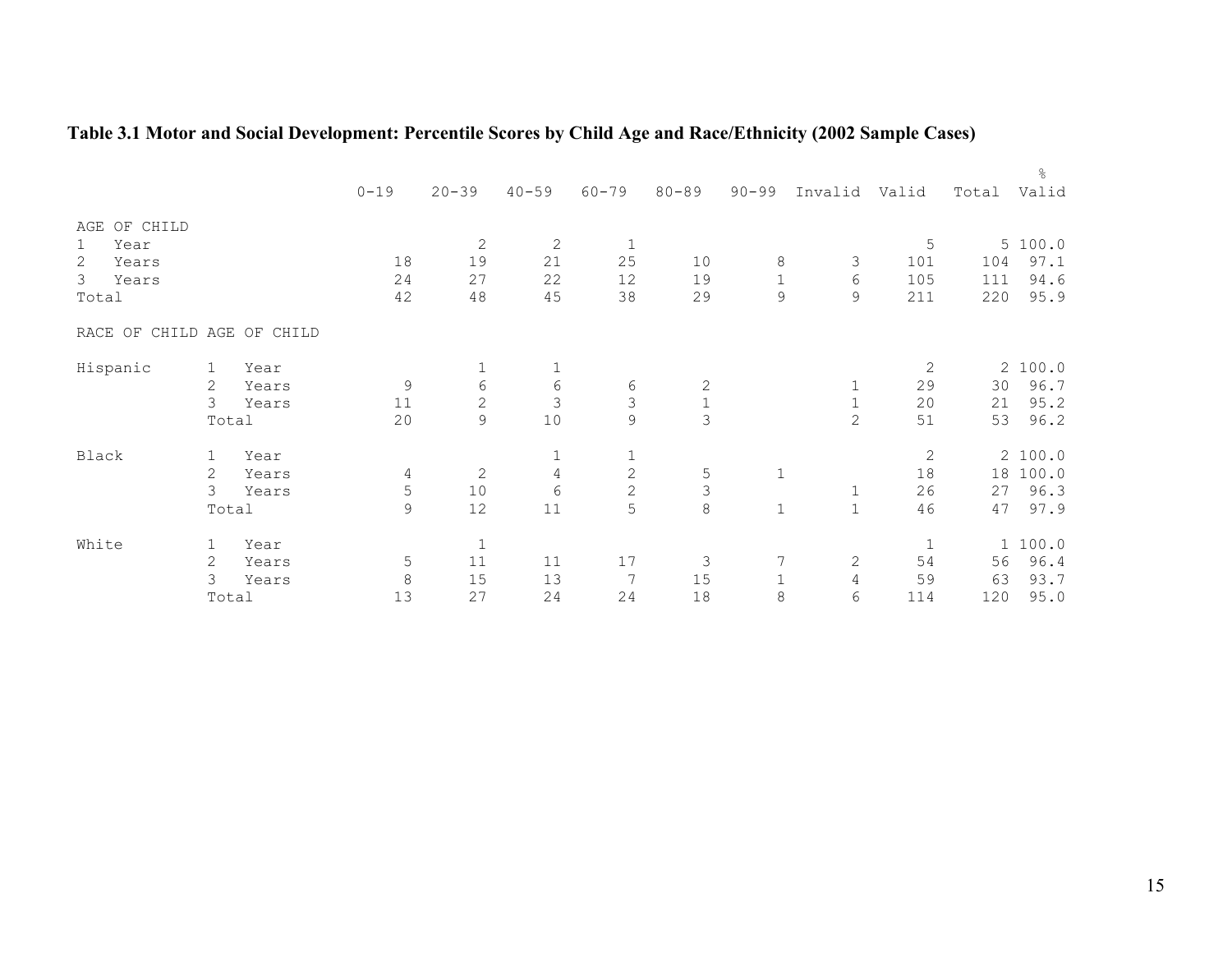### <span id="page-23-0"></span>**Table 3.2 Motor and Social Development: Percentile Scores by Child Age and Race/Ethnicity (2002 Weighted Distribution)**

|                                                                           |                      |                        | $0 - 19$             | $20 - 39$                     | $40 - 59$                    | 60-79                        | $80 - 89$            | $90 - 99$          | Total                            | Mean                         | Std Dev                      |
|---------------------------------------------------------------------------|----------------------|------------------------|----------------------|-------------------------------|------------------------------|------------------------------|----------------------|--------------------|----------------------------------|------------------------------|------------------------------|
| AGE OF CHILD<br>$\mathbf{1}$<br>Year<br>2<br>Years<br>3<br>Years<br>Total |                      |                        | 12.5<br>15.5<br>13.8 | 62.5<br>19.2<br>26.7<br>23.6  | 22.3<br>21.2<br>20.8<br>21.0 | 15.1<br>27.4<br>11.7<br>19.3 | 7.3<br>23.8<br>15.6  | 12.4<br>1.5<br>6.7 | 100.0<br>100.0<br>100.0<br>100.0 | 42.5<br>53.9<br>49.7<br>51.6 | 10.1<br>26.3<br>28.5<br>27.4 |
| CHILD<br>OF<br>RACE                                                       | AGE                  | OF CHILD               |                      |                               |                              |                              |                      |                    |                                  |                              |                              |
| Hispanic                                                                  | 1<br>2<br>3<br>Total | Year<br>Years<br>Years | 29.3<br>57.6<br>38.8 | 42.6<br>21.8<br>7.1<br>17.1   | 57.4<br>21.2<br>16.9<br>21.0 | 19.2<br>12.5<br>16.0         | 8.5<br>5.8<br>7.2    |                    | 100.0<br>100.0<br>100.0<br>100.0 | 41.8<br>39.4<br>29.7<br>35.8 | 10.0<br>25.0<br>27.1<br>25.9 |
| Black                                                                     | 1<br>2<br>3<br>Total | Year<br>Years<br>Years | 25.1<br>18.4<br>20.3 | 9.4<br>37.4<br>25.1           | 43.1<br>21.0<br>24.9<br>24.0 | 56.9<br>10.9<br>6.7<br>10.2  | 28.4<br>12.7<br>18.3 | 5.2<br>$2 \cdot 0$ | 100.0<br>100.0<br>100.0<br>100.0 | 56.5<br>52.2<br>40.8<br>45.8 | 5.3<br>30.3<br>24.8<br>27.3  |
| White                                                                     | 1<br>2<br>3<br>Total | Year<br>Years<br>Years | 9.5<br>12.5<br>10.9  | 100.0<br>19.9<br>26.5<br>24.0 | 21.2<br>20.5<br>20.6         | 29.9<br>12.3<br>20.7         | 5.1<br>26.5<br>16.0  | 14.4<br>1.8<br>7.8 | 100.0<br>100.0<br>100.0<br>100.0 | 35.9<br>55.5<br>52.2<br>53.6 | 0.0<br>25.5<br>28.3<br>26.9  |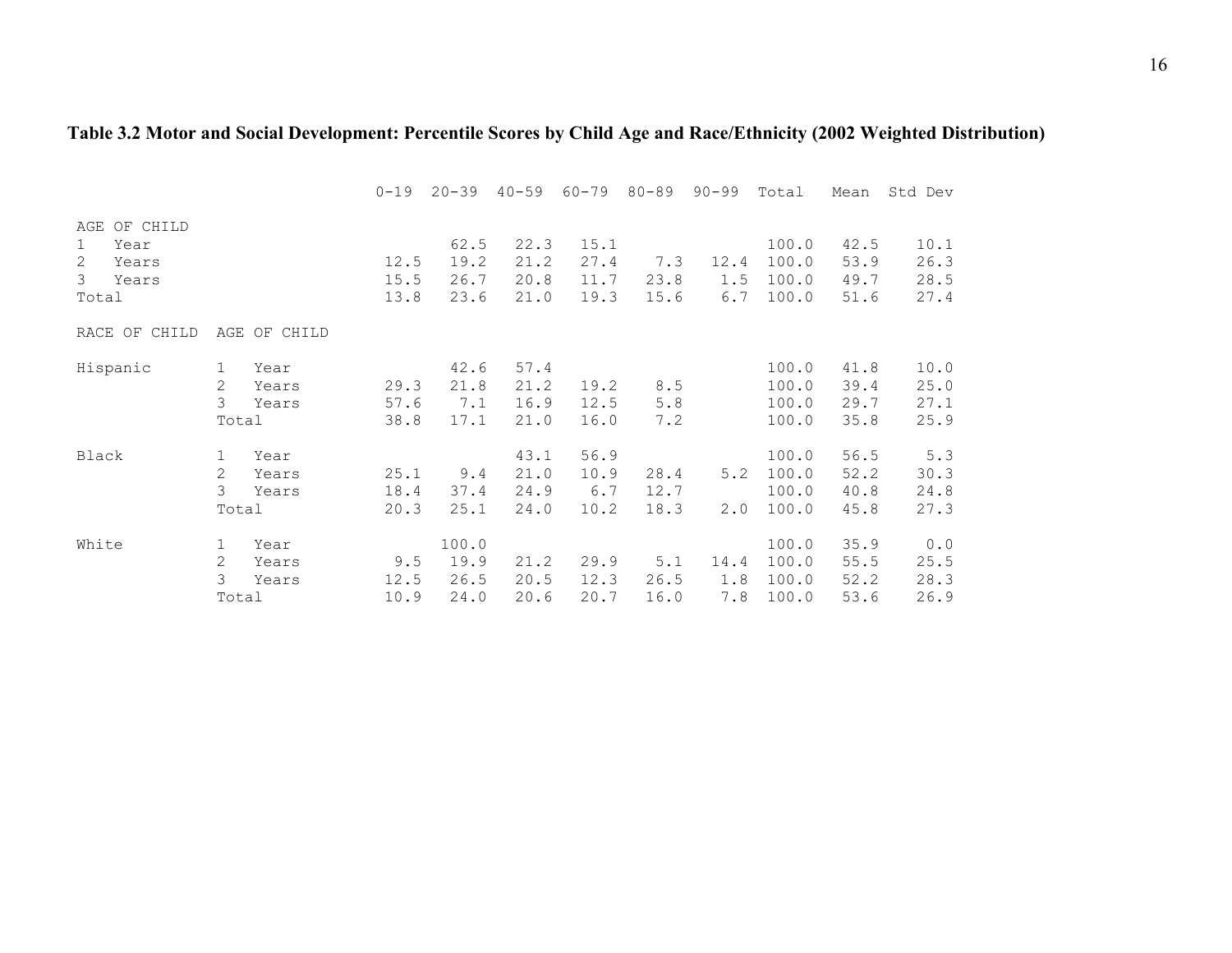### <span id="page-24-0"></span>**Table 3.3 Motor and Social Development: Standard Scores by Child Age and Race/Ethnicity (2002 Weighted Distribution)**

|                      |                |          | $0 - 84$ | $85 - 99$ | $100 - 114$ | $115+$ | Total | Mean  | Std Dev |
|----------------------|----------------|----------|----------|-----------|-------------|--------|-------|-------|---------|
| AGE OF CHILD         |                |          |          |           |             |        |       |       |         |
| Year<br>$\mathbf{1}$ |                |          |          | 62.5      | 37.5        |        | 100.0 | 97.2  | 3.7     |
| 2<br>Years           |                |          | 9.2      | 34.4      | 40.3        | 16.1   | 100.0 | 102.0 | 12.7    |
| 3<br>Years           |                |          | 11.0     | 36.7      | 27.0        | 25.3   | 100.0 | 99.2  | 14.5    |
| Total                |                |          | 10.0     | 36.0      | 33.5        | 20.5   | 100.0 | 100.5 | 13.6    |
| OF CHILD<br>RACE     | AGE            | OF CHILD |          |           |             |        |       |       |         |
| Hispanic             | $\mathbf 1$    | Year     |          | 42.6      | 57.4        |        | 100.0 | 96.6  | 4.0     |
|                      | $\overline{2}$ | Years    | 19.5     | 38.2      | 39.2        | 3.1    | 100.0 | 94.7  | 11.9    |
|                      | 3              | Years    | 38.9     | 42.8      | 12.5        | 5.8    | 100.0 | 89.0  | 14.5    |
|                      | Total          |          | 26.0     | 40.1      | 29.9        | 4.0    | 100.0 | 92.6  | 13.0    |
| Black                | 1              | Year     |          |           | 100.0       |        | 100.0 | 102.3 | 2.0     |
|                      | $\mathbf{2}$   | Years    | 11.3     | 33.3      | 27.1        | 28.3   | 100.0 | 101.3 | 15.1    |
|                      | 3              | Years    | 18.4     | 41.4      | 27.6        | 12.7   | 100.0 | 95.5  | 12.1    |
|                      | Total          |          | 15.0     | 36.7      | 30.1        | 18.3   | 100.0 | 98.0  | 13.5    |
| White                | $\mathbf{1}$   | Year     |          | 100.0     |             |        | 100.0 | 95.0  | 0.0     |
|                      | $\overline{2}$ | Years    | 7.9      | 34.1      | 41.7        | 16.3   | 100.0 | 102.8 | 12.3    |
|                      | 3              | Years    | 8.3      | 35.7      | 27.8        | 28.3   | 100.0 | 100.4 | 14.4    |
|                      | Total          |          | 8.0      | 35.5      | 34.2        | 22.2   | 100.0 | 101.5 | 13.4    |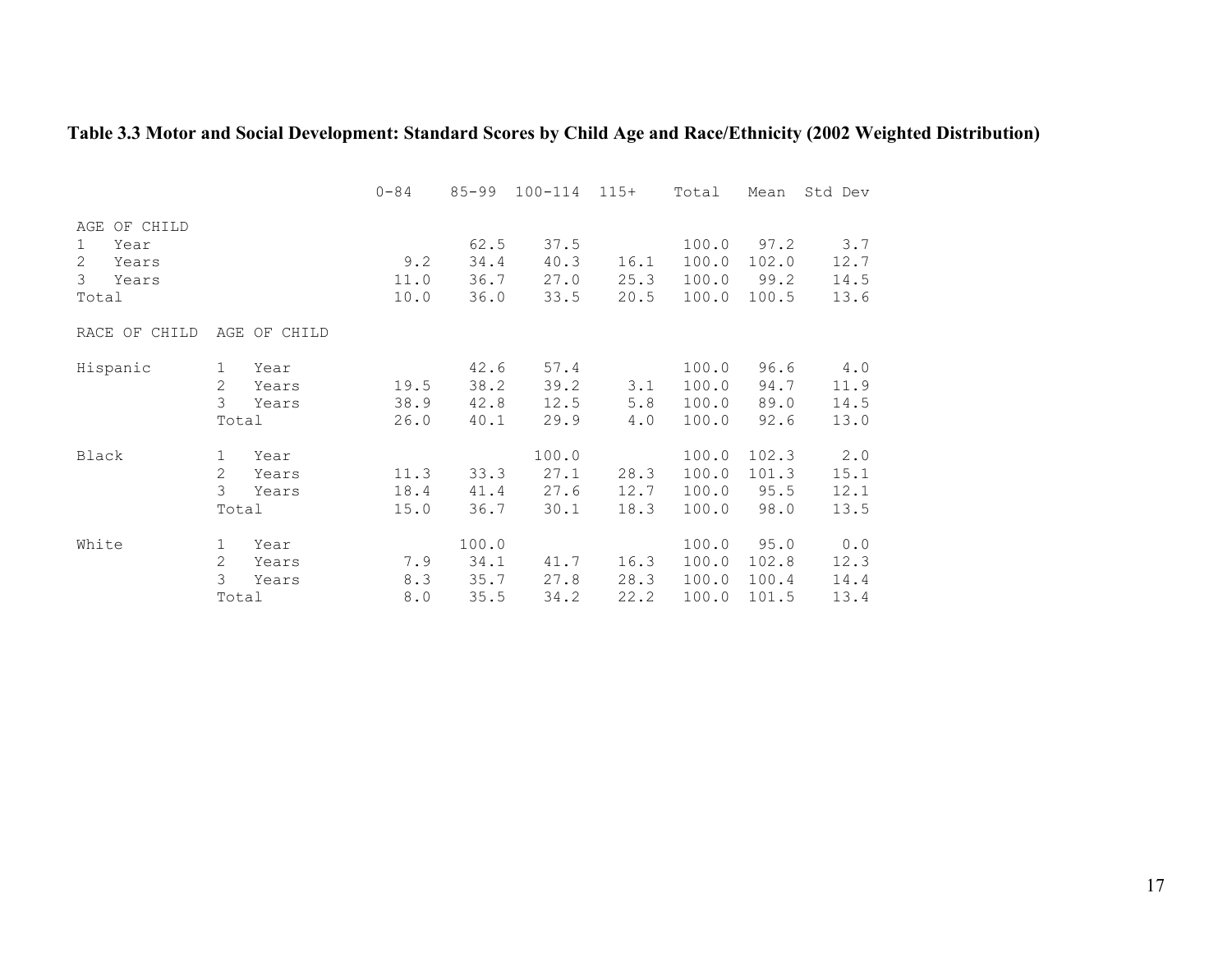#### <span id="page-25-0"></span>**Table 3.4 Motor and Social Development: Percentile Scores For Female Children by Child Age and Race/Ethnicity (2002 Weighted Distribution)**

|                      |       |              | $0 - 19$ | $20 - 39$ | $40 - 59$ | 60-79 | $80 - 89$ | $90 - 99$ | Total | Mean | Std Dev |
|----------------------|-------|--------------|----------|-----------|-----------|-------|-----------|-----------|-------|------|---------|
|                      |       |              |          |           |           |       |           |           |       |      |         |
| AGE OF CHILD         |       |              |          |           |           |       |           |           |       |      |         |
| Year<br>$\mathbf{1}$ |       |              |          |           | 100.0     |       |           |           | 100.0 | 49.1 | 0.0     |
| 2<br>Years           |       |              | 14.5     | 18.5      | 27.9      | 15.6  | 20.4      | 3.1       | 100.0 | 53.2 | 26.9    |
| 3<br>Years           |       |              | 8.8      | 25.8      | 14.9      | 18.3  | 32.1      |           | 100.0 | 51.9 | 26.0    |
| Total                |       |              | 11.7     | 21.9      | 22.1      | 16.8  | 25.9      | 1.6       | 100.0 | 52.5 | 26.4    |
| RACE OF CHILD        |       | AGE OF CHILD |          |           |           |       |           |           |       |      |         |
| Hispanic             | 1     | Year         |          |           | 100.0     |       |           |           | 100.0 | 49.1 | 0.0     |
|                      | 2     | Years        | 31.9     | 31.7      | 29.6      | 6.8   |           |           | 100.0 | 36.2 | 20.3    |
|                      | 3     | Years        | 68.2     | 10.0      |           | 21.8  |           |           | 100.0 | 25.1 | 23.8    |
|                      | Total |              | 43.2     | 22.5      | 22.6      | 11.8  |           |           | 100.0 | 32.9 | 22.1    |
|                      |       |              |          |           |           |       |           |           |       |      |         |
| Black                | 1     | Year         |          |           | 100.0     |       |           |           | 100.0 | 49.1 | 0.0     |
|                      | 2     | Years        | 27.1     | 6.6       | 23.1      | 19.6  | 23.5      |           | 100.0 | 50.4 | 31.7    |
|                      | 3     | Years        | 16.3     | 46.1      | 15.1      | 7.0   | 15.5      |           | 100.0 | 36.6 | 24.0    |
|                      | Total |              | 20.3     | 28.6      | 20.9      | 11.9  | 18.4      |           | 100.0 | 42.6 | 27.9    |
|                      |       |              |          |           |           |       |           |           |       |      |         |
| White                | 2     | Years        | 11.5     | 18.6      | 28.3      | 15.9  | 21.9      | 3.8       | 100.0 | 55.0 | 26.3    |
|                      | 3     | Years        | 4.1      | 23.4      | 15.8      | 20.0  | 36.8      |           | 100.0 | 56.0 | 24.5    |
|                      | Total |              | 7.9      | 20.9      | 22.3      | 17.9  | 29.1      | 2.0       | 100.0 | 55.5 | 25.4    |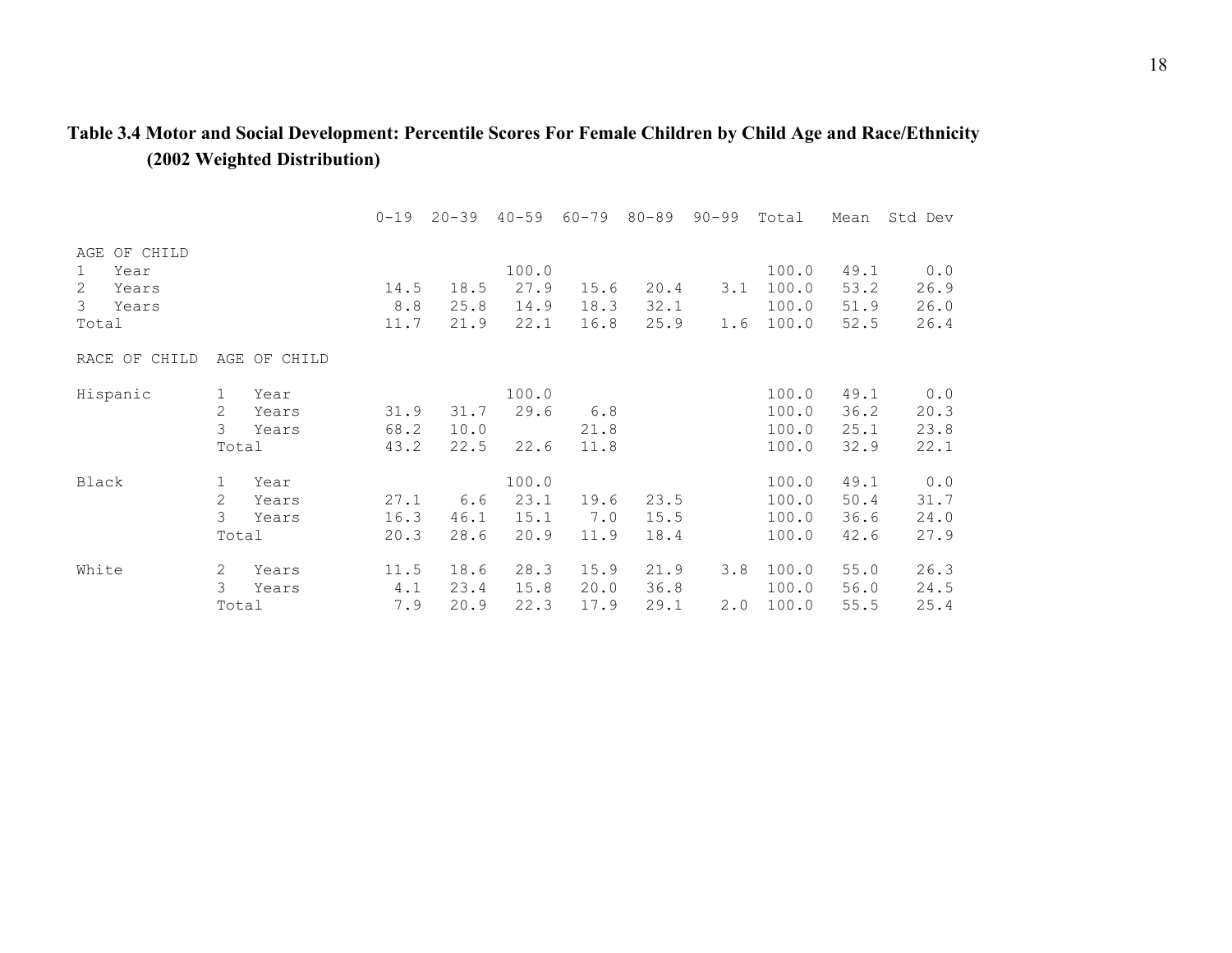#### <span id="page-26-0"></span>**Table 3.5 Motor and Social Development: Percentile Scores For Male Children by Child Age and Race/Ethnicity (2002 Weighted Distribution)**

|                                         |       |          | $0 - 19$ | $20 - 39$ | $40 - 59$ | 60-79 | $80 - 89$ | $90 - 99$ | Total | Mean | Std Dev |
|-----------------------------------------|-------|----------|----------|-----------|-----------|-------|-----------|-----------|-------|------|---------|
|                                         |       |          |          |           |           |       |           |           |       |      |         |
| OF CHILD<br>AGE<br>Year<br>$\mathbf{1}$ |       |          |          | 10.4      | 70.1      | 19.5  |           |           | 100.0 | 45.1 | 9.7     |
| 2<br>Years                              |       |          | 17.8     | 14.5      | 17.2      | 32.9  | 11.3      | 6.3       | 100.0 | 54.4 | 26.3    |
| 3<br>Years                              |       |          | 21.0     | 24.4      | 24.5      | 10.1  | 5.8       | 14.2      | 100.0 | 47.7 | 28.8    |
| Total                                   |       |          | 19.1     | 19.7      | 22.1      | 20.6  | 8.2       | 10.4      | 100.0 | 50.7 | 27.6    |
| RACE OF<br>CHILD                        | AGE   | OF CHILD |          |           |           |       |           |           |       |      |         |
| Hispanic                                | 1     | Year     |          | 100.0     |           |       |           |           | 100.0 | 31.8 | 0.0     |
|                                         | 2     | Years    | 38.6     | 15.5      | 12.3      | 18.7  | 14.9      |           | 100.0 | 40.7 | 29.2    |
|                                         | 3     | Years    | 50.0     | 6.2       | 27.9      |       | 15.9      |           | 100.0 | 33.6 | 29.1    |
|                                         | Total |          | 41.9     | 14.4      | 18.1      | 10.8  | 14.8      |           | 100.0 | 37.6 | 28.9    |
| Black                                   | 1     | Year     |          |           |           | 100.0 |           |           | 100.0 | 63.9 | 0.0     |
|                                         | 2     | Years    | 22.4     | 13.2      | 24.1      | 19.5  | 8.7       | 12.1      | 100.0 | 54.5 | 27.7    |
|                                         | 3     | Years    | 20.7     | 29.9      | 22.9      | 17.1  |           | 9.5       | 100.0 | 44.0 | 25.6    |
|                                         | Total |          | 20.4     | 22.4      | 22.3      | 21.8  | 3.2       | 10.0      | 100.0 | 48.8 | 26.5    |
| White                                   | 1     | Year     |          |           | 100.0     |       |           |           | 100.0 | 41.8 | 0.0     |
|                                         | 2     | Years    | 15.0     | 14.5      | 17.1      | 35.7  | 11.1      | 6.5       | 100.0 | 56.0 | 25.4    |
|                                         | 3     | Years    | 19.1     | 24.9      | 24.4      | 10.0  | 5.8       | 15.7      | 100.0 | 49.1 | 28.8    |
|                                         | Total |          | 17.0     | 19.8      | 22.5      | 21.3  | 8.1       | 11.3      | 100.0 | 52.0 | 27.3    |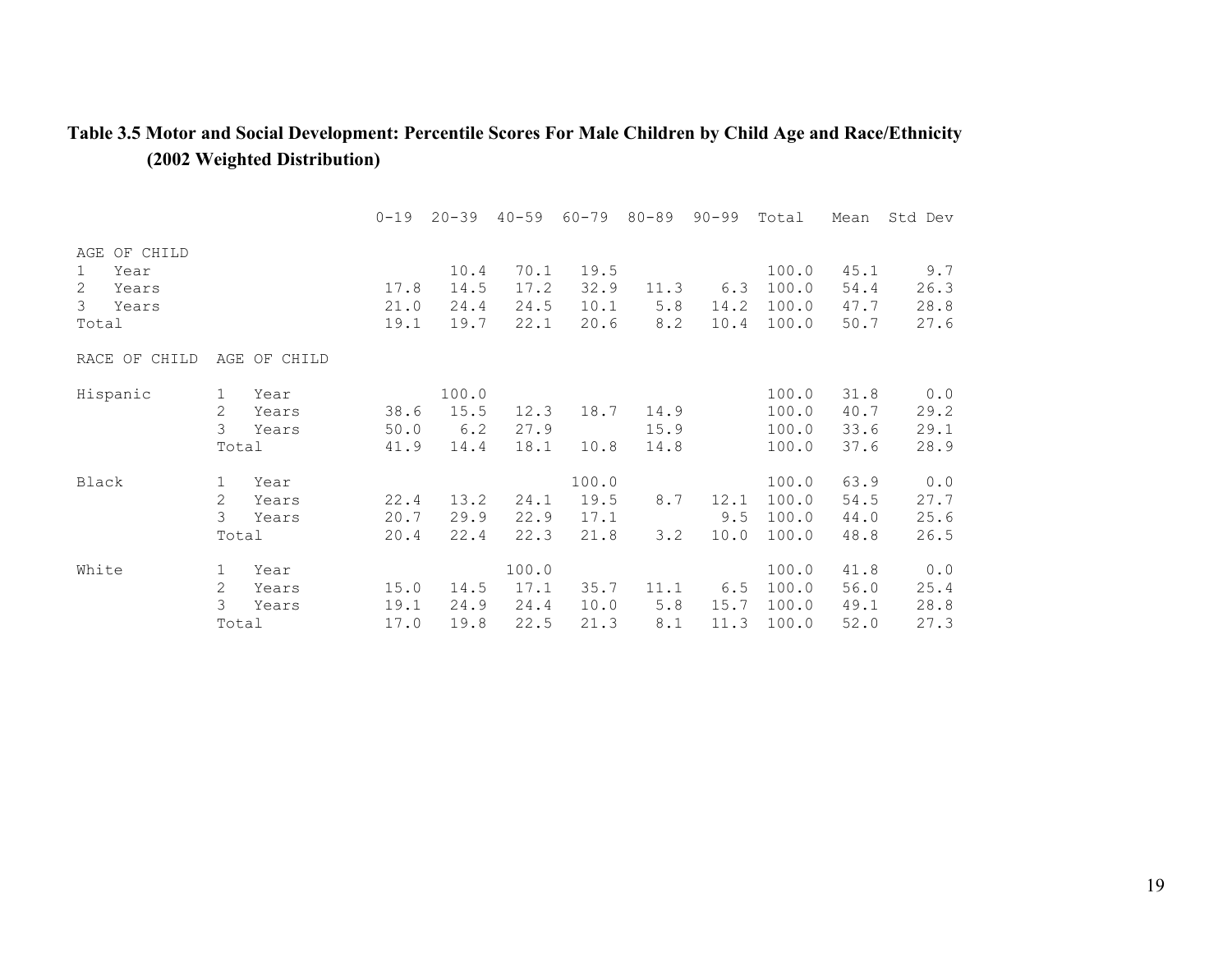#### <span id="page-27-0"></span>**Table 3.6 Motor and Social Development: "All" Percentile Scores For Female Children by Child Age and Race/Ethnicity (2002 Weighted Distribution)**

|                      |              |              | $0 - 19$ | $20 - 39$ | $40 - 59$ | $60 - 79$ | $80 - 89$ | $90 - 99$ | Total | Mean | Std Dev |
|----------------------|--------------|--------------|----------|-----------|-----------|-----------|-----------|-----------|-------|------|---------|
|                      |              |              |          |           |           |           |           |           |       |      |         |
| OF CHILD<br>AGE      |              |              |          |           |           |           |           |           |       |      |         |
| Year<br>$\mathbf{1}$ |              |              |          |           | 100.0     |           |           |           | 100.0 | 50.4 | 0.0     |
| 2<br>Years           |              |              | 6.9      | 17.9      | 21.5      | 27.9      | 7.6       | 18.3      | 100.0 | 58.6 | 26.0    |
| 3<br>Years           |              |              | 8.8      | 20.9      | 19.8      | 18.3      | 32.1      |           | 100.0 | 57.6 | 26.3    |
| Total                |              |              | 7.8      | 19.2      | 21.2      | 23.1      | 19.3      | 9.4       | 100.0 | 58.1 | 26.1    |
| RACE OF CHILD        |              | AGE OF CHILD |          |           |           |           |           |           |       |      |         |
| Hispanic             | $\mathbf{1}$ | Year         |          |           | 100.0     |           |           |           | 100.0 | 50.4 | 0.0     |
|                      | 2            | Years        | 12.5     | 25.8      | 34.4      | 20.6      | 6.8       |           | 100.0 | 43.2 | 21.4    |
|                      | 3            | Years        | 68.2     |           | 10.0      | 21.8      |           |           | 100.0 | 29.4 | 26.7    |
|                      | Total        |              | 31.6     | 15.4      | 29.0      | 20.0      | 4.1       |           | 100.0 | 38.7 | 24.0    |
|                      |              |              |          |           |           |           |           |           |       |      |         |
| Black                | 1            | Year         |          |           | 100.0     |           |           |           | 100.0 | 50.4 | 0.0     |
|                      | 2            | Years        | 27.1     | 6.6       | 9.9       | 13.2      | 43.1      |           | 100.0 | 55.0 | 32.0    |
|                      | 3            | Years        | 16.3     | 38.5      | 22.6      | 7.0       | 15.5      |           | 100.0 | 42.2 | 24.7    |
|                      | Total        |              | 20.3     | 24.3      | 19.7      | 9.3       | 26.4      |           | 100.0 | 47.7 | 28.3    |
| White                | 2            | Years        | 4.1      | 18.4      | 21.6      | 30.2      | 3.6       | 22.1      | 100.0 | 60.5 | 25.1    |
|                      | 3            |              |          |           |           |           |           |           |       |      |         |
|                      |              | Years        | 4.1      | 19.3      | 19.9      | 20.0      | 36.8      |           | 100.0 | 61.8 | 24.6    |
|                      | Total        |              | 4.1      | 18.8      | 20.8      | 25.3      | 19.6      | 11.5      | 100.0 | 61.1 | 24.9    |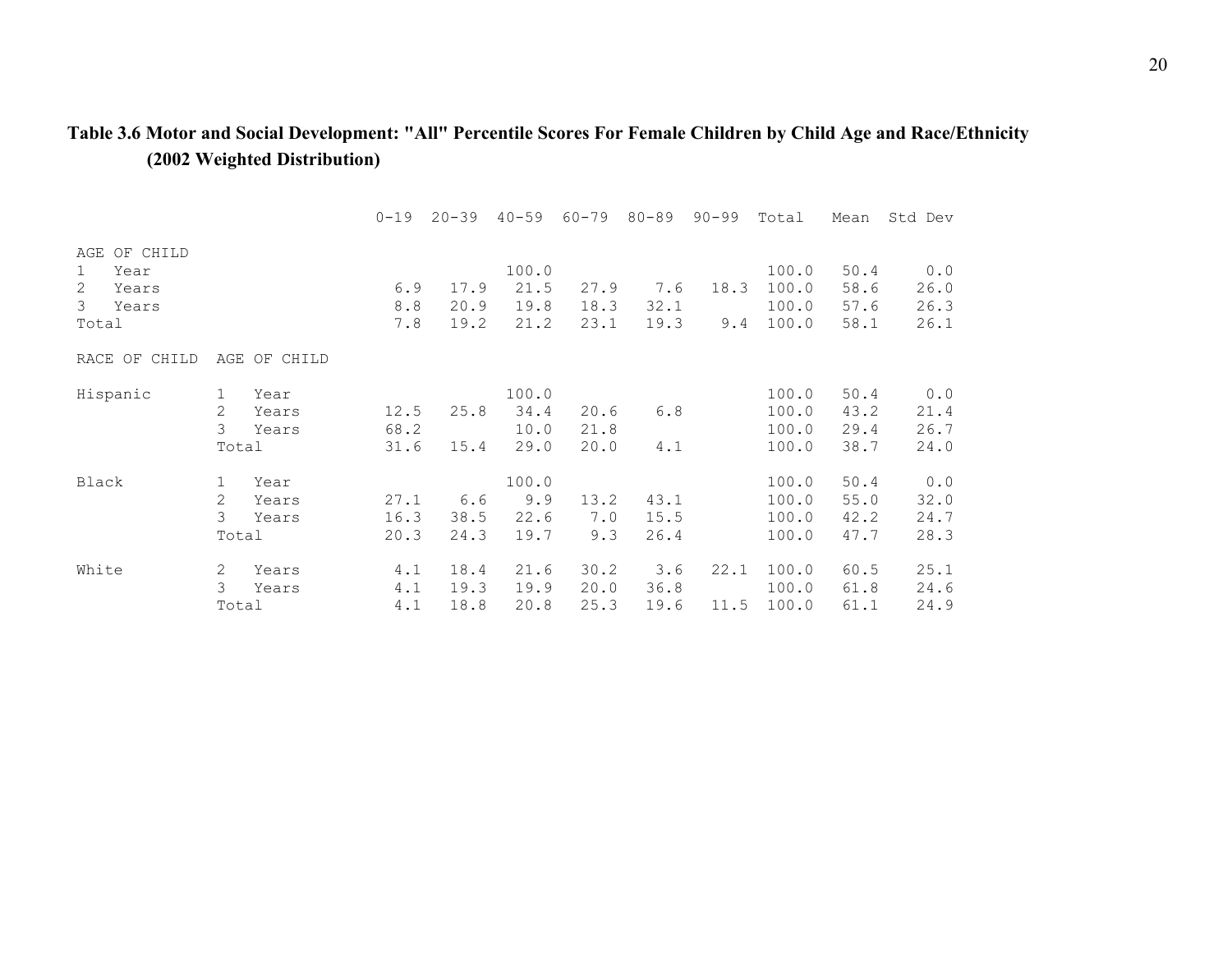#### <span id="page-28-0"></span>**Table 3.7 Motor and Social Development: "All" Percentile Scores For Male Children by Child Age and Race/Ethnicity (2002 Weighted Distribution)**

|                                                                           |                                 |                        | $0 - 19$             | $20 - 39$                     | $40 - 59$            | $60 - 79$                   | $80 - 89$           | $90 - 99$         | Total                            | Mean                         | Std Dev                       |
|---------------------------------------------------------------------------|---------------------------------|------------------------|----------------------|-------------------------------|----------------------|-----------------------------|---------------------|-------------------|----------------------------------|------------------------------|-------------------------------|
| AGE OF CHILD<br>Year<br>$\mathbf{1}$<br>2<br>Years<br>3<br>Years<br>Total |                                 |                        | 18.3<br>21.0<br>19.3 | 80.5<br>20.5<br>31.5<br>27.6  | 20.9<br>21.6<br>20.8 | 19.5<br>27.0<br>6.2<br>15.8 | 7.1<br>17.0<br>12.2 | 6.3<br>2.7<br>4.3 | 100.0<br>100.0<br>100.0<br>100.0 | 40.2<br>48.9<br>43.2<br>45.7 | 10.5<br>25.6<br>28.5<br>27.1  |
| RACE OF<br>CHILD                                                          | AGE                             | OF CHILD               |                      |                               |                      |                             |                     |                   |                                  |                              |                               |
| Hispanic                                                                  | 1<br>2<br>3<br>Total            | Year<br>Years<br>Years | 43.2<br>50.0<br>44.6 | 100.0<br>18.5<br>12.2<br>18.5 | 10.2<br>21.9<br>14.5 | 18.1<br>5.8<br>12.8         | 9.9<br>10.0<br>9.7  |                   | 100.0<br>100.0<br>100.0<br>100.0 | 30.2<br>36.2<br>29.9<br>33.5 | 0.0<br>27.3<br>27.5<br>27.1   |
| Black                                                                     | $\mathbf{1}$<br>2<br>3<br>Total | Year<br>Years<br>Years | 22.4<br>20.7<br>20.4 | 13.2<br>36.0<br>26.0          | 35.7<br>27.4<br>29.2 | 100.0<br>7.9<br>6.4<br>11.3 | 8.7<br>9.5<br>8.7   | 12.1<br>4.4       | 100.0<br>100.0<br>100.0<br>100.0 | 61.2<br>48.4<br>39.2<br>43.6 | 0.0<br>27.5<br>24.7<br>25.9   |
| White                                                                     | 1<br>2<br>3<br>Total            | Year<br>Years<br>Years | 15.0<br>19.1<br>17.0 | 100.0<br>21.3<br>32.2<br>28.6 | 20.8<br>20.9<br>20.5 | 29.7<br>6.2<br>16.6         | 6.6<br>18.3<br>12.7 | 6.5<br>3.2<br>4.6 | 100.0<br>100.0<br>100.0<br>100.0 | 35.9<br>50.4<br>44.5<br>47.0 | $0.0$<br>24.8<br>28.7<br>27.0 |
|                                                                           | Total                           |                        | 37.0                 | 21.7                          | 15.6                 | 12.6                        | 9.7                 | 3.5               | 100.0                            | 35.7                         | 30.9                          |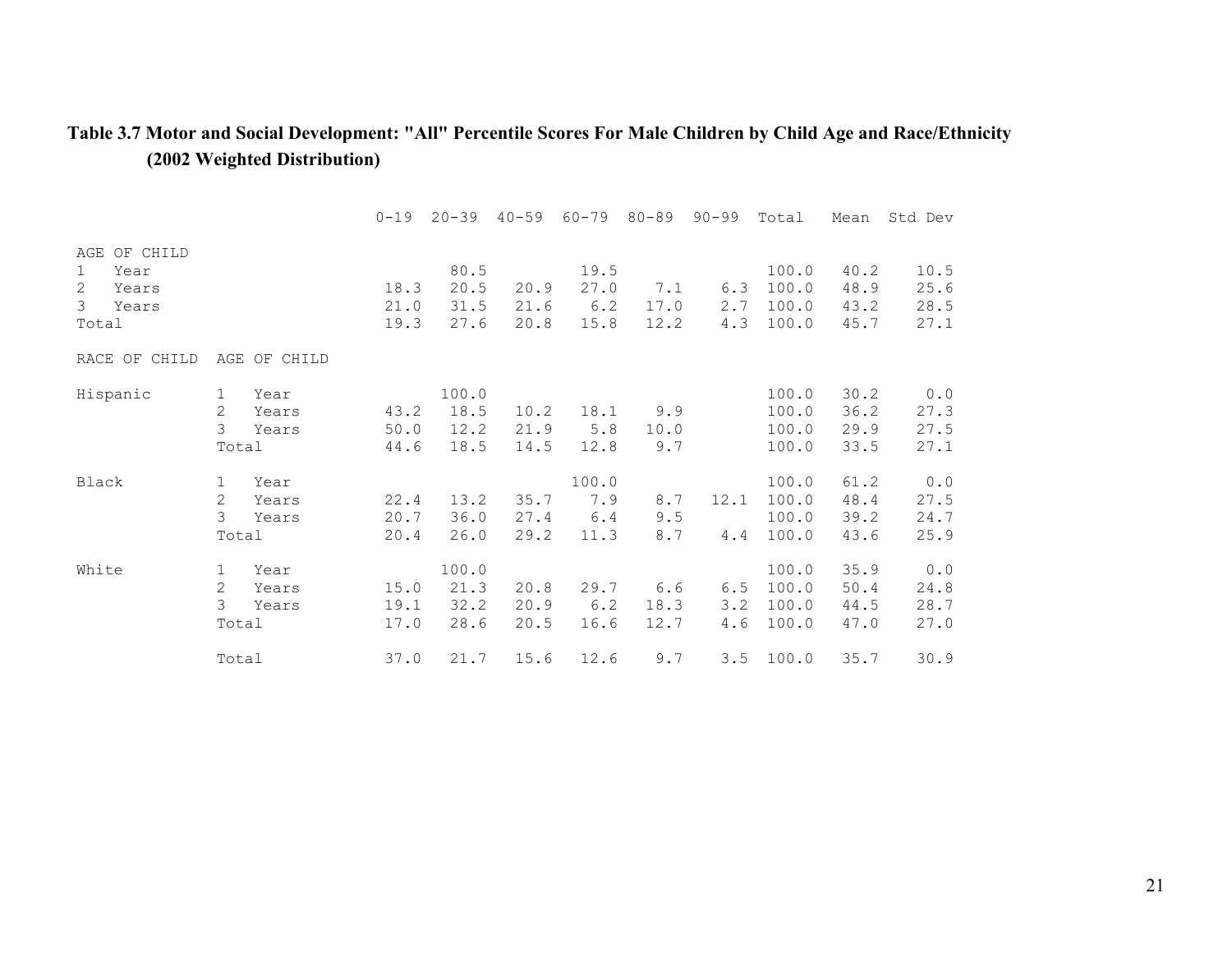### <span id="page-29-0"></span>**Table 4.1 Behavior Problems Index: Total Raw Scores by Child Age and Race/Ethnicity (2002 Sample Cases)**

|               |              | $0 - 4.9$ | $5 - 9.9$ | $10 - 14.9$ | $15 - 19.9$               | $20+$          | Invalid        | Valid | Total | % Valid |
|---------------|--------------|-----------|-----------|-------------|---------------------------|----------------|----------------|-------|-------|---------|
| AGE OF CHILD  |              |           |           |             |                           |                |                |       |       |         |
| 4-5 Years     |              | 120       | 109       | 82          | 24                        | 7              | 5              | 342   | 347   | 98.6    |
| 6-7 Years     |              | 149       | 117       | 54          | 44                        | 18             | 3              | 382   | 385   | 99.2    |
| 8-9 Years     |              | 233       | 146       | 106         | 41                        | 23             | 4              | 549   | 553   | 99.3    |
| 10+ Years     |              | 683       | 472       | 265         | 125                       | 54             | 13             | 1599  | 1612  | 99.2    |
| Total         |              | 1185      | 844       | 507         | 234                       | 102            | 25             | 2872  | 2897  | 99.1    |
| RACE OF CHILD | AGE OF CHILD |           |           |             |                           |                |                |       |       |         |
| Hispanic      | 4-5 Years    | 27        | 17        | 16          | $\ensuremath{\mathsf{3}}$ | $\mathbf 1$    | $\sqrt{2}$     | 64    | 66    | 97.0    |
|               | 6-7 Years    | 36        | 25        | 7           | 3                         | $\sqrt{4}$     |                | 75    | 75    | 100.0   |
|               | 8-9 Years    | 43        | 30        | 23          | 5                         | $\overline{4}$ | 3              | 105   | 108   | 97.2    |
|               | 10+ Years    | 139       | 96        | 54          | 28                        | 10             | 4              | 327   | 331   | 98.8    |
|               | Total        | 245       | 168       | 100         | 39                        | 19             | 9              | 571   | 580   | 98.4    |
| Black         | 4-5 Years    | 19        | 24        | 16          | 4                         | 3              | $\mathsf 3$    | 66    | 69    | 95.7    |
|               | 6-7 Years    | 30        | 29        | 10          | 13                        | 5              | $\overline{c}$ | 87    | 89    | 97.8    |
|               | 8-9 Years    | 60        | 28        | 30          | 11                        | $\overline{7}$ |                | 136   | 136   | 100.0   |
|               | 10+ Years    | 188       | 126       | 73          | 37                        | 25             | 6              | 449   | 455   | 98.7    |
|               | Total        | 297       | 207       | 129         | 65                        | 40             | 11             | 738   | 749   | 98.5    |
| White         | 4-5 Years    | 74        | 68        | 50          | 17                        | 3              |                | 212   | 212   | 100.0   |
|               | 6-7 Years    | 83        | 63        | 37          | 28                        | $\mathcal{G}$  | 1              | 220   | 221   | 99.5    |
|               | 8-9 Years    | 130       | 88        | 53          | 25                        | 12             | $\mathbf 1$    | 308   | 309   | 99.7    |
|               | 10+ Years    | 356       | 250       | 138         | 60                        | 19             | 3              | 823   | 826   | 99.6    |
|               | Total        | 643       | 469       | 278         | 130                       | 43             | 5              | 1563  | 1568  | 99.7    |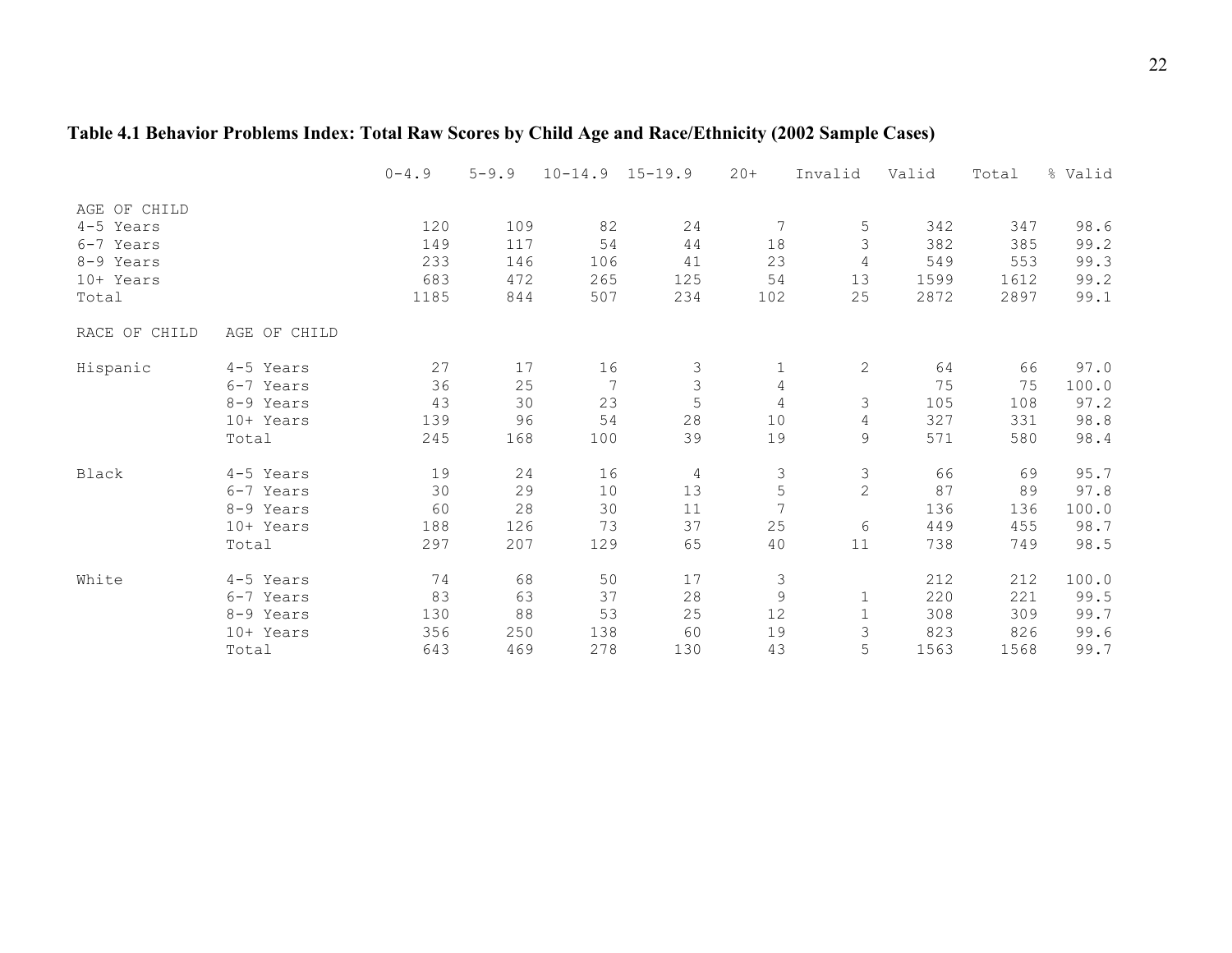### <span id="page-30-0"></span>**Table 4.2 Behavior Problems Index: Percentile Scores by Child Age and Race/Ethnicity (2002 Weighted Distribution)**

|               |              | $0 - 19.9$ |      | $20-39.9$ $40-59.9$ $60-79.9$ $80-89.9$ $90-100$ |      |      |      | Total | Mean | Std Dev |
|---------------|--------------|------------|------|--------------------------------------------------|------|------|------|-------|------|---------|
| AGE OF CHILD  |              |            |      |                                                  |      |      |      |       |      |         |
| 4-5 Years     |              | 20.5       | 15.7 | 27.0                                             | 18.6 | 10.4 | 7.7  | 100.0 | 49.7 | 28.3    |
| 6-7 Years     |              | 19.4       | 18.7 | 20.6                                             | 18.2 | 9.0  | 14.1 | 100.0 | 50.8 | 30.0    |
| 8-9 Years     |              | 16.2       | 21.7 | 22.7                                             | 18.8 | 10.9 | 9.8  | 100.0 | 51.0 | 28.0    |
| 10+ Years     |              | 14.6       | 16.9 | 21.6                                             | 23.2 | 11.2 | 12.5 | 100.0 | 54.8 | 28.3    |
| Total         |              | 16.3       | 17.9 | 22.3                                             | 21.1 | 10.7 | 11.6 | 100.0 | 52.9 | 28.5    |
| RACE OF CHILD | AGE OF CHILD |            |      |                                                  |      |      |      |       |      |         |
| Hispanic      | 4-5 Years    | 23.5       | 21.0 | 26.3                                             | 20.3 | 3.5  | 5.4  | 100.0 | 44.6 | 26.2    |
|               | 6-7 Years    | 26.5       | 26.2 | 22.3                                             | 12.1 | 7.0  | 5.9  | 100.0 | 40.3 | 27.5    |
|               | 8-9 Years    | 21.4       | 19.4 | 24.8                                             | 18.2 | 8.6  | 7.6  | 100.0 | 48.6 | 27.8    |
|               | 10+ Years    | 12.8       | 18.0 | 18.2                                             | 26.1 | 10.5 | 14.4 | 100.0 | 56.5 | 28.1    |
|               | Total        | 17.4       | 19.7 | 20.8                                             | 22.1 | 9.0  | 11.1 | 100.0 | 51.6 | 28.5    |
| Black         | 4-5 Years    | 13.5       | 13.2 | 31.1                                             | 26.1 | 5.0  | 11.0 | 100.0 | 53.4 | 25.6    |
|               | 6-7 Years    | 18.1       | 18.1 | 18.5                                             | 18.7 | 9.9  | 16.8 | 100.0 | 53.6 | 29.2    |
|               | 8-9 Years    | 14.4       | 24.2 | 13.8                                             | 19.4 | 14.3 | 13.9 | 100.0 | 54.6 | 29.2    |
|               | 10+ Years    | 11.8       | 20.7 | 18.5                                             | 23.5 | 11.4 | 14.1 | 100.0 | 56.5 | 28.5    |
|               | Total        | 13.2       | 20.3 | 18.9                                             | 22.5 | 11.1 | 14.0 | 100.0 | 55.5 | 28.5    |
| White         | 4-5 Years    | 21.2       | 15.7 | 26.5                                             | 17.6 | 11.5 | 7.5  | 100.0 | 49.5 | 28.6    |
|               | 6-7 Years    | 19.0       | 18.2 | 20.7                                             | 18.6 | 9.0  | 14.4 | 100.0 | 51.3 | 30.1    |
|               | 8-9 Years    | 16.0       | 21.5 | 23.7                                             | 18.7 | 10.6 | 9.4  | 100.0 | 50.7 | 27.8    |
|               | 10+ Years    | 15.2       | 16.2 | 22.3                                             | 23.0 | 11.2 | 12.0 | 100.0 | 54.4 | 28.3    |
|               | Total        | 16.7       | 17.4 | 22.9                                             | 20.9 | 10.8 | 11.3 | 100.0 | 52.6 | 28.5    |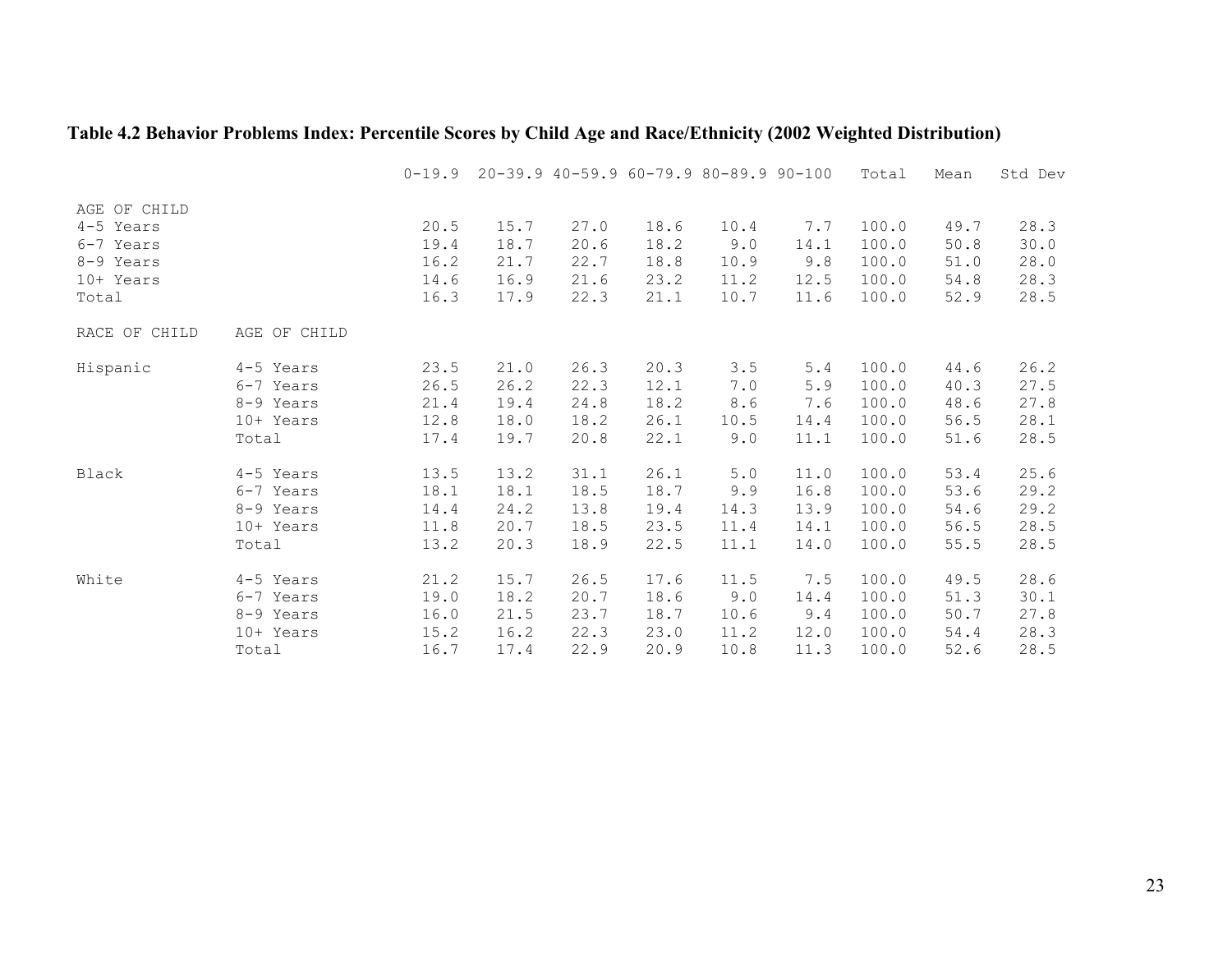### <span id="page-31-0"></span>**Table 4.3 Behavior Problems Index: Standard Scores by Child Age and Race/Ethnicity (2002 Weighted Distribution)**

|                                                                           |              | $0 - 84$                             | $85 - 99$                            |                                      | 100-114 115-129                      | $130 +$                         | Total                                     | Mean                                     | Std Dev                              |
|---------------------------------------------------------------------------|--------------|--------------------------------------|--------------------------------------|--------------------------------------|--------------------------------------|---------------------------------|-------------------------------------------|------------------------------------------|--------------------------------------|
| AGE OF CHILD<br>4-5 Years<br>6-7 Years<br>8-9 Years<br>10+ Years<br>Total |              | 14.9<br>19.4<br>12.4<br>11.0<br>12.9 | 30.8<br>30.1<br>36.8<br>31.0<br>32.0 | 40.8<br>29.0<br>33.4<br>38.5<br>36.5 | 10.8<br>18.5<br>13.1<br>15.6<br>14.9 | 2.7<br>2.9<br>4.3<br>3.8<br>3.6 | 100.0<br>100.0<br>100.0<br>100.0<br>100.0 | 99.7<br>100.7<br>100.9<br>102.7<br>101.7 | 14.5<br>15.5<br>14.6<br>14.5<br>14.7 |
| RACE OF CHILD                                                             | AGE OF CHILD |                                      |                                      |                                      |                                      |                                 |                                           |                                          |                                      |
| Hispanic                                                                  | 4-5 Years    | 13.3                                 | 41.2                                 | 39.1                                 | 5.0                                  | 1.3                             | 100.0                                     | 97.5                                     | 12.7                                 |
|                                                                           | 6-7 Years    | 26.5                                 | 38.5                                 | 22.2                                 | 10.3                                 | 2.6                             | 100.0                                     | 95.6                                     | 14.6                                 |
|                                                                           | 8-9 Years    | 16.8                                 | 35.3                                 | 35.9                                 | 7.6                                  | 4.3                             | 100.0                                     | 99.7                                     | 14.7                                 |
|                                                                           | 10+ Years    | 9.7                                  | 30.5                                 | 37.5                                 | 18.7                                 | 3.6                             | 100.0                                     | 103.6                                    | 14.5                                 |
|                                                                           | Total        | 13.7                                 | 33.6                                 | 35.2                                 | 14.1                                 | 3.4                             | 100.0                                     | 101.2                                    | 14.7                                 |
| Black                                                                     | 4-5 Years    | 6.6                                  | 35.4                                 | 43.1                                 | 8.6                                  | 6.3                             | 100.0                                     | 102.3                                    | 13.7                                 |
|                                                                           | 6-7 Years    | 18.1                                 | 26.8                                 | 28.4                                 | 23.9                                 | 2.8                             | 100.0                                     | 102.3                                    | 14.9                                 |
|                                                                           | 8-9 Years    | 12.2                                 | 35.9                                 | 27.1                                 | 19.2                                 | 5.7                             | 100.0                                     | 102.8                                    | 15.3                                 |
|                                                                           | 10+ Years    | 8.8                                  | 32.5                                 | 37.0                                 | 15.5                                 | 6.2                             | 100.0                                     | 104.0                                    | 15.3                                 |
|                                                                           | Total        | 10.2                                 | 32.8                                 | 34.8                                 | 16.4                                 | 5.7                             | 100.0                                     | 103.4                                    | 15.1                                 |
| White                                                                     | 4-5 Years    | 16.0                                 | 29.6                                 | 40.6                                 | 11.5                                 | 2.3                             | 100.0                                     | 99.6                                     | 14.6                                 |
|                                                                           | 6-7 Years    | 19.0                                 | 29.9                                 | 29.7                                 | 18.5                                 | 3.0                             | 100.0                                     | 100.9                                    | 15.6                                 |
|                                                                           | 8-9 Years    | 12.1                                 | 37.0                                 | 34.0                                 | 12.7                                 | 4.1                             | 100.0                                     | 100.8                                    | 14.5                                 |
|                                                                           | 10+ Years    | 11.5                                 | 30.8                                 | 38.9                                 | 15.3                                 | 3.5                             | 100.0                                     | 102.4                                    | 14.4                                 |
|                                                                           | Total        | 13.2                                 | 31.8                                 | 36.9                                 | 14.8                                 | 3.4                             | 100.0                                     | 101.5                                    | 14.6                                 |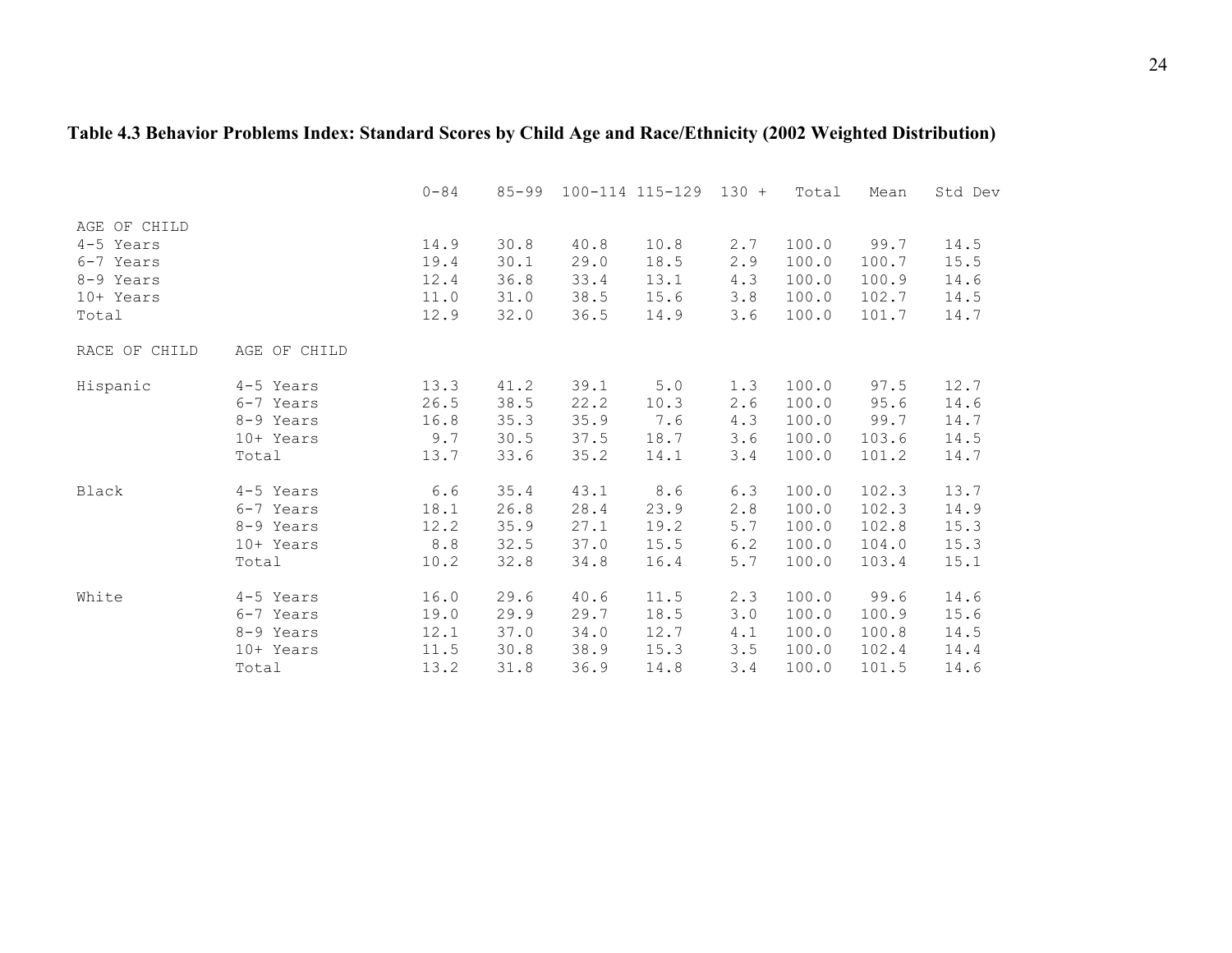#### <span id="page-32-0"></span>**Table 4.4 Behavior Problems Index: External Percentile Scores (trichotomous items) by Child Age and Race/Ethnicity (2002 Weighted Distribution)**

|               |              | $0 - 19.9$ |      |      | $20-39.9$ $40-59.9$ $60-79.9$ $80-89.9$ $90-100$ |       |       | Total | Mean | Std Dev |
|---------------|--------------|------------|------|------|--------------------------------------------------|-------|-------|-------|------|---------|
| AGE OF CHILD  |              |            |      |      |                                                  |       |       |       |      |         |
| 4-5 Years     |              | 24.0       | 22.8 | 19.4 | 18.2                                             | 7.5   | 8.1   | 100.0 | 46.7 | 27.3    |
| 6-7 Years     |              | 25.6       | 29.9 | 14.9 | 11.7                                             | 6.4   | 11.5  | 100.0 | 45.6 | 28.0    |
| 8-9 Years     |              | 17.5       | 31.2 | 18.8 | 17.0                                             | $5.0$ | 10.5  | 100.0 | 47.1 | 26.7    |
| 10+ Years     |              | 11.5       | 35.4 | 19.2 | 15.9                                             | $5.4$ | 12.7  | 100.0 | 49.7 | 26.7    |
| Total         |              | 16.0       | 32.3 | 18.6 | 15.8                                             | 5.7   | 11.5  | 100.0 | 48.3 | 26.9    |
| RACE OF CHILD | AGE OF CHILD |            |      |      |                                                  |       |       |       |      |         |
| Hispanic      | 4-5 Years    | 29.2       | 23.1 | 18.5 | 13.8                                             | 9.2   | 6.2   | 100.0 | 43.3 | 27.5    |
|               | 6-7 Years    | 33.3       | 36.0 | 14.7 | 5.3                                              | 2.7   | $8.0$ | 100.0 | 37.5 | 25.2    |
|               | 8-9 Years    | 19.0       | 29.5 | 19.0 | 19.0                                             | 4.8   | 8.6   | 100.0 | 46.2 | 26.1    |
|               | 10+ Years    | 11.9       | 33.6 | 19.6 | 15.6                                             | 6.1   | 13.1  | 100.0 | 50.1 | 26.9    |
|               | Total        | 18.0       | 32.0 | 18.7 | 14.7                                             | 5.8   | 10.8  | 100.0 | 47.0 | 26.9    |
| Black         | 4-5 Years    | 20.3       | 21.7 | 24.6 | 18.8                                             | 5.8   | 8.7   | 100.0 | 48.4 | 26.1    |
|               | 6-7 Years    | 21.8       | 29.9 | 14.9 | 12.6                                             | 8.0   | 12.6  | 100.0 | 48.1 | 28.0    |
|               | 8-9 Years    | 17.0       | 32.6 | 15.6 | 16.3                                             | 5.9   | 12.6  | 100.0 | 48.9 | 28.2    |
|               | 10+ Years    | 9.8        | 35.0 | 17.4 | 16.7                                             | $5.8$ | 15.2  | 100.0 | 51.4 | 27.7    |
|               | Total        | 13.5       | 32.7 | 17.5 | 16.4                                             | 6.1   | 13.8  | 100.0 | 50.3 | 27.7    |
| White         | 4-5 Years    | 23.6       | 23.1 | 17.9 | 19.3                                             | 7.5   | 8.5   | 100.0 | 47.2 | 27.6    |
|               | 6-7 Years    | 24.4       | 27.7 | 15.0 | 13.6                                             | 7.0   | 12.2  | 100.0 | 47.4 | 28.5    |
|               | 8-9 Years    | 17.2       | 31.1 | 20.2 | 16.6                                             | 4.6   | 10.3  | 100.0 | 46.7 | 26.2    |
|               | 10+ Years    | 12.2       | 36.3 | 20.0 | 15.5                                             | 4.9   | 11.1  | 100.0 | 48.6 | 25.9    |
|               | Total        | 16.4       | 32.3 | 19.1 | 16.0                                             | $5.5$ | 10.7  | 100.0 | 47.8 | 26.6    |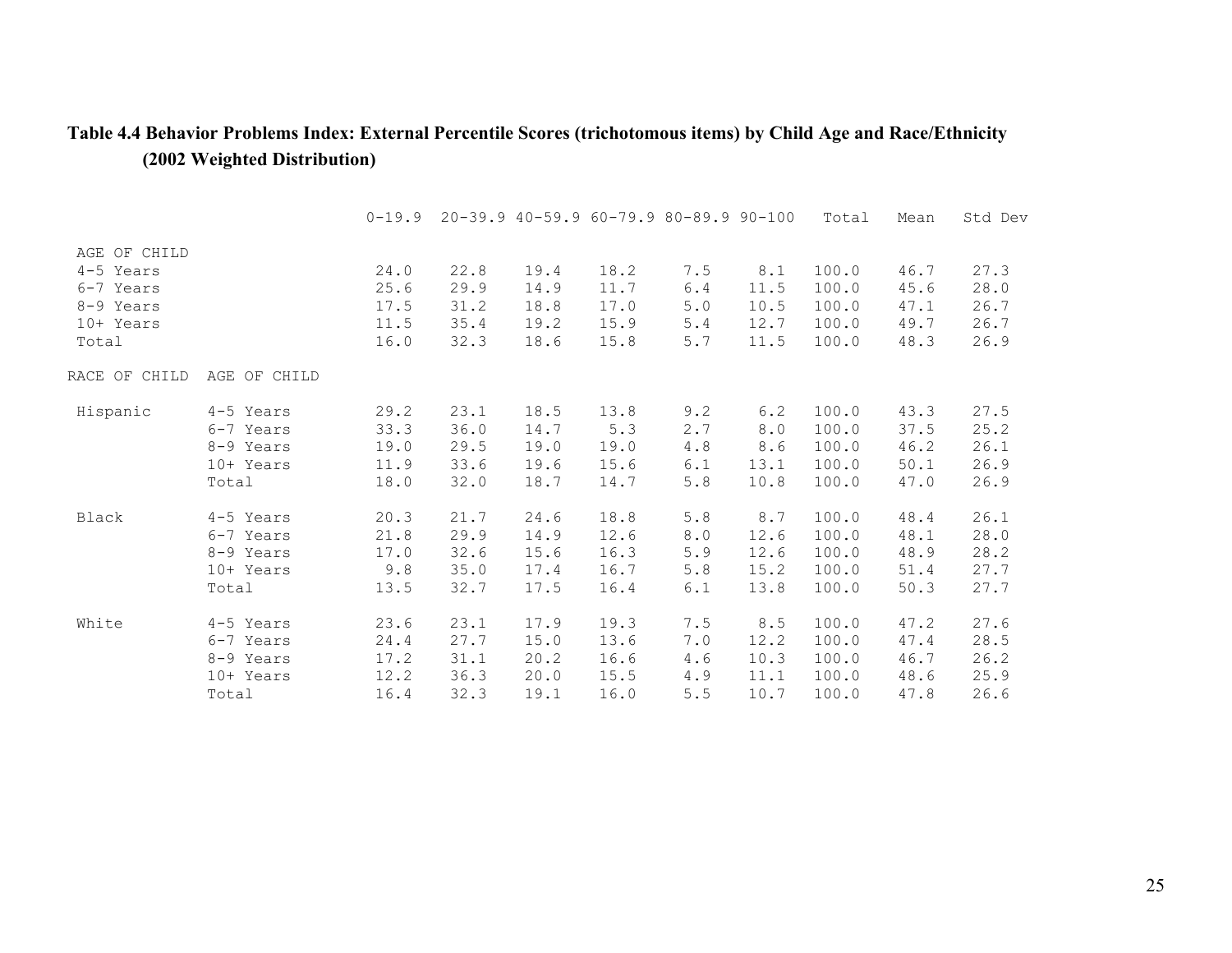#### <span id="page-33-0"></span>**Table 4.5 Behavior Problems Index: Internal Percentile Scores (trichotomous items) by Child Age and Race/Ethnicity (2002 Weighted Distribution)**

|               |              | $0 - 19.9$ |      |      |      | $20-39.9$ $40-59.9$ $60-79.9$ $80-89.9$ $90-100$ |      | Total | Mean | Std Dev |
|---------------|--------------|------------|------|------|------|--------------------------------------------------|------|-------|------|---------|
| AGE OF CHILD  |              |            |      |      |      |                                                  |      |       |      |         |
| 4-5 Years     |              | 18.7       | 22.5 | 23.6 | 19.0 | $5.8$                                            | 10.4 | 100.0 | 49.9 | 26.1    |
| 6-7 Years     |              | 11.2       | 36.0 | 25.6 | 7.0  | 5.7                                              | 14.4 | 100.0 | 48.2 | 27.0    |
| 8-9 Years     |              |            | 48.1 | 22.3 | 13.4 | $5.4$                                            | 10.7 | 100.0 | 47.3 | 25.1    |
| 10+ Years     |              |            | 48.9 | 17.9 | 15.2 | 7.2                                              | 10.8 | 100.0 | 47.0 | 25.5    |
| Total         |              | 3.7        | 43.9 | 20.5 | 14.2 | 6.5                                              | 11.2 | 100.0 | 47.5 | 25.7    |
| RACE OF CHILD | AGE OF CHILD |            |      |      |      |                                                  |      |       |      |         |
| Hispanic      | 4-5 Years    | 22.7       | 24.2 | 21.2 | 15.2 | 7.6                                              | 9.1  | 100.0 | 47.4 | 26.2    |
|               | 6-7 Years    | 12.0       | 36.0 | 30.7 | 4.0  | 5.3                                              | 12.0 | 100.0 | 45.3 | 25.9    |
|               | 8-9 Years    |            | 49.5 | 27.1 | 9.3  | 4.7                                              | 9.3  | 100.0 | 45.8 | 24.0    |
|               | 10+ Years    |            | 48.2 | 17.7 | 15.2 | 8.5                                              | 10.4 | 100.0 | 47.5 | 25.6    |
|               | Total        | 4.2        | 44.1 | 21.5 | 12.7 | 7.3                                              | 10.2 | 100.0 | 46.9 | 25.4    |
| Black         | 4-5 Years    | 7.2        | 23.2 | 24.6 | 26.1 | 4.3                                              | 14.5 | 100.0 | 56.6 | 25.3    |
|               | 6-7 Years    | 10.3       | 31.0 | 24.1 | 11.5 | 6.9                                              | 16.1 | 100.0 | 52.7 | 27.6    |
|               | 8-9 Years    |            | 39.7 | 21.3 | 19.1 | 6.6                                              | 13.2 | 100.0 | 52.1 | 26.5    |
|               | 10+ Years    |            | 46.1 | 18.5 | 15.7 | 7.5                                              | 12.1 | 100.0 | 48.2 | 26.0    |
|               | Total        | 1.9        | 41.1 | 20.3 | 16.8 | 7.0                                              | 13.0 | 100.0 | 50.2 | 26.3    |
| White         | 4-5 Years    | 21.2       | 21.7 | 24.1 | 17.9 | 5.7                                              | 9.4  | 100.0 | 48.6 | 26.1    |
|               | 6-7 Years    | 11.3       | 38.0 | 24.4 | 6.3  | $5.4$                                            | 14.5 | 100.0 | 47.3 | 27.0    |
|               | 8-9 Years    |            | 51.3 | 21.1 | 12.3 | 5.2                                              | 10.1 | 100.0 | 45.7 | 24.6    |
|               | 10+ Years    |            | 50.7 | 17.7 | 14.9 | 6.5                                              | 10.2 | 100.0 | 46.1 | 25.1    |
|               | Total        | 4.5        | 45.1 | 20.2 | 13.6 | 6.0                                              | 10.7 | 100.0 | 46.5 | 25.4    |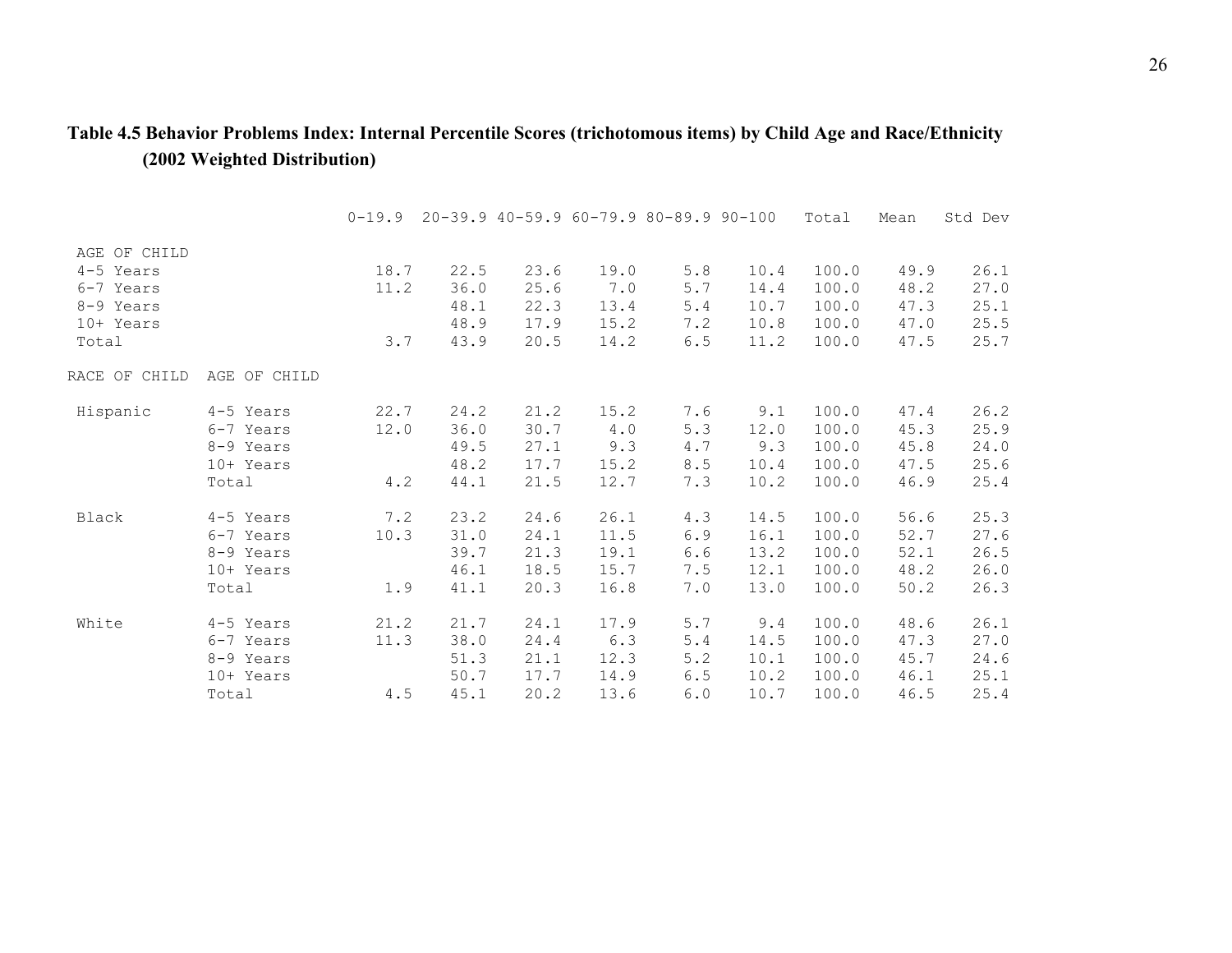### <span id="page-34-0"></span>**Table 4.6 Behavior Problems Index: Peer Conflicts Percentile Scores by Child Age and Race/Ethnicity (2002 Weighted Distribution)**

|               |              |      | $40 - 59.9$ $80 - 89.9$ | $90 - 100$ | Total | Mean | Std Dev |
|---------------|--------------|------|-------------------------|------------|-------|------|---------|
| AGE OF CHILD  |              |      |                         |            |       |      |         |
| 4-5 Years     |              | 78.6 |                         | 21.4       | 100.0 | 53.0 | 20.4    |
| 6-7 Years     |              | 77.4 | 14.9                    | 7.8        | 100.0 | 53.0 | 21.3    |
| 8-9 Years     |              | 81.2 | 11.0                    | 7.8        | 100.0 | 49.6 | 19.8    |
| 10+ Years     |              | 74.6 | 14.9                    | 10.4       | 100.0 | 54.0 | 22.1    |
| Total         |              | 76.8 | 12.3                    | 10.9       | 100.0 | 52.9 | 21.4    |
| RACE OF CHILD | AGE OF CHILD |      |                         |            |       |      |         |
| Hispanic      | 4-5 Years    | 82.4 |                         | 17.6       | 100.0 | 51.2 | 19.0    |
|               | 6-7 Years    | 84.2 | 9.2                     | 6.6        | 100.0 | 49.6 | 18.8    |
|               | 8-9 Years    | 84.1 | 8.3                     | 7.6        | 100.0 | 48.3 | 18.8    |
|               | 10+ Years    | 69.5 | 19.1                    | 11.4       | 100.0 | 56.5 | 23.1    |
|               | Total        | 75.6 | 13.8                    | 10.6       | 100.0 | 53.4 | 21.7    |
| Black         | 4-5 Years    | 71.6 |                         | 28.4       | 100.0 | 56.6 | 22.7    |
|               | 6-7 Years    | 73.4 | 23.7                    | 2.8        | 100.0 | 54.4 | 21.5    |
|               | 8-9 Years    | 75.7 | 17.5                    | 6.8        | 100.0 | 52.1 | 21.1    |
|               | 10+ Years    | 75.0 | 13.3                    | 11.7       | 100.0 | 54.0 | 22.1    |
|               | Total        | 74.6 | 13.9                    | 11.5       | 100.0 | 54.0 | 22.0    |
| White         | 4-5 Years    | 79.3 |                         | 20.7       | 100.0 | 52.7 | 20.1    |
|               | 6-7 Years    | 77.3 | 14.3                    | 8.4        | 100.0 | 53.1 | 21.4    |
|               | 8-9 Years    | 81.7 | 10.3                    | 8.0        | 100.0 | 49.4 | 19.6    |
|               | 10+ Years    | 75.0 | 14.8                    | 10.2       | 100.0 | 53.8 | 21.9    |
|               | Total        | 77.2 | 12.0                    | 10.8       | 100.0 | 52.7 | 21.3    |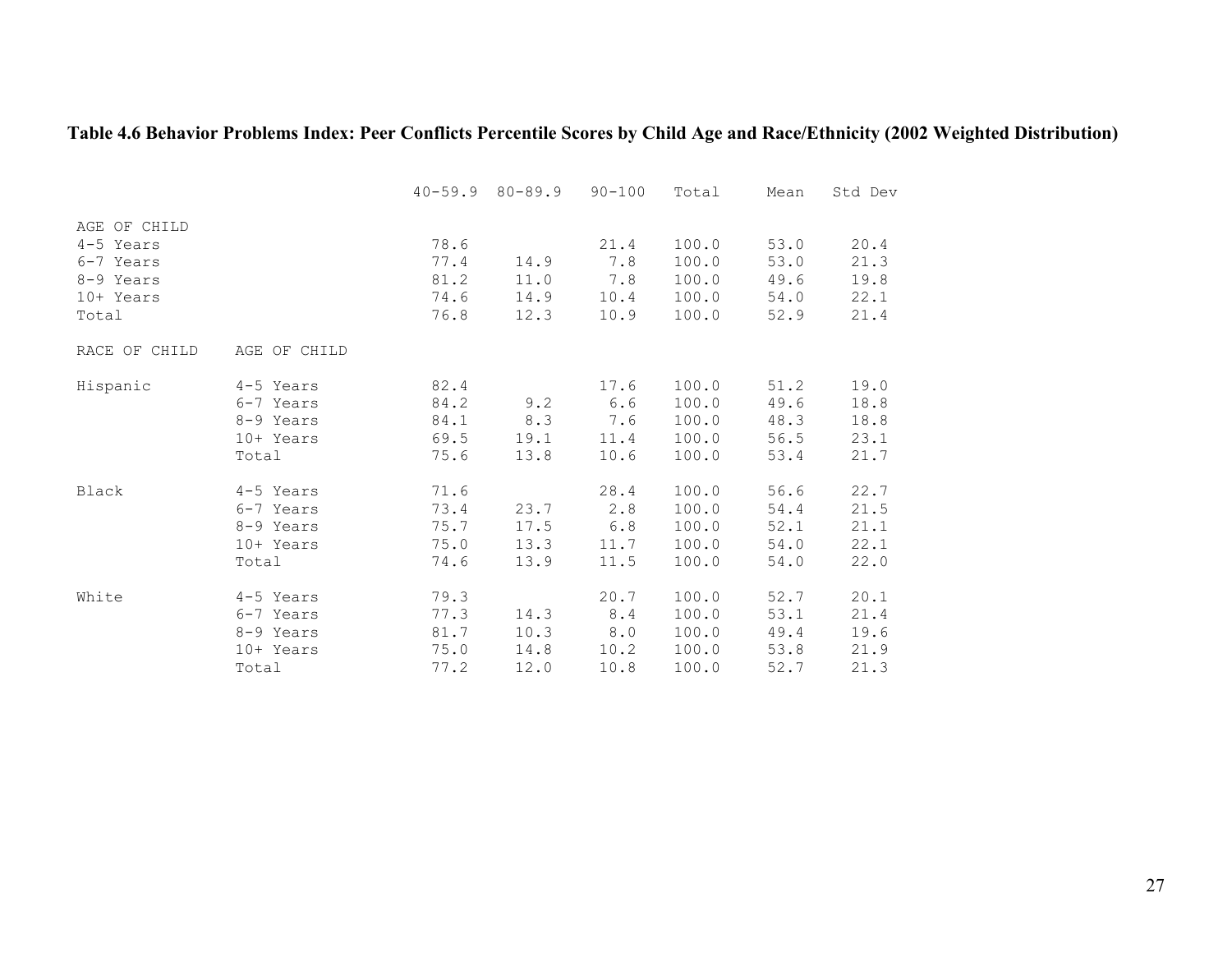### <span id="page-35-0"></span>**Table 4.7 Behavior Problems Index: Peer Conflicts Standard Scores by Child Age and Race/Ethnicity (2002 Weighted Distribution)**

|                                                                           |              | $85 - 99$                            | $115 - 129$ 130 +                    |                                 | Total                                     | Mean                                      | Std Dev                              |
|---------------------------------------------------------------------------|--------------|--------------------------------------|--------------------------------------|---------------------------------|-------------------------------------------|-------------------------------------------|--------------------------------------|
| AGE OF CHILD<br>4-5 Years<br>6-7 Years<br>8-9 Years<br>10+ Years<br>Total |              | 78.6<br>77.4<br>81.2<br>74.6<br>76.8 | 16.8<br>19.5<br>16.8<br>21.8<br>19.9 | 4.6<br>3.1<br>1.9<br>3.5<br>3.3 | 100.0<br>100.0<br>100.0<br>100.0<br>100.0 | 102.4<br>103.0<br>100.7<br>103.2<br>102.6 | 10.6<br>11.7<br>10.3<br>11.7<br>11.3 |
| RACE OF CHILD                                                             | AGE OF CHILD |                                      |                                      |                                 |                                           |                                           |                                      |
| Hispanic                                                                  | 4-5 Years    | 82.4                                 | 13.6                                 | 4.0                             | 100.0                                     | 101.5                                     | 9.9                                  |
|                                                                           | 6-7 Years    | 84.2                                 | 14.5                                 | 1.3                             | 100.0                                     | 101.3                                     | 10.3                                 |
|                                                                           | 8-9 Years    | 84.1                                 | 13.1                                 | 2.8                             | 100.0                                     | 100.2                                     | 10.3                                 |
|                                                                           | 10+ Years    | 69.5                                 | 28.5                                 | 1.9                             | 100.0                                     | 104.2                                     | 11.8                                 |
|                                                                           | Total        | 75.6                                 | 22.1                                 | 2, 2                            | 100.0                                     | 102.8                                     | 11.3                                 |
| Black                                                                     | 4-5 Years    | 71.6                                 | 20.6                                 | 7.8                             | 100.0                                     | 104.5                                     | 12.5                                 |
|                                                                           | 6-7 Years    | 73.4                                 | 25.7                                 | 0.9                             | 100.0                                     | 103.1                                     | 10.4                                 |
|                                                                           | 8-9 Years    | 75.7                                 | 22.2                                 | 2.1                             | 100.0                                     | 101.8                                     | 10.7                                 |
|                                                                           | 10+ Years    | 75.0                                 | 20.8                                 | 4.1                             | 100.0                                     | 103.3                                     | 12.0                                 |
|                                                                           | Total        | 74.6                                 | 21.6                                 | 3.8                             | 100.0                                     | 103.1                                     | 11.7                                 |
| White                                                                     | 4-5 Years    | 79.3                                 | 16.5                                 | 4.2                             | 100.0                                     | 102.2                                     | 10.4                                 |
|                                                                           | 6-7 Years    | 77.3                                 | 19.2                                 | 3.5                             | 100.0                                     | 103.1                                     | 11.9                                 |
|                                                                           | 8-9 Years    | 81.7                                 | 16.4                                 | 1.9                             | 100.0                                     | 100.6                                     | 10.3                                 |
|                                                                           | 10+ Years    | 75.0                                 | 21.4                                 | 3.5                             | 100.0                                     | 103.1                                     | 11.6                                 |
|                                                                           | Total        | 77.2                                 | 19.5                                 | 3.3                             | 100.0                                     | 102.5                                     | 11.3                                 |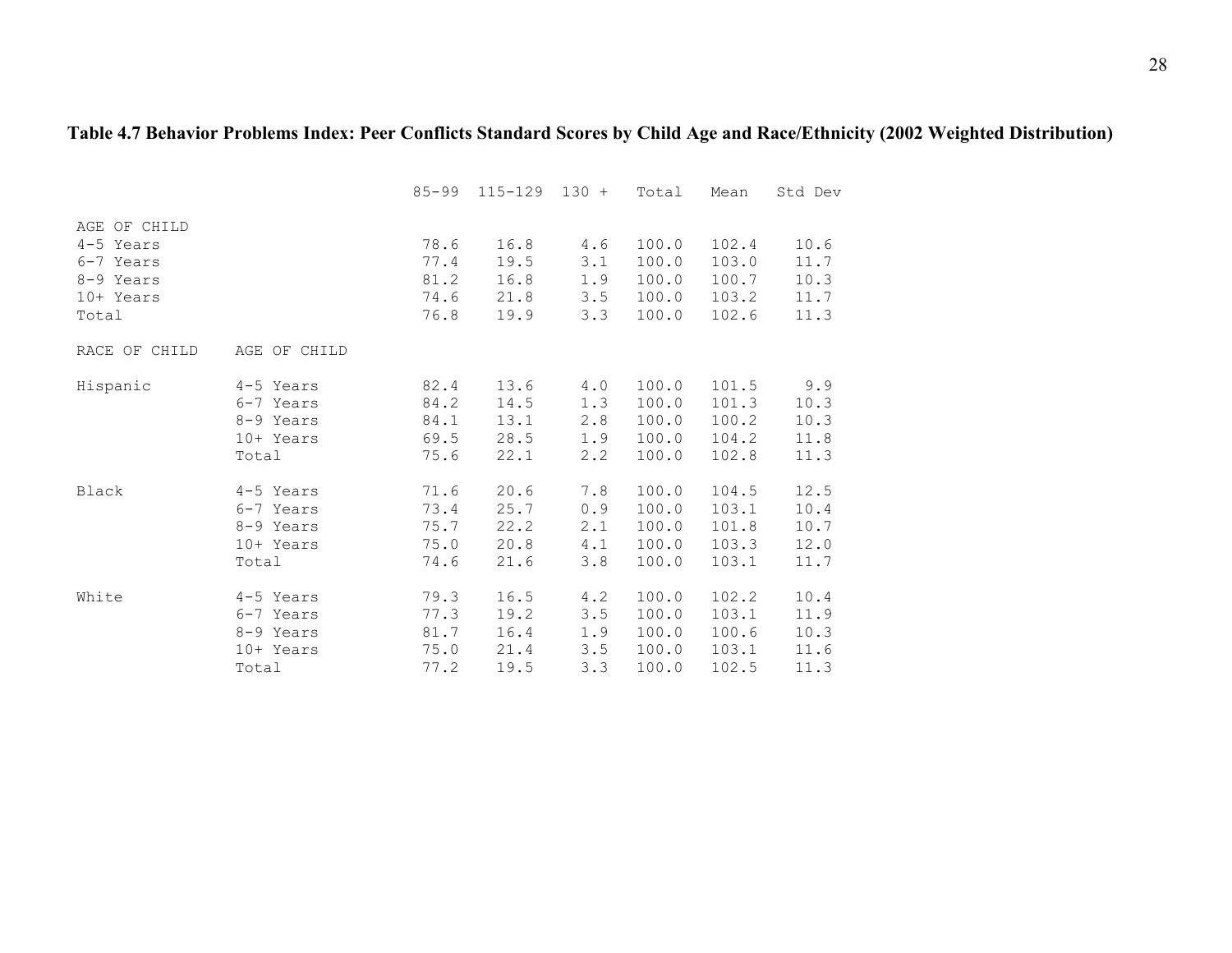## **Table 4.8 Behavior Problems Index: Hyperactive Percentile Scores by Child Age and Race/Ethnicity (2002 Weighted Distribution)**

|                           |              | $0 - 19.9$ |      | $20-39.9$ $40-59.9$ $60-79.9$ $80-89.9$ $90-100$ |      |       |      | Total | Mean | Std Dev |
|---------------------------|--------------|------------|------|--------------------------------------------------|------|-------|------|-------|------|---------|
| AGE OF CHILD<br>4-5 Years |              | 37.1       |      | 22.3                                             | 14.9 | 16.0  | 9.7  | 100.0 | 50.0 | 28.8    |
| 6-7 Years                 |              | 35.7       |      | 22.9                                             | 17.0 | 12.7  | 11.7 | 100.0 | 49.8 | 28.2    |
| 8-9 Years                 |              | 33.4       |      | 22.0                                             | 14.7 | 16.7  | 13.3 | 100.0 | 51.5 | 28.3    |
| 10+ Years                 |              | 16.1       | 22.7 | 22.8                                             | 14.0 | 10.6  | 13.7 | 100.0 | 51.4 | 28.1    |
| Total                     |              | 24.7       | 12.4 | 22.6                                             | 14.7 | 12.7  | 12.9 | 100.0 | 51.0 | 28.3    |
| RACE OF CHILD             | AGE OF CHILD |            |      |                                                  |      |       |      |       |      |         |
| Hispanic                  | 4-5 Years    | 41.0       |      | 30.6                                             | 12.5 | 9.8   | 6.2  | 100.0 | 44.5 | 26.3    |
|                           | 6-7 Years    | 49.0       |      | 23.1                                             | 14.8 | $4.8$ | 8.4  | 100.0 | 40.9 | 26.2    |
|                           | 8-9 Years    | 42.9       |      | 15.3                                             | 17.0 | 15.7  | 9.0  | 100.0 | 46.9 | 28.3    |
|                           | 10+ Years    | 16.1       | 23.5 | 21.1                                             | 13.3 | 11.7  | 14.3 | 100.0 | 51.7 | 28.6    |
|                           | Total        | 28.2       | 13.4 | 21.2                                             | 14.2 | 11.3  | 11.7 | 100.0 | 48.6 | 28.3    |
| Black                     | 4-5 Years    | 24.5       |      | 18.7                                             | 28.0 | 22.0  | 6.9  | 100.0 | 57.5 | 26.9    |
|                           | 6-7 Years    | 27.4       |      | 20.9                                             | 20.6 | 10.2  | 20.8 | 100.0 | 56.2 | 28.7    |
|                           | 8-9 Years    | 34.6       |      | 16.1                                             | 11.9 | 11.4  | 25.9 | 100.0 | 54.9 | 31.5    |
|                           | 10+ Years    | 15.1       | 25.1 | 19.1                                             | 15.3 | 7.6   | 17.8 | 100.0 | 52.3 | 29.3    |
|                           | Total        | 21.2       | 14.9 | 18.7                                             | 16.6 | 10.2  | 18.5 | 100.0 | 53.8 | 29.5    |
| White                     | 4-5 Years    | 38.5       |      | 22.3                                             | 13.4 | 15.6  | 10.2 | 100.0 | 49.4 | 29.0    |
|                           | 6-7 Years    | 35.6       |      | 23.1                                             | 16.7 | 13.6  | 10.9 | 100.0 | 49.7 | 28.0    |
|                           | 8-9 Years    | 32.5       |      | 23.3                                             | 14.9 | 17.5  | 11.9 | 100.0 | 51.4 | 27.8    |
|                           | 10+ Years    | 16.3       | 22.3 | 23.5                                             | 13.9 | 11.0  | 13.0 | 100.0 | 51.2 | 27.9    |
|                           | Total        | 24.9       | 12.0 | 23.3                                             | 14.4 | 13.2  | 12.2 | 100.0 | 50.8 | 28.0    |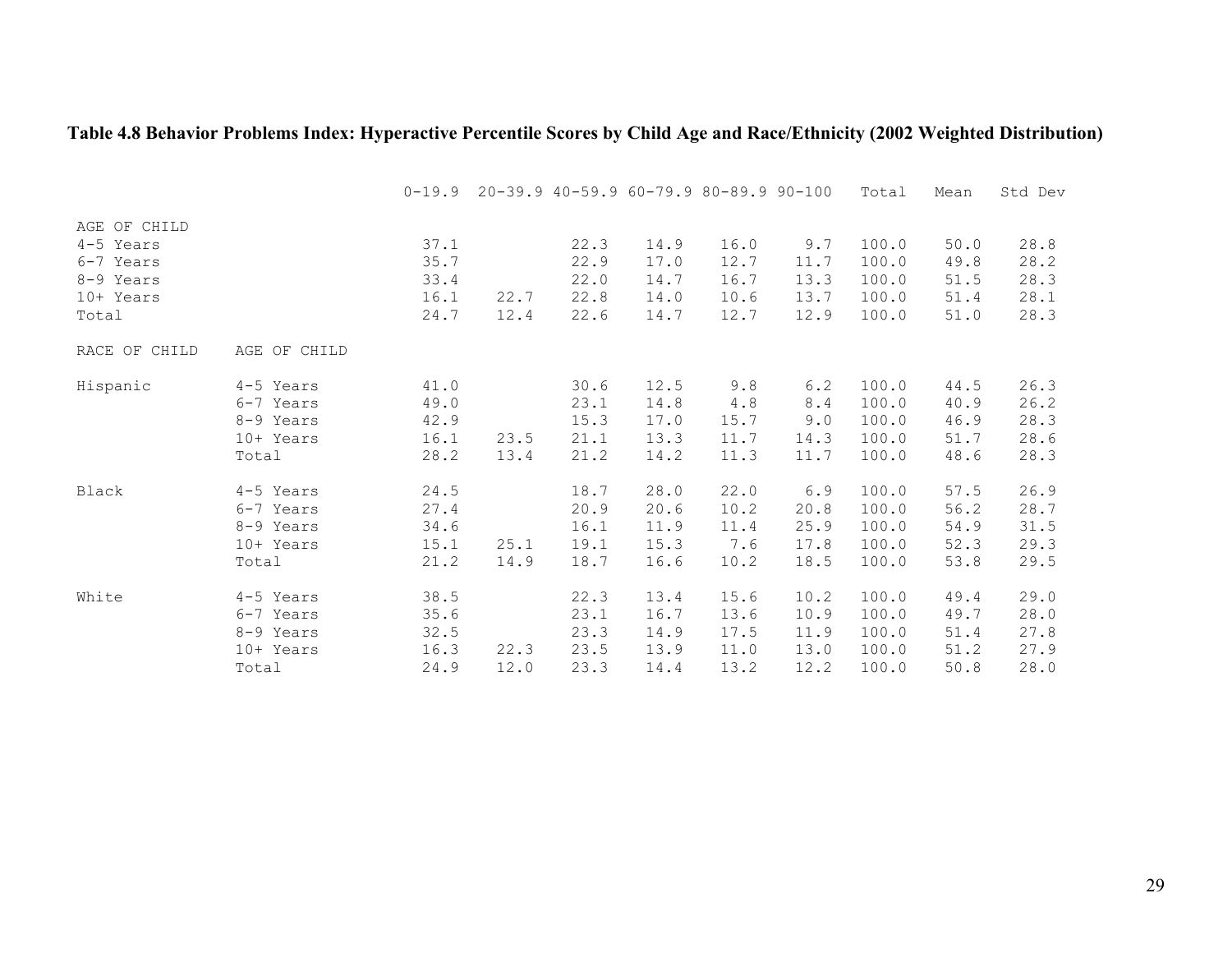## **Table 4.9 Behavior Problems Index: Hyperactive Standard Scores by Child Age and Race/Ethnicity (2002 Weighted Distribution)**

|                                                                           |                                                           | $85 - 99$                            |                                      | $100 - 114$ $115 - 129$ $130 +$      |                                 | Total                                     | Mean                                      | Std Dev                              |
|---------------------------------------------------------------------------|-----------------------------------------------------------|--------------------------------------|--------------------------------------|--------------------------------------|---------------------------------|-------------------------------------------|-------------------------------------------|--------------------------------------|
| AGE OF CHILD<br>4-5 Years<br>6-7 Years<br>8-9 Years<br>10+ Years<br>Total |                                                           | 59.4<br>58.6<br>55.4<br>38.8<br>47.2 | 21.5<br>29.7<br>31.3<br>41.5<br>35.5 | 15.9<br>9.0<br>8.8<br>15.6<br>13.4   | 3.1<br>2.8<br>4.5<br>4.1<br>3.9 | 100.0<br>100.0<br>100.0<br>100.0<br>100.0 | 100.8<br>100.2<br>101.5<br>101.5<br>101.2 | 13.8<br>13.4<br>13.5<br>13.5<br>13.5 |
|                                                                           |                                                           |                                      |                                      |                                      |                                 |                                           |                                           |                                      |
| RACE OF CHILD                                                             | AGE OF CHILD                                              |                                      |                                      |                                      |                                 |                                           |                                           |                                      |
| Hispanic                                                                  | 4-5 Years<br>6-7 Years<br>8-9 Years<br>10+ Years<br>Total | 71.6<br>72.1<br>58.2<br>39.6<br>50.8 | 18.8<br>19.6<br>32.7<br>39.7<br>33.6 | 6.3<br>7.0<br>6.7<br>17.0<br>12.6    | 3.4<br>1.3<br>2.3<br>3.8<br>3.1 | 100.0<br>100.0<br>100.0<br>100.0<br>100.0 | 98.3<br>96.2<br>99.1<br>101.6<br>100.0    | 12.7<br>12.4<br>13.0<br>13.6<br>13.4 |
| Black                                                                     | 4-5 Years<br>6-7 Years<br>8-9 Years<br>10+ Years<br>Total | 43.1<br>48.4<br>50.7<br>40.2<br>43.4 | 37.4<br>30.9<br>23.4<br>36.6<br>33.5 | 13.3<br>17.0<br>16.6<br>17.0<br>16.5 | 6.1<br>3.8<br>9.3<br>6.2<br>6.5 | 100.0<br>100.0<br>100.0<br>100.0<br>100.0 | 104.2<br>103.4<br>103.7<br>102.2<br>102.8 | 13.5<br>14.1<br>15.8<br>14.5<br>14.6 |
| White                                                                     | 4-5 Years<br>6-7 Years<br>8-9 Years<br>10+ Years<br>Total | 60.7<br>58.7<br>55.8<br>38.5<br>47.5 | 19.6<br>30.3<br>32.3<br>42.4<br>35.9 | 16.8<br>8.2<br>7.9<br>15.3<br>13.0   | 2.8<br>2.8<br>4.0<br>3.8<br>3.6 | 100.0<br>100.0<br>100.0<br>100.0<br>100.0 | 100.5<br>100.1<br>101.3<br>101.4<br>101.1 | 13.8<br>13.3<br>13.2<br>13.3<br>13.3 |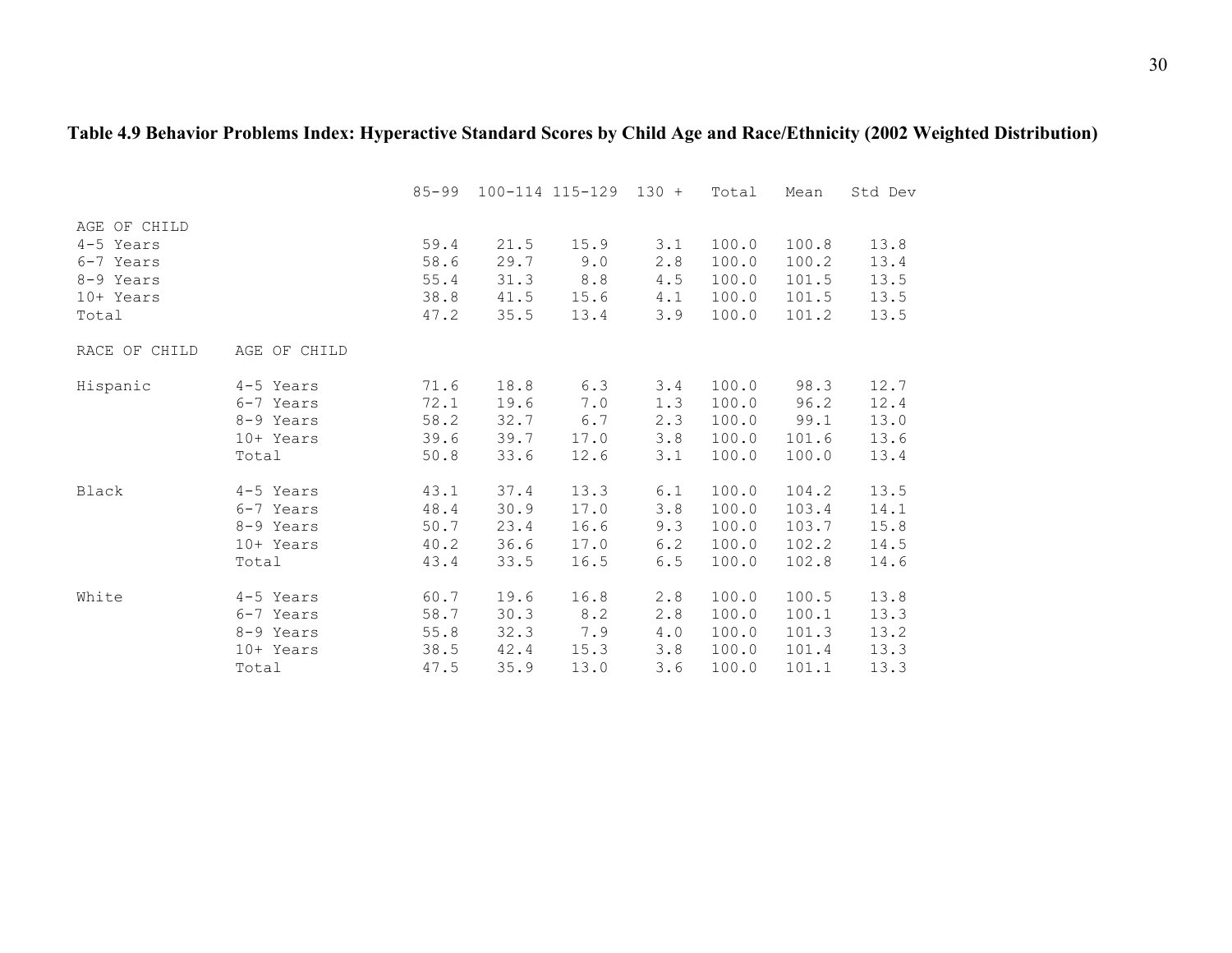## **Table 4.10 Behavior Problems Index: Headstrong Percentile Scores by Child Age and Race/Ethnicity (2002 Weighted Distribution)**

|                                                                           |              | $0 - 19.9$                           |                                      |                                      | $20-39.9$ $40-59.9$ $60-79.9$ $80-89.9$ $90-100$ |                                     |                                   | Total                                     | Mean                                 | Std Dev                              |
|---------------------------------------------------------------------------|--------------|--------------------------------------|--------------------------------------|--------------------------------------|--------------------------------------------------|-------------------------------------|-----------------------------------|-------------------------------------------|--------------------------------------|--------------------------------------|
| AGE OF CHILD<br>4-5 Years<br>6-7 Years<br>8-9 Years<br>10+ Years<br>Total |              | 23.9<br>25.3<br>27.6<br>25.5<br>25.7 | 14.9<br>18.6<br>18.1<br>11.0<br>13.9 | 17.5<br>14.4<br>18.9<br>23.3<br>20.5 | 30.4<br>15.8<br>15.7<br>17.7<br>18.5             | 5.5<br>14.3<br>10.6<br>12.3<br>11.4 | 7.8<br>11.6<br>9.1<br>10.3<br>9.9 | 100.0<br>100.0<br>100.0<br>100.0<br>100.0 | 49.8<br>49.7<br>49.3<br>53.4<br>51.7 | 27.2<br>29.3<br>28.0<br>28.1<br>28.2 |
| RACE OF CHILD                                                             | AGE OF CHILD |                                      |                                      |                                      |                                                  |                                     |                                   |                                           |                                      |                                      |
| Hispanic                                                                  | 4-5 Years    | 26.0                                 | 22.4                                 | 15.3                                 | 20.7                                             | 8.7                                 | 6.9                               | 100.0                                     | 46.1                                 | 27.2                                 |
|                                                                           | 6-7 Years    | 38.2                                 | 22.3                                 | 17.1                                 | 9.4                                              | 4.0                                 | 8.9                               | 100.0                                     | 38.6                                 | 27.5                                 |
|                                                                           | 8-9 Years    | 30.9                                 | 10.0                                 | 27.3                                 | 12.5                                             | 15.1                                | 4.2                               | 100.0                                     | 48.3                                 | 27.4                                 |
|                                                                           | 10+ Years    | 23.2                                 | 11.5                                 | 21.9                                 | 21.8                                             | 12.4                                | 9.3                               | 100.0                                     | 54.6                                 | 27.3                                 |
|                                                                           | Total        | 27.0                                 | 13.7                                 | 21.7                                 | 18.2                                             | 11.4                                | 8.0                               | 100.0                                     | 50.4                                 | 27.9                                 |
| Black                                                                     | 4-5 Years    | 26.6                                 | 18.6                                 | 19.4                                 | 22.8                                             | 9.7                                 | 2.9                               | 100.0                                     | 45.1                                 | 25.6                                 |
|                                                                           | 6-7 Years    | 31.4                                 | 24.5                                 | 12.7                                 | 7.0                                              | 18.8                                | $5.6$                             | 100.0                                     | 43.5                                 | 28.7                                 |
|                                                                           | 8-9 Years    | 31.4                                 | 22.7                                 | 13.3                                 | 13.3                                             | 9.0                                 | 10.4                              | 100.0                                     | 46.5                                 | 28.8                                 |
|                                                                           | 10+ Years    | 26.0                                 | 13.7                                 | 24.2                                 | 16.2                                             | 11.6                                | 8.4                               | 100.0                                     | 51.3                                 | 27.4                                 |
|                                                                           | Total        | 27.7                                 | 17.1                                 | 20.3                                 | 15.3                                             | 11.7                                | 7.8                               | 100.0                                     | 48.9                                 | 27.8                                 |
| White                                                                     | 4-5 Years    | 23.4                                 | 14.0                                 | 17.4                                 | 32.0                                             | 4.8                                 | 8.5                               | 100.0                                     | 50.6                                 | 27.4                                 |
|                                                                           | 6-7 Years    | 23.6                                 | 17.6                                 | 14.4                                 | 17.3                                             | 14.6                                | 12.5                              | 100.0                                     | 51.3                                 | 29.2                                 |
|                                                                           | 8-9 Years    | 26.8                                 | 18.0                                 | 19.0                                 | 16.2                                             | 10.5                                | 9.3                               | 100.0                                     | 49.8                                 | 27.9                                 |
|                                                                           | 10+ Years    | 25.6                                 | 10.5                                 | 23.3                                 | 17.6                                             | 12.4                                | 10.7                              | 100.0                                     | 53.6                                 | 28.2                                 |
|                                                                           | Total        | 25.3                                 | 13.4                                 | 20.5                                 | 19.0                                             | 11.4                                | 10.4                              | 100.0                                     | 52.2                                 | 28.3                                 |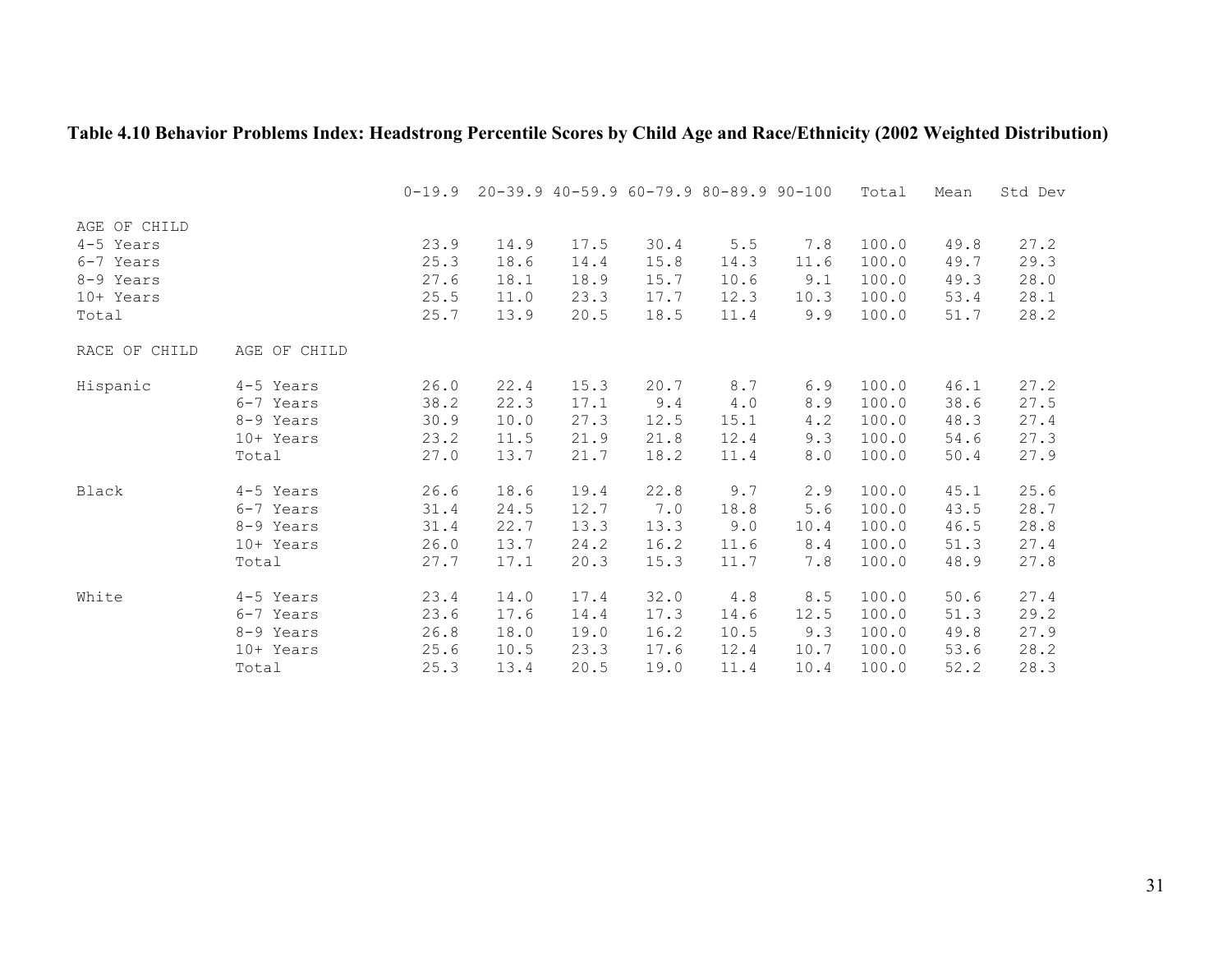## **Table 4.11 Behavior Problems Index: Headstrong Standard Scores by Child Age and Race/Ethnicity (2002 Weighted Distribution)**

|                                                                           |           | $0 - 84$                             | $85 - 99$                            | 100-114 115-129 Total                |                                     |                                           | Mean                                     | Std Dev                              |
|---------------------------------------------------------------------------|-----------|--------------------------------------|--------------------------------------|--------------------------------------|-------------------------------------|-------------------------------------------|------------------------------------------|--------------------------------------|
| AGE OF CHILD<br>4-5 Years<br>6-7 Years<br>8-9 Years<br>10+ Years<br>Total |           | 23.9<br>25.3<br>27.6<br>16.6<br>20.8 | 22.6<br>24.6<br>18.1<br>26.4<br>24.1 | 45.7<br>38.5<br>34.6<br>34.4<br>36.3 | 7.8<br>11.6<br>19.7<br>22.6<br>18.8 | 100.0<br>100.0<br>100.0<br>100.0<br>100.0 | 99.9<br>100.1<br>100.1<br>101.8<br>101.0 | 12.6<br>13.8<br>13.1<br>13.4<br>13.3 |
| RACE OF CHILD AGE OF CHILD                                                |           |                                      |                                      |                                      |                                     |                                           |                                          |                                      |
| Hispanic                                                                  | 4-5 Years | 26.0                                 | 29.7                                 | 37.4                                 | 6.9                                 | 100.0                                     | 98.4                                     | 12.6                                 |
|                                                                           | 6-7 Years | 38.2                                 | 29.1                                 | 23.8                                 | 8.9                                 | 100.0                                     | 95.1                                     | 13.1                                 |
|                                                                           | 8-9 Years | 30.9                                 | 10.0                                 | 39.9                                 | 19.3                                | 100.0                                     | 99.3                                     | 12.4                                 |
|                                                                           | 10+ Years | 13.4                                 | 27.4                                 | 37.6                                 | 21.7                                | 100.0                                     | 102.3                                    | 12.9                                 |
|                                                                           | Total     | 21.5                                 | 24.4                                 | 36.1                                 | 18.0                                | 100.0                                     | 100.3                                    | 13.1                                 |
| Black                                                                     | 4-5 Years | 26.6                                 | 25.4                                 | 45.1                                 | 2.9                                 | 100.0                                     | 97.7                                     | 11.5                                 |
|                                                                           | 6-7 Years | 31.4                                 | 32.9                                 | 30.1                                 | 5.6                                 | 100.0                                     | 97.2                                     | 13.2                                 |
|                                                                           | 8-9 Years | 31.4                                 | 22.7                                 | 26.5                                 | 19.4                                | 100.0                                     | 98.9                                     | 13.6                                 |
|                                                                           | 10+ Years | 16.1                                 | 31.7                                 | 32.2                                 | 20.0                                | 100.0                                     | 100.9                                    | 13.0                                 |
|                                                                           | Total     | 21.8                                 | 29.5                                 | 32.3                                 | 16.4                                | 100.0                                     | 99.7                                     | 13.1                                 |
| White                                                                     | 4-5 Years | 23.4                                 | 21.8                                 | 46.3                                 | 8.5                                 | 100.0                                     | 100.2                                    | 12.7                                 |
|                                                                           | 6-7 Years | 23.6                                 | 23.3                                 | 40.6                                 | 12.5                                | 100.0                                     | 100.8                                    | 13.8                                 |
|                                                                           | 8-9 Years | 26.8                                 | 18.0                                 | 35.3                                 | 19.8                                | 100.0                                     | 100.3                                    | 13.0                                 |
|                                                                           | 10+ Years | 17.0                                 | 25.5                                 | 34.4                                 | 23.1                                | 100.0                                     | 101.9                                    | 13.5                                 |
|                                                                           | Total     | 20.6                                 | 23.3                                 | 36.9                                 | 19.2                                | 100.0                                     | 101.2                                    | 13.4                                 |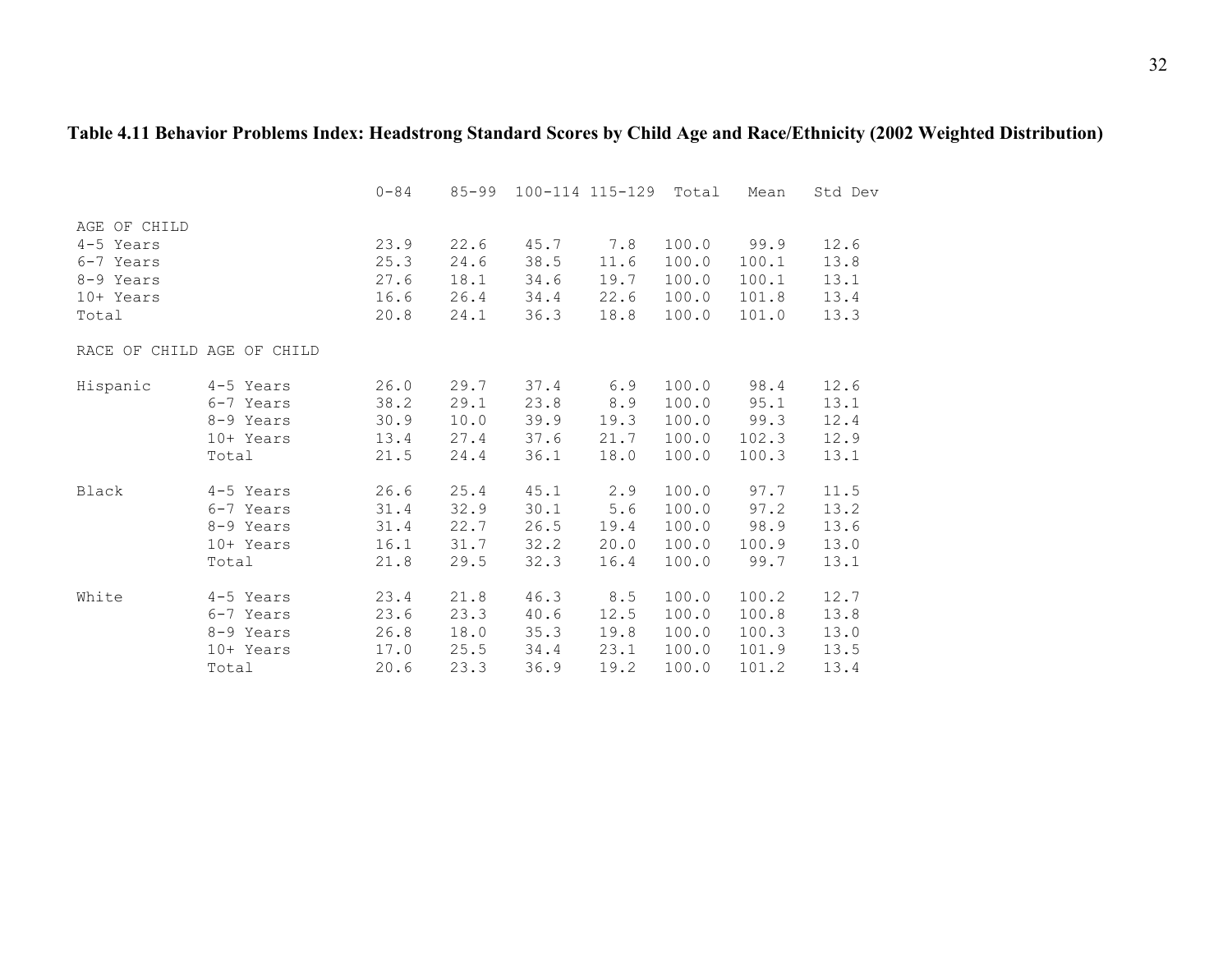## **Table 4.12 Behavior Problems Index: Dependent Percentile Scores by Child Age and Race/Ethnicity (2002 Weighted Distribution)**

|               |              | $0 - 19.9$ |      |      | $20 - 39.9$ $40 - 59.9$ $60 - 79.9$ $80 - 89.9$ $90 - 100$ |      |      | Total | Mean | Std Dev |
|---------------|--------------|------------|------|------|------------------------------------------------------------|------|------|-------|------|---------|
| AGE OF CHILD  |              |            |      |      |                                                            |      |      |       |      |         |
| 4-5 Years     |              | 22.0       |      | 30.5 | 21.4                                                       |      | 26.2 | 100.0 | 60.0 | 27.0    |
| 6-7 Years     |              |            | 33.9 | 29.0 | 18.0                                                       |      | 19.1 | 100.0 | 56.7 | 27.5    |
| 8-9 Years     |              |            | 45.7 |      | 25.0                                                       | 15.2 | 14.2 | 100.0 | 54.1 | 27.6    |
| 10+ Years     |              |            | 46.5 |      | 25.3                                                       | 17.4 | 10.8 | 100.0 | 56.5 | 26.5    |
| Total         |              | 3.9        | 35.6 | 11.2 | 23.1                                                       | 10.2 | 16.1 | 100.0 | 56.5 | 27.2    |
| RACE OF CHILD | AGE OF CHILD |            |      |      |                                                            |      |      |       |      |         |
| Hispanic      | 4-5 Years    | 28.6       |      | 19.5 | 30.5                                                       |      | 21.3 | 100.0 | 57.7 | 27.9    |
|               | 6-7 Years    |            | 37.2 | 26.2 | 23.1                                                       |      | 13.5 | 100.0 | 54.6 | 26.9    |
|               | 8-9 Years    |            | 42.0 |      | 25.3                                                       | 23.1 | 9.6  | 100.0 | 55.7 | 26.9    |
|               | 10+ Years    |            | 46.9 |      | 23.1                                                       | 12.8 | 17.1 | 100.0 | 57.3 | 27.7    |
|               | Total        | 4.2        | 36.5 | 8.3  | 24.9                                                       | 11.3 | 14.8 | 100.0 | 56.3 | 27.4    |
| Black         | 4-5 Years    | 11.3       |      | 25.8 | 28.8                                                       |      | 34.0 | 100.0 | 68.3 | 24.0    |
|               | 6-7 Years    |            | 29.9 | 14.8 | 26.8                                                       |      | 28.6 | 100.0 | 63.4 | 28.7    |
|               | 8-9 Years    |            | 32.5 |      | 27.0                                                       | 21.5 | 19.0 | 100.0 | 61.7 | 27.1    |
|               | 10+ Years    |            | 31.0 |      | 23.0                                                       | 25.2 | 20.9 | 100.0 | 66.6 | 26.4    |
|               | Total        | 2.0        | 25.9 | 7.2  | 25.9                                                       | 15.1 | 24.0 | 100.0 | 64.8 | 26.8    |
| White         | 4-5 Years    | 22.9       |      | 31.7 | 19.8                                                       |      | 25.5 | 100.0 | 59.1 | 27.2    |
|               | 6-7 Years    |            | 34.2 | 30.9 | 16.6                                                       |      | 18.4 | 100.0 | 56.1 | 27.3    |
|               | 8-9 Years    |            | 47.8 |      | 24.7                                                       | 13.7 | 13.9 | 100.0 | 52.9 | 27.6    |
|               | 10+ Years    |            | 48.5 |      | 25.8                                                       | 16.7 | 9.0  | 100.0 | 55.1 | 26.2    |
|               | Total        | 4.1        | 36.7 | 11.9 | 22.6                                                       | 9.5  | 15.2 | 100.0 | 55.4 | 27.1    |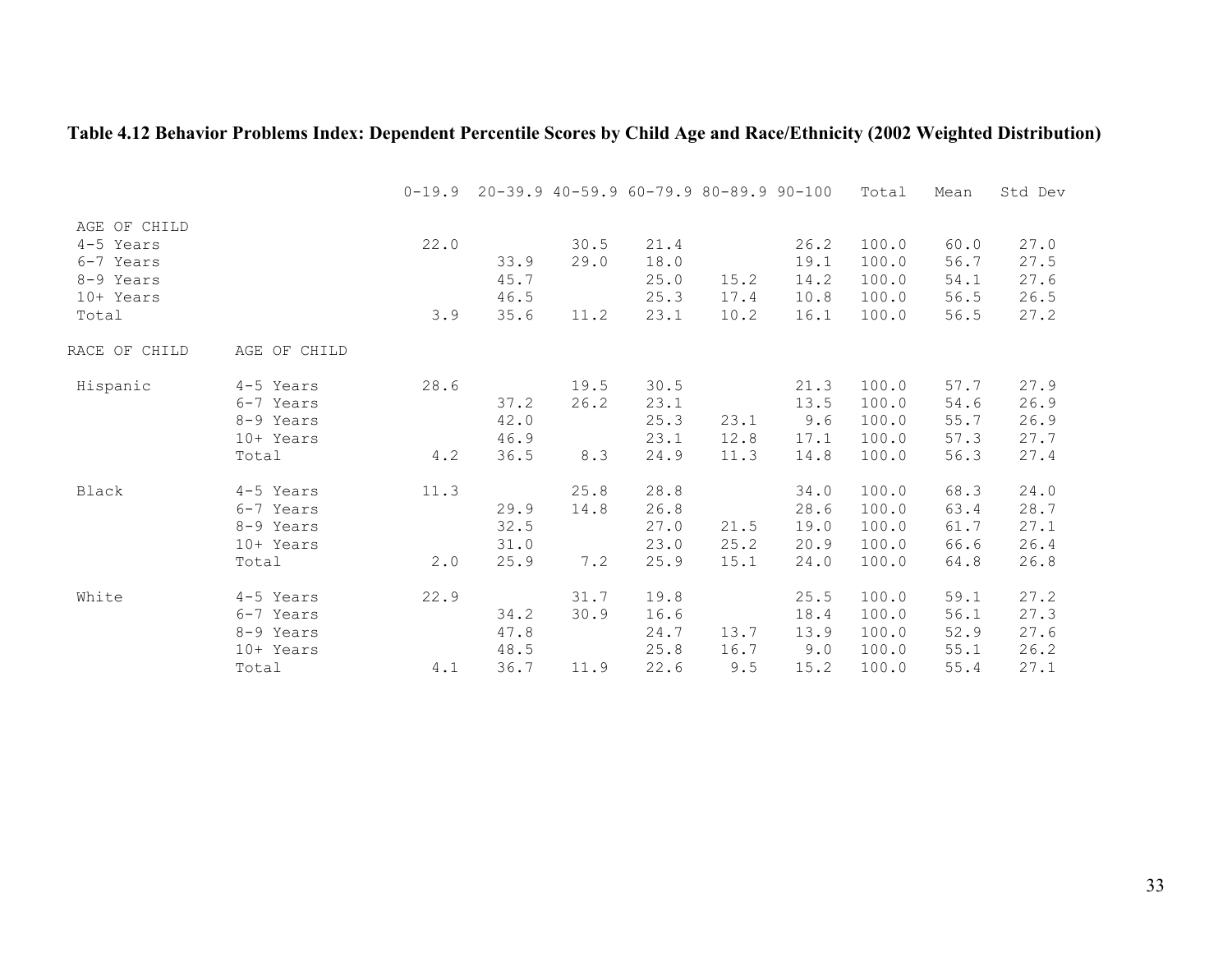## **Table 4.13 Behavior Problems Index: Dependent Standard Scores by Child Age and Race/Ethnicity (2002 Weighted Distribution)**

|                        |              | $85 - 99$    |              | $100 - 114$ 115-129 130 + |            | Total          | Mean           | Std Dev      |
|------------------------|--------------|--------------|--------------|---------------------------|------------|----------------|----------------|--------------|
| AGE OF CHILD           |              |              |              |                           |            |                |                |              |
| 4-5 Years<br>6-7 Years |              | 22.0<br>33.9 | 51.8<br>47.0 | 17.6<br>10.2              | 8.6<br>8.9 | 100.0<br>100.0 | 105.3<br>103.9 | 13.3<br>13.6 |
| 8-9 Years              |              | 45.7         | 25.0         | 24.1                      | 5.2        | 100.0          | 102.8          | 13.4         |
| 10+ Years              |              | 46.5         | 25.3         | 25.9                      | 2.2        | 100.0          | 104.0          | 12.4         |
| Total                  |              | 39.4         | 34.2         | 20.8                      | 5.5        | 100.0          | 103.9          | 13.1         |
| RACE OF CHILD          | AGE OF CHILD |              |              |                           |            |                |                |              |
| Hispanic               | 4-5 Years    | 28.6         | 50.1         | 18.0                      | 3.3        | 100.0          | 103.8          | 12.7         |
|                        | 6-7 Years    | 37.2         | 49.3         | 8.0                       | 5.5        | 100.0          | 102.6          | 12.7         |
|                        | 8-9 Years    | 42.0         | 25.3         | 28.6                      | 4.1        | 100.0          | 103.2          | 12.7         |
|                        | 10+ Years    | 46.9         | 23.1         | 24.0                      | 6.0        | 100.0          | 104.9          | 13.7         |
|                        | Total        | 40.7         | 33.2         | 21.1                      | 4.9        | 100.0          | 103.8          | 13.1         |
| Black                  | 4-5 Years    | 11.3         | 54.6         | 23.0                      | 11.0       | 100.0          | 109.2          | 12.3         |
|                        | 6-7 Years    | 29.9         | 41.5         | 17.8                      | 10.8       | 100.0          | 107.1          | 14.2         |
|                        | 8-9 Years    | 32.5         | 27.0         | 35.6                      | 4.9        | 100.0          | 106.2          | 13.1         |
|                        | 10+ Years    | 31.0         | 23.0         | 43.5                      | 2.6        | 100.0          | 108.8          | 12.7         |
|                        | Total        | 27.8         | 33.1         | 32.8                      | 6.3        | 100.0          | 107.8          | 13.1         |
| White                  | 4-5 Years    | 22.9         | 51.6         | 16.9                      | 8.6        | 100.0          | 104.9          | 13.4         |
|                        | 6-7 Years    | 34.2         | 47.5         | 9.5                       | 8.9        | 100.0          | 103.7          | 13.5         |
|                        | 8-9 Years    | 47.8         | 24.7         | 22.1                      | 5.4        | 100.0          | 102.3          | 13.4         |
|                        | 10+ Years    | 48.5         | 25.8         | 23.8                      | 1.9        | 100.0          | 103.3          | 12.1         |
|                        | Total        | 40.8         | 34.5         | 19.2                      | 5.5        | 100.0          | 103.4          | 13.0         |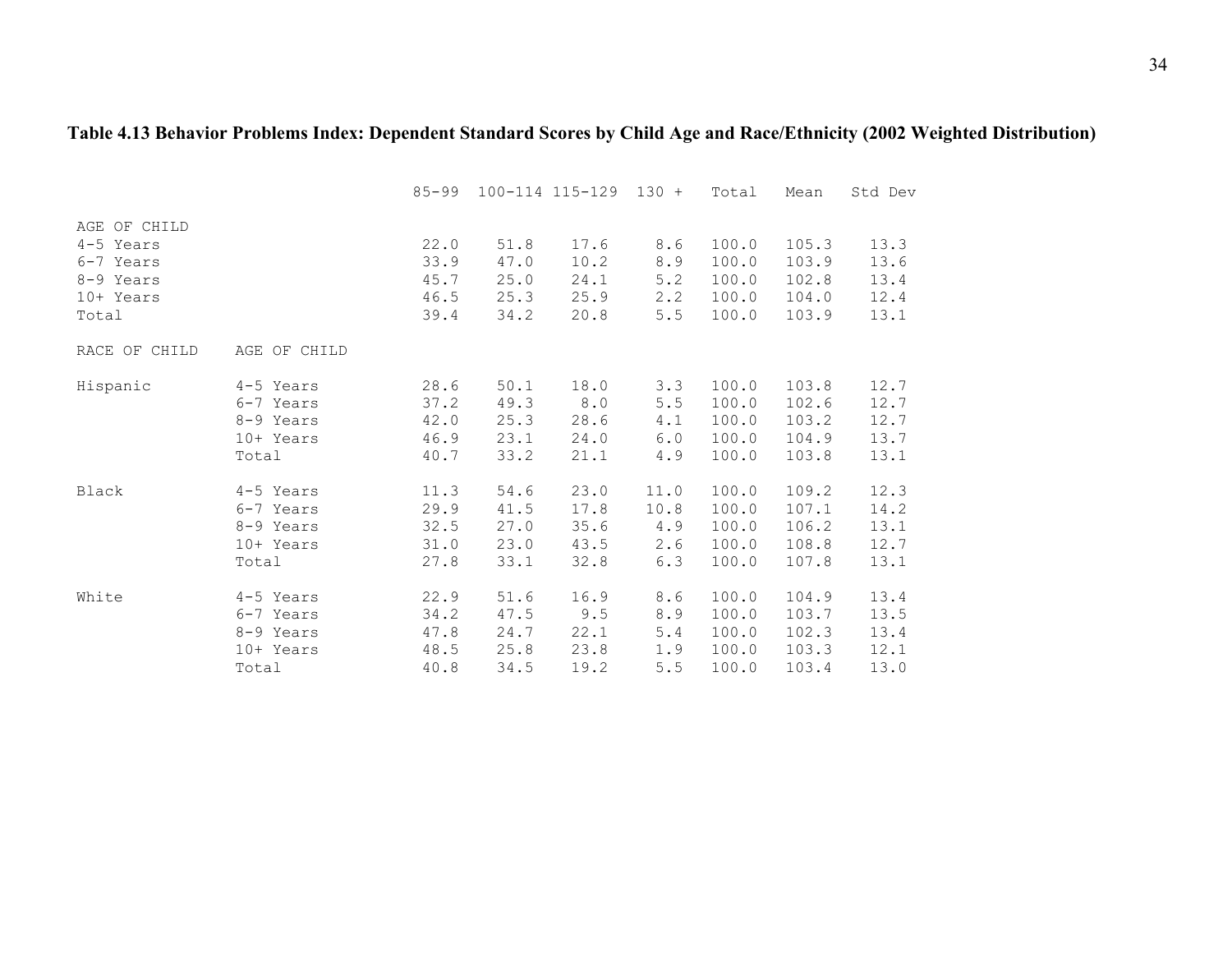### **Table 4.14 Behavior Problems Index: Anxious/Depressed Percentile Scores by Child Age and Race/Ethnicity (2002 Weighted Distribution)**

|               |              | $0 - 19.9$ |       |      |      | $20-39.9$ $40-59.9$ $60-79.9$ $80-89.9$ $90-100$ |      | Total | Mean | Std Dev |
|---------------|--------------|------------|-------|------|------|--------------------------------------------------|------|-------|------|---------|
| AGE OF CHILD  |              |            |       |      |      |                                                  |      |       |      |         |
| 4-5 Years     |              | 18.4       | 23.0  | 32.8 | 14.5 | 5.9                                              | 5.4  | 100.0 | 46.5 | 26.2    |
| 6-7 Years     |              | 36.6       |       | 29.2 | 18.1 | 8.4                                              | 7.7  | 100.0 | 48.5 | 27.2    |
| 8-9 Years     |              | 37.3       |       | 26.2 | 17.6 | 9.3                                              | 9.6  | 100.0 | 48.2 | 28.1    |
| 10+ Years     |              | 23.7       | 4.3   | 33.6 | 17.8 | 9.5                                              | 11.1 | 100.0 | 53.0 | 26.1    |
| Total         |              | 27.5       | $5.1$ | 31.5 | 17.4 | 8.9                                              | 9.7  | 100.0 | 50.7 | 26.8    |
| RACE OF CHILD | AGE OF CHILD |            |       |      |      |                                                  |      |       |      |         |
| Hispanic      | 4-5 Years    | 21.7       | 28.1  | 28.6 | 17.5 | 2.6                                              | 1.6  | 100.0 | 41.6 | 24.5    |
|               | 6-7 Years    | 48.8       |       | 31.0 | 10.8 | 3.0                                              | 6.4  | 100.0 | 40.5 | 25.5    |
|               | 8-9 Years    | 42.7       |       | 25.8 | 15.8 | 8.7                                              | 7.0  | 100.0 | 44.7 | 27.4    |
|               | 10+ Years    | 22.8       | 4.3   | 31.7 | 16.8 | 12.7                                             | 11.7 | 100.0 | 54.5 | 26.5    |
|               | Total        | 30.2       | 5.2   | 30.2 | 15.8 | 9.6                                              | 9.0  | 100.0 | 49.4 | 27.0    |
| Black         | 4-5 Years    | 14.9       | 25.3  | 29.3 | 18.6 | 3.4                                              | 8.5  | 100.0 | 48.5 | 27.4    |
|               | 6-7 Years    | 34.3       |       | 33.0 | 18.9 | 6.5                                              | 7.4  | 100.0 | 48.6 | 26.2    |
|               | 8-9 Years    | 35.6       |       | 29.6 | 17.6 | 10.6                                             | 6.6  | 100.0 | 47.9 | 27.1    |
|               | 10+ Years    | 25.9       | $5.0$ | 34.7 | 17.5 | 8.6                                              | 8.3  | 100.0 | 50.5 | 25.4    |
|               | Total        | 27.5       | 5.7   | 33.0 | 17.8 | 8.2                                              | 7.9  | 100.0 | 49.6 | 26.1    |
| White         | 4-5 Years    | 18.6       | 22.4  | 33.5 | 13.9 | 6.4                                              | 5.3  | 100.0 | 46.5 | 26.1    |
|               | 6-7 Years    | 35.9       |       | 28.6 | 18.6 | 9.0                                              | 7.9  | 100.0 | 49.1 | 27.3    |
|               | 8-9 Years    | 37.2       |       | 25.8 | 17.7 | 9.2                                              | 10.2 | 100.0 | 48.5 | 28.2    |
|               | 10+ Years    | 23.4       | 4.2   | 33.6 | 17.9 | 9.3                                              | 11.5 | 100.0 | 53.3 | 26.2    |
|               | Total        | 27.3       | $5.0$ | 31.3 | 17.5 | 8.9                                              | 10.0 | 100.0 | 50.9 | 26.9    |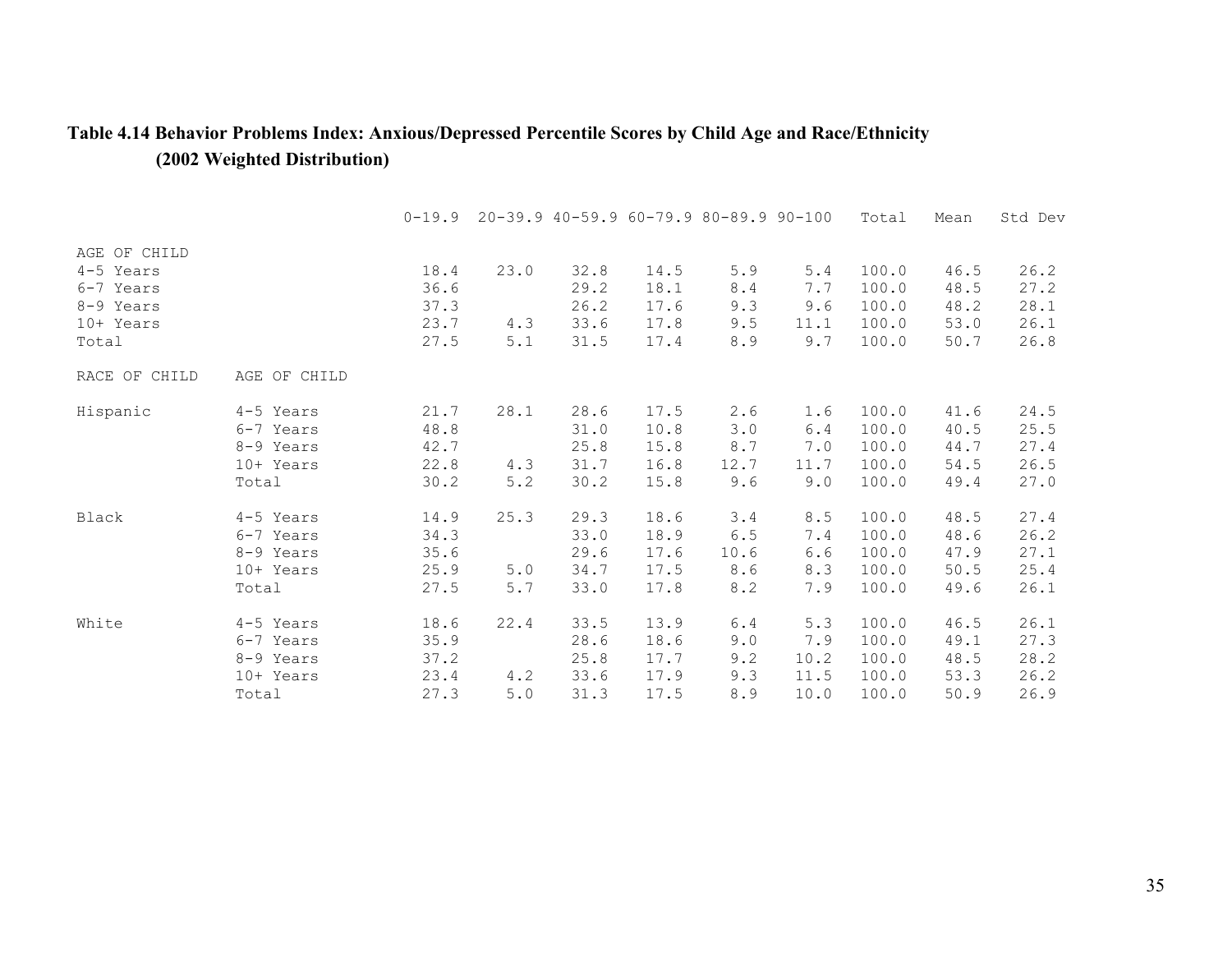## **Table 4.15 Behavior Problems Index: Anxious/Depressed Standard Scores by Child Age and Race/Ethnicity (2002 Weighted Distribution)**

|               |              | $85 - 99$ |      | $100 - 114$ $115 - 129$ $130 +$ |            | Total | Mean  | Std Dev |
|---------------|--------------|-----------|------|---------------------------------|------------|-------|-------|---------|
| AGE OF CHILD  |              |           |      |                                 |            |       |       |         |
| 4-5 Years     |              | 41.3      | 47.3 | 10.6                            | 0.7        | 100.0 | 98.7  | 11.9    |
| 6-7 Years     |              | 52.8      | 31.2 | 13.7                            | 2.4        | 100.0 | 99.9  | 12.5    |
| 8-9 Years     |              | 49.8      | 31.3 | 15.7                            | 3.2        | 100.0 | 100.1 | 12.8    |
| 10+ Years     |              | 40.6      | 42.9 | 11.1                            | 5.5        | 100.0 | 102.0 | 12.6    |
| Total         |              | 44.1      | 39.6 | 12.3                            | $4\cdot 0$ | 100.0 | 101.0 | 12.6    |
| RACE OF CHILD | AGE OF CHILD |           |      |                                 |            |       |       |         |
| Hispanic      | 4-5 Years    | 49.8      | 46.1 | 4.2                             |            | 100.0 | 96.3  | 10.6    |
|               | 6-7 Years    | 63.7      | 26.9 | 5.3                             | 4.1        | 100.0 | 96.6  | 12.2    |
|               | 8-9 Years    | 52.2      | 32.2 | 13.6                            | 2.1        | 100.0 | 98.5  | 12.2    |
|               | 10+ Years    | 38.6      | 43.0 | 14.2                            | 4.2        | 100.0 | 102.6 | 12.6    |
|               | Total        | 45.8      | 39.0 | 11.9                            | 3.3        | 100.0 | 100.4 | 12.5    |
| Black         | 4-5 Years    | 40.2      | 47.9 | 5.2                             | 6.7        | 100.0 | 100.0 | 13.4    |
|               | 6-7 Years    | 50.5      | 35.6 | 12.2                            | 1.7        | 100.0 | 99.8  | 12.0    |
|               | 8-9 Years    | 48.3      | 34.5 | 12.3                            | 4.9        | 100.0 | 99.9  | 12.5    |
|               | 10+ Years    | 42.4      | 43.9 | 11.1                            | 2.7        | 100.0 | 100.7 | 11.8    |
|               | Total        | 44.2      | 41.6 | 10.8                            | 3.4        | 100.0 | 100.4 | 12.1    |
| White         | 4-5 Years    | 41.0      | 47.3 | 11.7                            |            | 100.0 | 98.7  | 11.7    |
|               | 6-7 Years    | 52.2      | 31.0 | 14.5                            | 2.4        | 100.0 | 100.1 | 12.6    |
|               | 8-9 Years    | 49.8      | 30.8 | 16.3                            | 3.0        | 100.0 | 100.2 | 12.8    |
|               | 10+ Years    | 40.4      | 42.8 | 10.8                            | 6.0        | 100.0 | 102.2 | 12.7    |
|               | Total        | 44.0      | 39.3 | 12.5                            | 4.2        | 100.0 | 101.1 | 12.7    |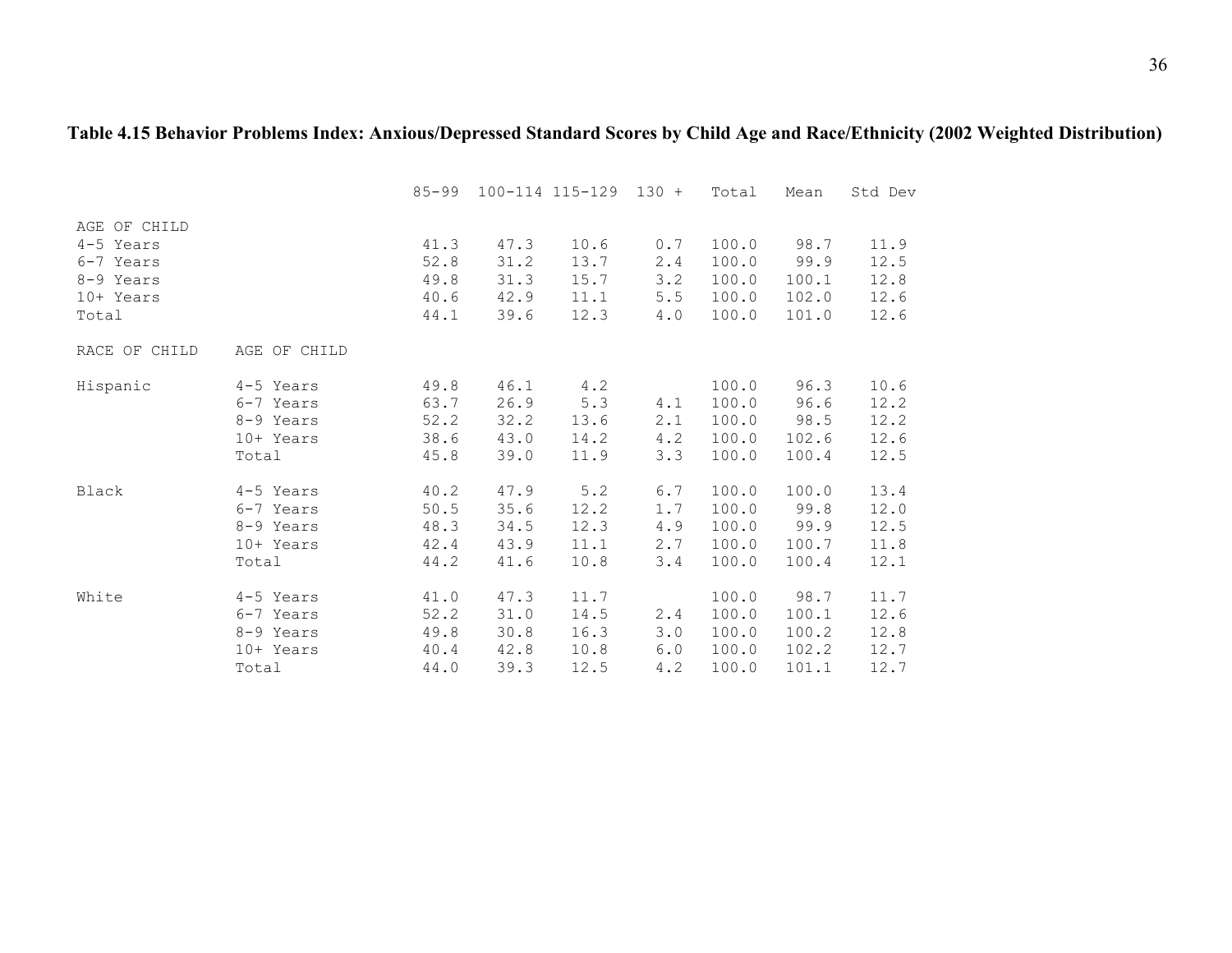## **Table 4.16 Behavior Problems Index: Antisocial Percentile Scores by Child Age and Race/Ethnicity (2002 Weighted Distribution)**

|                                                                           |                                                           |                                      |             |                                     |                                      | 20-39.9 40-59.9 60-79.9 80-89.9 90-100 | Total                                     | Mean                                 | Std Dev                              |
|---------------------------------------------------------------------------|-----------------------------------------------------------|--------------------------------------|-------------|-------------------------------------|--------------------------------------|----------------------------------------|-------------------------------------------|--------------------------------------|--------------------------------------|
| AGE OF CHILD<br>4-5 Years<br>6-7 Years<br>8-9 Years<br>10+ Years<br>Total |                                                           | 48.5<br>50.6<br>52.6<br>53.8<br>52.5 | 18.5<br>2.2 | 3.8<br>26.7<br>25.1<br>21.9<br>21.0 | 17.2<br>11.6<br>9.9<br>11.0<br>11.6  | 12.0<br>11.0<br>12.4<br>13.2<br>12.6   | 100.0<br>100.0<br>100.0<br>100.0<br>100.0 | 49.7<br>49.3<br>51.3<br>53.5<br>52.1 | 28.3<br>26.0<br>26.1<br>26.3<br>26.5 |
| RACE OF CHILD                                                             | AGE OF CHILD                                              |                                      |             |                                     |                                      |                                        |                                           |                                      |                                      |
| Hispanic                                                                  | 4-5 Years<br>6-7 Years<br>8-9 Years<br>10+ Years<br>Total | 49.1<br>59.5<br>56.0<br>49.4<br>52.0 | 23.2<br>2.2 | 2.0<br>24.7<br>22.2<br>18.6<br>18.5 | 14.1<br>5.5<br>9.7<br>15.1<br>12.7   | 11.7<br>10.3<br>12.1<br>16.9<br>14.5   | 100.0<br>100.0<br>100.0<br>100.0<br>100.0 | 48.7<br>44.7<br>50.3<br>56.8<br>53.1 | 27.9<br>25.1<br>26.5<br>27.3<br>27.3 |
| Black                                                                     | 4-5 Years<br>6-7 Years<br>8-9 Years<br>10+ Years<br>Total | 44.1<br>41.8<br>38.5<br>42.5<br>41.8 | 25.8<br>2.7 | 3.7<br>21.4<br>24.3<br>18.9<br>18.6 | 17.4<br>21.6<br>18.7<br>15.1<br>16.8 | 9.0<br>15.2<br>18.5<br>23.5<br>20.1    | 100.0<br>100.0<br>100.0<br>100.0<br>100.0 | 50.5<br>55.7<br>59.7<br>61.3<br>59.2 | 26.8<br>27.5<br>27.1<br>28.0<br>27.9 |
| White                                                                     | 4-5 Years<br>6-7 Years<br>8-9 Years<br>10+ Years<br>Total | 49.0<br>51.0<br>54.3<br>56.0<br>54.1 | 17.4<br>2.2 | 3.9<br>27.5<br>25.4<br>22.7<br>21.5 | 17.3<br>10.9<br>8.7<br>10.0<br>10.8  | 12.4<br>10.6<br>11.6<br>11.3<br>11.4   | 100.0<br>100.0<br>100.0<br>100.0<br>100.0 | 49.7<br>48.9<br>50.2<br>52.0<br>50.9 | 28.5<br>25.8<br>25.8<br>25.6<br>26.1 |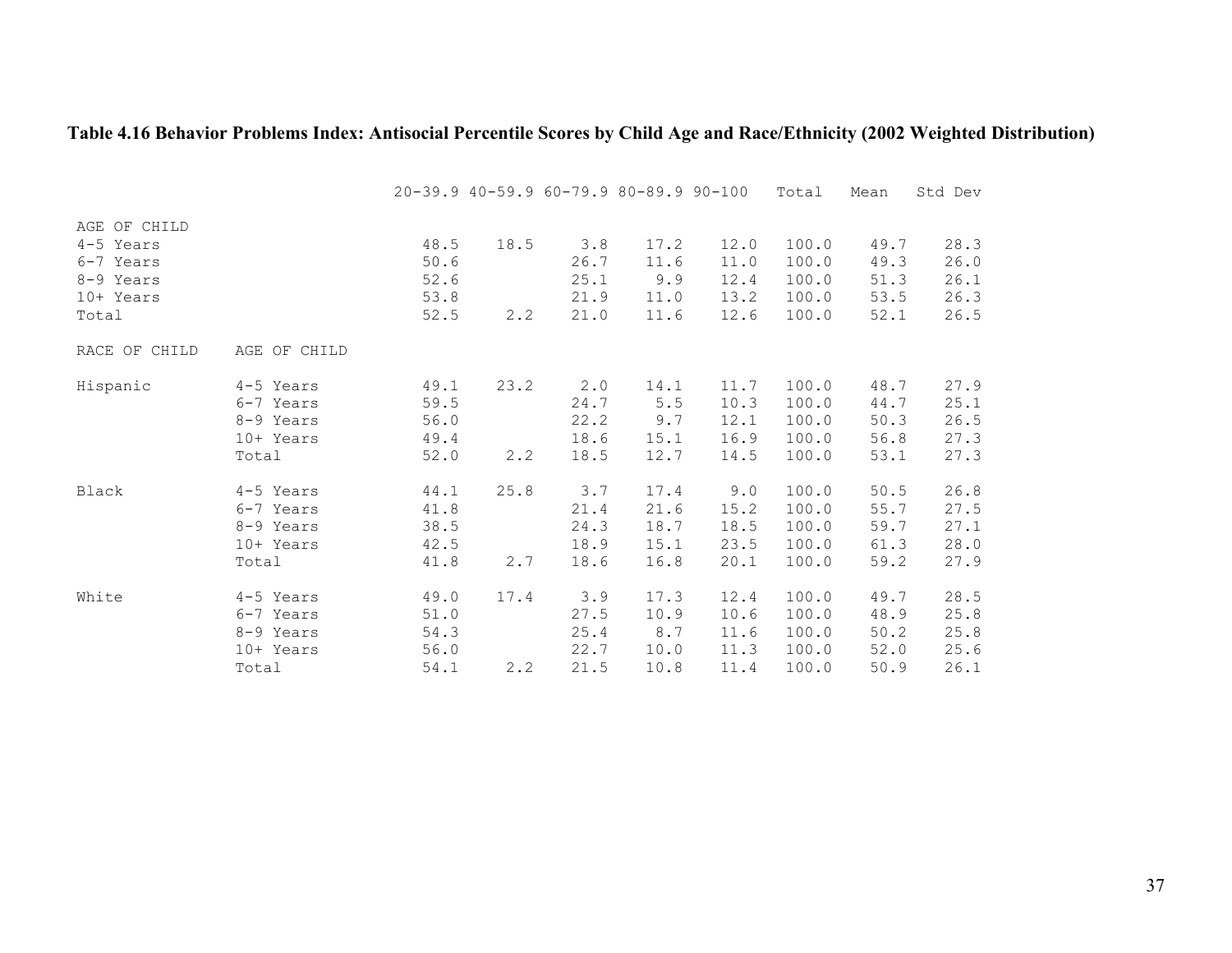## **Table 4.17 Behavior Problems Index: Antisocial Standard Scores by Child Age and Race/Ethnicity (2002 Weighted Distribution)**

|                                        |              | $85 - 99$    |              | $100 - 114$ $115 - 129$ $130 +$ |            | Total          | Mean           | Std Dev      |
|----------------------------------------|--------------|--------------|--------------|---------------------------------|------------|----------------|----------------|--------------|
| AGE OF CHILD<br>4-5 Years<br>6-7 Years |              | 48.5<br>50.6 | 39.0<br>38.4 | 10.8<br>$8.1\,$                 | 1.8<br>2.9 | 100.0<br>100.0 | 100.8<br>100.5 | 13.4<br>12.3 |
| 8-9 Years                              |              | 52.6         | 30.2         | 12.4                            | 4.8        | 100.0          | 101.9          | 12.9         |
| 10+ Years                              |              | 53.8         | 21.9         | 21.4                            | 2.9        | 100.0          | 102.8          | 12.6         |
| Total                                  |              | 52.5         | 27.8         | 16.5                            | 3.1        | 100.0          | 102.1          | 12.8         |
| RACE OF CHILD                          | AGE OF CHILD |              |              |                                 |            |                |                |              |
| Hispanic                               | 4-5 Years    | 49.1         | 39.3         | 8.8                             | 2.9        | 100.0          | 100.5          | 13.6         |
|                                        | 6-7 Years    | 59.5         | 30.3         | 7.8                             | 2.5        | 100.0          | 98.5           | 11.7         |
|                                        | 8-9 Years    | 56.0         | 26.0         | 11.2                            | 6.8        | 100.0          | 101.8          | 13.5         |
|                                        | 10+ Years    | 49.4         | 18.6         | 28.7                            | 3.3        | 100.0          | 104.5          | 13.4         |
|                                        | Total        | 52.0         | 23.6         | 20.5                            | 3.8        | 100.0          | 102.8          | 13.4         |
| Black                                  | 4-5 Years    | 44.1         | 46.9         | 5.8                             | 3.2        | 100.0          | 101.1          | 13.1         |
|                                        | 6-7 Years    | 41.8         | 43.0         | 11.5                            | 3.7        | 100.0          | 103.4          | 13.1         |
|                                        | 8-9 Years    | 38.5         | 34.0         | 20.5                            | 7.0        | 100.0          | 105.6          | 13.2         |
|                                        | 10+ Years    | 42.5         | 18.9         | 32.0                            | 6.6        | 100.0          | 107.0          | 14.5         |
|                                        | Total        | 41.8         | 27.4         | 24.8                            | 6.0        | 100.0          | 105.7          | 14.1         |
| White                                  | 4-5 Years    | 49.0         | 38.0         | 11.5                            | 1.5        | 100.0          | 100.8          | 13.4         |
|                                        | 6-7 Years    | 51.0         | 38.4         | 7.7                             | 2.8        | 100.0          | 100.3          | 12.2         |
|                                        | 8-9 Years    | 54.3         | 30.0         | 11.4                            | 4.3        | 100.0          | 101.4          | 12.7         |
|                                        | 10+ Years    | 56.0         | 22.7         | 19.0                            | 2.2        | 100.0          | 102.0          | 12.1         |
|                                        | Total        | 54.1         | 28.2         | 15.0                            | 2.6        | 100.0          | 101.5          | 12.4         |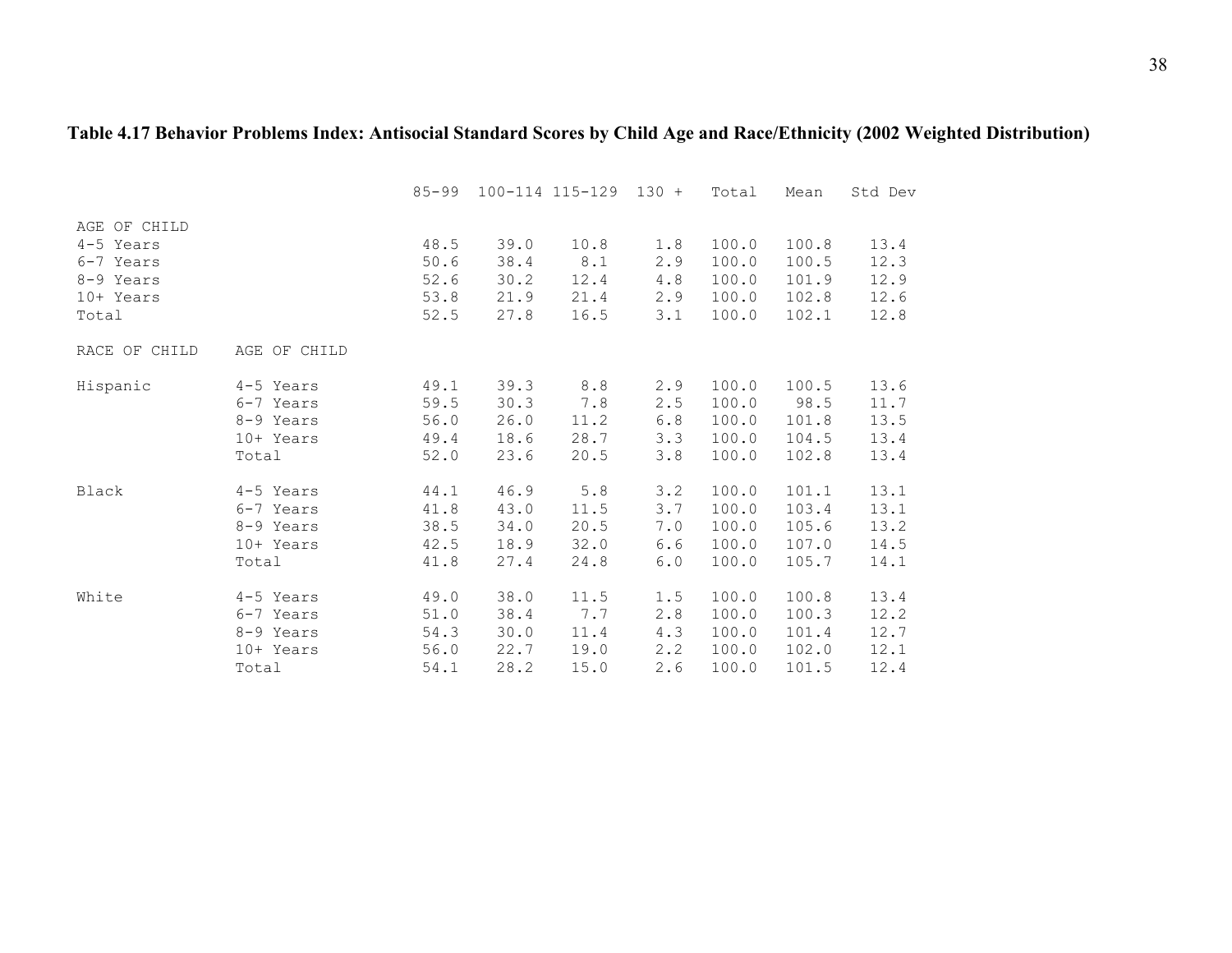## **Table 5.1 SPPC Scholastic Competence: Raw Scores by Child Age and Race/Ethnicity (2002 Sample Cases)**

|                                                           |                                           | $5 - 9.9$                      |                       | $10 - 14.9$ $15 - 19.9$ | $20+$                   | Invalid               | Valid                    | Total                    | % Valid                      |
|-----------------------------------------------------------|-------------------------------------------|--------------------------------|-----------------------|-------------------------|-------------------------|-----------------------|--------------------------|--------------------------|------------------------------|
| AGE OF CHILD<br>12 Years<br>13 Years<br>14 Years<br>Total |                                           | 12<br>11<br>$\sqrt{2}$<br>25   | 64<br>66<br>27<br>157 | 150<br>140<br>79<br>369 | 115<br>131<br>75<br>321 | 35<br>33<br>33<br>101 | 341<br>348<br>183<br>872 | 376<br>381<br>216<br>973 | 90.7<br>91.3<br>84.7<br>89.6 |
| RACE OF CHILD                                             | AGE OF CHILD                              |                                |                       |                         |                         |                       |                          |                          |                              |
| Hispanic                                                  | 12 Years<br>13 Years<br>14 Years<br>Total | 6<br>4<br>10                   | 21<br>15<br>12<br>48  | 27<br>36<br>17<br>80    | 18<br>19<br>9<br>46     | 6<br>5<br>10<br>21    | 72<br>74<br>38<br>184    | 78<br>79<br>48<br>205    | 92.3<br>93.7<br>79.2<br>89.8 |
| Black                                                     | 12 Years<br>13 Years<br>14 Years<br>Total | 3<br>$\overline{c}$<br>5       | 19<br>24<br>5<br>48   | 46<br>50<br>27<br>123   | 29<br>42<br>24<br>95    | 5<br>10<br>8<br>23    | 97<br>118<br>56<br>271   | 102<br>128<br>64<br>294  | 95.1<br>92.2<br>87.5<br>92.2 |
| White                                                     | 12 Years<br>13 Years<br>14 Years<br>Total | 3<br>5<br>$\overline{c}$<br>10 | 24<br>27<br>10<br>61  | 77<br>54<br>35<br>166   | 68<br>70<br>42<br>180   | 24<br>18<br>15<br>57  | 172<br>156<br>89<br>417  | 196<br>174<br>104<br>474 | 87.8<br>89.7<br>85.6<br>88.0 |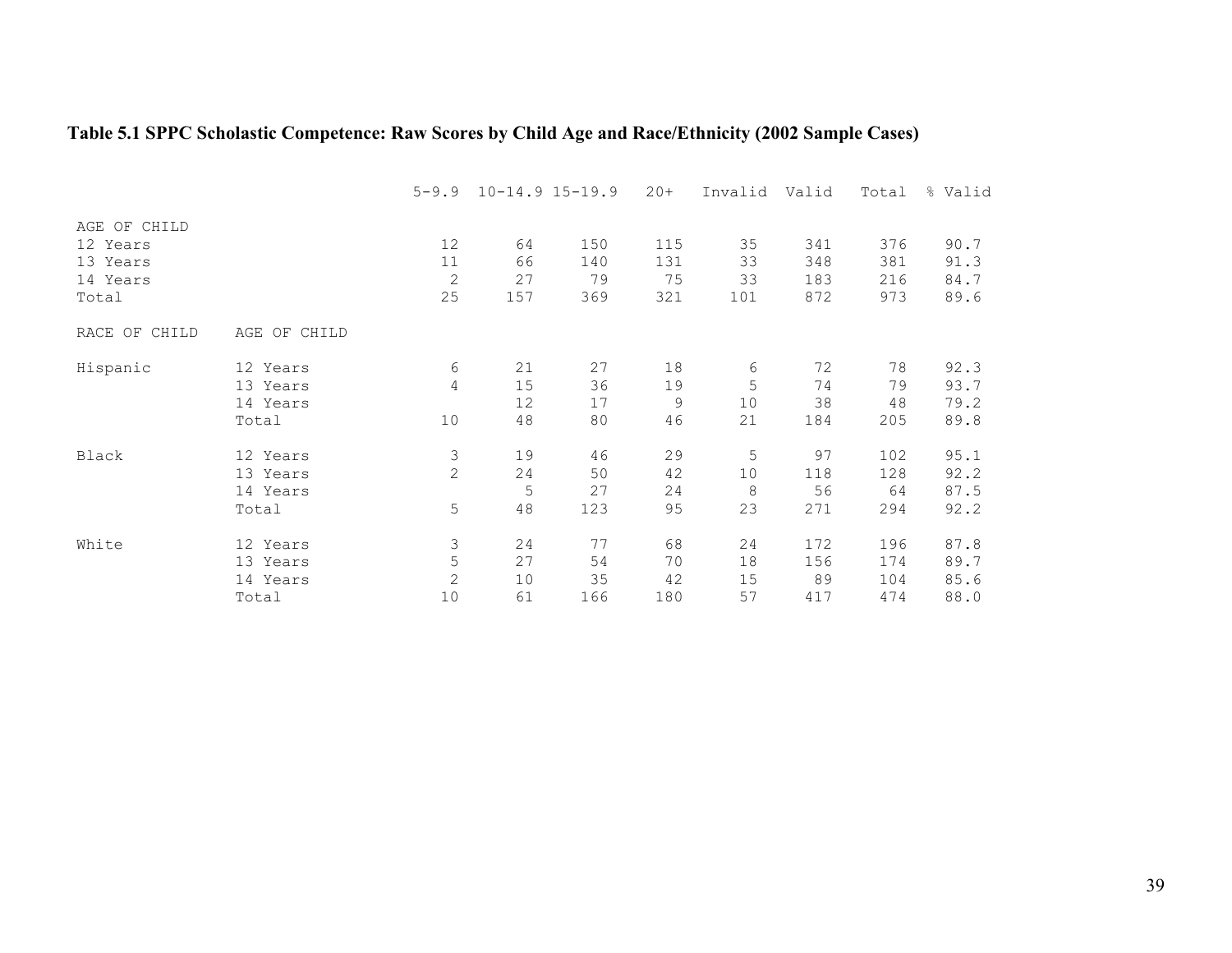## **Table 5.2 SPPC Scholastic Competence: Raw Scores by Child Age and Race/Ethnicity (2002 Weighted Distribution)**

|                                                           |                                           | $5 - 9.9$                | $10 - 14.9$ $15 - 19.9$      |                              | $20+$                        | Total                            | Mean                         | Std Dev                  |
|-----------------------------------------------------------|-------------------------------------------|--------------------------|------------------------------|------------------------------|------------------------------|----------------------------------|------------------------------|--------------------------|
| AGE OF CHILD<br>12 Years<br>13 Years<br>14 Years<br>Total |                                           | 2.4<br>3.3<br>1.6<br>2.6 | 15.2<br>17.7<br>11.7<br>15.4 | 45.3<br>36.6<br>40.5<br>41.0 | 37.1<br>42.3<br>46.3<br>41.0 | 100.0<br>100.0<br>100.0<br>100.0 | 18.0<br>18.0<br>18.7<br>18.2 | 3.9<br>4.2<br>3.8<br>4.0 |
| RACE OF CHILD                                             | AGE OF CHILD                              |                          |                              |                              |                              |                                  |                              |                          |
| Hispanic                                                  | 12 Years<br>13 Years<br>14 Years<br>Total | 9.5<br>7.7<br>6.7        | 27.9<br>19.7<br>27.8<br>24.8 | 39.1<br>50.3<br>45.5<br>44.7 | 23.5<br>22.4<br>26.8<br>23.8 | 100.0<br>100.0<br>100.0<br>100.0 | 16.1<br>16.2<br>17.2<br>16.4 | 4.6<br>3.9<br>3.7<br>4.2 |
| Black                                                     | 12 Years<br>13 Years<br>14 Years<br>Total | 3.5<br>1.6<br>1.9        | 17.2<br>19.3<br>10.2<br>16.6 | 49.2<br>41.4<br>47.1<br>45.4 | 30.1<br>37.7<br>42.7<br>36.0 | 100.0<br>100.0<br>100.0<br>100.0 | 17.4<br>18.0<br>18.9<br>18.0 | 3.9<br>3.9<br>3.8<br>3.9 |
| White                                                     | 12 Years<br>13 Years<br>14 Years<br>Total | 1.6<br>3.3<br>2.0<br>2.3 | 13.8<br>17.2<br>10.5<br>14.3 | 45.2<br>34.3<br>38.8<br>39.8 | 39.3<br>45.2<br>48.7<br>43.5 | 100.0<br>100.0<br>100.0<br>100.0 | 18.3<br>18.2<br>18.8<br>18.4 | 3.7<br>4.3<br>3.8<br>4.0 |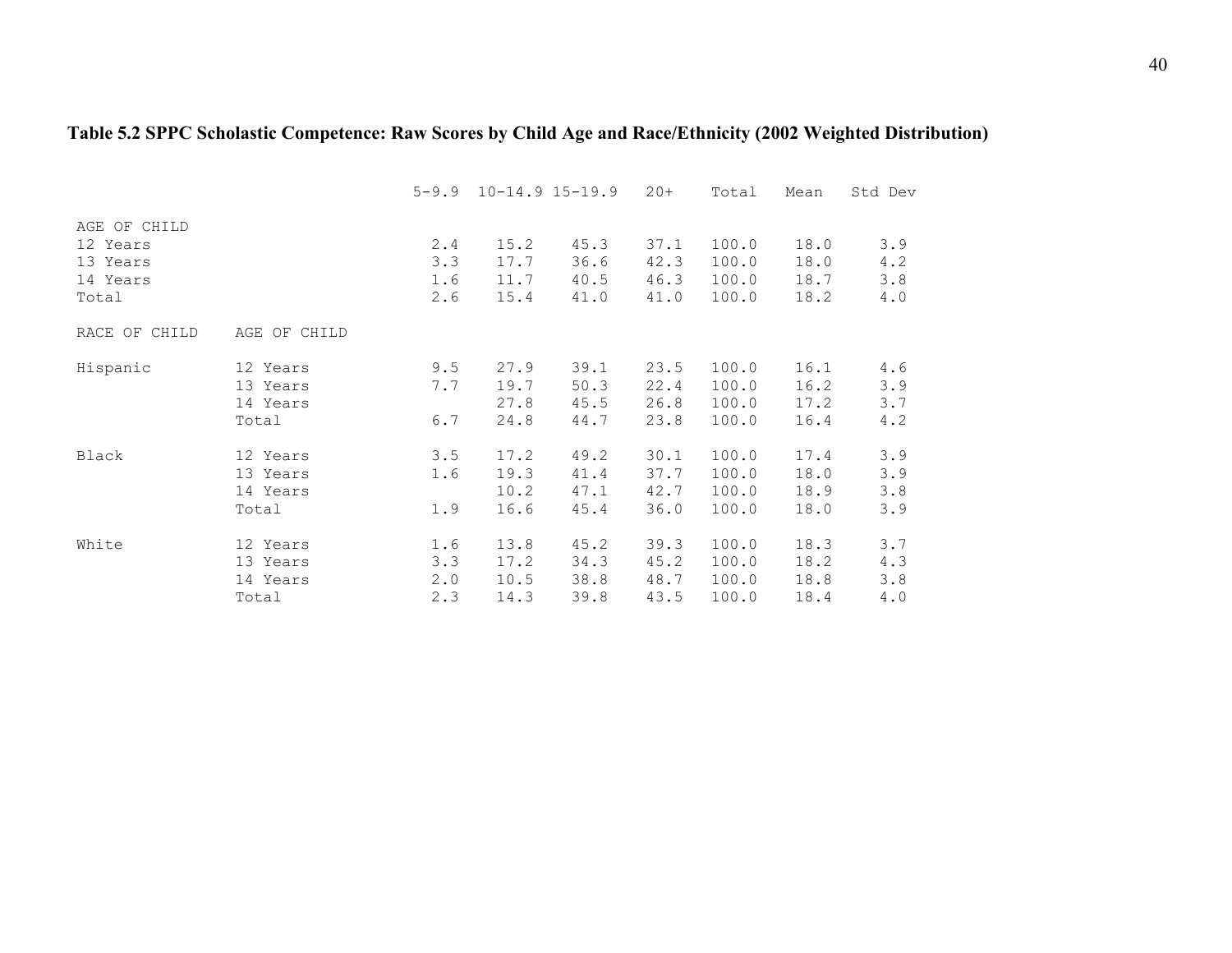## **Table 5.3 SPPC Global Self-Worth: Raw Scores by Child Age and Race/Ethnicity (2002 Sample Cases)**

|                                                           |                                           | $5 - 9.9$                              | $10 - 14.9$ $15 - 19.9$               |                       | $20+$                    | Invalid               | Valid                    | Total                    | % Valid                      |
|-----------------------------------------------------------|-------------------------------------------|----------------------------------------|---------------------------------------|-----------------------|--------------------------|-----------------------|--------------------------|--------------------------|------------------------------|
| AGE OF CHILD<br>12 Years<br>13 Years<br>14 Years<br>Total |                                           | 3<br>$\mathbf 1$<br>3<br>7             | 12<br>17<br>8<br>37                   | 89<br>91<br>38<br>218 | 237<br>239<br>134<br>610 | 35<br>33<br>33<br>101 | 341<br>348<br>183<br>872 | 376<br>381<br>216<br>973 | 90.7<br>91.3<br>84.7<br>89.6 |
| RACE OF CHILD                                             | AGE OF CHILD                              |                                        |                                       |                       |                          |                       |                          |                          |                              |
| Hispanic                                                  | 12 Years<br>13 Years<br>14 Years<br>Total | $\mathbf 1$<br>$1\,$<br>$\overline{c}$ | 4<br>4<br>$\mathbf{1}$<br>$\mathsf 9$ | 26<br>19<br>12<br>57  | 41<br>51<br>24<br>116    | 6<br>5<br>10<br>21    | 72<br>74<br>38<br>184    | 78<br>79<br>48<br>205    | 92.3<br>93.7<br>79.2<br>89.8 |
| Black                                                     | 12 Years<br>13 Years<br>14 Years<br>Total | $\mathbf{2}$<br>$\mathbf{1}$<br>3      | 4<br>6<br>4<br>14                     | 24<br>27<br>10<br>61  | 67<br>84<br>42<br>193    | 5<br>10<br>8<br>23    | 97<br>118<br>56<br>271   | 102<br>128<br>64<br>294  | 95.1<br>92.2<br>87.5<br>92.2 |
| White                                                     | 12 Years<br>13 Years<br>14 Years<br>Total | $\sqrt{2}$<br>$\overline{2}$           | 4<br>7<br>$\mathfrak{Z}$<br>14        | 39<br>45<br>16<br>100 | 129<br>104<br>68<br>301  | 24<br>18<br>15<br>57  | 172<br>156<br>89<br>417  | 196<br>174<br>104<br>474 | 87.8<br>89.7<br>85.6<br>88.0 |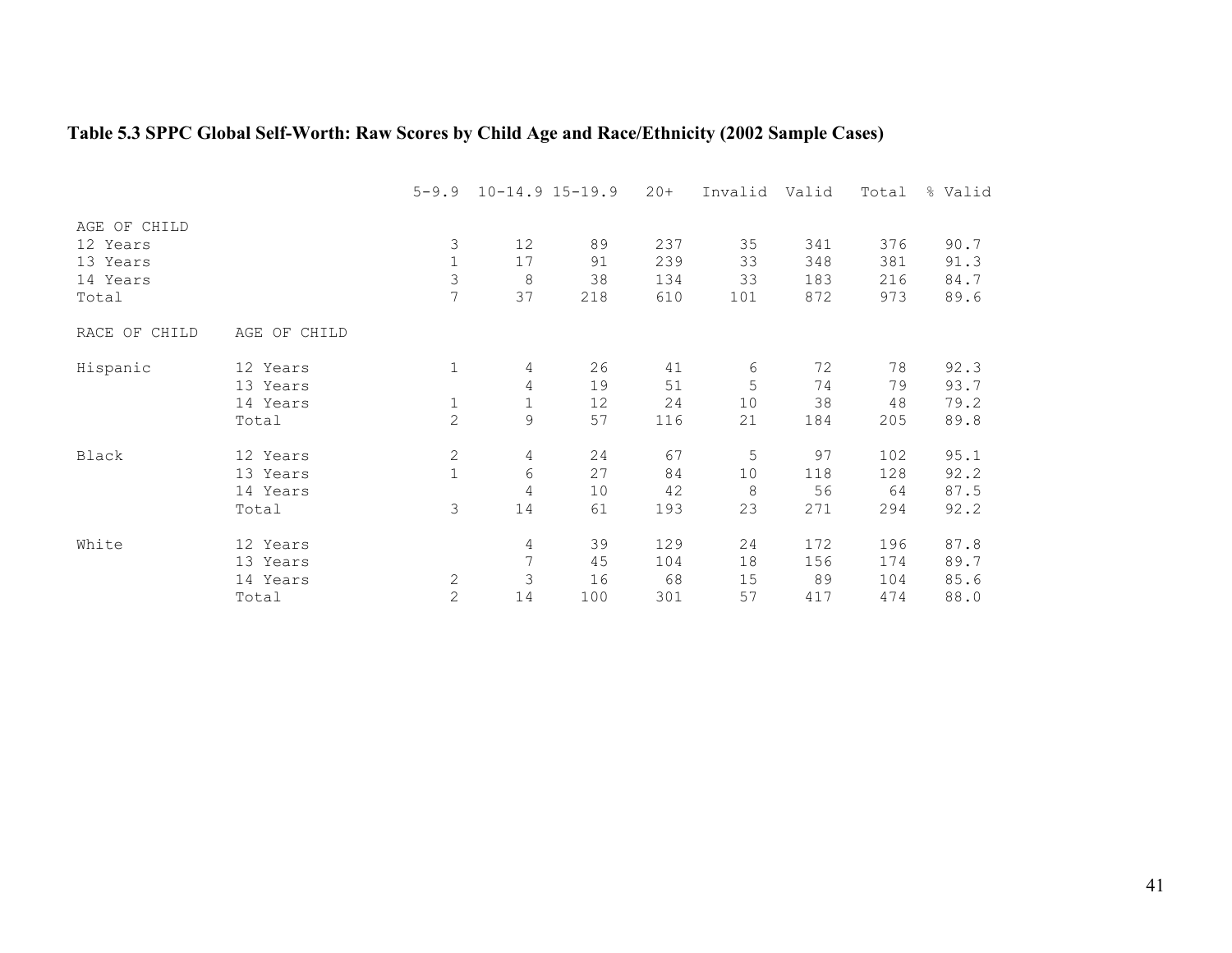## **Table 5.4 SPPC Global Self-Worth: Raw Scores by Child Age and Race/Ethnicity (2002 Weighted Distribution)**

|                                                           |                                           | $5 - 9.9$                | $10 - 14.9$ $15 - 19.9$  |                              | $20+$                        | Total                            | Mean                         | Std Dev                  |
|-----------------------------------------------------------|-------------------------------------------|--------------------------|--------------------------|------------------------------|------------------------------|----------------------------------|------------------------------|--------------------------|
| AGE OF CHILD<br>12 Years<br>13 Years<br>14 Years<br>Total |                                           | 0.3<br>0.1<br>1.8<br>0.6 | 2.6<br>4.7<br>3.8<br>3.7 | 24.2<br>26.6<br>18.5<br>23.8 | 72.9<br>68.6<br>76.0<br>72.0 | 100.0<br>100.0<br>100.0<br>100.0 | 21.0<br>20.7<br>20.9<br>20.9 | 3.0<br>3.2<br>3.3<br>3.1 |
| RACE OF CHILD                                             | AGE OF CHILD                              |                          |                          |                              |                              |                                  |                              |                          |
| Hispanic                                                  | 12 Years<br>13 Years<br>14 Years<br>Total | 0.9<br>2.8<br>1.0        | 4.6<br>6.3<br>1.9<br>4.7 | 37.6<br>24.4<br>30.2<br>30.9 | 57.0<br>69.3<br>65.1<br>63.4 | 100.0<br>100.0<br>100.0<br>100.0 | 19.9<br>20.5<br>20.5<br>20.3 | 3.6<br>3.5<br>3.4<br>3.5 |
| Black                                                     | 12 Years<br>13 Years<br>14 Years<br>Total | 1.8<br>0.8<br>1.0        | 3.6<br>4.7<br>7.8<br>5.0 | 24.0<br>22.6<br>17.3<br>22.0 | 70.6<br>71.9<br>74.9<br>72.1 | 100.0<br>100.0<br>100.0<br>100.0 | 20.8<br>20.6<br>21.0<br>20.8 | 3.5<br>3.1<br>3.6<br>3.4 |
| White                                                     | 12 Years<br>13 Years<br>14 Years<br>Total | 2.0<br>0.4               | 2.3<br>4.6<br>3.2<br>3.3 | 23.1<br>27.6<br>17.6<br>23.6 | 74.7<br>67.7<br>77.1<br>72.7 | 100.0<br>100.0<br>100.0<br>100.0 | 21.1<br>20.7<br>20.9<br>20.9 | 2.8<br>3.1<br>3.3<br>3.1 |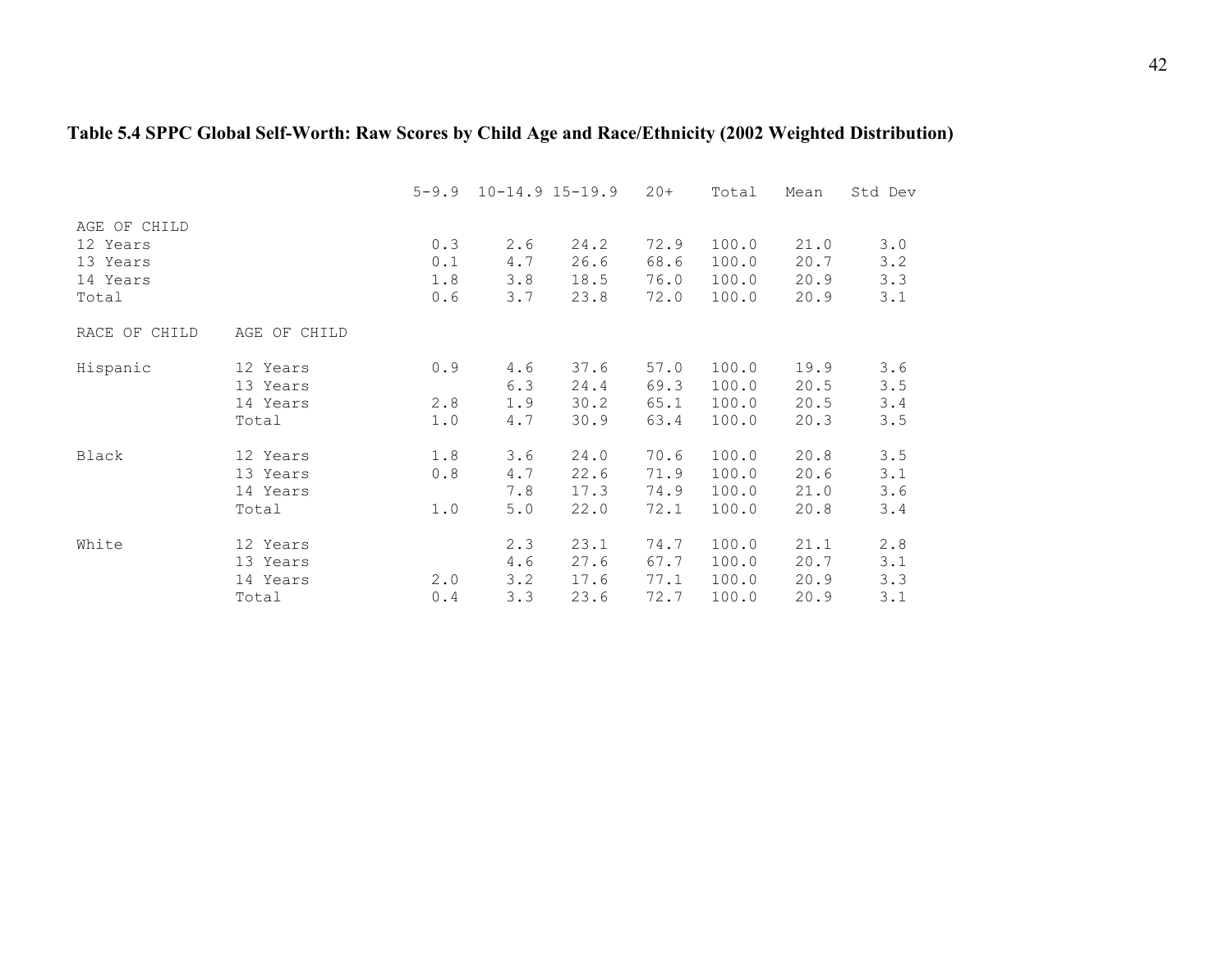## **Table 6.1 Digit Span: Total Raw Scores by Child Age and Race/Ethnicity (2002 Sample Cases)**

|               |              | $0 - 4$        | $5 - 7$       | $8 - 10$ | $11 - 13$ | $14 - 16$      |              | 17-28 Invalid Valid |      | Total | % Valid |
|---------------|--------------|----------------|---------------|----------|-----------|----------------|--------------|---------------------|------|-------|---------|
| AGE OF CHILD  |              |                |               |          |           |                |              |                     |      |       |         |
| 7 Years       |              | 14             | 46            | 69       | 52        | 15             | 2            | 16                  | 198  | 214   | 92.5    |
| 8 Years       |              | 4              | 37            | 107      | 68        | 15             | 6            | 17                  | 237  | 254   | 93.3    |
| 9 Years       |              | $\,8\,$        | 24            | 97       | 92        | 42             | 12           | 23                  | 275  | 298   | 92.3    |
| 10 Years      |              | $\overline{2}$ | 16            | 75       | 104       | 56             | 21           | 19                  | 274  | 293   | 93.5    |
| 11 Years      |              | $\overline{2}$ | 15            | 78       | 109       | 70             | 49           | 24                  | 323  | 347   | 93.1    |
| Total         |              | 30             | 138           | 426      | 425       | 198            | 90           | 99                  | 1307 | 1406  | 93.0    |
| RACE OF CHILD | AGE OF CHILD |                |               |          |           |                |              |                     |      |       |         |
| Hispanic      | 7 Years      | 4              | 8             | 16       | 6         | $\mathbf{2}$   |              | 3                   | 36   | 39    | 92.3    |
|               | 8 Years      | $\mathbf{1}$   | $\mathcal{G}$ | 19       | 7         | $\overline{c}$ |              | $\overline{2}$      | 38   | 40    | 95.0    |
|               | 9 Years      | $\mathbf{1}$   | 6             | 21       | 19        | 8              | $\mathbf 5$  | 8                   | 60   | 68    | 88.2    |
|               | 10 Years     |                | 6             | 14       | 18        | 10             | 5            | 4                   | 53   | 57    | 93.0    |
|               | 11 Years     | $\mathbf{1}$   | 4             | 15       | 23        | 10             | 10           | 6                   | 63   | 69    | 91.3    |
|               | Total        | $\overline{7}$ | 33            | 85       | 73        | 32             | 20           | 23                  | 250  | 273   | 91.6    |
| Black         | 7 Years      | 5              | 16            | 13       | 11        |                | $\mathbf 1$  | $\mathbf 1$         | 46   | 47    | 97.9    |
|               | 8 Years      | $1\,$          | 8             | 32       | 22        | 4              | $\mathbf{1}$ | $\mathbf{1}$        | 68   | 69    | 98.6    |
|               | 9 Years      | $\overline{c}$ | 12            | 25       | 17        | 7              |              | 4                   | 63   | 67    | 94.0    |
|               | 10 Years     | $\mathbf{1}$   | 8             | 23       | 30        | 11             | 4            | 4                   | 77   | 81    | 95.1    |
|               | 11 Years     |                | 6             | 22       | 27        | 18             | $\epsilon$   | $\mathbf 1$         | 79   | 80    | 98.8    |
|               | Total        | 9              | 50            | 115      | 107       | 40             | 12           | 11                  | 333  | 344   | 96.8    |
| White         | 7 Years      | 5              | 22            | 40       | 35        | 13             | $\mathbf 1$  | 12                  | 116  | 128   | 90.6    |
|               | 8 Years      | $\overline{c}$ | 20            | 56       | 39        | 9              | 5            | 14                  | 131  | 145   | 90.3    |
|               | 9 Years      | 5              | 6             | 51       | 56        | 27             | 7            | 11                  | 152  | 163   | 93.3    |
|               | 10 Years     | $\mathbf{1}$   | $\mathbf{2}$  | 38       | 56        | 35             | 12           | 11                  | 144  | 155   | 92.9    |
|               | 11 Years     | $\mathbf{1}$   | 5             | 41       | 59        | 42             | 33           | 17                  | 181  | 198   | 91.4    |
|               | Total        | 14             | 55            | 226      | 245       | 126            | 58           | 65                  | 724  | 789   | 91.8    |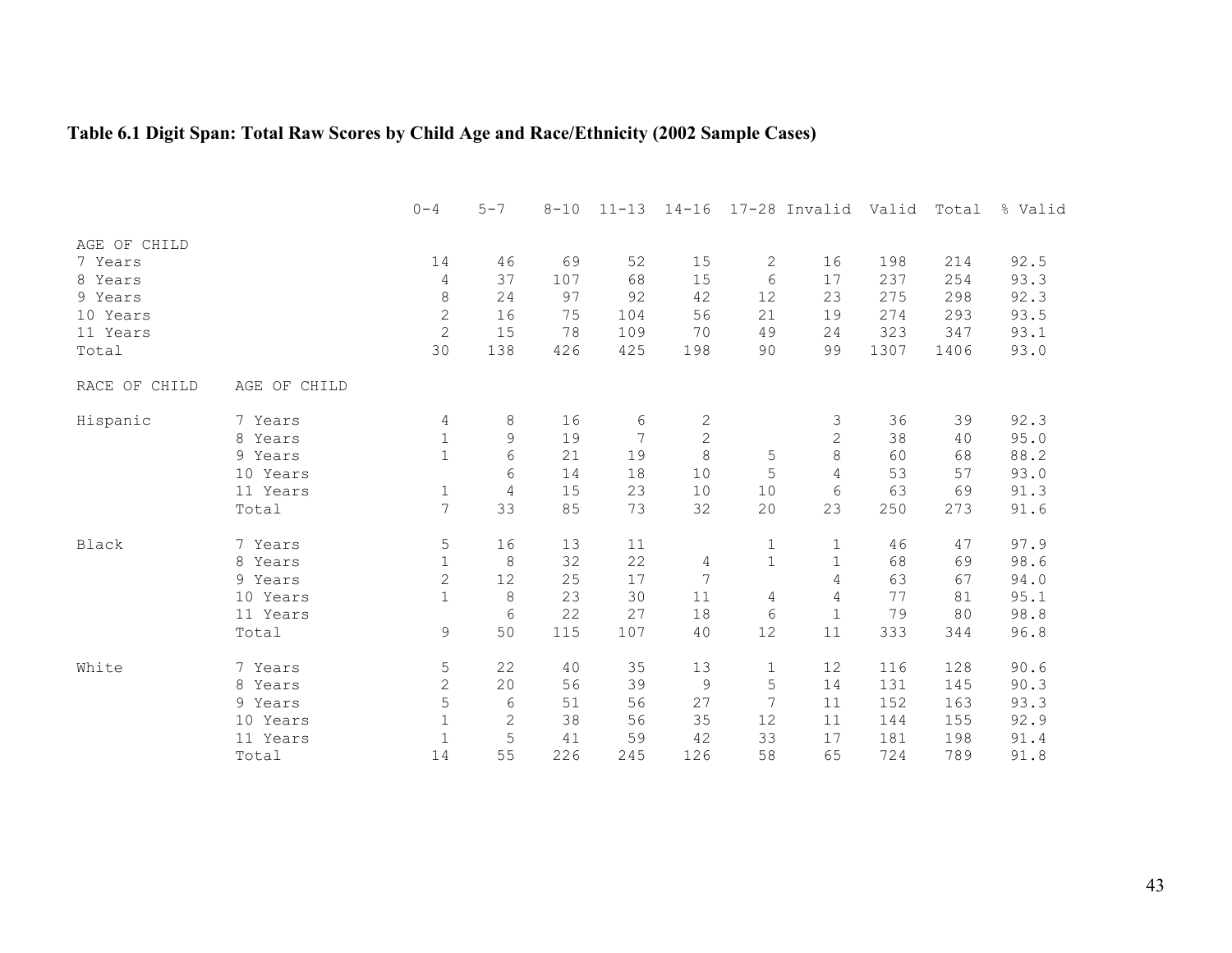## **Table 6.2 Digit Span: Total - Standard Scores by Child Age and Race/Ethnicity (2002 Unweighted Distribution)**

|               |              | $1 - 4$ | $5 - 7$ | $8 - 9$ | $10 - 11$ | $12 - 13$ | $14 - 19$ | Total | Mean | Std Dev       |
|---------------|--------------|---------|---------|---------|-----------|-----------|-----------|-------|------|---------------|
| AGE OF CHILD  |              |         |         |         |           |           |           |       |      |               |
| 7 Years       |              | 5.6     | 10.6    | 23.7    | 18.2      | 19.7      | 22.2      | 100.0 | 10.6 | 3.5           |
| 8 Years       |              | 1.7     | 15.6    | 31.6    | 24.5      | 15.6      | 11.0      | 100.0 | 10.0 | 2.9           |
| 9 Years       |              | 4.0     | 20.4    | 22.5    | 22.5      | 16.0      | 14.5      | 100.0 | 9.9  | 3.3           |
| 10 Years      |              | 3.3     | 15.0    | 15.7    | 28.5      | 25.9      | 11.7      | 100.0 | 10.5 | 3.1           |
| 11 Years      |              | 3.4     | 13.3    | 21.7    | 24.8      | 21.7      | 15.2      | 100.0 | 10.4 | 3.3           |
| Total         |              | 3.5     | 15.1    | 22.7    | 24.0      | 20.0      | 14.6      | 100.0 | 10.3 | 3.2           |
| RACE OF CHILD | AGE OF CHILD |         |         |         |           |           |           |       |      |               |
| Hispanic      | 7 Years      | 11.1    | 8.3     | 19.4    | 22.2      | 25.0      | 13.9      | 100.0 | 10.1 | 3.7           |
|               | 8 Years      | 2.6     | 23.7    | 36.8    | 18.4      | 13.2      | 5.3       | 100.0 | 8.9  | 2.8           |
|               | 9 Years      | 3.3     | 25.0    | 18.3    | 16.7      | 18.3      | 18.3      | 100.0 | 10.3 | 3.8           |
|               | 10 Years     | 3.8     | 22.6    | 11.3    | 26.4      | 22.6      | 13.2      | 100.0 | 10.2 | 3.5           |
|               | 11 Years     | 3.2     | 14.3    | 22.2    | 28.6      | 15.9      | 15.9      | 100.0 | 10.3 | 3.3           |
|               | Total        | 4.4     | 19.2    | 20.8    | 22.8      | 18.8      | 14.0      | 100.0 | 10.0 | 3.5           |
| Black         | 7 Years      | $6.5$   | 15.2    | 32.6    | 17.4      | 15.2      | 13.0      | 100.0 | 9.5  | 3.4           |
|               | 8 Years      | 1.5     | 11.8    | 41.2    | 20.6      | 11.8      | 13.2      | 100.0 | 9.9  | 2.8           |
|               | 9 Years      | 4.8     | 27.0    | 30.2    | 20.6      | 9.5       | 7.9       | 100.0 | 8.8  | 3.0           |
|               | 10 Years     | 6.5     | 18.2    | 16.9    | 27.3      | 26.0      | 5.2       | 100.0 | 9.7  | 3.1           |
|               | 11 Years     | 3.8     | 17.7    | 19.0    | 29.1      | 22.8      | 7.6       | 100.0 | 9.8  | 3.0           |
|               | Total        | 4.5     | 18.0    | 27.0    | 23.7      | 17.7      | 9.0       | 100.0 | 9.6  | 3.1           |
| White         | 7 Years      | 3.4     | 9.5     | 21.6    | 17.2      | 19.8      | 28.4      | 100.0 | 11.2 | 3.3           |
|               | 8 Years      | 1.5     | 15.3    | 25.2    | 28.2      | 18.3      | 11.5      | 100.0 | 10.3 | 3.0           |
|               | 9 Years      | 3.9     | 15.8    | 21.1    | 25.7      | 17.8      | 15.8      | 100.0 | 10.3 | 3.2           |
|               | 10 Years     | 1.4     | 10.4    | 16.7    | 29.9      | 27.1      | 14.6      | 100.0 | 10.9 | $2 \; . \; 8$ |
|               | 11 Years     | 3.3     | 11.0    | 22.7    | 21.5      | 23.2      | 18.2      | 100.0 | 10.8 | 3.3           |
|               | Total        | 2.8     | 12.4    | 21.4    | 24.6      | 21.4      | 17.4      | 100.0 | 10.7 | 3.1           |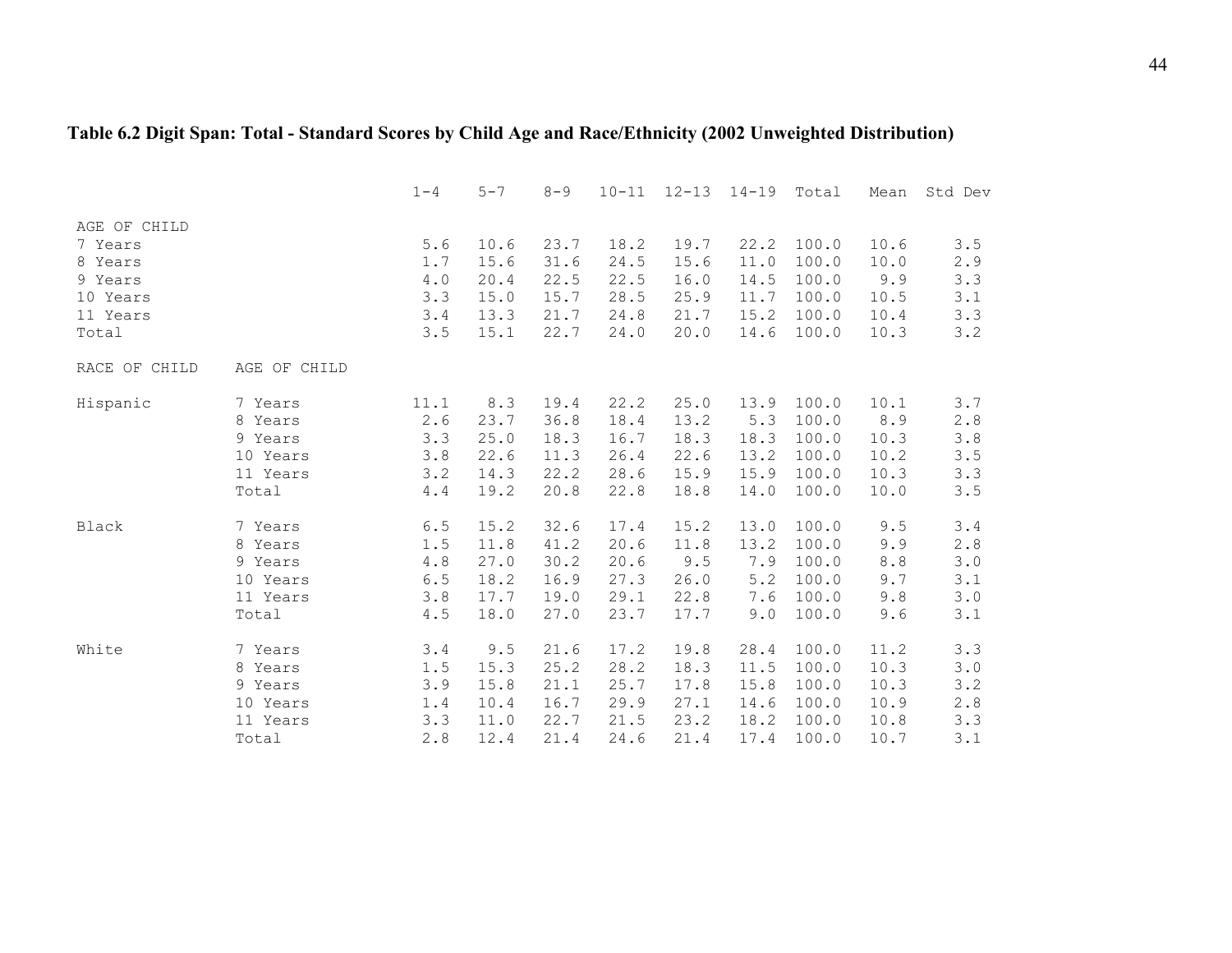## **Table 6.3 Digit Span: Forward - Raw Scores by Child Age and Race/Ethnicity (2002 Weighted Scores)**

|               |              | $0 - 4$ | $5 - 7$ | $8 - 9$ | $10 - 11$ | $12 - 14$ | Total | Mean  | Std Dev |
|---------------|--------------|---------|---------|---------|-----------|-----------|-------|-------|---------|
| AGE OF CHILD  |              |         |         |         |           |           |       |       |         |
| 7 Years       |              | 32.3    | 42.4    | 21.8    | 3.4       |           | 100.0 | 5.9   | 2.1     |
| 8 Years       |              | 28.2    | 50.0    | 18.0    | 2.7       | 1.2       | 100.0 | 5.9   | 2.0     |
| 9 Years       |              | 18.4    | 48.5    | 23.1    | 8.5       | 1.5       | 100.0 | 6.6   | 2.2     |
| 10 Years      |              | 12.4    | 48.2    | 30.3    | 7.9       | 1.2       | 100.0 | 6.9   | 2.0     |
| 11 Years      |              | 11.0    | 43.6    | 28.2    | 13.4      | 3.8       | 100.0 | 7.3   | 2.3     |
| Total         |              | 19.2    | 46.5    | 24.7    | 7.8       | 1.7       | 100.0 | 6.6   | 2.2     |
| RACE OF CHILD | AGE OF CHILD |         |         |         |           |           |       |       |         |
| Hispanic      | 7 Years      | 36.4    | 42.9    | 17.8    | 2.9       |           | 100.0 | 5.3   | 2.1     |
|               | 8 Years      | 39.3    | 55.7    | 3.0     | 2.0       |           | 100.0 | 5.2   | $1.8$   |
|               | 9 Years      | 22.5    | 37.3    | 29.1    | 7.0       | 4.0       | 100.0 | 6.6   | 2.3     |
|               | 10 Years     | 14.6    | 48.7    | 18.9    | 11.8      | 5.9       | 100.0 | 6.9   | 2.5     |
|               | 11 Years     | 13.1    | 41.1    | 26.0    | 16.5      | 3.3       | 100.0 | 7.3   | 2.4     |
|               | Total        | 23.1    | 44.1    | 20.6    | 9.1       | 3.0       | 100.0 | $6.4$ | 2.4     |
| Black         | 7 Years      | 35.7    | 48.1    | 11.5    | 4.7       |           | 100.0 | 5.6   | 2.0     |
|               | 8 Years      | 29.3    | 49.4    | 20.1    | 1.2       |           | 100.0 | 5.8   | 2.0     |
|               | 9 Years      | 30.7    | 43.8    | 22.0    | 3.4       |           | 100.0 | 5.9   | 2.0     |
|               | 10 Years     | 14.7    | 41.4    | 33.0    | 8.7       | 2.2       | 100.0 | 7.0   | 2.1     |
|               | 11 Years     | 12.2    | 44.8    | 27.9    | 15.1      |           | 100.0 | 7.0   | 2.1     |
|               | Total        | 23.3    | 45.3    | 23.9    | 7.0       | 0.5       | 100.0 | 6.3   | 2.1     |
| White         | 7 Years      | 31.6    | 41.7    | 23.4    | 3.3       |           | 100.0 | 6.0   | 2.1     |
|               | 8 Years      | 27.3    | 49.7    | 18.6    | 3.0       | 1.4       | 100.0 | 6.0   | 2.0     |
|               | 9 Years      | 16.5    | 50.0    | 22.7    | 9.2       | 1.5       | 100.0 | 6.7   | 2.2     |
|               | 10 Years     | 11.9    | 49.2    | 30.7    | 7.5       | 0.7       | 100.0 | 6.9   | 1.9     |
|               | 11 Years     | 10.7    | 43.7    | 28.4    | 13.0      | 4.3       | 100.0 | 7.4   | 2.3     |
|               | Total        | 18.4    | 46.9    | 25.1    | 7.8       | 1.8       | 100.0 | 6.7   | 2.2     |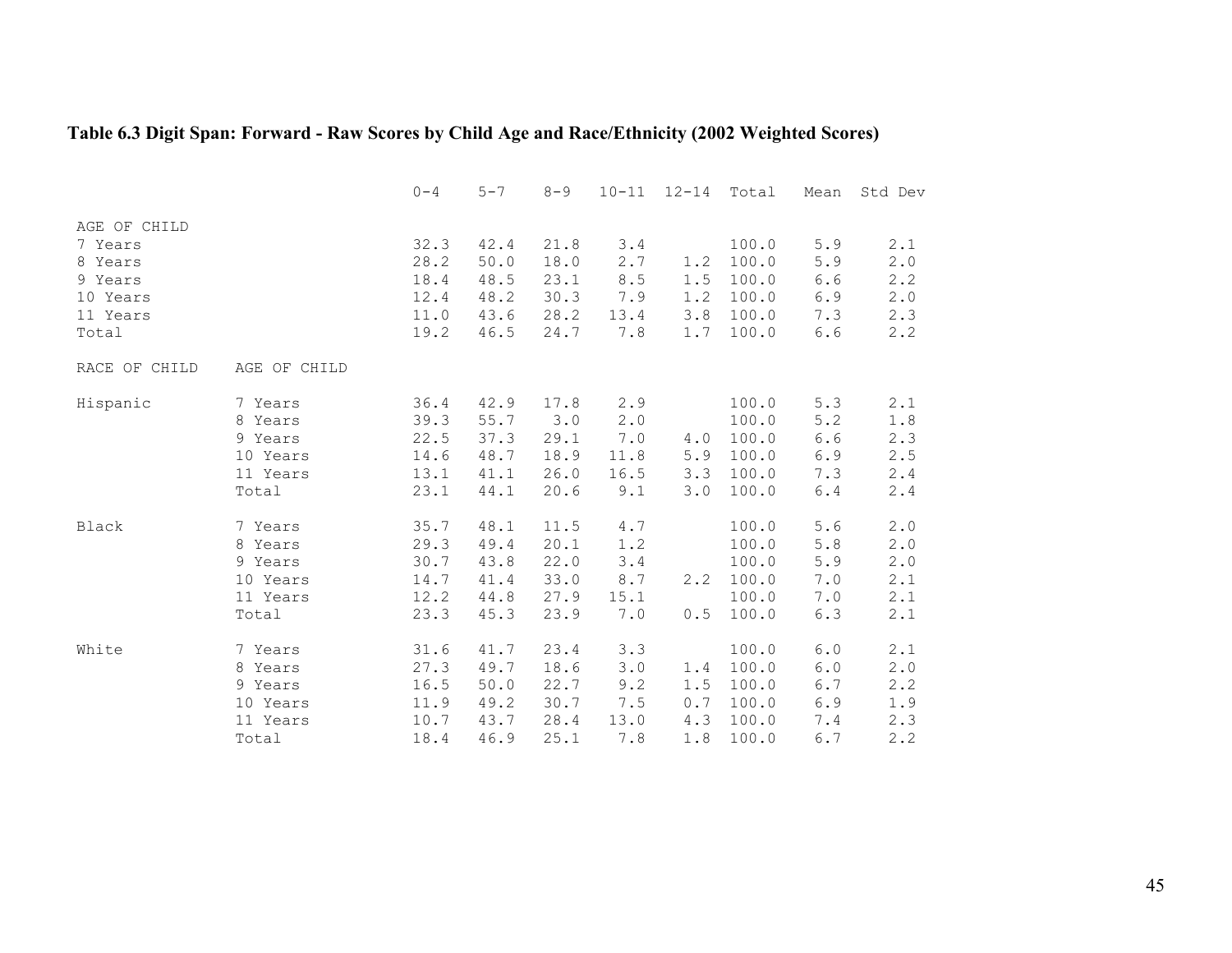## **Table 6.4 Digit Span: Backward - Raw Scores by Child Age and Race/Ethnicity (2002 Weighted Scores)**

|               |              | $0 - 4$ | $5 - 7$ | $8 - 9$     | $10 - 11$ | $12 - 14$ | Total | Mean    | Std Dev |
|---------------|--------------|---------|---------|-------------|-----------|-----------|-------|---------|---------|
| AGE OF CHILD  |              |         |         |             |           |           |       |         |         |
| 7 Years       |              | 72.1    | 26.3    | 1.6         |           |           | 100.0 | 3.7     | 1.6     |
| 8 Years       |              | 70.4    | 25.6    | 3.8         | 0.2       |           | 100.0 | 4.1     | 1.5     |
| 9 Years       |              | 52.1    | 40.6    | $6.5$       | $0.7$     | 0.1       | 100.0 | $4.6$   | $1.7$   |
| 10 Years      |              | 34.5    | 54.8    | 9.0         | 1.5       | 0.1       | 100.0 | 5.2     | $1.8$   |
| 11 Years      |              | 31.7    | 50.8    | 13.0        | 4.1       | 0.5       | 100.0 | $5.7$   | 2.0     |
| Total         |              | 49.8    | 41.1    | 7.4         | $1.5$     | 0.2       | 100.0 | $4.8\,$ | 1.9     |
| RACE OF CHILD | AGE OF CHILD |         |         |             |           |           |       |         |         |
| Hispanic      | 7 Years      | 77.9    | 22.1    |             |           |           | 100.0 | 3.5     | 1.6     |
|               | 8 Years      | 82.2    | 12.4    | 5.4         |           |           | 100.0 | 3.5     | 1.9     |
|               | 9 Years      | 56.6    | 35.5    | 4.7         | 1.4       | 1.7       | 100.0 | 4.6     | 2.1     |
|               | 10 Years     | 54.3    | 37.1    | 7.3         |           | 1.3       | 100.0 | 4.7     | 1.8     |
|               | 11 Years     | 39.1    | 50.8    | 7.5         | 1.6       | 0.9       | 100.0 | 5.1     | 1.9     |
|               | Total        | 58.6    | 34.4    | 5.3         | 0.8       | 0.9       | 100.0 | 4.4     | 2.0     |
|               |              |         |         |             |           |           |       |         |         |
| Black         | 7 Years      | 88.6    | 8.6     | 2.7         |           |           | 100.0 | 2.9     | 1.7     |
|               | 8 Years      | 68.6    | 28.4    | 1.8         | 1.2       |           | 100.0 | 4.1     | 1.5     |
|               | 9 Years      | 68.3    | 30.1    | 1.6         |           |           | 100.0 | 3.8     | 1.6     |
|               | 10 Years     | 62.1    | 34.7    | 3.2         |           |           | 100.0 | 4.2     | 1.6     |
|               | 11 Years     | 42.8    | 46.0    | 9.2         | 2.0       |           | 100.0 | 5.1     | 2.0     |
|               | Total        | 64.0    | 31.4    | 3.9         | 0.7       |           | 100.0 | $4.1\,$ | $1.8$   |
| White         | 7 Years      | 69.6    | 28.8    | 1.6         |           |           | 100.0 | 3.8     | 1.6     |
|               |              |         |         |             |           |           |       |         |         |
|               | 8 Years      | 70.0    | 26.0    | $4\cdot 0$  |           |           | 100.0 | $4\,.1$ | $1.5$   |
|               | 9 Years      | 49.7    | 42.3    | 7.3         | 0.7       |           | 100.0 | 4.7     | 1.7     |
|               | 10 Years     | 28.8    | 59.2    | 10.0        | 1.9       |           | 100.0 | $5.4$   | $1.7$   |
|               | 11 Years     | 29.7    | 51.4    | 13.9        | 4.6       | 0.5       | 100.0 | 5.8     | 2.0     |
|               | Total        | 47.1    | 43.0    | $\,8$ . $0$ | 1.7       | 0.1       | 100.0 | 4.9     | 1.9     |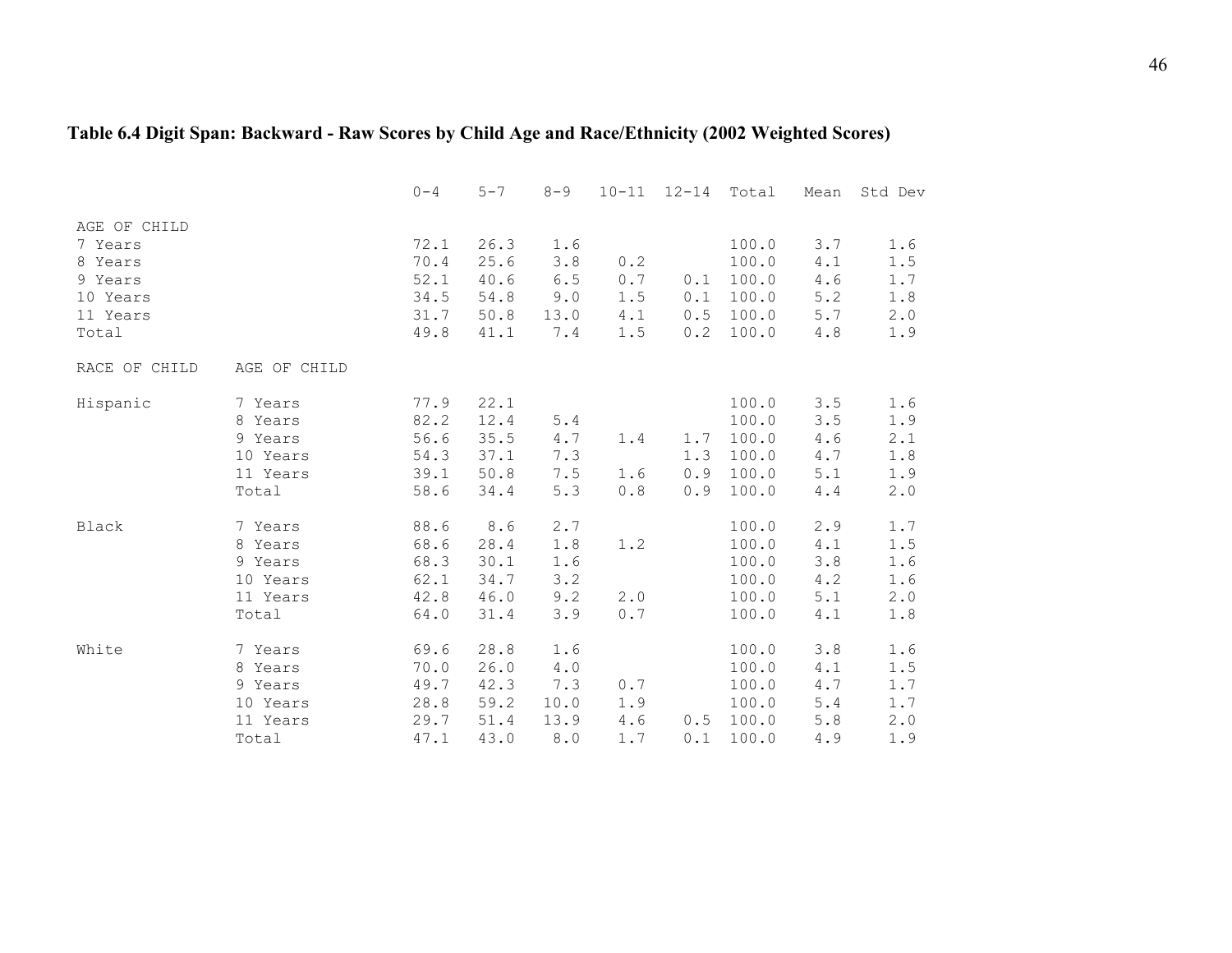## **Table 7.1 PIAT Math: Raw Scores by Child Age and Race/Ethnicity (2002 Sample Cases)**

| AGE OF CHILD<br>98<br>28<br>87<br>17<br>308<br>350<br>5-6 Years<br>74<br>42<br>4<br>28<br>20<br>135<br>59<br>707<br>7-9 Years<br>173<br>230<br>117<br>766<br>4<br>3<br>3<br>3<br>10-11 Years<br>17<br>47<br>206<br>310<br>45<br>589<br>634 | 88.0<br>92.3<br>92.9<br>89.6<br>90.9 |
|--------------------------------------------------------------------------------------------------------------------------------------------------------------------------------------------------------------------------------------------|--------------------------------------|
|                                                                                                                                                                                                                                            |                                      |
|                                                                                                                                                                                                                                            |                                      |
|                                                                                                                                                                                                                                            |                                      |
|                                                                                                                                                                                                                                            |                                      |
| $\mathfrak{Z}$<br>$\overline{2}$<br>$1\,$<br>9<br>257<br>883<br>985<br>12-14 Years<br>31<br>580<br>102                                                                                                                                     |                                      |
| 38<br>98<br>131<br>248<br>697<br>268<br>1007<br>248<br>2487<br>2735<br>Total                                                                                                                                                               |                                      |
| RACE OF CHILD AGE OF CHILD                                                                                                                                                                                                                 |                                      |
| 5<br>12<br>19<br>18<br>2<br>15<br>56<br>Hispanic<br>71<br>5-6 Years                                                                                                                                                                        | 78.9                                 |
| $\,8\,$<br>5<br>22<br>40<br>42<br>133<br>7-9 Years<br>13<br>146<br>15                                                                                                                                                                      | 91.1                                 |
| $\mathbf{1}$<br>$\mathbf 1$<br>$\mathbf{1}$<br>11<br>17<br>37<br>10-11 Years<br>48<br>116<br>126<br>10                                                                                                                                     | 92.1                                 |
| $\mathbf 1$<br>11<br>61<br>20<br>186<br>$12-14$ Years<br>4<br>109<br>206                                                                                                                                                                   | 90.3                                 |
| 8<br>28<br>24<br>49<br>70<br>140<br>172<br>58<br>549<br>491<br>Total                                                                                                                                                                       | 89.4                                 |
| 31<br>2<br>Black<br>10<br>10<br>14<br>$\mathbf{1}$<br>8<br>68<br>76<br>5-6 Years                                                                                                                                                           | 89.5                                 |
| 38<br>48<br>8<br>14<br>11<br>57<br>178<br>7-9 Years<br>1<br>9<br>186                                                                                                                                                                       | 95.7                                 |
| $\sqrt{2}$<br>5<br>18<br>6<br>$\mathbf 1$<br>1<br>77<br>48<br>158<br>$10-11$ Years<br>152                                                                                                                                                  | 96.2                                 |
| $\mathbf 1$<br>$\mathbf{1}$<br>$\mathbf{1}$<br>122<br>271<br>$12-14$ Years<br>4<br>14<br>128<br>26<br>297                                                                                                                                  | 91.2                                 |
| 47<br>71<br>13<br>24<br>72<br>257<br>717<br>Total<br>185<br>48<br>669                                                                                                                                                                      | 93.3                                 |
| White<br>48<br>61<br>3<br>13<br>46<br>13<br>19<br>184<br>203<br>5-6 Years                                                                                                                                                                  | 90.6                                 |
| $\sqrt{2}$<br>6<br>65<br>95<br>131<br>38<br>396<br>7-9 Years<br>4<br>93<br>434                                                                                                                                                             | 91.2                                 |
| 12<br>92<br>29<br>$\mathbf 1$<br>$\mathbf{1}$<br>$\mathbf{1}$<br>214<br>321<br>350<br>$10-11$ Years                                                                                                                                        | 91.7                                 |
| $\mathbf{1}$<br>12-14 Years<br>$\mathbf{1}$<br>1<br>74<br>56<br>426<br>482<br>6<br>343                                                                                                                                                     | 88.4                                 |
| 17<br>56<br>128<br>126<br>300<br>142<br>1327<br>Total<br>50<br>650<br>1469                                                                                                                                                                 | 90.3                                 |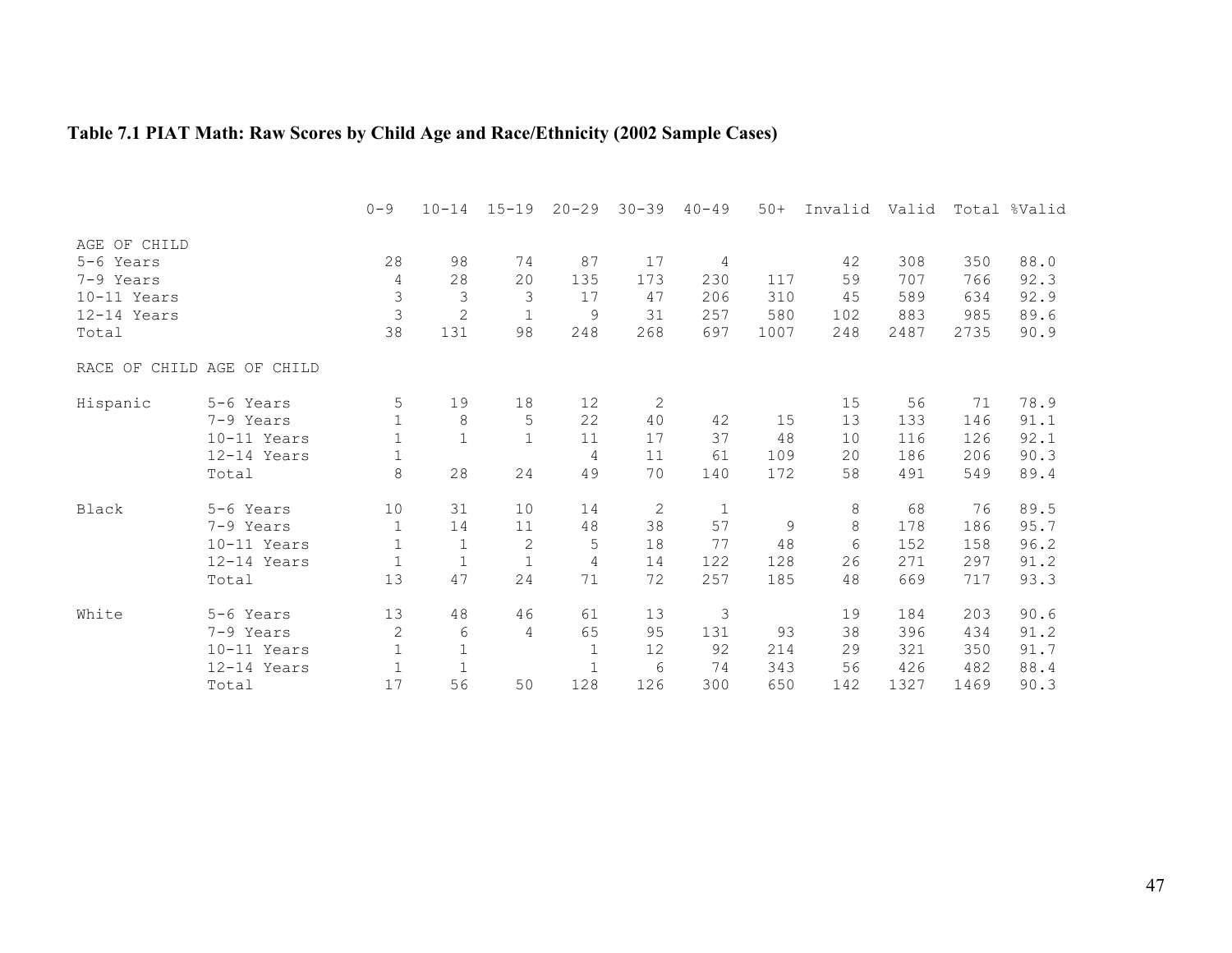## **Table 7.2 PIAT Math: Percentile Scores by Child Age and Race/Ethnicity (2002 Sample Cases)**

|                                                                               |                 | $1 - 19$                     | $20 - 39$                     | $40 - 59$                      | $60 - 79$                      | $80 - 89$                   |                                | 90-99 Invalid Valid          |                                  | Total                            | %Valid                               |
|-------------------------------------------------------------------------------|-----------------|------------------------------|-------------------------------|--------------------------------|--------------------------------|-----------------------------|--------------------------------|------------------------------|----------------------------------|----------------------------------|--------------------------------------|
| AGE OF CHILD<br>5-6 Years<br>7-9 Years<br>10-11 Years<br>12-14 Years<br>Total |                 | 42<br>84<br>83<br>120<br>329 | 45<br>102<br>58<br>180<br>385 | 54<br>121<br>117<br>199<br>491 | 75<br>183<br>148<br>184<br>590 | 36<br>95<br>79<br>96<br>306 | 56<br>122<br>104<br>104<br>386 | 42<br>59<br>45<br>102<br>248 | 308<br>707<br>589<br>883<br>2487 | 350<br>766<br>634<br>985<br>2735 | 88.0<br>92.3<br>92.9<br>89.6<br>90.9 |
| RACE OF<br>CHILD                                                              | AGE OF<br>CHILD |                              |                               |                                |                                |                             |                                |                              |                                  |                                  |                                      |
| Hispanic                                                                      | 5-6 Years       | 5                            | 11                            | 17                             | 10                             | 5                           | 8                              | 15                           | 56                               | 71                               | 78.9                                 |
|                                                                               | 7-9 Years       | 21                           | 23                            | 27                             | 27                             | 19                          | 16                             | 13                           | 133                              | 146                              | 91.1                                 |
|                                                                               | 10-11 Years     | 35                           | 10                            | 16                             | 32                             | 10                          | 13                             | 10                           | 116                              | 126                              | 92.1                                 |
|                                                                               | 12-14 Years     | 37                           | 43                            | 52                             | 36                             | 9                           | 9                              | 20                           | 186                              | 206                              | 90.3                                 |
|                                                                               | Total           | 98                           | 87                            | 112                            | 105                            | 43                          | 46                             | 58                           | 491                              | 549                              | 89.4                                 |
| Black                                                                         | 5-6 Years       | 21                           | 11                            | 15                             | 10                             | 6                           | 5                              | 8                            | 68                               | 76                               | 89.5                                 |
|                                                                               | 7-9 Years       | 41                           | 37                            | 36                             | 39                             | 19                          | 6                              | 8                            | 178                              | 186                              | 95.7                                 |
|                                                                               | 10-11 Years     | 32                           | 25                            | 42                             | 35                             | 10                          | 8                              | 6                            | 152                              | 158                              | 96.2                                 |
|                                                                               | 12-14 Years     | 62                           | 75                            | 59                             | 43                             | 14                          | 18                             | 26                           | 271                              | 297                              | 91.2                                 |
|                                                                               | Total           | 156                          | 148                           | 152                            | 127                            | 49                          | 37                             | 48                           | 669                              | 717                              | 93.3                                 |
| White                                                                         | 5-6 Years       | 16                           | 23                            | 22                             | 55                             | 25                          | 43                             | 19                           | 184                              | 203                              | 90.6                                 |
|                                                                               | 7-9 Years       | 22                           | 42                            | 58                             | 117                            | 57                          | 100                            | 38                           | 396                              | 434                              | 91.2                                 |
|                                                                               | 10-11 Years     | 16                           | 23                            | 59                             | 81                             | 59                          | 83                             | 29                           | 321                              | 350                              | 91.7                                 |
|                                                                               | 12-14 Years     | 21                           | 62                            | 88                             | 105                            | 73                          | 77                             | 56                           | 426                              | 482                              | 88.4                                 |
|                                                                               | Total           | 75                           | 150                           | 227                            | 358                            | 214                         | 303                            | 142                          | 1327                             | 1469                             | 90.3                                 |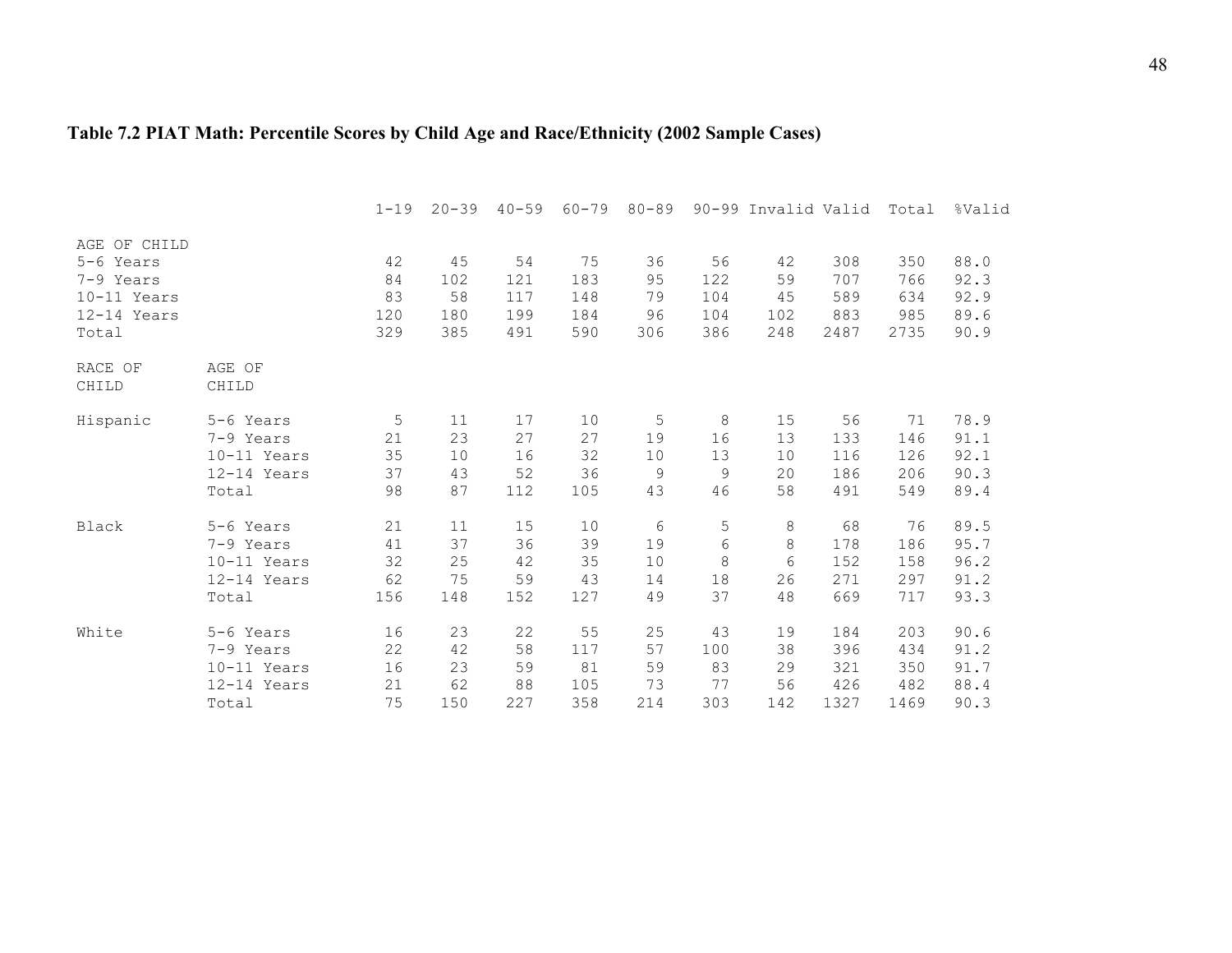## **Table 7.3 PIAT Math: Standard Scores by Child Age and Race/Ethnicity (2002 Sample Cases)**

|                           |             | $65 - 69$      | $70 - 84$ | $85 - 99$ |      | 100-114 115-129 | $130+$  | Valid | Total | %Valid |
|---------------------------|-------------|----------------|-----------|-----------|------|-----------------|---------|-------|-------|--------|
|                           |             |                |           |           |      |                 |         |       |       |        |
| AGE OF CHILD<br>5-6 Years |             | $\mathbf{2}$   | 28        | 75        | 126  | 67              | 52      | 308   | 350   | 88.0   |
| 7-9 Years                 |             | 14             | 53        | 164       | 297  | 136             | 102     | 707   | 766   | 92.3   |
| 10-11 Years               |             | 18             | 48        | 119       | 255  | 130             | 64      | 589   | 634   | 92.9   |
| $12-14$ Years             |             | 24             | 75        | 290       | 326  | 142             | 128     | 883   | 985   | 89.6   |
| Total                     |             | 58             | 204       | 648       | 1004 | 475             | 346     | 2487  | 2735  | 90.9   |
| RACE OF                   | AGE OF      |                |           |           |      |                 |         |       |       |        |
| CHILD                     | CHILD       |                |           |           |      |                 |         |       |       |        |
| Hispanic                  | 5-6 Years   |                | 4         | 17        | 26   | 7               | 17      | 56    | 71    | 78.9   |
|                           | 7-9 Years   | 3              | 13        | 36        | 58   | 20              | 16      | 133   | 146   | 91.1   |
|                           | 10-11 Years | $\mathcal{G}$  | 20        | 21        | 47   | 17              | 12      | 116   | 126   | 92.1   |
|                           | 12-14 Years | 8              | 22        | 74        | 68   | 13              | 21      | 186   | 206   | 90.3   |
|                           | Total       | 20             | 59        | 148       | 199  | 57              | 66      | 491   | 549   | 89.4   |
| Black                     | 5-6 Years   | $\mathbf{2}$   | 14        | 21        | 21   | $\mathsf 9$     | 9       | 68    | 76    | 89.5   |
|                           | 7-9 Years   | 6              | 27        | 58        | 70   | 17              | 8       | 178   | 186   | 95.7   |
|                           | 10-11 Years | 7              | 19        | 51        | 62   | 11              | $\,8\,$ | 152   | 158   | 96.2   |
|                           | 12-14 Years | 12             | 41        | 116       | 74   | 24              | 30      | 271   | 297   | 91.2   |
|                           | Total       | 27             | 101       | 246       | 227  | 61              | 55      | 669   | 717   | 93.3   |
| White                     | 5-6 Years   |                | 10        | 37        | 79   | 51              | 26      | 184   | 203   | 90.6   |
|                           | 7-9 Years   | 5              | 13        | 70        | 169  | 99              | 78      | 396   | 434   | 91.2   |
|                           | 10-11 Years | $\overline{2}$ | 9         | 47        | 146  | 102             | 44      | 321   | 350   | 91.7   |
|                           | 12-14 Years | 4              | 12        | 100       | 184  | 105             | 77      | 426   | 482   | 88.4   |
|                           | Total       | 11             | 44        | 254       | 578  | 357             | 225     | 1327  | 1469  | 90.3   |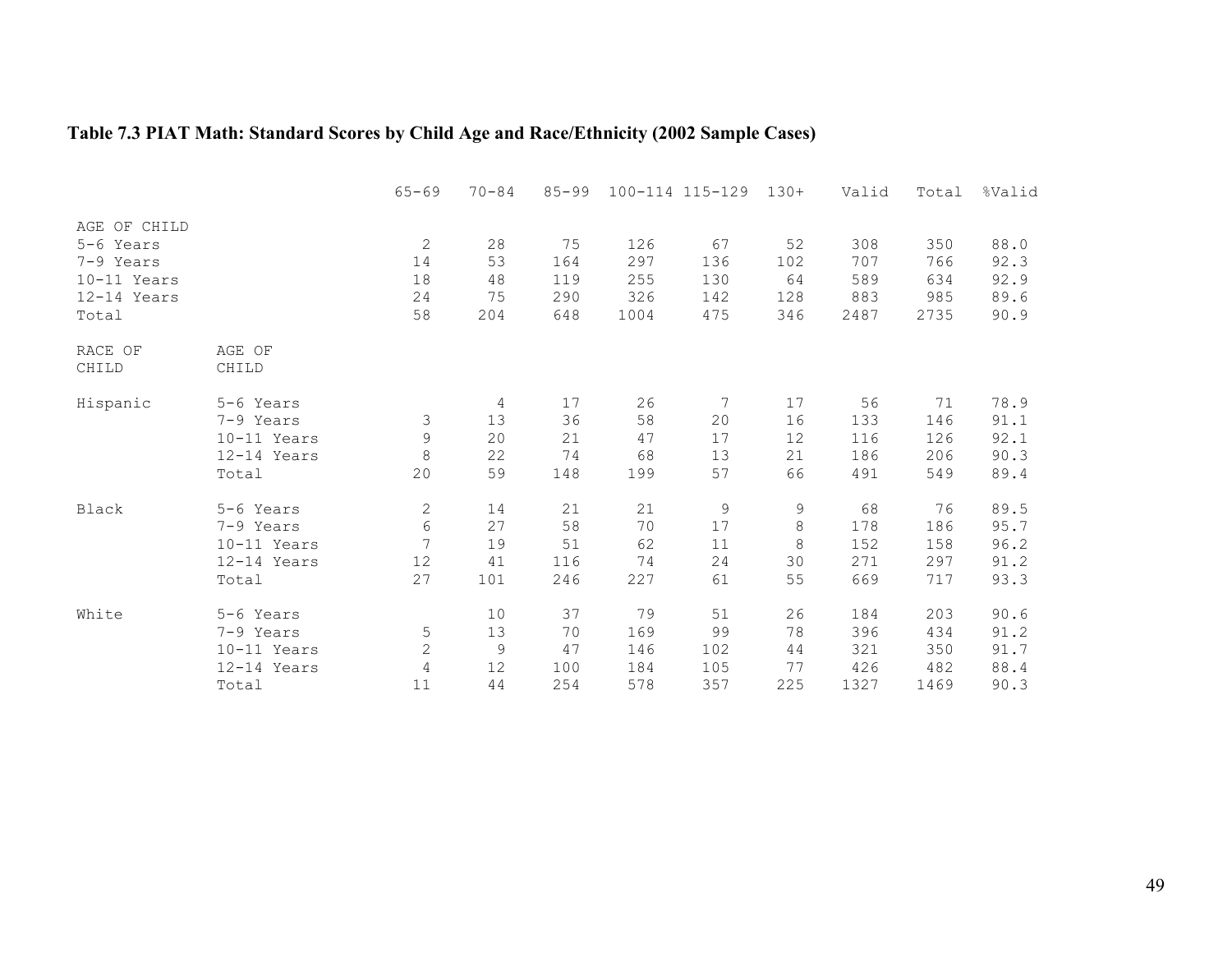## **Table 7.4 PIAT Math: Percentile Scores by Child Age and Race/Ethnicity (2002 Weighted Distribution)**

|                                                                               |                 | $1 - 19$                             | $20 - 39$                           | $40 - 59$                            | $60 - 79$                            | $80 - 89$                            | $90 - 99$                            | Total                                     | Mean                                 | Std Dev                              |
|-------------------------------------------------------------------------------|-----------------|--------------------------------------|-------------------------------------|--------------------------------------|--------------------------------------|--------------------------------------|--------------------------------------|-------------------------------------------|--------------------------------------|--------------------------------------|
| AGE OF CHILD<br>5-6 Years<br>7-9 Years<br>10-11 Years<br>12-14 Years<br>Total |                 | 10.4<br>$8.1\,$<br>8.0<br>8.6<br>8.5 | 12.5<br>11.5<br>8.4<br>17.1<br>12.8 | 14.5<br>15.8<br>19.3<br>21.0<br>18.2 | 27.7<br>28.1<br>24.6<br>23.0<br>25.5 | 13.0<br>14.3<br>16.6<br>14.5<br>14.8 | 21.9<br>22.2<br>23.1<br>15.8<br>20.2 | 100.0<br>100.0<br>100.0<br>100.0<br>100.0 | 63.8<br>65.1<br>66.5<br>59.7<br>63.4 | 27.0<br>26.8<br>26.2<br>26.9<br>26.9 |
| RACE OF<br>CHILD                                                              | AGE OF<br>CHILD |                                      |                                     |                                      |                                      |                                      |                                      |                                           |                                      |                                      |
| Hispanic                                                                      | 5-6 Years       | 10.9                                 | 18.5                                | 30.9                                 | 19.6                                 | 7.3                                  | 12.8                                 | 100.0                                     | 54.0                                 | 24.9                                 |
|                                                                               | 7-9 Years       | 16.2                                 | 16.5                                | 18.0                                 | 21.1                                 | 15.3                                 | 12.9                                 | 100.0                                     | 55.9                                 | 29.5                                 |
|                                                                               | 10-11 Years     | 29.0                                 | 8.6                                 | 14.2                                 | 25.9                                 | 10.1                                 | 12.1                                 | 100.0                                     | 51.0                                 | 32.7                                 |
|                                                                               | $12-14$ Years   | 21.0                                 | 23.3                                | 26.4                                 | 19.1                                 | 5.6                                  | 4.7                                  | 100.0                                     | 44.5                                 | 25.4                                 |
|                                                                               | Total           | 20.6                                 | 17.3                                | 21.4                                 | 21.4                                 | 9.7                                  | 9.6                                  | 100.0                                     | 50.3                                 | 28.9                                 |
| Black                                                                         | 5-6 Years       | 31.6                                 | 15.5                                | 24.5                                 | 12.8                                 | 7.7                                  | 7.8                                  | 100.0                                     | 43.5                                 | 28.6                                 |
|                                                                               | 7-9 Years       | 22.9                                 | 20.6                                | 21.7                                 | 20.2                                 | 10.9                                 | 3.7                                  | 100.0                                     | 46.2                                 | 27.6                                 |
|                                                                               | 10-11 Years     | 19.7                                 | 16.4                                | 29.6                                 | 22.5                                 | 5.6                                  | 6.3                                  | 100.0                                     | 46.6                                 | 26.9                                 |
|                                                                               | 12-14 Years     | 21.5                                 | 27.4                                | 22.3                                 | 16.3                                 | 5.4                                  | 7.0                                  | 100.0                                     | 43.2                                 | 26.9                                 |
|                                                                               | Total           | 22.5                                 | 21.9                                | 23.9                                 | 18.4                                 | 7.2                                  | 6.0                                  | 100.0                                     | 44.8                                 | 27.3                                 |
| White                                                                         | 5-6 Years       | 8.0                                  | 11.9                                | 12.4                                 | 29.9                                 | 13.9                                 | 24.0                                 | 100.0                                     | 66.7                                 | 25.8                                 |
|                                                                               | 7-9 Years       | $5.4\,$                              | 9.9                                 | 14.8                                 | 29.8                                 | 14.7                                 | 25.4                                 | 100.0                                     | 68.4                                 | 25.1                                 |
|                                                                               | 10-11 Years     | 4.8                                  | 7.3                                 | 18.3                                 | 24.7                                 | 18.7                                 | 26.2                                 | 100.0                                     | 70.4                                 | 23.8                                 |
|                                                                               | 12-14 Years     | 5.1                                  | 14.7                                | 20.3                                 | 24.6                                 | 17.0                                 | 18.4                                 | 100.0                                     | 64.1                                 | 25.3                                 |
|                                                                               | Total           | 5.5                                  | 11.1                                | 17.1                                 | 26.9                                 | 16.3                                 | 23.1                                 | 100.0                                     | 67.2                                 | 25.1                                 |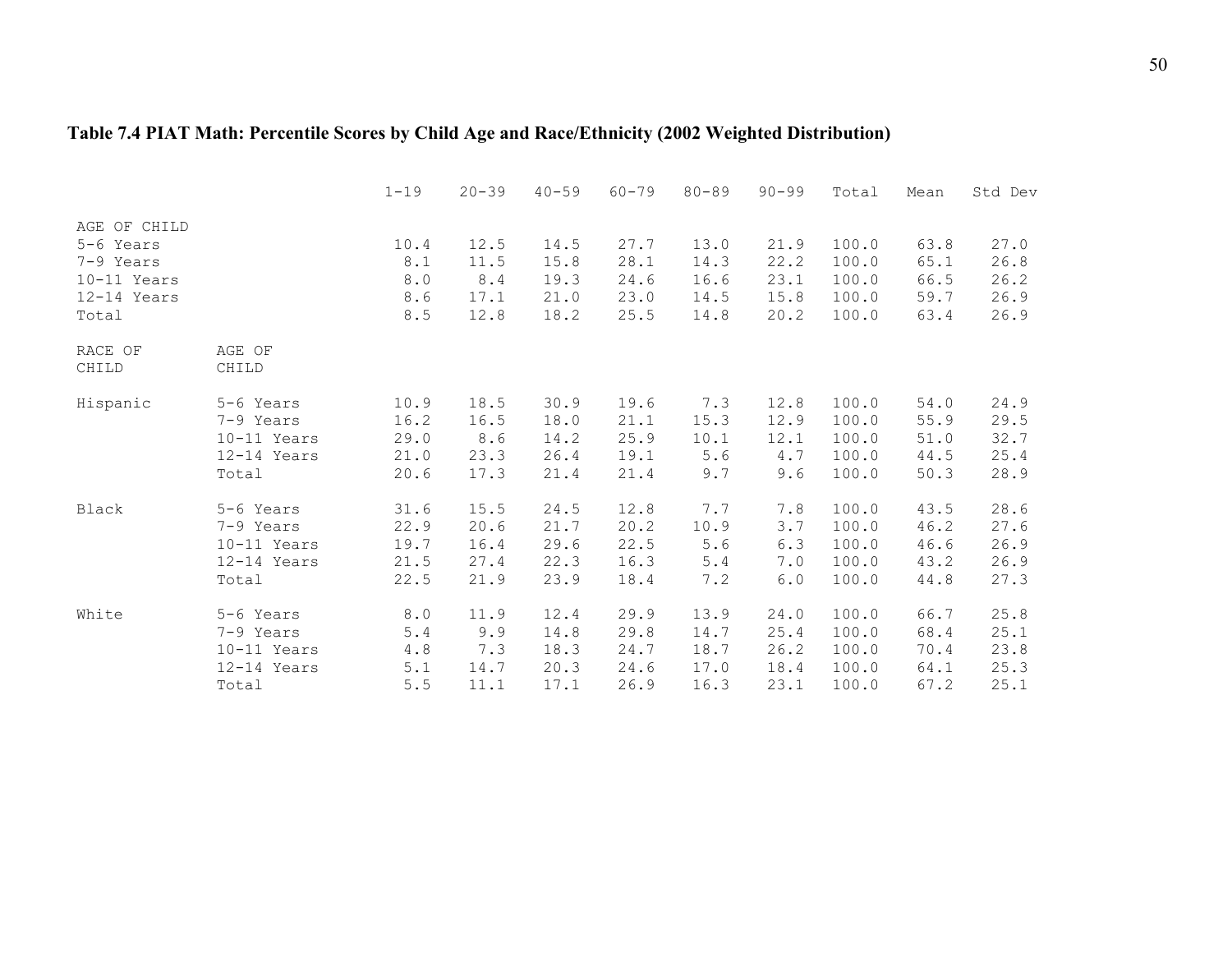## **Table 7.5 PIAT Math: Standard Scores by Child Age and Race/Ethnicity (2002 Weighted Distribution)**

|                                                                                 |                                                                 | $65 - 69$                           | $70 - 84$                            | $85 - 99$                            |                                      | 100-114 115-129                      | $130+$                            | Total                                     | Mean                                      | Std Dev                              |
|---------------------------------------------------------------------------------|-----------------------------------------------------------------|-------------------------------------|--------------------------------------|--------------------------------------|--------------------------------------|--------------------------------------|-----------------------------------|-------------------------------------------|-------------------------------------------|--------------------------------------|
| AGE OF CHILD<br>5-6 Years<br>7-9 Years<br>10-11 Years<br>$12-14$ Years<br>Total |                                                                 | 0.2<br>$1.5\,$<br>1.5<br>1.6<br>1.4 | 6.8<br>4.9<br>4.5<br>5.1<br>5.1      | 20.6<br>19.4<br>17.0<br>27.8<br>21.8 | 42.8<br>42.7<br>44.1<br>39.8<br>42.0 | 25.8<br>23.0<br>28.7<br>21.5<br>24.2 | 3.7<br>8.5<br>4.2<br>4.2<br>5.4   | 100.0<br>100.0<br>100.0<br>100.0<br>100.0 | 107.0<br>107.8<br>108.2<br>104.9<br>106.8 | 13.8<br>14.6<br>14.0<br>13.9<br>14.2 |
| RACE OF<br>CHILD                                                                | AGE OF<br>CHILD                                                 |                                     |                                      |                                      |                                      |                                      |                                   |                                           |                                           |                                      |
| Hispanic                                                                        | 5-6 Years<br>7-9 Years<br>10-11 Years<br>12-14 Years<br>Total   | 2.1<br>7.6<br>3.8<br>3.9            | 8.4<br>10.2<br>16.6<br>12.4<br>12.4  | 29.4<br>26.4<br>17.6<br>41.0<br>30.0 | 47.6<br>40.1<br>40.4<br>34.3<br>38.8 | 12.1<br>18.9<br>16.2<br>7.8<br>13.5  | 2.4<br>2.2<br>1.5<br>0.7<br>$1.5$ | 100.0<br>100.0<br>100.0<br>100.0<br>100.0 | 102.0<br>102.6<br>99.6<br>97.1<br>99.8    | 12.3<br>15.0<br>17.5<br>12.8<br>14.9 |
| Black                                                                           | 5-6 Years<br>7-9 Years<br>10-11 Years<br>12-14 Years<br>Total   | 2.5<br>3.6<br>3.9<br>4.1<br>3.8     | 22.3<br>14.3<br>12.1<br>14.2<br>14.6 | 29.3<br>32.6<br>35.1<br>43.3<br>37.2 | 32.1<br>38.8<br>39.7<br>27.5<br>33.7 | 11.8<br>10.6<br>7.4<br>9.3<br>9.5    | 2.0<br>1.7<br>1.7<br>1.3          | 100.0<br>100.0<br>100.0<br>100.0<br>100.0 | 97.0<br>97.7<br>98.0<br>96.6<br>97.3      | 14.7<br>13.8<br>13.9<br>14.1<br>14.0 |
| White                                                                           | 5-6 Years<br>7-9 Years<br>10-11 Years<br>$12-14$ Years<br>Total | 1.2<br>0.6<br>0.9<br>0.8            | 5.0<br>3.2<br>2.6<br>2.8<br>3.1      | 19.1<br>17.0<br>14.5<br>23.8<br>18.9 | 43.8<br>43.4<br>45.0<br>42.5<br>43.5 | 28.2<br>25.1<br>32.6<br>24.9<br>27.3 | 3.9<br>10.1<br>4.7<br>5.0<br>6.3  | 100.0<br>100.0<br>100.0<br>100.0<br>100.0 | 108.4<br>109.6<br>110.2<br>107.1<br>108.7 | 13.2<br>14.0<br>12.8<br>13.1<br>13.4 |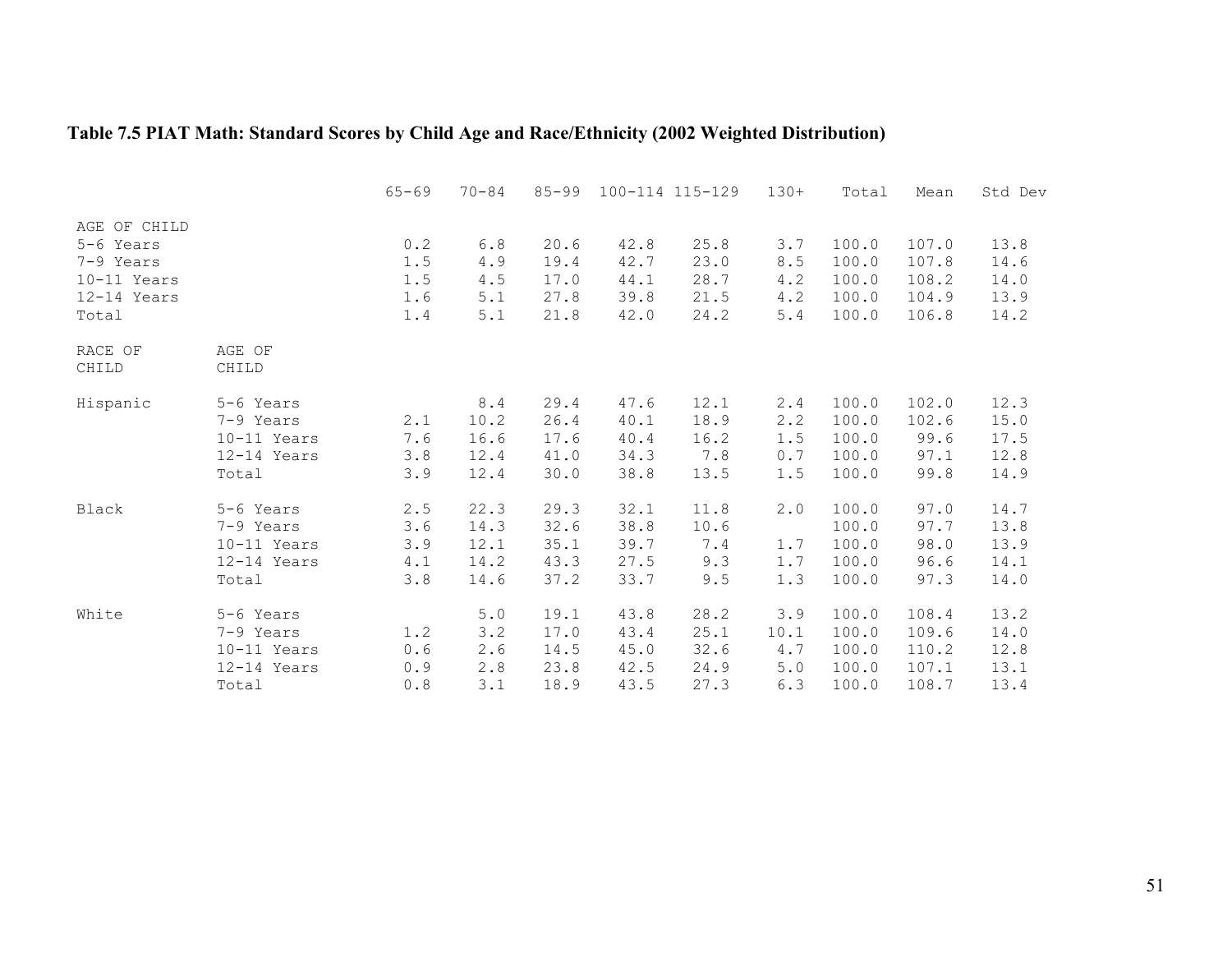# **Table 8.1 PIAT Reading Recognition: Raw Scores by Child Age and Race/Ethnicity (2002 Sample Cases)**

|                           |                 | $0 - 9$        | $10 - 14$      | $15 - 19$      | $20 - 29$      | $30 - 39$ | $40 - 49$      | $50+$          | Invalid Valid |      | Total | %Valid |
|---------------------------|-----------------|----------------|----------------|----------------|----------------|-----------|----------------|----------------|---------------|------|-------|--------|
| AGE OF CHILD<br>5-6 Years |                 | 29             | 24             | 133            | 94             | 18        | 6              | 4              | 42            | 308  | 350   | 88.0   |
| 7-9 Years                 |                 | $\mathbf 1$    | $\mathbf{2}$   | 17             | 122            | 203       | 195            | 167            | 59            | 707  | 766   | 92.3   |
| 10-11 Years               |                 | $\frac{2}{3}$  |                | $\mathbf{2}$   | 17             | 62        | 143            | 364            | 44            | 590  | 634   | 93.1   |
| $12-14$ Years             |                 |                |                | 3              | 22             | 46        | 135            | 677            | 99            | 886  | 985   | 89.9   |
| Total                     |                 | 35             | 26             | 155            | 255            | 329       | 479            | 1212           | 244           | 2491 | 2735  | 91.1   |
| RACE OF<br>${\tt CHILD}$  | AGE OF<br>CHILD |                |                |                |                |           |                |                |               |      |       |        |
| Hispanic                  | 5-6 Years       | 6              | 3              | 23             | 18             | 4         | $\mathbf{1}$   | 2              | 14            | 57   | 71    | 80.3   |
|                           | 7-9 Years       |                | $\overline{2}$ | $\mathfrak{Z}$ | 21             | 38        | 37             | 32             | 13            | 133  | 146   | 91.1   |
|                           | 10-11 Years     | $\mathbf 1$    |                |                | 4              | 19        | 27             | 65             | 10            | 116  | 126   | 92.1   |
|                           | 12-14 Years     | $\mathbf 1$    |                | $\mathbf 1$    | $\overline{2}$ | 7         | 34             | 141            | 20            | 186  | 206   | 90.3   |
|                           | Total           | $\,8\,$        | 5              | 27             | 45             | 68        | 99             | 240            | 57            | 492  | 549   | 89.6   |
| Black                     | 5-6 Years       | $\overline{7}$ | $\overline{7}$ | 28             | 17             | 6         | $\mathfrak{Z}$ |                | 8             | 68   | 76    | 89.5   |
|                           | 7-9 Years       |                |                | 9              | 49             | 55        | 40             | 24             | 9             | 177  | 186   | 95.2   |
|                           | $10-11$ Years   |                |                | $\overline{c}$ | 10             | 25        | 47             | 69             | 5             | 153  | 158   | 96.8   |
|                           | 12-14 Years     | $\mathbf 1$    |                | $\overline{c}$ | 16             | 25        | 61             | 169            | 23            | 274  | 297   | 92.3   |
|                           | Total           | $\,8\,$        | 7              | 41             | 92             | 111       | 151            | 262            | 45            | 672  | 717   | 93.7   |
| White                     | 5-6 Years       | 16             | 14             | 82             | 59             | 8         | 2              | $\overline{2}$ | 20            | 183  | 203   | 90.1   |
|                           | 7-9 Years       | $\mathbf 1$    |                | 5              | 52             | 110       | 118            | 111            | 37            | 397  | 434   | 91.5   |
|                           | 10-11 Years     | $\mathbf 1$    |                |                | 3              | 18        | 69             | 230            | 29            | 321  | 350   | 91.7   |
|                           | 12-14 Years     | $\mathbf{1}$   |                |                | 4              | 14        | 40             | 367            | 56            | 426  | 482   | 88.4   |
|                           | Total           | 19             | 14             | 87             | 118            | 150       | 229            | 710            | 142           | 1327 | 1469  | 90.3   |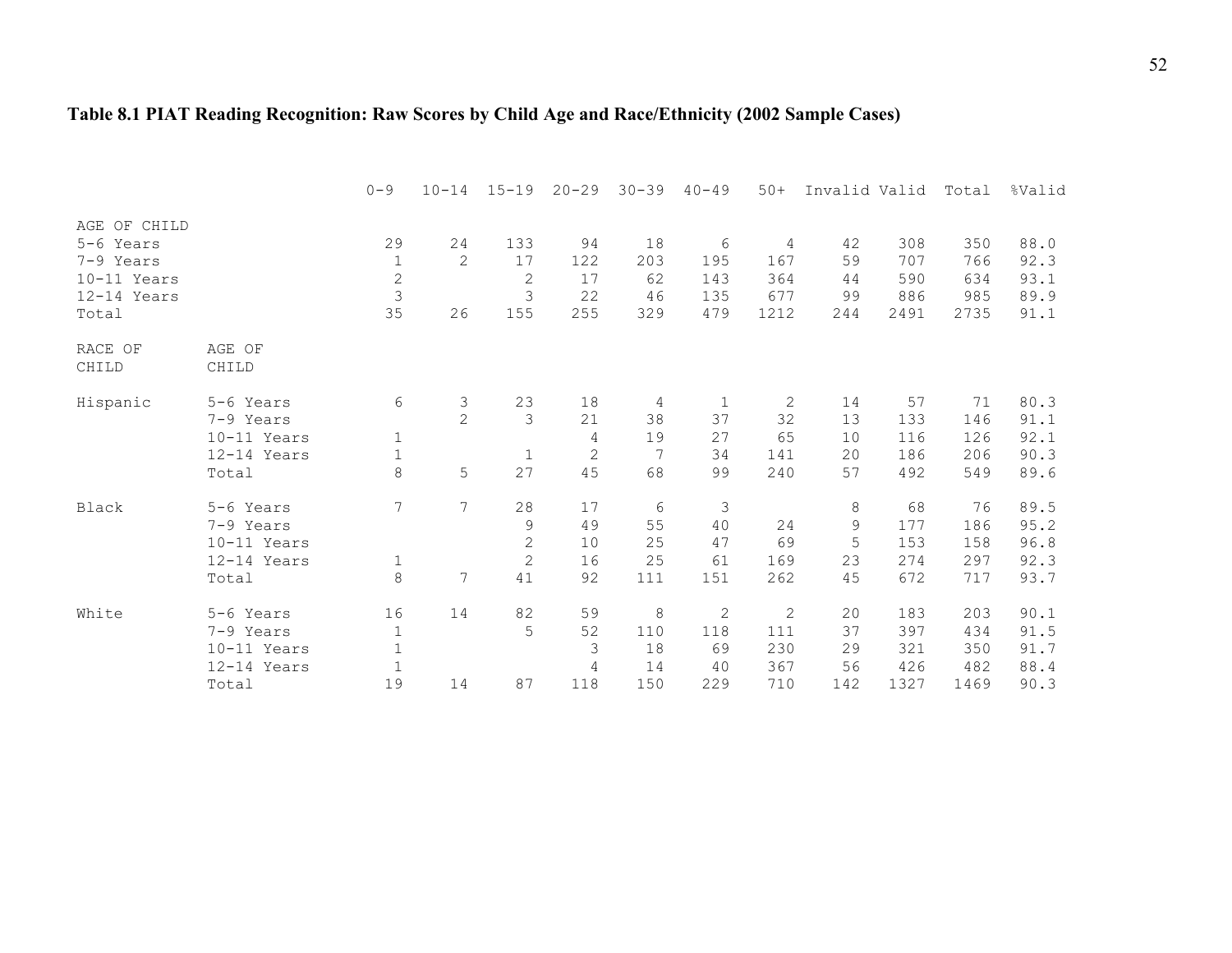## **Table 8.2 PIAT Reading Recognition: Percentile Scores by Child Age and Race/Ethnicity (2002 Sample Cases)**

|               |             | $1 - 19$ | $20 - 39$ | $40 - 59$ | $60 - 79$ | $80 - 89$ | $90 - 99$ | Invalid Valid |      | Total | %Valid |
|---------------|-------------|----------|-----------|-----------|-----------|-----------|-----------|---------------|------|-------|--------|
| AGE OF CHILD  |             |          |           |           |           |           |           |               |      |       |        |
| 5-6 Years     |             | 13       | 30        | 56        | 69        | 48        | 92        | 42            | 308  | 350   | 88.0   |
| 7-9 Years     |             | 44       | 74        | 112       | 192       | 126       | 159       | 59            | 707  | 766   | 92.3   |
| $10-11$ Years |             | 62       | 87        | 89        | 125       | 114       | 113       | 44            | 590  | 634   | 93.1   |
| 12-14 Years   |             | 136      | 117       | 161       | 194       | 97        | 181       | 99            | 886  | 985   | 89.9   |
| Total         |             | 255      | 308       | 418       | 580       | 385       | 545       | 244           | 2491 | 2735  | 91.1   |
| RACE OF       | AGE OF      |          |           |           |           |           |           |               |      |       |        |
| CHILD         | CHILD       |          |           |           |           |           |           |               |      |       |        |
| Hispanic      | 5-6 Years   |          | 9         | 10        | 11        | 9         | 18        | 14            | 57   | 71    | 80.3   |
|               | 7-9 Years   | 12       | 15        | 17        | 31        | 22        | 36        | 13            | 133  | 146   | 91.1   |
|               | 10-11 Years | 15       | 22        | 16        | 23        | 19        | 21        | 10            | 116  | 126   | 92.1   |
|               | 12-14 Years | 26       | 27        | 41        | 38        | 17        | 37        | 20            | 186  | 206   | 90.3   |
|               | Total       | 53       | 73        | 84        | 103       | 67        | 112       | 57            | 492  | 549   | 89.6   |
| Black         | 5-6 Years   | 5        | 8         | 13        | 14        | 9         | 19        | 8             | 68   | 76    | 89.5   |
|               | 7-9 Years   | 20       | 30        | 43        | 43        | 25        | 16        | 9             | 177  | 186   | 95.2   |
|               | 10-11 Years | 30       | 33        | 28        | 25        | 25        | 12        | 5             | 153  | 158   | 96.8   |
|               | 12-14 Years | 79       | 41        | 50        | 40        | 24        | 40        | 23            | 274  | 297   | 92.3   |
|               | Total       | 134      | 112       | 134       | 122       | 83        | 87        | 45            | 672  | 717   | 93.7   |
| White         | 5-6 Years   | 8        | 13        | 33        | 44        | 30        | 55        | 20            | 183  | 203   | 90.1   |
|               | 7-9 Years   | 12       | 29        | 52        | 118       | 79        | 107       | 37            | 397  | 434   | 91.5   |
|               | 10-11 Years | 17       | 32        | 45        | 77        | 70        | 80        | 29            | 321  | 350   | 91.7   |
|               | 12-14 Years | 31       | 49        | 70        | 116       | 56        | 104       | 56            | 426  | 482   | 88.4   |
|               | Total       | 68       | 123       | 200       | 355       | 235       | 346       | 142           | 1327 | 1469  | 90.3   |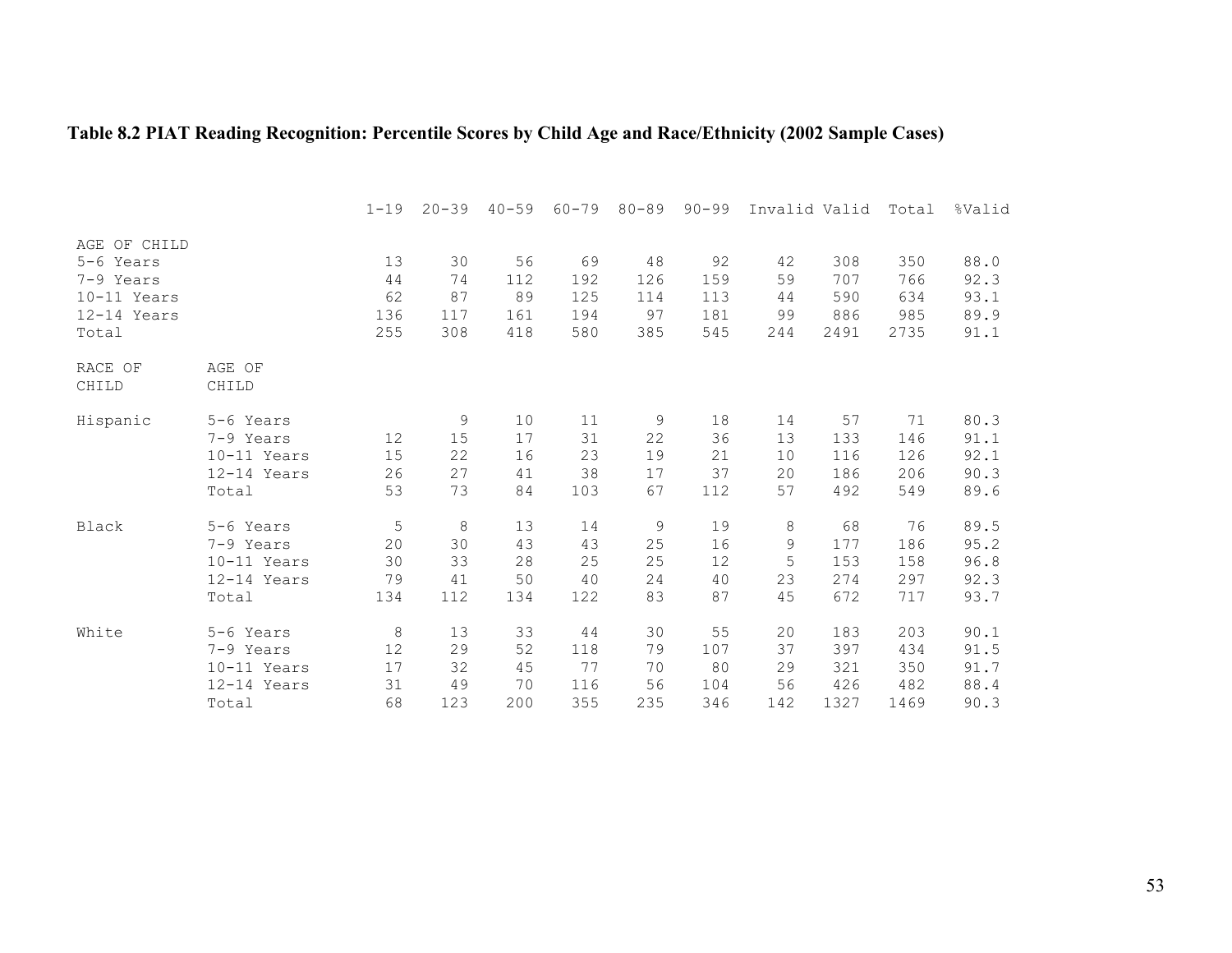## **Table 8.3 PIAT Reading Recognition: Standard Scores by Child Age and Race/Ethnicity (2002 Sample Cases)**

|               |              | $65 - 69$      | $70 - 84$ | $85 - 99$ |     | 100-114 115-129 | $130 +$ | Invalid     | Valid | Total | %Valid |
|---------------|--------------|----------------|-----------|-----------|-----|-----------------|---------|-------------|-------|-------|--------|
| AGE OF CHILD  |              |                |           |           |     |                 |         |             |       |       |        |
| 5-6 Years     |              | $\mathbf{2}$   | 8         | 55        | 124 | 74              | 45      | 42          | 308   | 350   | 88.0   |
| 7-9 Years     |              | 13             | 27        | 119       | 304 | 187             | 57      | 59          | 707   | 766   | 92.3   |
| 10-11 Years   |              | 10             | 43        | 140       | 209 | 152             | 36      | 44          | 590   | 634   | 93.1   |
| $12-14$ Years |              | 26             | 83        | 206       | 327 | 186             | 58      | 99          | 886   | 985   | 89.9   |
| Total         |              | 51             | 161       | 520       | 964 | 599             | 196     | 244         | 2491  | 2735  | 91.1   |
| RACE OF CHILD | AGE OF CHILD |                |           |           |     |                 |         |             |       |       |        |
| Hispanic      | 5-6 Years    |                |           | 15        | 20  | 10              | 12      | 14          | 57    | 71    | 80.3   |
|               | 7-9 Years    | 3              | 8         | 25        | 49  | 36              | 12      | 13          | 133   | 146   | 91.1   |
|               | 10-11 Years  | $\overline{2}$ | 10        | 32        | 39  | 25              | 8       | 10          | 116   | 126   | 92.1   |
|               | 12-14 Years  | 4              | 17        | 47        | 71  | 33              | 14      | 20          | 186   | 206   | 90.3   |
|               | Total        | 9              | 35        | 119       | 179 | 104             | 46      | 57          | 492   | 549   | 89.6   |
| Black         | 5-6 Years    |                | 4         | 12        | 28  | 15              | 9       | $\,8\,$     | 68    | 76    | 89.5   |
|               | 7-9 Years    | 6              | 13        | 47        | 76  | 28              | 7       | $\mathsf 9$ | 177   | 186   | 95.2   |
|               | 10-11 Years  | 6              | 21        | 52        | 45  | 24              | 5       | 5           | 153   | 158   | 96.8   |
|               | 12-14 Years  | 18             | 46        | 78        | 80  | 39              | 13      | 23          | 274   | 297   | 92.3   |
|               | Total        | 30             | 84        | 189       | 229 | 106             | 34      | 45          | 672   | 717   | 93.7   |
| White         | 5-6 Years    | $\mathbf{2}$   | 4         | 28        | 76  | 49              | 24      | 20          | 183   | 203   | 90.1   |
|               | 7-9 Years    | $\overline{4}$ | 6         | 47        | 179 | 123             | 38      | 37          | 397   | 434   | 91.5   |
|               | 10-11 Years  | $\mathbf{2}$   | 12        | 56        | 125 | 103             | 23      | 29          | 321   | 350   | 91.7   |
|               | 12-14 Years  | 4              | 20        | 81        | 176 | 114             | 31      | 56          | 426   | 482   | 88.4   |
|               | Total        | 12             | 42        | 212       | 556 | 389             | 116     | 142         | 1327  | 1469  | 90.3   |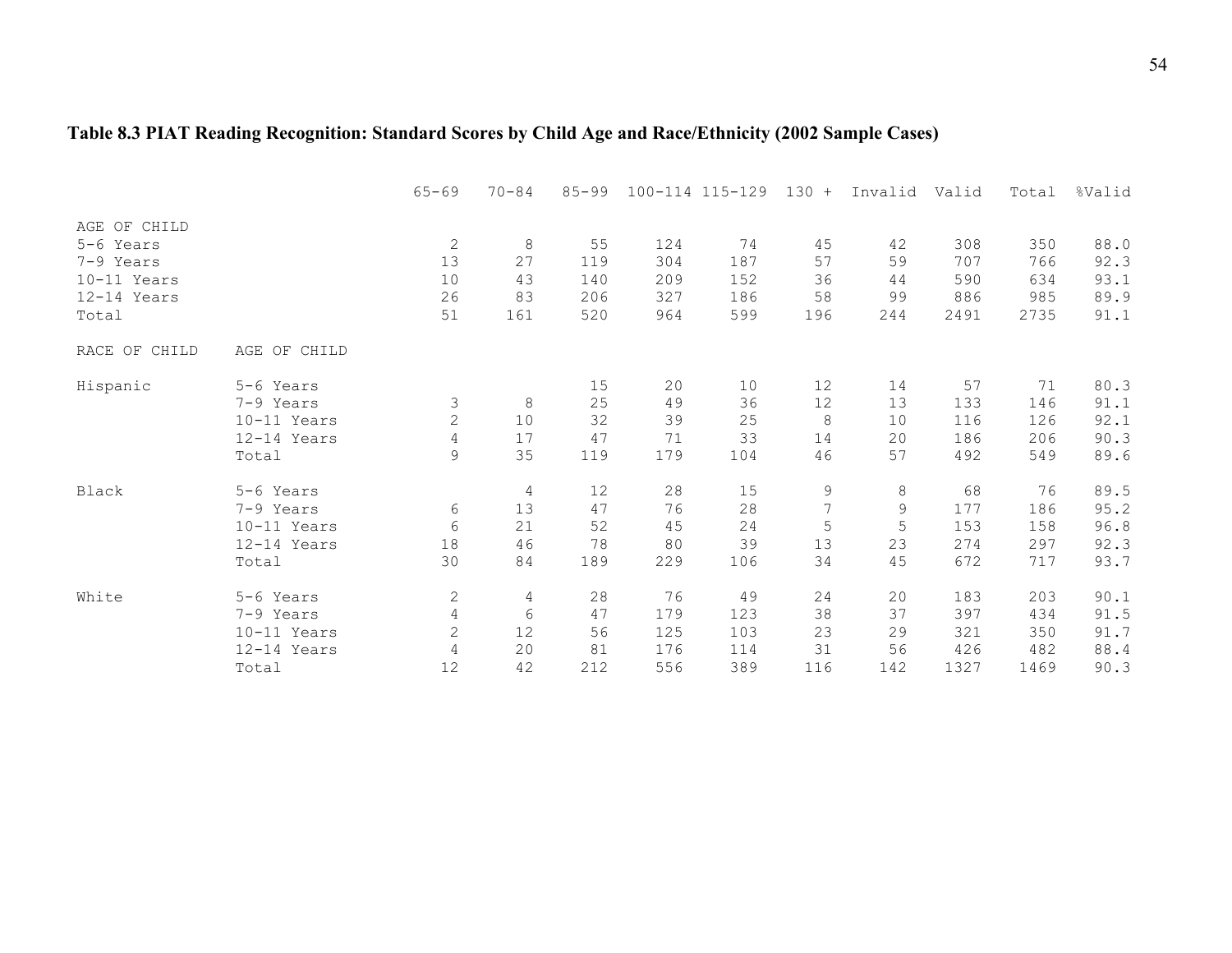## **Table 8.4 PIAT Reading Recognition: Percentile Scores by Child Age and Race/Ethnicity (2002 Weighted Distribution)**

|                                                                                   |                                                                   | $1 - 19$                            | $20 - 39$                            | $40 - 59$                            | $60 - 79$                            | $80 - 89$                            | $90 - 99$                            | Total                                     | Mean                                 | Std Dev                              |
|-----------------------------------------------------------------------------------|-------------------------------------------------------------------|-------------------------------------|--------------------------------------|--------------------------------------|--------------------------------------|--------------------------------------|--------------------------------------|-------------------------------------------|--------------------------------------|--------------------------------------|
| AGE OF CHILD<br>5-6 Years<br>7-9 Years<br>$10-11$ Years<br>$12-14$ Years<br>Total |                                                                   | 4.3<br>4.4<br>7.6<br>10.7<br>7.3    | 7.6<br>8.7<br>11.4<br>12.0<br>10.4   | 17.3<br>13.8<br>14.1<br>16.8<br>15.3 | 24.4<br>28.5<br>23.1<br>25.2<br>25.6 | 16.1<br>19.4<br>21.3<br>12.5<br>17.1 | 30.2<br>25.2<br>22.5<br>22.8<br>24.4 | 100.0<br>100.0<br>100.0<br>100.0<br>100.0 | 70.9<br>70.2<br>67.1<br>62.8<br>67.0 | 24.2<br>24.2<br>26.9<br>28.2<br>26.5 |
| RACE OF CHILD                                                                     | AGE OF CHILD                                                      |                                     |                                      |                                      |                                      |                                      |                                      |                                           |                                      |                                      |
| Hispanic                                                                          | 5-6 Years<br>7-9 Years<br>10-11 Years<br>$12-14$ Years<br>Total   | 8.9<br>12.8<br>13.8<br>10.8         | 16.0<br>10.9<br>19.6<br>15.0<br>15.1 | 16.1<br>11.9<br>13.2<br>22.0<br>16.4 | 20.6<br>22.9<br>19.2<br>19.2<br>20.4 | 18.1<br>19.1<br>17.3<br>9.4<br>15.0  | 29.2<br>26.3<br>17.9<br>20.5<br>22.4 | 100.0<br>100.0<br>100.0<br>100.0<br>100.0 | 71.2<br>67.5<br>58.8<br>57.6<br>62.1 | 22.7<br>28.0<br>30.5<br>29.3<br>29.1 |
| Black                                                                             | 5-6 Years<br>7-9 Years<br>$10-11$ Years<br>$12-14$ Years<br>Total | 7.9<br>11.8<br>19.5<br>28.8<br>20.0 | 10.9<br>17.4<br>21.4<br>15.0<br>16.7 | 16.4<br>23.8<br>18.6<br>18.0<br>19.5 | 19.3<br>23.8<br>14.6<br>15.2<br>17.8 | 15.0<br>14.2<br>18.7<br>8.1<br>12.8  | 30.5<br>9.0<br>7.2<br>14.9<br>13.2   | 100.0<br>100.0<br>100.0<br>100.0<br>100.0 | 67.9<br>54.9<br>50.4<br>47.2<br>52.1 | 26.9<br>27.3<br>29.9<br>32.1<br>30.5 |
| White                                                                             | 5-6 Years<br>7-9 Years<br>10-11 Years<br>12-14 Years<br>Total     | 4.1<br>3.0<br>5.6<br>7.0<br>5.1     | $6.8$<br>7.3<br>9.4<br>11.1<br>9.0   | 17.5<br>12.6<br>13.5<br>16.2<br>14.6 | 25.2<br>29.5<br>24.5<br>27.6<br>27.1 | 16.1<br>20.2<br>22.0<br>13.5<br>17.9 | 30.2<br>27.4<br>25.0<br>24.5<br>26.2 | 100.0<br>100.0<br>100.0<br>100.0<br>100.0 | 71.2<br>72.5<br>70.0<br>66.2<br>69.7 | 24.0<br>22.5<br>25.2<br>26.2<br>24.7 |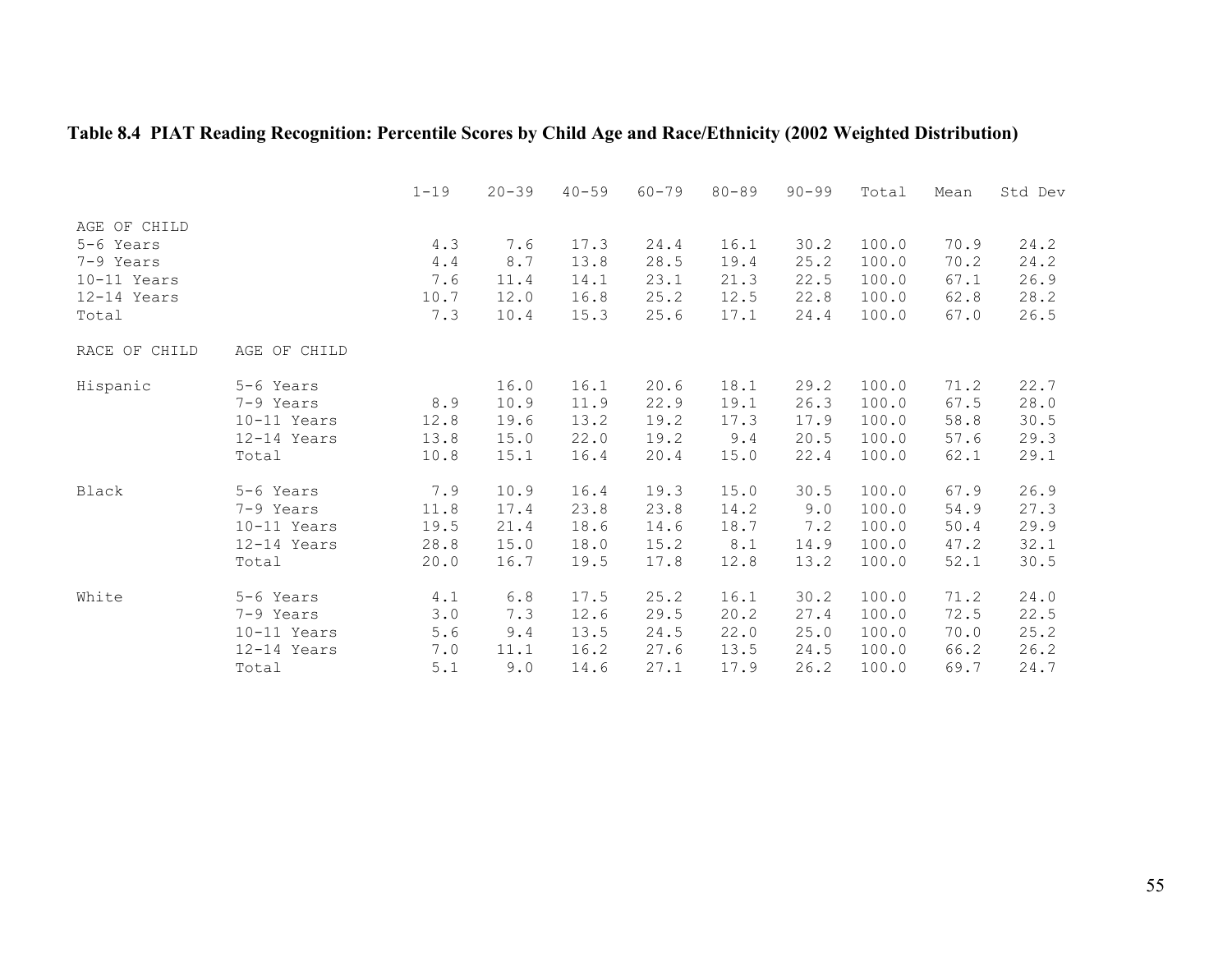## **Table 8.5 PIAT Reading Recognition: Standard Scores by Child Age and Race/Ethnicity (2002 Weighted Distribution)**

|                                                                                 |                                                                 | $65 - 69$                       | $70 - 84$                          | $85 - 99$                            |                                      | 100-114 115-129                      | $130 +$                                 | Total                                     | Mean                                      | Std Dev                              |
|---------------------------------------------------------------------------------|-----------------------------------------------------------------|---------------------------------|------------------------------------|--------------------------------------|--------------------------------------|--------------------------------------|-----------------------------------------|-------------------------------------------|-------------------------------------------|--------------------------------------|
| AGE OF CHILD<br>5-6 Years<br>7-9 Years<br>10-11 Years<br>$12-14$ Years<br>Total |                                                                 | 1.0<br>1.3<br>1.1<br>1.8<br>1.4 | 2.3<br>2.6<br>5.2<br>6.5<br>4.5    | 15.1<br>13.8<br>19.6<br>20.3<br>17.6 | 41.9<br>43.8<br>37.4<br>39.9<br>40.7 | 26.6<br>29.4<br>30.1<br>24.8<br>27.6 | 13.2<br>9.1<br>6.7<br>$6.6$<br>8.2      | 100.0<br>100.0<br>100.0<br>100.0<br>100.0 | 111.2<br>110.3<br>108.7<br>106.5<br>108.7 | 14.2<br>13.6<br>14.4<br>15.3<br>14.6 |
| RACE OF CHILD                                                                   | AGE OF CHILD                                                    |                                 |                                    |                                      |                                      |                                      |                                         |                                           |                                           |                                      |
| Hispanic                                                                        | 5-6 Years<br>7-9 Years<br>10-11 Years<br>12-14 Years<br>Total   | 2.1<br>1.4<br>1.7<br>1.6        | $5.9$<br>8.8<br>8.5<br>7.0         | 24.7<br>17.8<br>28.7<br>26.5<br>24.3 | 34.8<br>36.8<br>31.2<br>36.5<br>35.1 | 22.6<br>29.2<br>21.6<br>19.8<br>23.3 | 17.9<br>8.3<br>8.3<br>7.0<br>8.7        | 100.0<br>100.0<br>100.0<br>100.0<br>100.0 | 112.1<br>109.0<br>105.2<br>104.3<br>106.6 | 13.8<br>15.4<br>16.3<br>15.8<br>15.8 |
| Black                                                                           | 5-6 Years<br>7-9 Years<br>$10-11$ Years<br>12-14 Years<br>Total | 3.2<br>3.5<br>6.4<br>4.2        | 5.9<br>8.3<br>13.7<br>16.6<br>12.6 | 17.4<br>26.4<br>34.5<br>29.0<br>28.3 | 37.5<br>42.0<br>28.1<br>29.1<br>33.3 | 25.0<br>16.0<br>17.0<br>14.4<br>16.5 | 14.3<br>4.1<br>3.2<br>$4\cdot 4$<br>5.1 | 100.0<br>100.0<br>100.0<br>100.0<br>100.0 | 110.1<br>102.2<br>100.3<br>98.5<br>101.1  | 15.0<br>14.4<br>15.3<br>17.7<br>16.4 |
| White                                                                           | 5-6 Years<br>7-9 Years<br>10-11 Years<br>12-14 Years<br>Total   | 1.2<br>1.0<br>0.7<br>1.0<br>0.9 | 2.0<br>1.5<br>3.8<br>4.4<br>3.1    | 14.2<br>11.8<br>16.9<br>18.2<br>15.5 | 42.8<br>44.6<br>39.1<br>42.2<br>42.2 | 27.0<br>31.3<br>32.5<br>27.2<br>29.7 | 12.8<br>9.8<br>7.0<br>7.0<br>8.6        | 100.0<br>100.0<br>100.0<br>100.0<br>100.0 | 111.3<br>111.5<br>110.2<br>108.3<br>110.1 | 14.2<br>12.9<br>13.6<br>14.2<br>13.8 |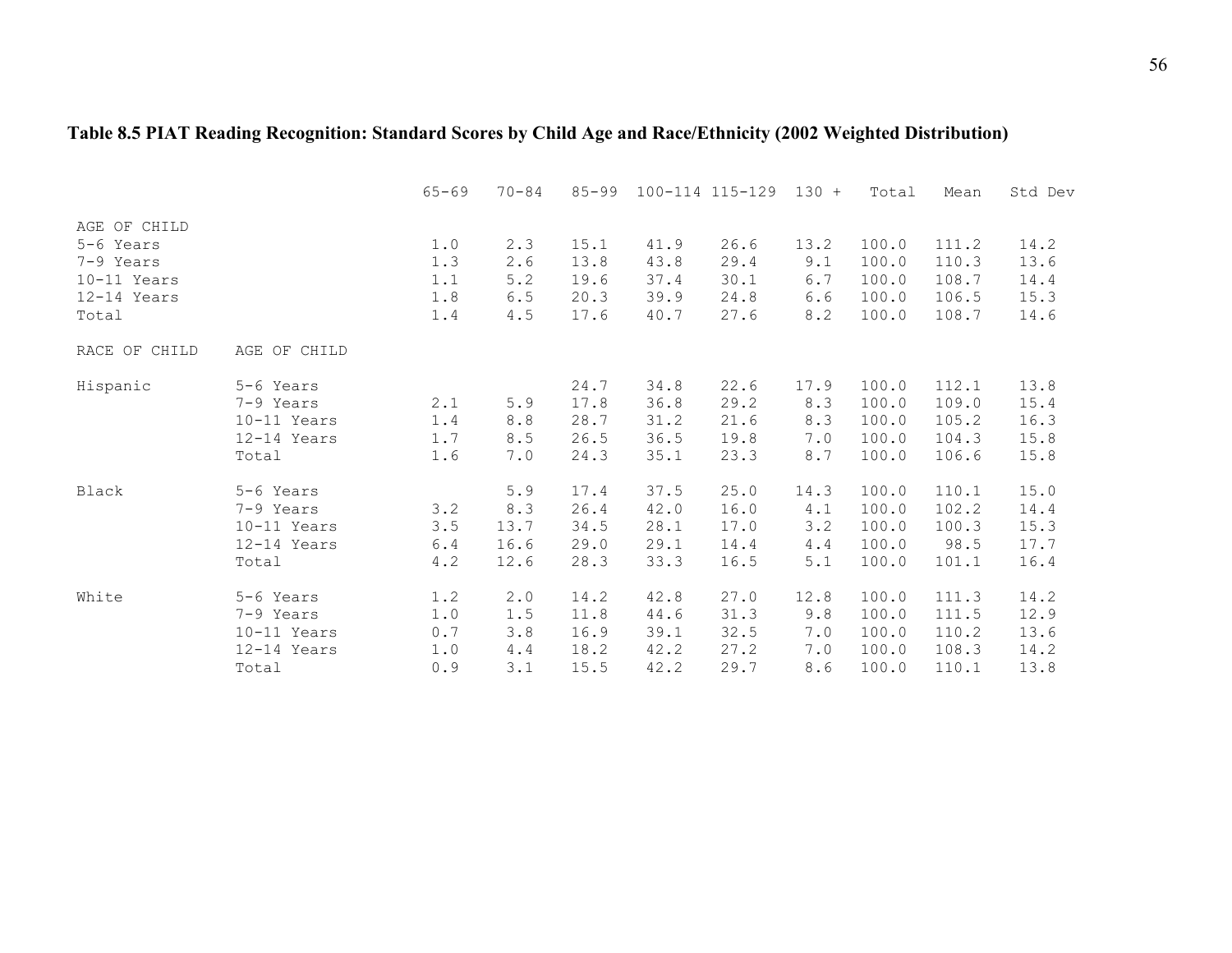# **Table 9.1 PIAT Reading Comprehension: Raw Scores by Child Age and Race/Ethnicity (2002 Sample Cases)**

|                                                                                 |                                                                 | $0 - 9$                                                | $10 - 14$                  | $15 - 19$                                          | $20 - 29$                    | $30 - 39$                               | $40 - 49$                              |                              | 50+ Invalid Valid            |                                  | Total                            | %Valid                               |
|---------------------------------------------------------------------------------|-----------------------------------------------------------------|--------------------------------------------------------|----------------------------|----------------------------------------------------|------------------------------|-----------------------------------------|----------------------------------------|------------------------------|------------------------------|----------------------------------|----------------------------------|--------------------------------------|
| AGE OF CHILD<br>5-6 Years<br>7-9 Years<br>10-11 Years<br>$12-14$ Years<br>Total |                                                                 | 29<br>$\mathbf 1$<br>$\frac{2}{3}$<br>35               | 24<br>$\overline{c}$<br>26 | 154<br>33<br>3<br>6<br>196                         | 79<br>186<br>39<br>35<br>339 | 8<br>177<br>69<br>59<br>313             | 9<br>232<br>261<br>253<br>755          | 1<br>73<br>212<br>519<br>805 | 46<br>62<br>48<br>110<br>266 | 304<br>704<br>586<br>875<br>2469 | 350<br>766<br>634<br>985<br>2735 | 86.9<br>91.9<br>92.4<br>88.8<br>90.3 |
| RACE OF<br>$\texttt{CHILD}$                                                     | AGE OF<br>CHILD                                                 |                                                        |                            |                                                    |                              |                                         |                                        |                              |                              |                                  |                                  |                                      |
| Hispanic                                                                        | 5-6 Years<br>7-9 Years<br>10-11 Years<br>12-14 Years<br>Total   | 6<br>$1\,$<br>$\mathbf 1$<br>$\,8\,$                   | 3<br>$\overline{2}$<br>5   | 31<br>$8\,$<br>$\mathbf{1}$<br>40                  | 12<br>36<br>13<br>7<br>68    | 2<br>35<br>20<br>12<br>69               | $\mathbf{1}$<br>42<br>49<br>61<br>153  | 9<br>33<br>100<br>142        | 16<br>14<br>10<br>24<br>64   | 55<br>132<br>116<br>182<br>485   | 71<br>146<br>126<br>206<br>549   | 77.5<br>90.4<br>92.1<br>88.3<br>88.3 |
| Black                                                                           | 5-6 Years<br>7-9 Years<br>$10-11$ Years<br>12-14 Years<br>Total | $\overline{7}$<br>$\mathbf{1}$<br>8                    | 7<br>7                     | 30<br>15<br>$\mathfrak{Z}$<br>$\overline{4}$<br>52 | 20<br>70<br>20<br>21<br>131  | $\mathfrak{Z}$<br>42<br>28<br>34<br>107 | $\mathbf{1}$<br>37<br>70<br>100<br>208 | 13<br>31<br>113<br>157       | 8<br>9<br>6<br>24<br>47      | 68<br>177<br>152<br>273<br>670   | 76<br>186<br>158<br>297<br>717   | 89.5<br>95.2<br>96.2<br>91.9<br>93.4 |
| White                                                                           | 5-6 Years<br>7-9 Years<br>10-11 Years<br>12-14 Years<br>Total   | 16<br>$\mathbf 1$<br>$\mathbf 1$<br>$\mathbf{1}$<br>19 | 14<br>14                   | 93<br>10<br>$\mathbf{1}$<br>104                    | 47<br>80<br>6<br>7<br>140    | 3<br>100<br>21<br>13<br>137             | 7<br>153<br>142<br>92<br>394           | 1<br>51<br>148<br>306<br>506 | 22<br>39<br>32<br>62<br>155  | 181<br>395<br>318<br>420<br>1314 | 203<br>434<br>350<br>482<br>1469 | 89.2<br>91.0<br>90.9<br>87.1<br>89.4 |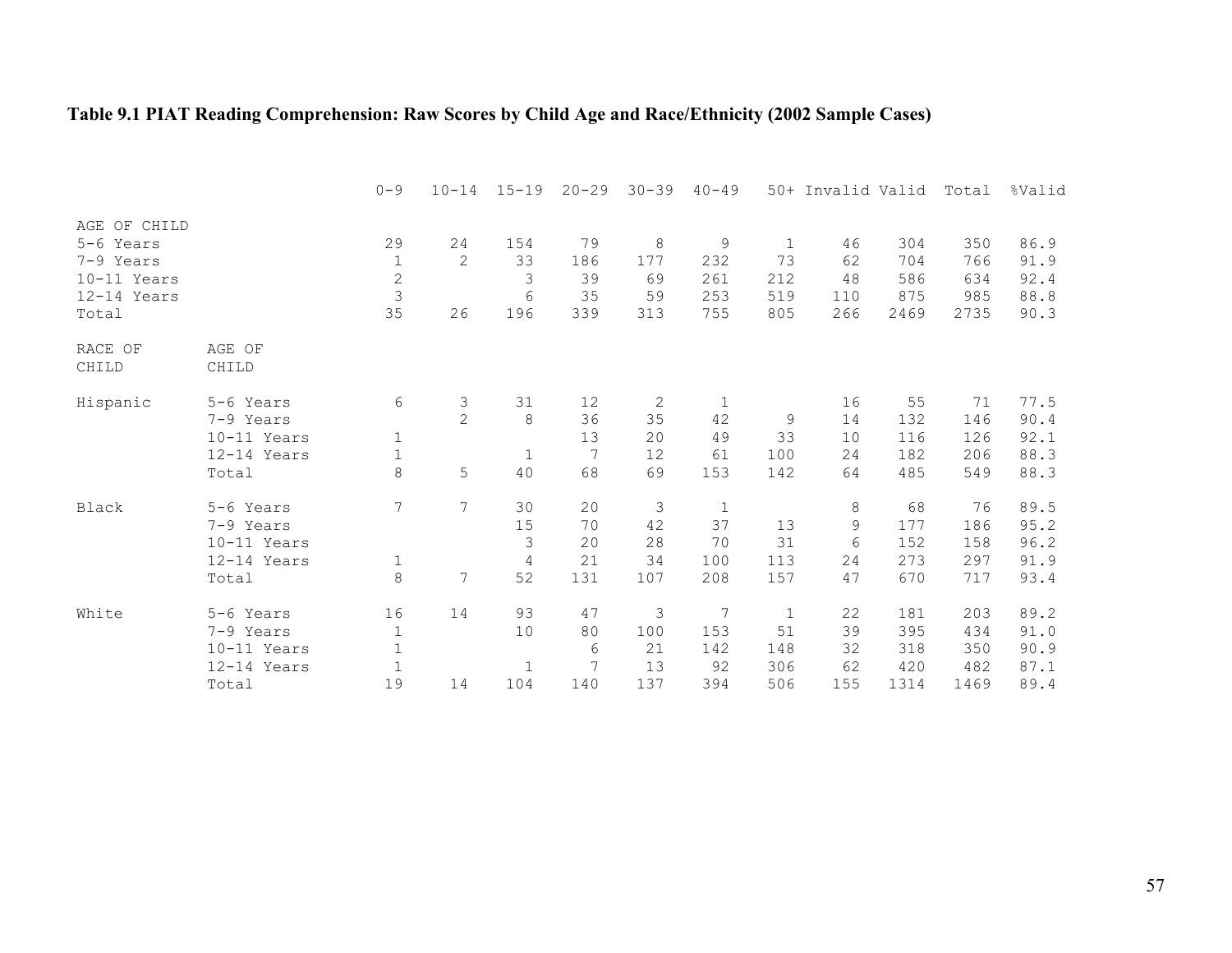## **Table 9.2 PIAT Reading Comprehension: Percentile Scores by Child Age and Race/Ethnicity (2002 Sample Cases)**

|               |               | $1 - 19$ | $20 - 39$ | $40 - 59$   | $60 - 79$ | $80 - 89$ |     | 90-99 Invalid Valid |      | Total | %Valid |
|---------------|---------------|----------|-----------|-------------|-----------|-----------|-----|---------------------|------|-------|--------|
| AGE OF CHILD  |               |          |           |             |           |           |     |                     |      |       |        |
| 5-6 Years     |               |          |           | 15          | 53        | 22        | 48  | 46                  | 138  | 184   | 75.0   |
| 7-9 Years     |               | 60       | 91        | 145         | 157       | 134       | 103 | 62                  | 690  | 752   | 91.8   |
| 10-11 Years   |               | 80       | 109       | 131         | 168       | 53        | 41  | 48                  | 582  | 630   | 92.4   |
| $12-14$ Years |               | 174      | 236       | 185         | 164       | 66        | 46  | 110                 | 871  | 981   | 88.8   |
| Total         |               | 314      | 436       | 476         | 542       | 275       | 238 | 266                 | 2281 | 2547  | 89.6   |
| RACE OF       | AGE OF        |          |           |             |           |           |     |                     |      |       |        |
| CHILD         | CHILD         |          |           |             |           |           |     |                     |      |       |        |
| Hispanic      | 5-6 Years     |          |           | 6           | 6         | 3         | 10  | 16                  | 25   | 41    | 61.0   |
|               | 7-9 Years     | 13       | 23        | 27          | 28        | 17        | 19  | 14                  | 127  | 141   | 90.1   |
|               | $10-11$ Years | 24       | 27        | 24          | 27        | 9         | 4   | 10                  | 115  | 125   | 92.0   |
|               | 12-14 Years   | 33       | 63        | 41          | 29        | 11        | 3   | 24                  | 180  | 204   | 88.2   |
|               | Total         | 70       | 113       | 98          | 90        | 40        | 36  | 64                  | 447  | 511   | 87.5   |
| Black         | 5-6 Years     |          |           | 6           | 11        | 5         | 11  | 8                   | 33   | 41    | 80.5   |
|               | 7-9 Years     | 31       | 33        | 44          | 27        | 22        | 15  | 9                   | 172  | 181   | 95.0   |
|               | 10-11 Years   | 39       | 43        | 29          | 27        | $\,8\,$   | 4   | 6                   | 150  | 156   | 96.2   |
|               | $12-14$ Years | 101      | 78        | 46          | 34        | 8         | 4   | 24                  | 271  | 295   | 91.9   |
|               | Total         | 171      | 154       | 125         | 99        | 43        | 34  | 47                  | 626  | 673   | 93.0   |
| White         | 5-6 Years     |          |           | $\mathsf 3$ | 36        | 14        | 27  | 22                  | 80   | 102   | 78.4   |
|               | 7-9 Years     | 16       | 35        | 74          | 102       | 95        | 69  | 39                  | 391  | 430   | 90.9   |
|               | 10-11 Years   | 17       | 39        | 78          | 114       | 36        | 33  | 32                  | 317  | 349   | 90.8   |
|               | 12-14 Years   | 40       | 95        | 98          | 101       | 47        | 39  | 62                  | 420  | 482   | 87.1   |
|               | Total         | 73       | 169       | 253         | 353       | 192       | 168 | 155                 | 1208 | 1363  | 88.6   |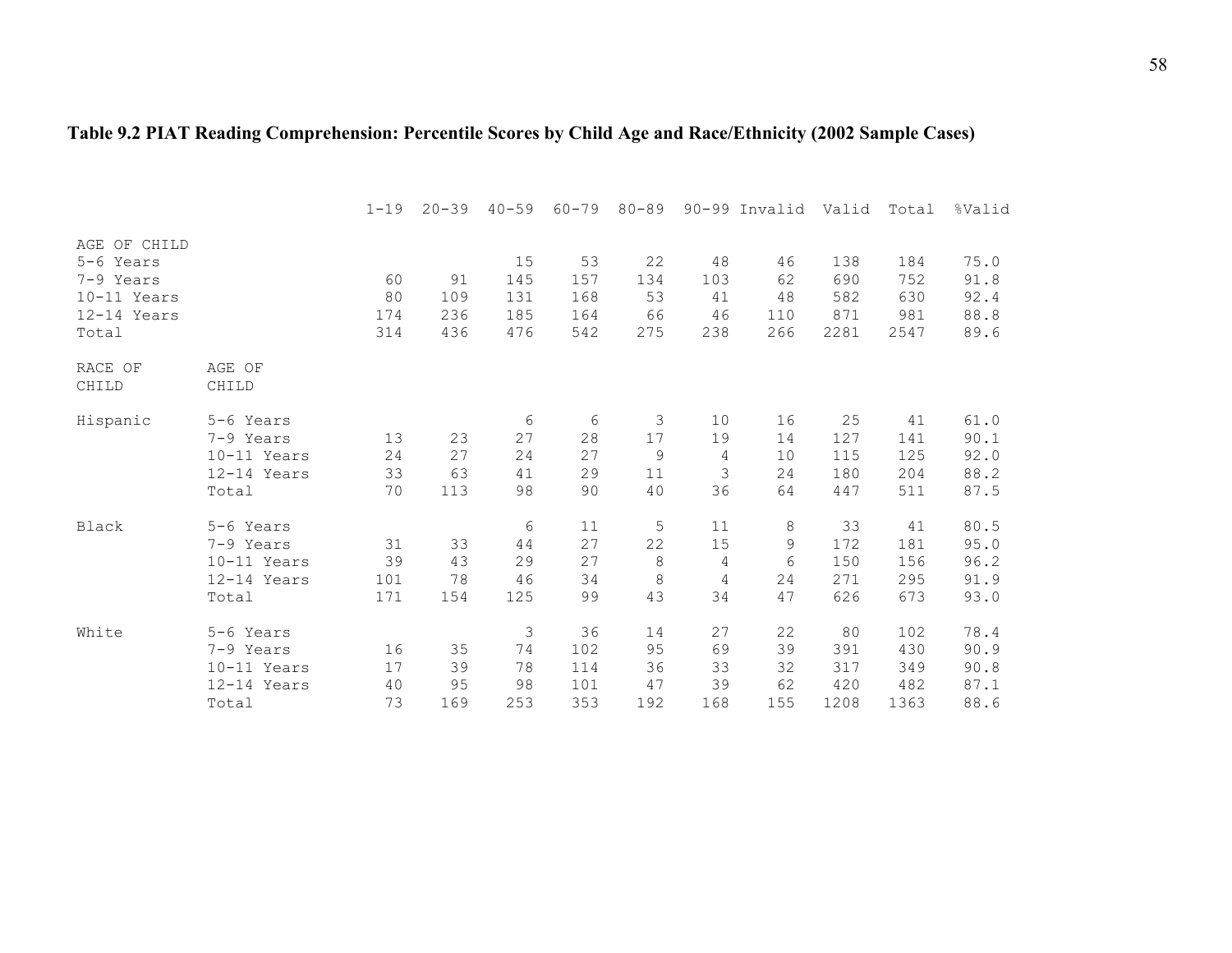## **Table 9.3 PIAT Reading Comprehension: Standard Scores by Child Age and Race/Ethnicity (2002 Sample Cases)**

|                                                                                 |                                                                 | $0 - 64.9$      | $65 - 69$                                 | $70 - 84$              | $85 - 99$                              | $100 -$<br>114                       | $115 -$<br>129               |                                       | 130+ Invalid Valid           |                                  | Total                            | %Valid                               |
|---------------------------------------------------------------------------------|-----------------------------------------------------------------|-----------------|-------------------------------------------|------------------------|----------------------------------------|--------------------------------------|------------------------------|---------------------------------------|------------------------------|----------------------------------|----------------------------------|--------------------------------------|
| AGE OF CHILD<br>5-6 Years<br>7-9 Years<br>10-11 Years<br>$12-14$ Years<br>Total |                                                                 | $\sqrt{4}$<br>4 | 7<br>11<br>32<br>50                       | 37<br>56<br>116<br>209 | 7<br>162<br>181<br>350<br>700          | 68<br>301<br>258<br>295<br>922       | 42<br>170<br>73<br>77<br>362 | 21<br>13<br>3<br>$\mathbf{1}$<br>38   | 46<br>62<br>48<br>110<br>266 | 142<br>690<br>582<br>871<br>2285 | 188<br>752<br>630<br>981<br>2551 | 75.5<br>91.8<br>92.4<br>88.8<br>89.6 |
| RACE OF<br>CHILD                                                                | AGE OF<br>CHILD                                                 |                 |                                           |                        |                                        |                                      |                              |                                       |                              |                                  |                                  |                                      |
| Hispanic                                                                        | 5-6 Years<br>7-9 Years<br>10-11 Years<br>12-14 Years<br>Total   |                 | $\mathbf{1}$<br>5<br>6<br>12              | 7<br>15<br>23<br>45    | 3<br>39<br>43<br>90<br>175             | $\mathsf 9$<br>50<br>43<br>54<br>156 | 8<br>28<br>9<br>7<br>52      | 5<br>$\overline{2}$<br>$\overline{7}$ | 16<br>14<br>10<br>24<br>64   | 25<br>127<br>115<br>180<br>447   | 41<br>141<br>125<br>204<br>511   | 61.0<br>90.1<br>92.0<br>88.2<br>87.5 |
| Black                                                                           | 5-6 Years<br>7-9 Years<br>10-11 Years<br>$12-14$ Years<br>Total |                 | 4<br>4<br>17<br>25                        | 20<br>29<br>71<br>120  | $\mathbf{2}$<br>53<br>58<br>114<br>227 | 18<br>70<br>49<br>61<br>198          | 9<br>23<br>10<br>8<br>50     | 4<br>$\overline{2}$<br>6              | 8<br>9<br>6<br>24<br>47      | 33<br>172<br>150<br>271<br>626   | 41<br>181<br>156<br>295<br>673   | 80.5<br>95.0<br>96.2<br>91.9<br>93.0 |
| White                                                                           | 5-6 Years<br>7-9 Years<br>10-11 Years<br>12-14 Years<br>Total   | 4<br>4          | $\mathbf{2}$<br>$\overline{2}$<br>9<br>13 | 10<br>12<br>22<br>44   | $\mathbf{2}$<br>70<br>80<br>146<br>298 | 41<br>181<br>166<br>180<br>568       | 25<br>119<br>54<br>62<br>260 | 12<br>9<br>3<br>$\mathbf 1$<br>25     | 22<br>39<br>32<br>62<br>155  | 84<br>391<br>317<br>420<br>1212  | 106<br>430<br>349<br>482<br>1367 | 79.2<br>90.9<br>90.8<br>87.1<br>88.7 |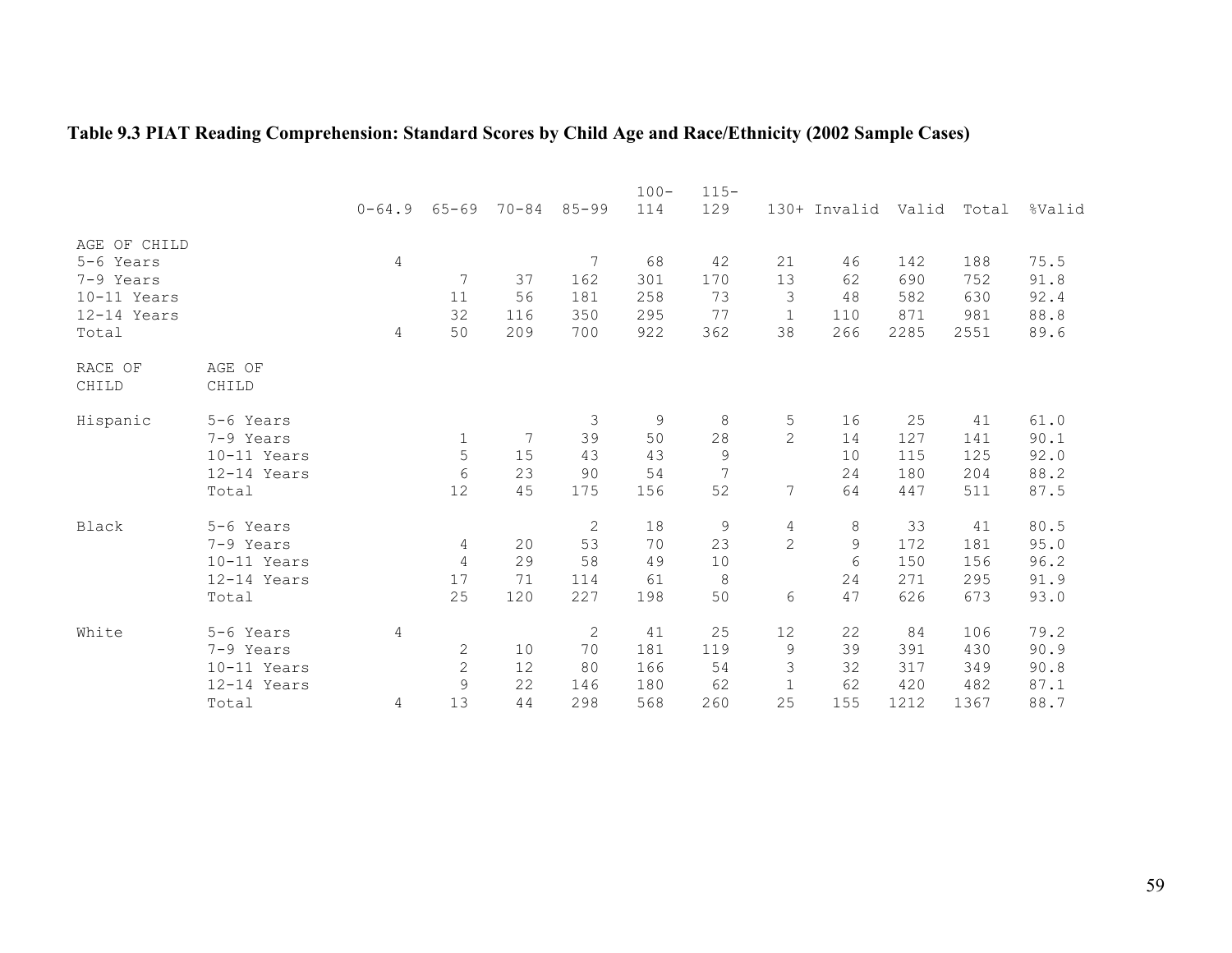## **Table 9.4 PIAT Reading Comprehension: Percentile Scores by Child Age and Race/Ethnicity (2002 Weighted Distribution)**

|                           |               | $1 - 19$ | $20 - 39$ | $40 - 59$ | $60 - 79$ | $80 - 89$ | $90 - 99$ | Total | Mean | Std Dev |
|---------------------------|---------------|----------|-----------|-----------|-----------|-----------|-----------|-------|------|---------|
| AGE OF CHILD<br>5-6 Years |               |          |           | 6.2       | 42.5      | 17.2      | 34.1      | 100.0 | 80.2 | 14.7    |
| 7-9 Years                 |               | 6.0      | 10.2      | 19.5      | 24.9      | 22.6      | 16.7      | 100.0 | 66.1 | 24.6    |
| $10-11$ Years             |               | 8.6      | 14.7      | 23.7      | 32.6      | 11.2      | 9.2       | 100.0 | 57.5 | 24.4    |
| 12-14 Years               |               | 13.9     | 23.7      | 22.3      | 22.7      | 9.7       | 7.8       | 100.0 | 50.3 | 26.6    |
| Total                     |               | 9.2      | 15.6      | 20.8      | 27.2      | 14.6      | 12.6      | 100.0 | 59.0 | 26.2    |
| RACE OF CHILD             | AGE OF CHILD  |          |           |           |           |           |           |       |      |         |
| Hispanic                  | 5-6 Years     |          |           | 22.9      | 22.8      | 16.7      | 37.7      | 100.0 | 78.0 | 18.7    |
|                           | 7-9 Years     | 10.3     | 17.5      | 20.1      | 23.1      | 14.3      | 14.8      | 100.0 | 58.9 | 27.1    |
|                           | 10-11 Years   | 20.3     | 22.1      | 21.0      | 22.8      | 9.7       | 4.2       | 100.0 | 46.3 | 26.9    |
|                           | $12-14$ Years | 17.3     | 36.3      | 22.9      | 15.8      | 6.1       | 1.6       | 100.0 | 40.0 | 23.3    |
|                           | Total         | 15.1     | 25.1      | 21.6      | 20.1      | 10.0      | 8.1       | 100.0 | 49.3 | 27.3    |
| Black                     | 5-6 Years     |          |           | 19.7      | 27.9      | 13.2      | 39.2      | 100.0 | 77.7 | 17.7    |
|                           | 7-9 Years     | 18.9     | 17.8      | 25.1      | 13.9      | 13.4      | 10.9      | 100.0 | 50.9 | 28.2    |
|                           | 10-11 Years   | 25.1     | 29.2      | 18.2      | 16.7      | 7.1       | 3.7       | 100.0 | 40.6 | 26.5    |
|                           | 12-14 Years   | 36.9     | 28.0      | 17.2      | 13.7      | 2.5       | 1.7       | 100.0 | 32.9 | 24.0    |
|                           | Total         | 27.2     | 24.0      | 19.8      | 15.1      | 7.2       | $6.7$     | 100.0 | 42.1 | 27.9    |
| White                     | 5-6 Years     |          |           | 3.6       | 45.5      | 17.6      | 33.3      | 100.0 | 80.6 | 14.0    |
|                           | 7-9 Years     | 3.9      | 8.6       | 18.7      | 26.6      | 24.5      | 17.6      | 100.0 | 68.8 | 22.9    |
|                           | $10-11$ Years | 5.4      | 12.2      | 24.7      | 35.6      | 11.8      | 10.3      | 100.0 | 60.7 | 22.6    |
|                           | 12-14 Years   | 9.2      | 21.7      | 23.2      | 24.9      | 11.4      | 9.5       | 100.0 | 54.5 | 25.8    |
|                           | Total         | 5.9      | 13.6      | 20.9      | 29.6      | 16.1      | 13.9      | 100.0 | 62.4 | 24.6    |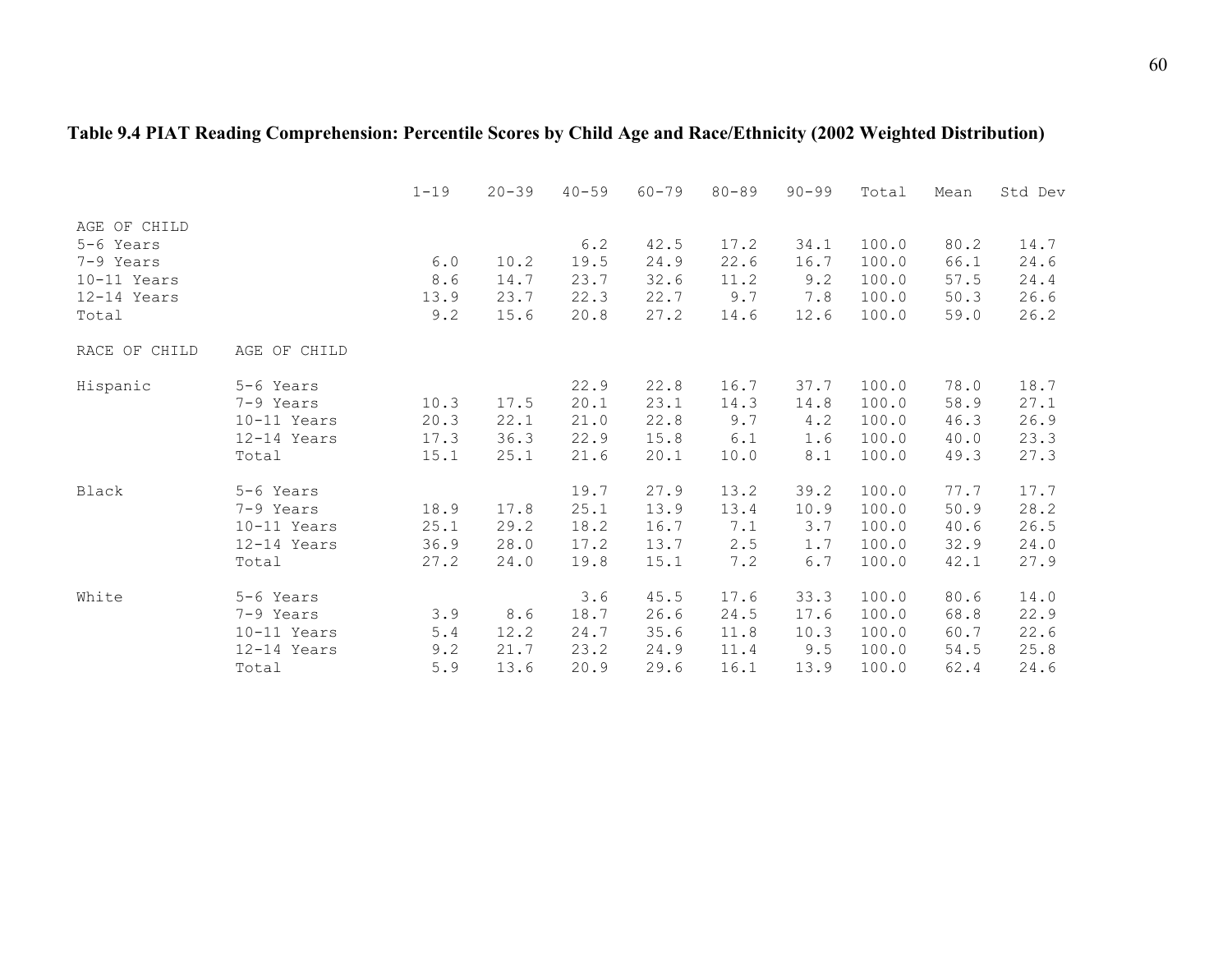## **Table 9.5 PIAT Reading Comprehension: Standard Scores by Child Age and Race/Ethnicity (2002 Weighted Distribution)**

|                                                                                 |                                                               | $0 - 64.9$ | $65 - 69$                | $70 - 84$                    | $85 - 99$                            |                                      | 100-114 115-129                      | 130+                             | Total                                     | Mean                                      | Std Dev                              |
|---------------------------------------------------------------------------------|---------------------------------------------------------------|------------|--------------------------|------------------------------|--------------------------------------|--------------------------------------|--------------------------------------|----------------------------------|-------------------------------------------|-------------------------------------------|--------------------------------------|
| AGE OF CHILD<br>5-6 Years<br>7-9 Years<br>10-11 Years<br>$12-14$ Years<br>Total |                                                               | 3.4<br>0.2 | 0.7<br>1.1<br>2.8<br>1.5 | 3.9<br>6.2<br>8.7<br>6.0     | 3.0<br>19.3<br>27.4<br>36.1<br>26.4  | 49.1<br>45.7<br>48.9<br>39.9<br>44.6 | 29.1<br>28.0<br>15.7<br>12.3<br>19.2 | 15.5<br>2.4<br>0.7<br>0.3<br>2.0 | 100.0<br>100.0<br>100.0<br>100.0<br>100.0 | 112.6<br>107.7<br>103.3<br>99.9<br>104.0  | 19.8<br>12.4<br>11.9<br>13.2<br>13.7 |
| RACE OF CHILD                                                                   | AGE OF CHILD                                                  |            |                          |                              |                                      |                                      |                                      |                                  |                                           |                                           |                                      |
| Hispanic                                                                        | 5-6 Years<br>7-9 Years<br>10-11 Years<br>12-14 Years<br>Total |            | 1.3<br>4.7<br>2.7<br>2.6 | 4.7<br>13.2<br>12.6<br>9.7   | 11.2<br>29.3<br>34.9<br>51.0<br>38.2 | 34.4<br>40.6<br>38.0<br>30.4<br>35.6 | 35.9<br>21.1<br>9.1<br>3.4<br>11.9   | 18.5<br>3.1<br>1.9               | 100.0<br>100.0<br>100.0<br>100.0<br>100.0 | 115.6<br>104.5<br>97.5<br>95.2<br>99.6    | 12.6<br>13.6<br>13.5<br>11.3<br>13.7 |
| Black                                                                           | 5-6 Years<br>7-9 Years<br>10-11 Years<br>12-14 Years<br>Total |            | 2.1<br>2.7<br>6.0<br>3.8 | 12.9<br>18.8<br>26.1<br>19.4 | 5.7<br>29.0<br>38.2<br>42.0<br>35.6  | 51.2<br>39.9<br>30.7<br>23.1<br>31.1 | 28.7<br>14.0<br>9.5<br>2.8<br>8.8    | 14.4<br>2.1<br>1.3               | 100.0<br>100.0<br>100.0<br>100.0<br>100.0 | 114.9<br>100.4<br>95.3<br>91.2<br>96.0    | 11.8<br>14.3<br>13.2<br>12.6<br>14.4 |
| White                                                                           | 5-6 Years<br>7-9 Years<br>10-11 Years<br>12-14 Years<br>Total | 3.9<br>0.3 | 0.5<br>0.6<br>2.2<br>1.1 | 2.5<br>4.0<br>$5.0$<br>3.6   | 2.2<br>17.2<br>25.4<br>33.7<br>24.1  | 49.7<br>46.9<br>52.2<br>43.8<br>47.4 | 28.7<br>30.5<br>17.1<br>14.9<br>21.4 | 15.5<br>2.3<br>0.8<br>0.4<br>2.1 | 100.0<br>100.0<br>100.0<br>100.0<br>100.0 | 112.1<br>108.9<br>104.8<br>101.9<br>105.6 | 20.8<br>11.6<br>11.0<br>12.6<br>13.1 |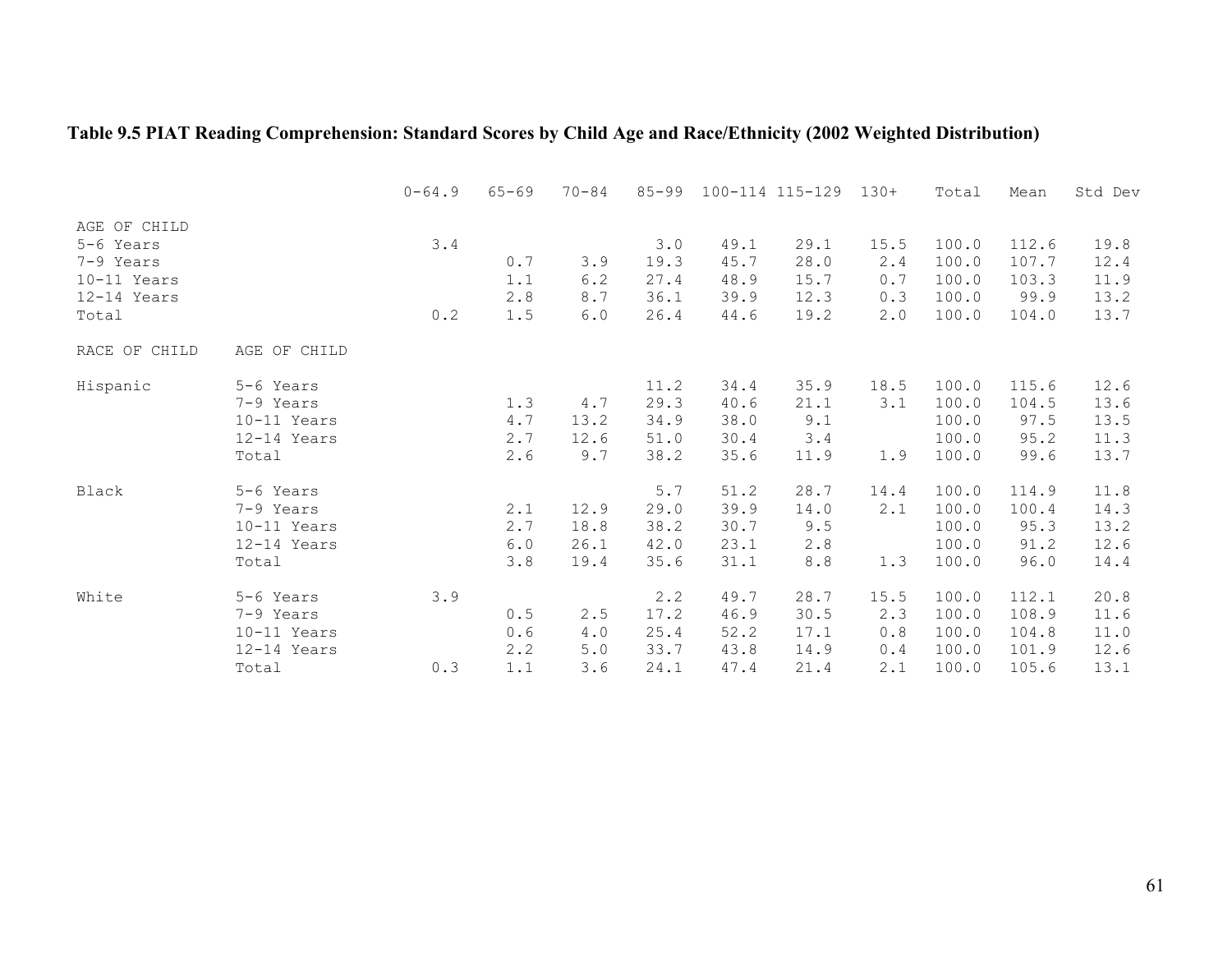# **Table 10.1 PPVT: Raw Scores by Child Age and Race/Ethnicity (2002 Sample Cases)**

|                  |              |       | $0 - 19$ | $20 - 39$   | $40 - 59$    | $60 - 79$ | $80 - 89$ | $90 - 99$ | $100 - 129$ | $130+$ | Invalid | Valid | Total | %Valid |
|------------------|--------------|-------|----------|-------------|--------------|-----------|-----------|-----------|-------------|--------|---------|-------|-------|--------|
| AGE OF CHILD     |              |       |          |             |              |           |           |           |             |        |         |       |       |        |
| $4 - 5$<br>Years |              |       | 21       | 44          | 132          | 70        | 19        |           |             |        | 45      | 294   | 339   | 86.7   |
| 10-11 Years      |              |       | 8        | $\mathbf 1$ | 2            | 28        | 39        | 68        | 347         | 92     | 49      | 585   | 634   | 92.3   |
| Total            |              |       | 29       | 45          | 134          | 98        | 58        | 75        | 348         | 92     | 94      | 879   | 973   | 90.3   |
| OF<br>RACE       | CHILD AGE OF | CHILD |          |             |              |           |           |           |             |        |         |       |       |        |
| Hispanic         | $4 - 5$      | Years | 3        | 15          | 23           |           | 3         |           |             |        | 13      | 51    | 64    | 79.7   |
|                  | 10-11 Years  |       | 3        |             |              | 11        | 16        | 11        | 61          | 12     | 12      | 114   | 126   | 90.5   |
|                  | Total        |       | 6        | 15          | 23           | 18        | 19        | 11        | 61          | 12     | 25      | 165   | 190   | 86.8   |
| Black            | $4 - 5$      | Years | 7        | 17          | 25           | 6         | 2         | 2         |             |        | 11      | 59    | 70    | 84.3   |
|                  | 10-11 Years  |       |          |             | $\mathbf{2}$ | 15        | 20        | 40        | 67          | 5      | 7       | 151   | 158   | 95.6   |
|                  | Total        |       | 8        | 18          | 27           | 21        | 22        | 42        | 67          | 5      | 18      | 210   | 228   | 92.1   |
| White            | $4 - 5$      | Years | 11       | 12          | 84           | 57        | 14        | 5         |             |        | 21      | 184   | 205   | 89.8   |
|                  | 10-11 Years  |       | 4        |             |              | 2         | 3         | 17        | 219         | 75     | 30      | 320   | 350   | 91.4   |
|                  | Total        |       | 15       | 12          | 84           | 59        | 17        | 22        | 220         | 75     | 51      | 504   | 555   | 90.8   |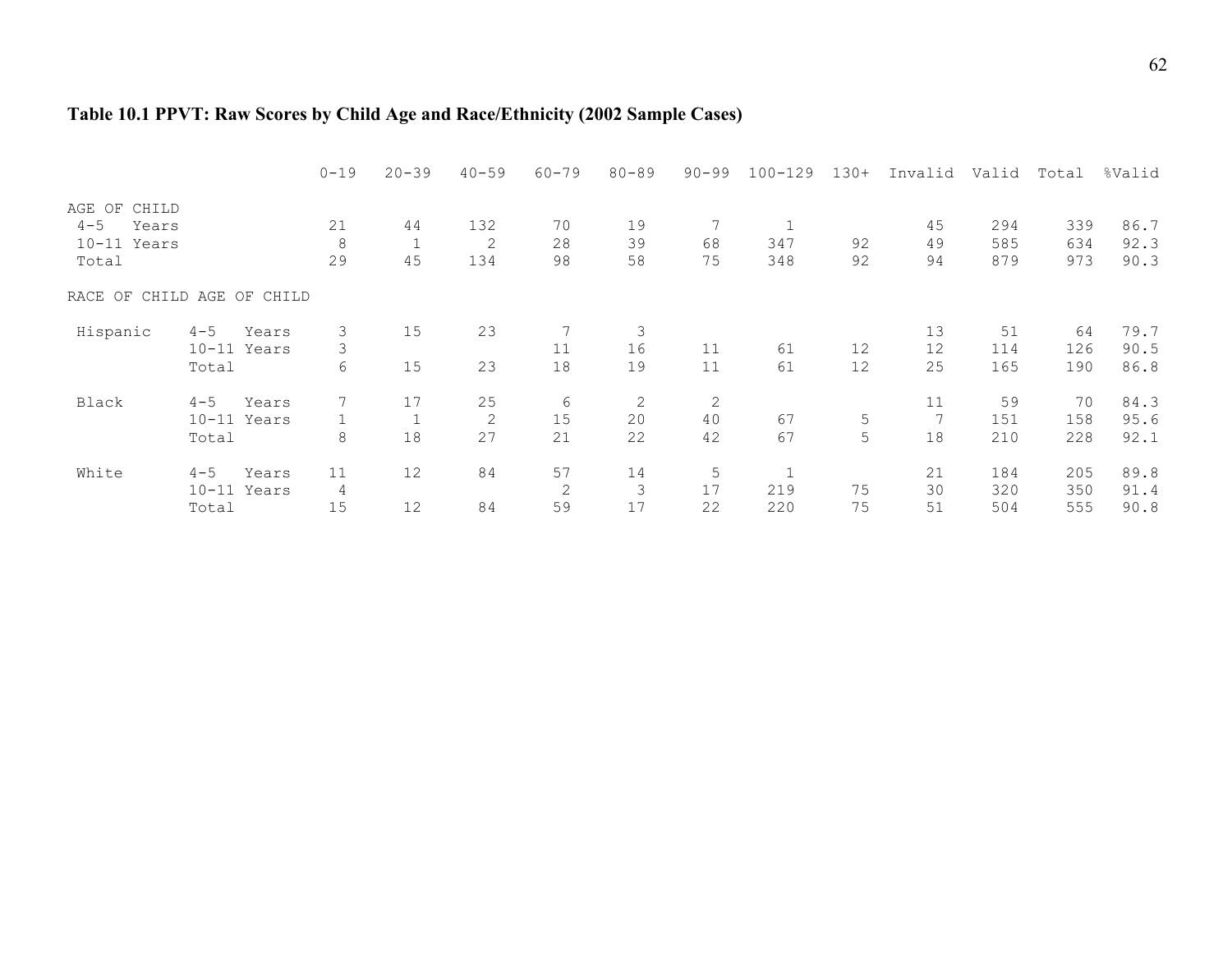## **Table 10.2 PPVT: Percentile Scores by Child Age and Race/Ethnicity (2002 Sample Cases)**

|                    |                  | $1 - 19$ | $20 - 39$ | $40 - 59$ | $60 - 79$ | $80 - 89$    | $90 - 99$ | Invalid | Valid | Total | %Valid |
|--------------------|------------------|----------|-----------|-----------|-----------|--------------|-----------|---------|-------|-------|--------|
| AGE<br>OF<br>CHILD |                  |          |           |           |           |              |           |         |       |       |        |
| $4 - 5$<br>Years   |                  | 79       | 60        | 42        | 60        | 22           | 31        | 45      | 294   | 339   | 86.7   |
| 10-11 Years        |                  | 170      | 131       | 81        | 87        | 31           | 85        | 49      | 585   | 634   | 92.3   |
| Total              |                  | 249      | 191       | 123       | 147       | 53           | 116       | 94      | 879   | 973   | 90.3   |
| RACE OF CHILD      | AGE<br>OF CHILD  |          |           |           |           |              |           |         |       |       |        |
| Hispanic           | $4 - 5$<br>Years | 23       | 11        | 6         | 7         |              | 4         | 13      | 51    | 64    | 79.7   |
|                    | 10-11 Years      | 50       | 25        | 14        | 11        | $\mathsf 3$  | 11        | 12      | 114   | 126   | 90.5   |
|                    | Total            | 73       | 36        | 20        | 18        | 3            | 15        | 25      | 165   | 190   | 86.8   |
| Black              | $4 - 5$<br>Years | 29       | 12        | 4         | 10        | $\mathbf{1}$ | 3         | 11      | 59    | 70    | 84.3   |
|                    | $10-11$ Years    | 87       | 26        | 19        | 12        | $\mathbf{2}$ | 5         | 7       | 151   | 158   | 95.6   |
|                    | Total            | 116      | 38        | 23        | 22        | 3            | 8         | 18      | 210   | 228   | 92.1   |
| White              | $4 - 5$<br>Years | 27       | 37        | 32        | 43        | 21           | 24        | 21      | 184   | 205   | 89.8   |
|                    | 10-11 Years      | 33       | 80        | 48        | 64        | 26           | 69        | 30      | 320   | 350   | 91.4   |
|                    | Total            | 60       | 117       | 80        | 107       | 47           | 93        | 51      | 504   | 555   | 90.8   |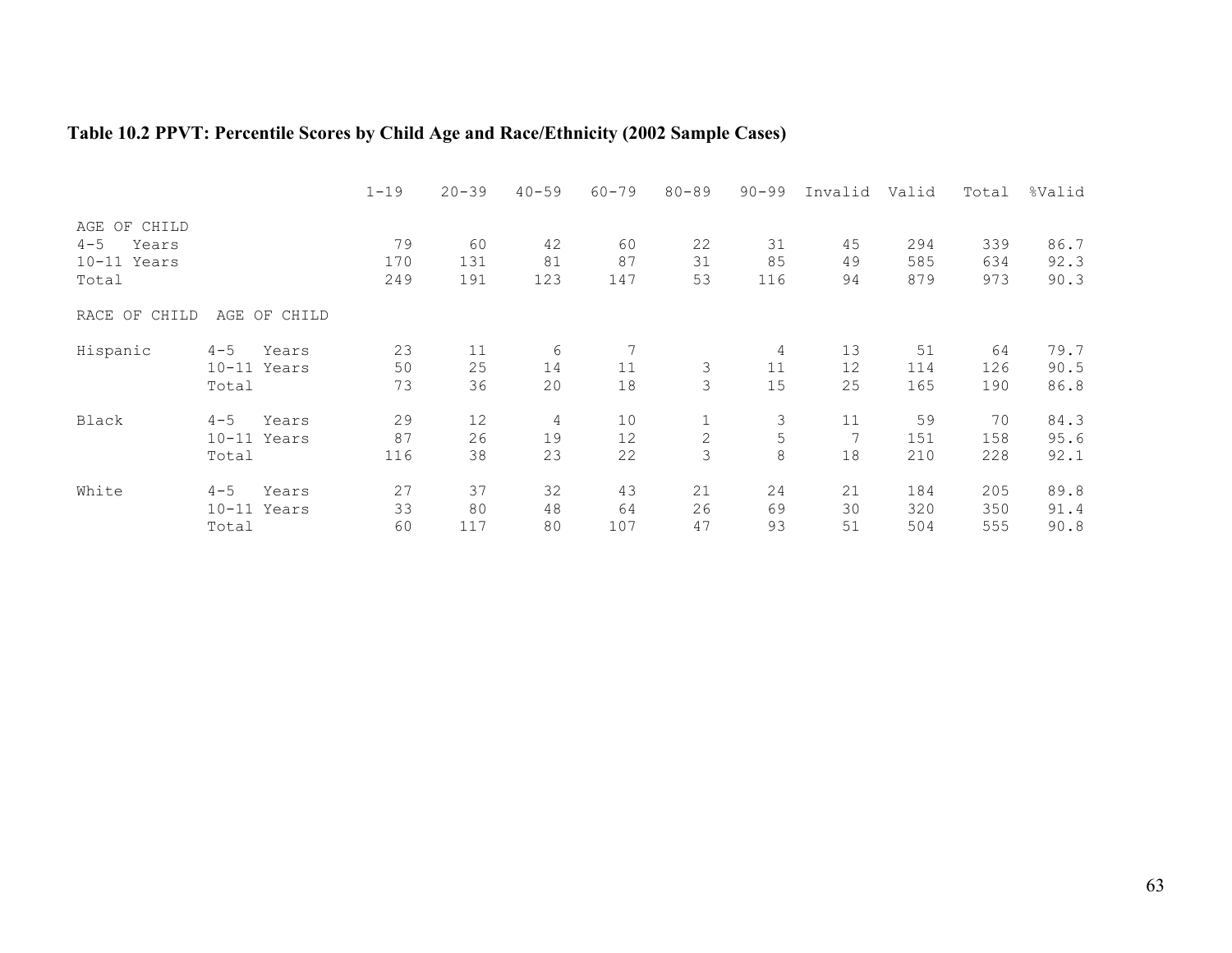# **Table 10.3 PPVT: Percentile Scores By Child Age and Race/Ethnicity (2002 Weighted Distribution)**

|                                                          |                                            | $1 - 19$             | $20 - 39$            | $40 - 59$            | $60 - 79$            | $80 - 89$          | $90 - 99$            | Total                   | Mean                 | Std Dev              |
|----------------------------------------------------------|--------------------------------------------|----------------------|----------------------|----------------------|----------------------|--------------------|----------------------|-------------------------|----------------------|----------------------|
| AGE OF CHILD<br>$4 - 5$<br>Years<br>10-11 Years<br>Total |                                            | 20.2<br>17.5<br>18.4 | 19.5<br>24.0<br>22.5 | 16.2<br>14.3<br>15.0 | 22.5<br>17.7<br>19.3 | 9.0<br>7.2<br>7.8  | 12.7<br>19.2<br>17.0 | 100.0<br>100.0<br>100.0 | 49.9<br>52.8<br>51.8 | 30.5<br>31.1<br>30.9 |
| RACE OF CHILD                                            | OF<br>AGE<br>CHILD                         |                      |                      |                      |                      |                    |                      |                         |                      |                      |
| Hispanic                                                 | $4 - 5$<br>Years<br>$10-11$ Years<br>Total | 43.8<br>44.3<br>44.2 | 21.9<br>23.0<br>22.8 | 13.2<br>13.1<br>13.2 | 14.6<br>8.1<br>9.8   | 1.9<br>1.4         | 6.5<br>9.5<br>8.7    | 100.0<br>100.0<br>100.0 | 32.6<br>32.2<br>32.3 | 28.5<br>30.1<br>29.7 |
| Black                                                    | $4 - 5$<br>Years<br>10-11 Years<br>Total   | 50.9<br>55.1<br>53.7 | 19.2<br>17.0<br>17.7 | 7.2<br>12.6<br>10.8  | 16.4<br>10.0<br>12.1 | 1.6<br>1.4<br>1.4  | 4.6<br>4.0<br>4.2    | 100.0<br>100.0<br>100.0 | 28.9<br>26.3<br>27.1 | 28.9<br>27.1<br>27.7 |
| White                                                    | $4 - 5$<br>Years<br>10-11 Years<br>Total   | 15.0<br>10.4<br>12.0 | 19.4<br>25.0<br>23.1 | 17.5<br>14.7<br>15.6 | 23.6<br>19.5<br>20.9 | 10.4<br>8.4<br>9.1 | 14.0<br>22.0<br>19.3 | 100.0<br>100.0<br>100.0 | 53.4<br>58.0<br>56.4 | 29.4<br>29.2<br>29.3 |